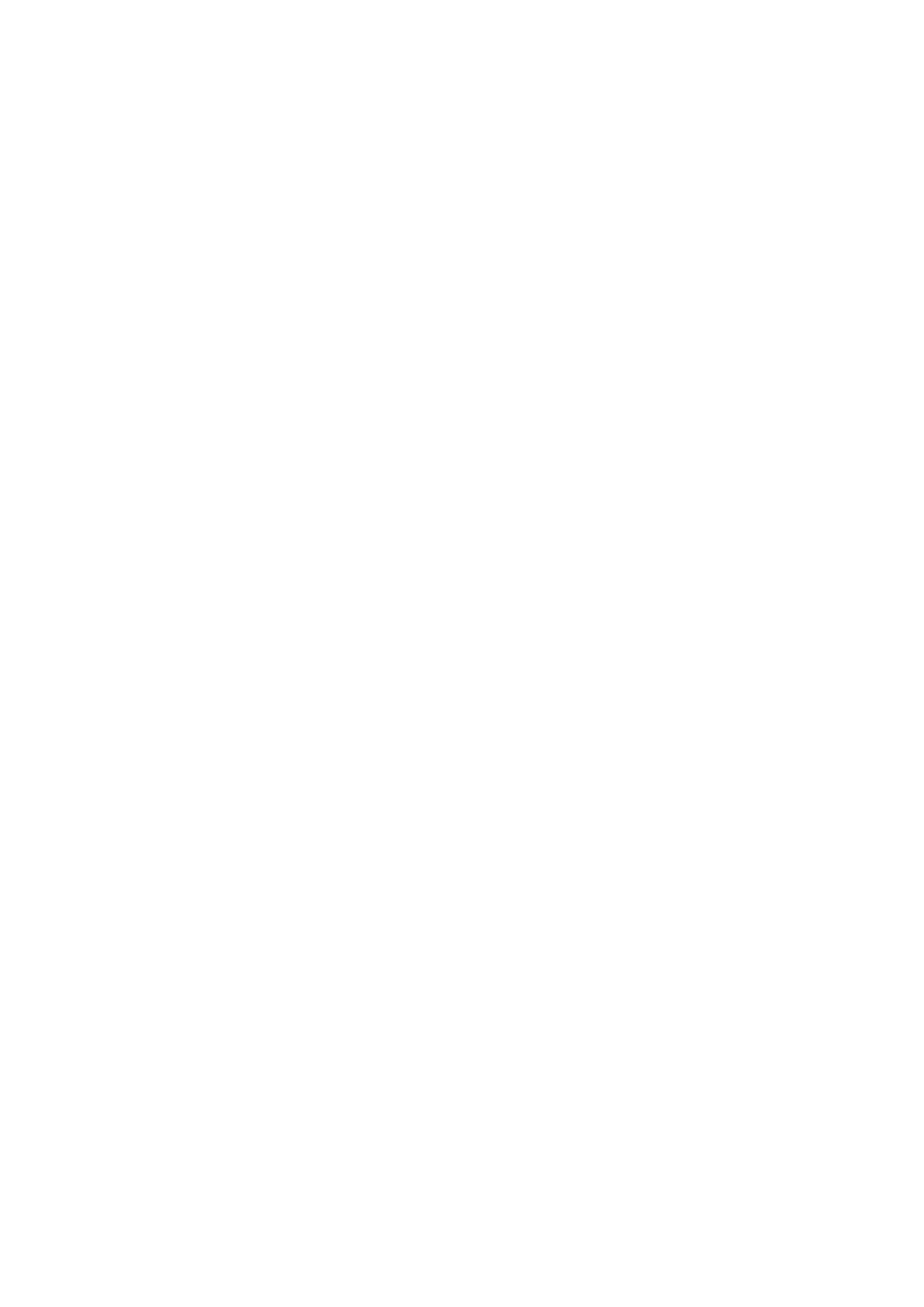# **Introduction**

| $\mathbf{1}$   |                    | <b>Introduction</b> |                                                                                                              | 3              |  |  |  |
|----------------|--------------------|---------------------|--------------------------------------------------------------------------------------------------------------|----------------|--|--|--|
|                | 1.1                |                     |                                                                                                              | $\overline{3}$ |  |  |  |
|                |                    | 1.1.1               | The big picture $\dots \dots \dots \dots \dots \dots \dots \dots \dots \dots \dots \dots \dots$              | 3              |  |  |  |
|                |                    | 1.1.2               | The particular python modules $\dots \dots \dots \dots \dots \dots \dots \dots \dots$                        | $\overline{4}$ |  |  |  |
|                | 1.2                |                     | Obtaining and installing PyAnalog (a) respectively.                                                          | $\overline{4}$ |  |  |  |
|                |                    | 1.2.1               |                                                                                                              | 5              |  |  |  |
|                |                    | 1.2.2               |                                                                                                              | 5              |  |  |  |
|                |                    | 1.2.3               |                                                                                                              | 6              |  |  |  |
|                |                    | 1.2.4               | Recommended way of installation (developer machine setup)                                                    | 8              |  |  |  |
|                |                    | 1.2.5               |                                                                                                              | 8              |  |  |  |
|                |                    | 1.2.6               |                                                                                                              | 9              |  |  |  |
|                | 1.3                |                     |                                                                                                              | 9              |  |  |  |
|                | 1.4                |                     | Software testing in PyAnalog $\dots \dots \dots \dots \dots \dots \dots \dots \dots \dots \dots \dots$<br>10 |                |  |  |  |
|                |                    | 1.4.1               | 10                                                                                                           |                |  |  |  |
|                |                    | 1.4.2               | 13                                                                                                           |                |  |  |  |
|                |                    | 1.4.3               | Where are the tests running? $\dots \dots \dots \dots \dots \dots \dots \dots \dots \dots \dots$<br>14       |                |  |  |  |
|                |                    | 1.4.4               |                                                                                                              |                |  |  |  |
| $\overline{2}$ | <b>PyDDA</b><br>15 |                     |                                                                                                              |                |  |  |  |
|                |                    |                     |                                                                                                              |                |  |  |  |
|                | 2.1                |                     | 15                                                                                                           |                |  |  |  |
|                |                    | 2.1.1               | 15<br>Usage: As a library or from the command line $\dots \dots \dots \dots \dots \dots$                     |                |  |  |  |
|                |                    | 2.1.2               | 16                                                                                                           |                |  |  |  |
|                |                    | 2.1.3               | 18                                                                                                           |                |  |  |  |
|                | 2.2                |                     | 18                                                                                                           |                |  |  |  |
|                |                    | 2.2.1               | 18                                                                                                           |                |  |  |  |
|                |                    | 2.2.2               | 18<br>Describing and simulating a DDA machine $\ldots \ldots \ldots \ldots \ldots \ldots$                    |                |  |  |  |
|                |                    | 2.2.3               | 20                                                                                                           |                |  |  |  |
|                |                    | 2.2.4               | 20                                                                                                           |                |  |  |  |
|                |                    | 2.2.5               | On PyDDA, the successor of the DDA Perl code<br>21                                                           |                |  |  |  |
|                |                    | 2.2.6               | 21                                                                                                           |                |  |  |  |
|                |                    | 2.2.7               | 22<br>I want to simulate electronics or solve an ODE. Do I really need DDA?                                  |                |  |  |  |
|                | 2.3                |                     | 22                                                                                                           |                |  |  |  |
|                |                    | 2.3.1               |                                                                                                              |                |  |  |  |
|                |                    | 2.3.2               |                                                                                                              |                |  |  |  |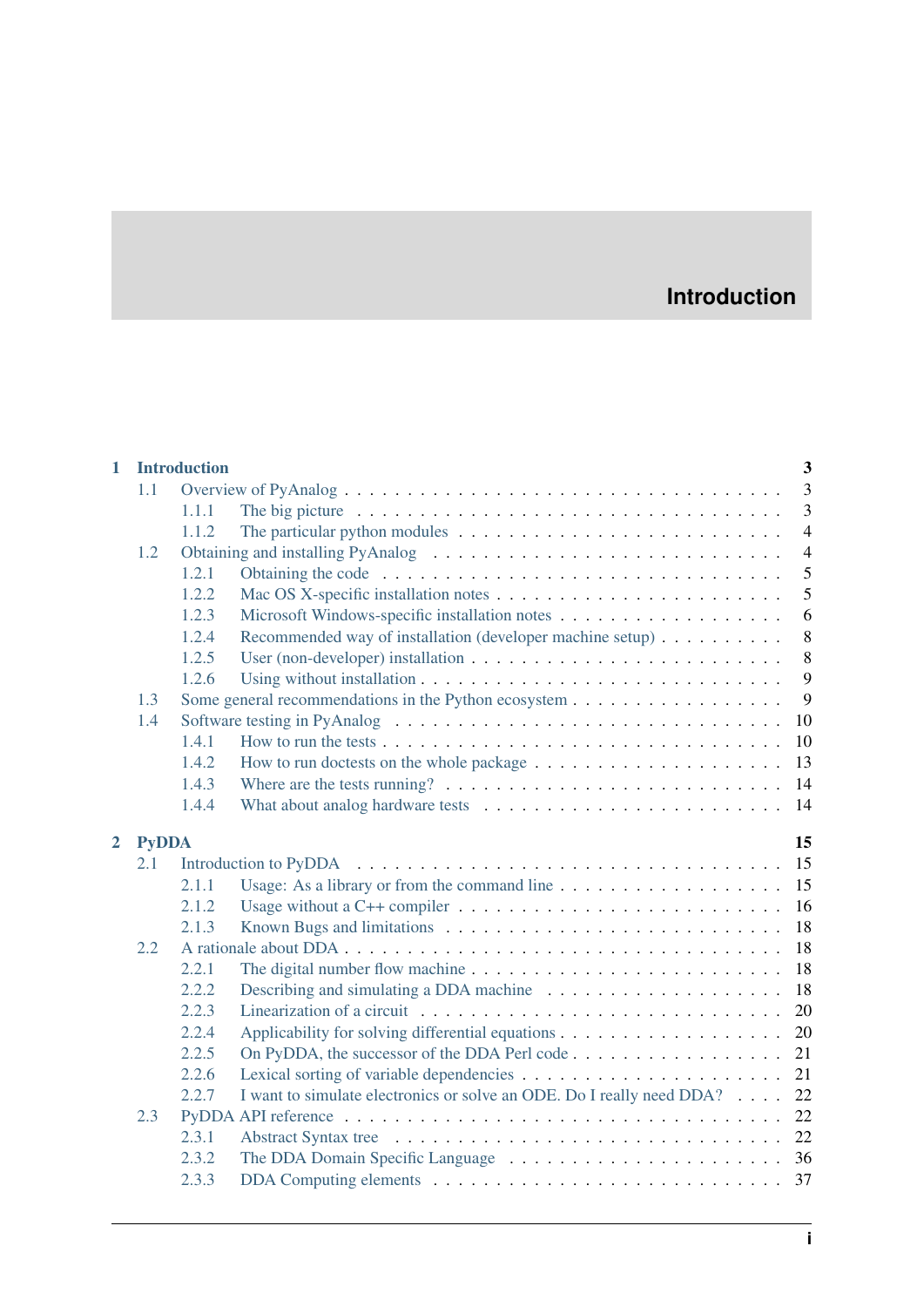|                         |                                   | 2.3.4 |                    | 38  |  |  |  |  |  |  |
|-------------------------|-----------------------------------|-------|--------------------|-----|--|--|--|--|--|--|
|                         |                                   | 2.3.5 |                    | 41  |  |  |  |  |  |  |
|                         |                                   | 2.3.6 |                    | 44  |  |  |  |  |  |  |
|                         |                                   | 2.3.7 |                    | 46  |  |  |  |  |  |  |
|                         | 2.4                               |       |                    | 47  |  |  |  |  |  |  |
|                         |                                   | 2.4.1 |                    | 47  |  |  |  |  |  |  |
|                         |                                   | 2.4.2 |                    | 47  |  |  |  |  |  |  |
|                         |                                   | 2.4.3 |                    | 50  |  |  |  |  |  |  |
|                         |                                   | 2.4.4 |                    | 50  |  |  |  |  |  |  |
| 3 <sup>1</sup>          | <b>PyFPAA</b>                     |       |                    | 81  |  |  |  |  |  |  |
|                         | 3.1                               |       |                    | 81  |  |  |  |  |  |  |
|                         |                                   | 3.1.1 |                    | 82  |  |  |  |  |  |  |
|                         | 3.2                               |       |                    | 83  |  |  |  |  |  |  |
|                         | 3.3                               |       |                    | 84  |  |  |  |  |  |  |
|                         |                                   |       |                    |     |  |  |  |  |  |  |
| $\overline{\mathbf{4}}$ | <b>PyHyCon</b>                    |       |                    | 99  |  |  |  |  |  |  |
|                         | 4.1                               |       |                    |     |  |  |  |  |  |  |
|                         |                                   | 4.1.1 |                    |     |  |  |  |  |  |  |
|                         |                                   | 4.1.2 |                    |     |  |  |  |  |  |  |
|                         |                                   | 4.1.3 |                    |     |  |  |  |  |  |  |
|                         |                                   | 4.1.4 |                    |     |  |  |  |  |  |  |
|                         | 4.2                               |       |                    |     |  |  |  |  |  |  |
|                         | 4.3                               |       |                    |     |  |  |  |  |  |  |
|                         |                                   | 4.3.1 |                    |     |  |  |  |  |  |  |
|                         | <b>A</b> Appendix                 |       |                    | 115 |  |  |  |  |  |  |
|                         | A.1                               |       |                    |     |  |  |  |  |  |  |
|                         | A.2                               |       | Indices and tables |     |  |  |  |  |  |  |
|                         | <b>Python Module Index</b><br>117 |       |                    |     |  |  |  |  |  |  |
|                         |                                   |       |                    |     |  |  |  |  |  |  |
|                         | <b>Index</b>                      |       | 119                |     |  |  |  |  |  |  |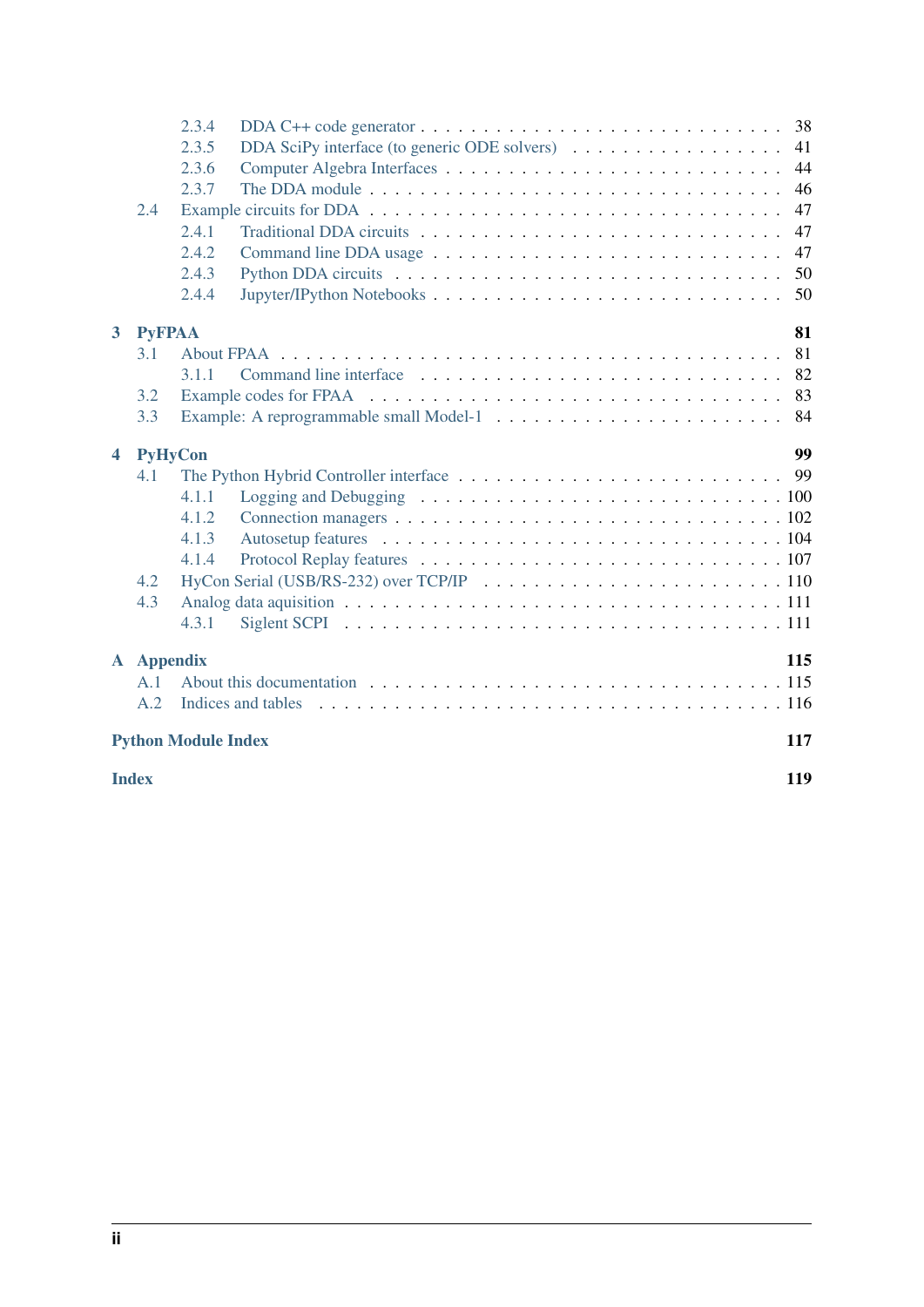# **Abstract and Summary of PyAnalog**

pyanalog is a Python $3<sup>1</sup>$  $3<sup>1</sup>$  $3<sup>1</sup>$  package and demonstrator/research code for a software stack for analog computers. It empowers users to

- manipulate ordinary differential equations in a way suitable for procession with the exemplary [Analog Paradigm Model-1](http://analogparadigm.com/)[2](#page-4-1) analog computer or similar *high-level* architectures in terms of OpAmp-Level circuit description (*not* SPICE-level circuit description).
- simulate abstract computing circuits made of elements such as *summers, integrators, differentiator and multipliers*. The heart of the code is a *[custom ODE solver \(based on C++ codegeneration\)](#page-41-0)* (page 38), but also interfaces to *[SciPy](#page-44-0)* (page 41) and *[SymPy](#page-47-0)* (page 44) solvers exist. Notably, the C++ solver can also solve integro-differential equations.
- generate and manipulate *[netlists and VHDL-like circuit descriptions](#page-84-1)* (page 81)
- compile against machine architectures on a macrocell-level, set digital potentiometer arrays, cross bar switches, digital switches, etc.
- *[interface a Model-1 hybrid controller](#page-102-1)* (page 99) in order to run a program, steer the operation, gain and visualize/postprocess output data.

The codes are supposed to work well in the [Scientific Python](https://www.scipy.org/)<sup>[3](#page-4-2)</sup> ecosystem. The target audience are clearly software engineers and scientists. The user interface is either command line (bash or python shell) or scripting (Python or C/YAML-like domain specific languages). This code can interface with remote analog computers (AAAS – *analog computing as a service*).

The pyanalog code is open-source and a *research code which is worked actively on*, ie. it is "work in progress". It is authored [Anabrid GmbH](http://www.anabrid.com)<sup>[4](#page-4-3)</sup>. The code is currently du[a](https://github.com/anabrid/pyanalog/blob/master/LICENSE.ANABRID)l-licensed by GPL- $3<sup>5</sup>$  $3<sup>5</sup>$  $3<sup>5</sup>$  and a [proprietary/commercial use license](https://github.com/anabrid/pyanalog/blob/master/LICENSE.ANABRID)<sup>[6](#page-4-5)</sup>. See <http://www.anabrid.com/licensing> for further details.

<span id="page-4-0"></span><sup>1</sup> https://www.python.org/

<span id="page-4-1"></span><sup>&</sup>lt;sup>2</sup> http://analogparadigm.com/

<span id="page-4-2"></span><sup>&</sup>lt;sup>3</sup> https://www.scipy.org/

<span id="page-4-3"></span><sup>4</sup> http://www.anabrid.com

<span id="page-4-4"></span><sup>5</sup> https://github.com/anabrid/pyanalog/blob/master/LICENSE.GPL3

<span id="page-4-5"></span><sup>6</sup> https://github.com/anabrid/pyanalog/blob/master/LICENSE.ANABRID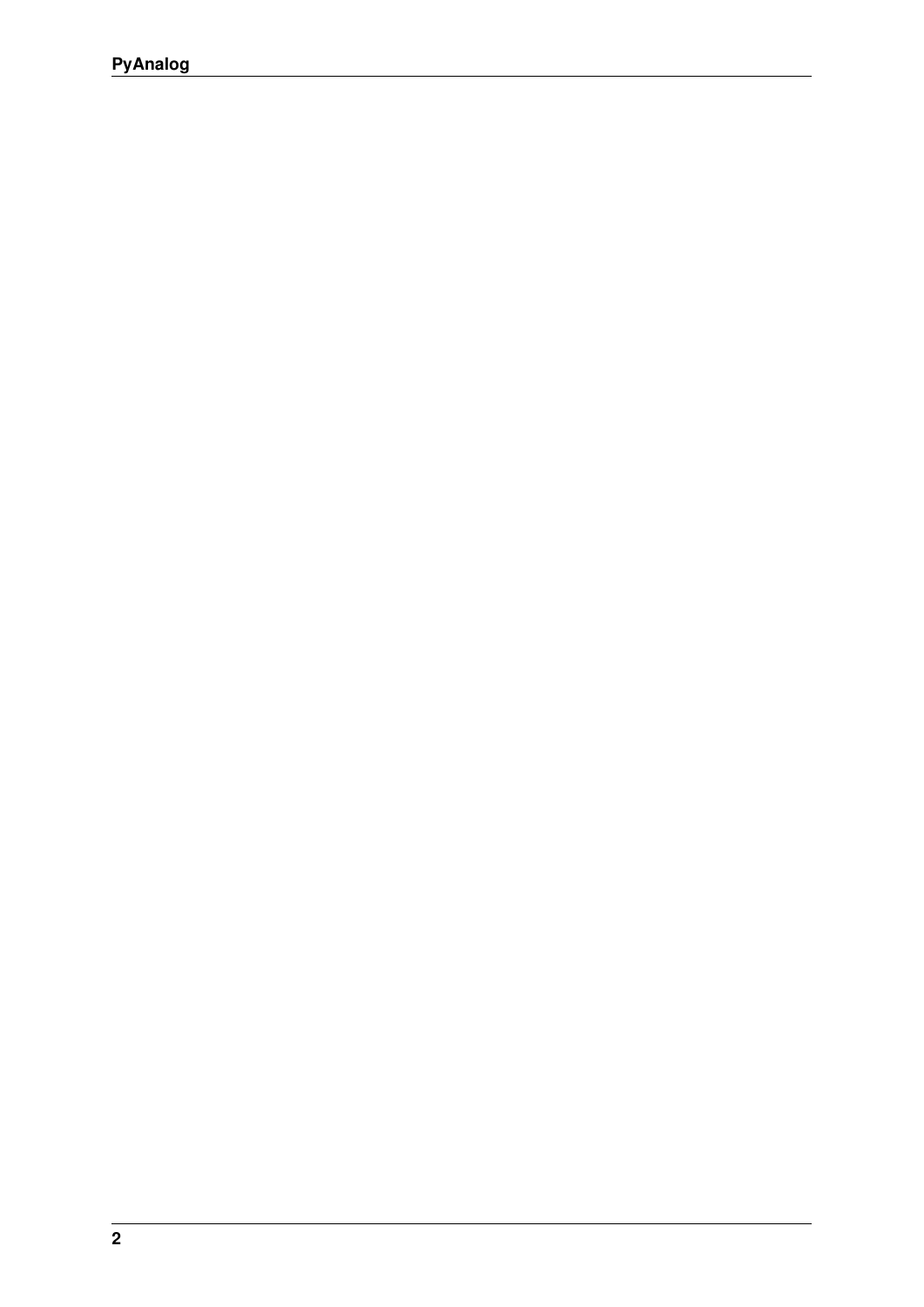*1* **Introduction**

# <span id="page-6-1"></span><span id="page-6-0"></span>**1.1 Overview of PyAnalog**

### <span id="page-6-2"></span>**1.1.1 The big picture**

```
Input: Ordinary Differential Equation in mathematical notation
       (for instance in SymPy, Sage, Matlab, Latex, etc.)
     \|\overline{v}PyDDA: Generation of a circuit
    |
  +--+---+ Several backends to deal with the
  | | | circuits, for instance:
  | ... |
  | +--> Simulation with numerics (C++ or SciPy/Netlib ODE solver)
  \blacksquarev
PyFPAA: Circuit synthesis (=mapping) with based on architecture
         description.
  |
  \blacksquarev
PyHyCon: Interaction with Analog-as-a-service
         (SSH to the small analog machine in Bernds basement)
  \blacksquarev
Output: Measurement data from all relevant fields
```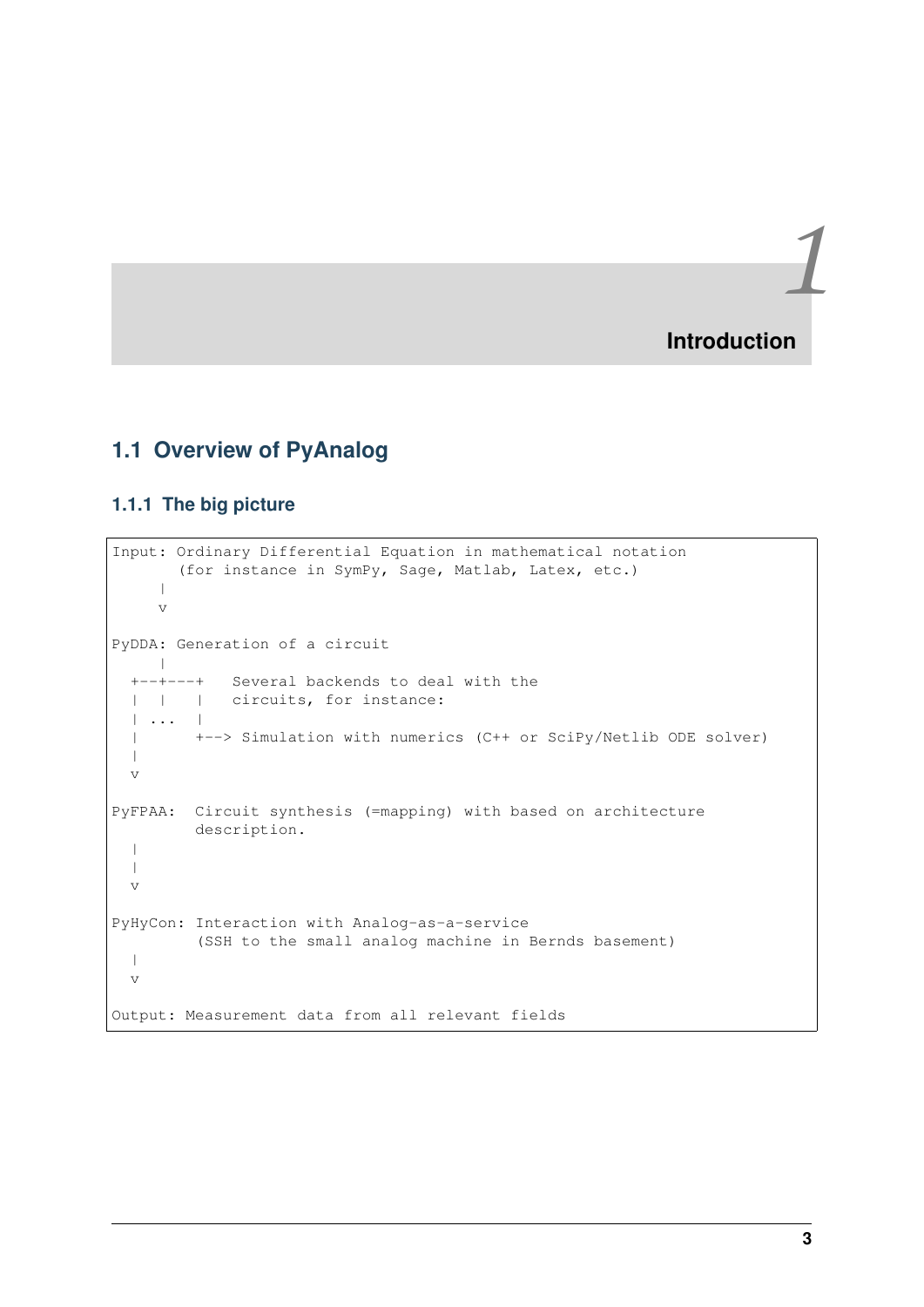## <span id="page-7-0"></span>**1.1.2 The particular python modules**

First and foremost, this documentation is an API documentation. Therefore, it mostly covers the functions and classes exposed by the following three python modules:

- *[PyDDA](#page-18-1)* (page 15) is a tool for simple algebraic transformations of equations and circuits as well as their numerical simulation. DDA stands for *Digital Differential Analyzer*.
- *[PyFPAA](#page-84-1)* (page 81) is a tool for compiling an electrical circuit to a machine architecture. This especially programs digital potentiometers and cross bar switches and relies on a minimalistic hardware description language (HDL) written in YAML. FPAA stands for *Field Programmable Analog Array*.
- *[PyHyCon](#page-102-1)* (page 99) is an interface to a Model-1 *Hybrid Controller* in order to run a program, steer the operation and gain output data.

You can read more about the goals of this software at the page *[A rationale about DDA](#page-21-1)* (page 18).

Note: Currently, the DDA code is by far the biggest part of the pyanalog package. The Hybrid Controller client is also usable. The FPAA part is working on its own and there are interfaces to the PyHy-Con, however the interface between DDA and FPAA is basically nonexistent in the moment.

# <span id="page-7-1"></span>**1.2 Obtaining and installing PyAnalog**

PyAnalog can be used on a "vanilla" Python installation without any dependencies. Only make sure you use a *recent* Python 3 installation: We use [f-strings](https://docs.python.org/3.6/whatsnew/3.6.html#whatsnew36-pep498)<sup>[7](#page-7-2)</sup>, so at least *Python 3.6* is required.

In order to use some of the advanced features, we recommend to install the following Python packages:

- [PyYAML](https://pyyaml.org/)<sup>[8](#page-7-3)</sup>, for the intended usage of *[PyFPAA](#page-84-1)* (page 81)
- [SymPy](https://www.sympy.org/)<sup>[9](#page-7-4)</sup>, for the *[SymPy/Computer Algebra interface](#page-47-0)* (page 44) of PyDDA
- [SciPy](http://www.scipy.org/)<sup>[10](#page-7-5)</sup>, for the *[SciPy interface](#page-44-0)* (page 41) of PyDDA. Furthermore, some additioanl postprocessing tools, as well as unit tests and examples of PyDDA require  $NumPy^{11}$  $NumPy^{11}$  $NumPy^{11}$  $NumPy^{11}$  and [Matplotlib](https://matplotlib.org/)<sup>[12](#page-7-7)</sup> to be installed.

The code is primarily developed on Linux, but has also been used successfully on Mac OS X and even Microsoft Windows. If you run one of these platforms and never got in contact to Python coding there yet, the following guides and tips can be helpful for getting a PyAnalog running on Mac or Windows.

<span id="page-7-2"></span><sup>7</sup> https://docs.python.org/3.6/whatsnew/3.6.html#whatsnew36-pep498

<span id="page-7-3"></span><sup>8</sup> https://pyyaml.org/

<span id="page-7-4"></span><sup>&</sup>lt;sup>9</sup> https://www.sympy.org/

<span id="page-7-5"></span><sup>10</sup> http://www.scipy.org/

<span id="page-7-6"></span><sup>11</sup> https://numpy.org/

<span id="page-7-7"></span><sup>12</sup> https://matplotlib.org/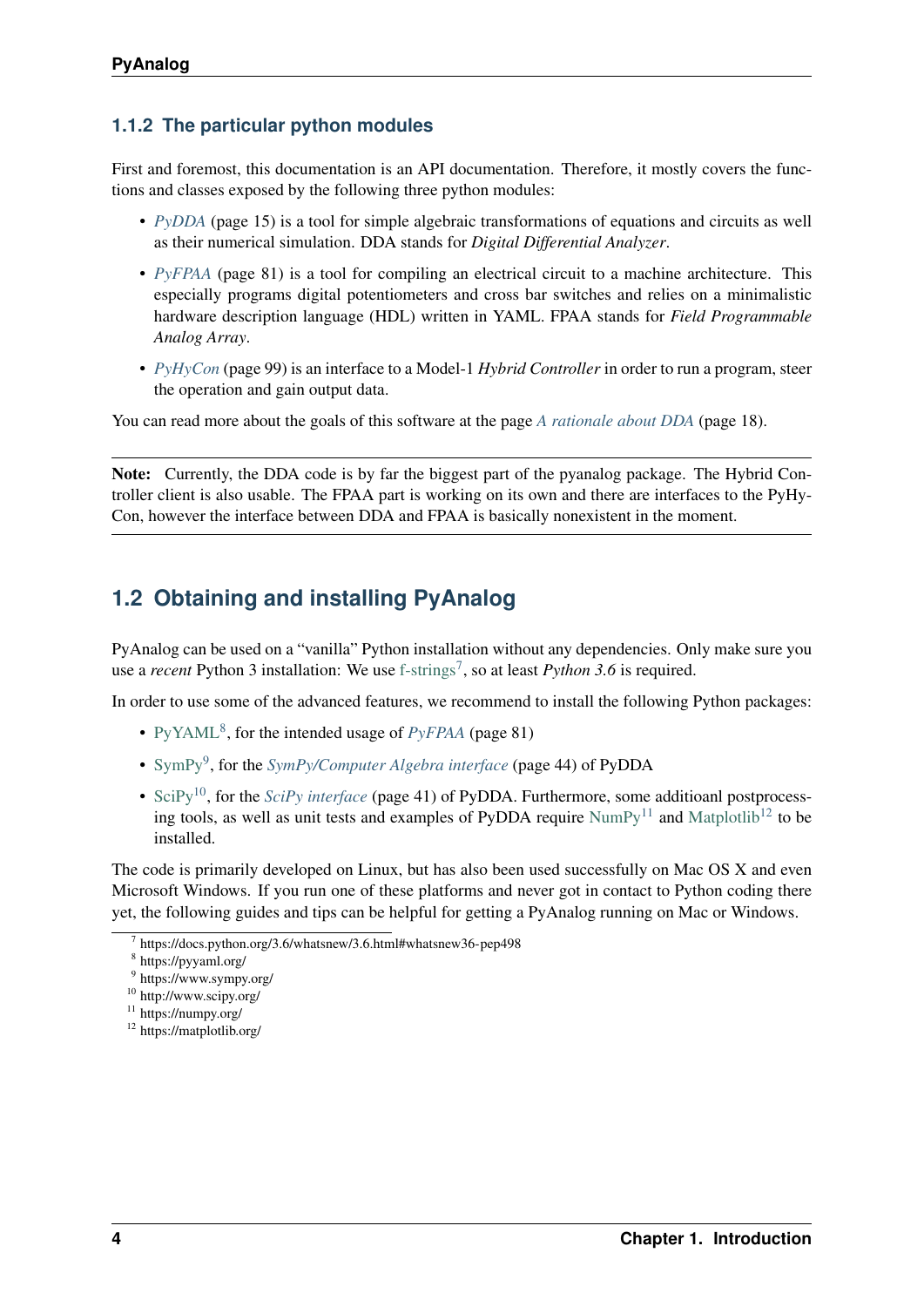#### <span id="page-8-0"></span>**1.2.1 Obtaining the code**

The PyAnalog code is public available at [https://github.com/anabrid/pyanalog.](https://github.com/anabrid/pyanalog) Furthermore, we maintain an in-house (private) mirror at [https://lab.analogparadigm.com/software/pyanalog.](https://lab.analogparadigm.com/software/pyanalog) You don't need access to the later repository right now.

Note: We try to keep the [master branch](https://github.com/anabrid/pyanalog/commits/master)<sup>[13](#page-8-2)</sup> in a working condition. If things do not work, you might want to checkout the last working commit in the master. You can recognize it [at the github commit](https://github.com/anabrid/pyanalog/commits/master) [history](https://github.com/anabrid/pyanalog/commits/master)<sup>[14](#page-8-3)</sup> where there is a green checkmark at the tests (and not a red crossmark). I promise there will be releases/versions/tags soon :-)

#### <span id="page-8-1"></span>**1.2.2 Mac OS X-specific installation notes**

First, make sure you have some (recent) Python 3 installed on your machine. You can check by opening a terminal and executing python --version. If still have installed a very old version such as Python 2.7, you need to upgrade it. There are [many guides in the web](https://docs.python-guide.org/starting/install3/osx/)<sup>[15](#page-8-4)</sup>. It is likely that the manual installation of a newer Python version will give you two Pythons installed on your system. In many situations, you have to call the more recent version by invoking a command such as python3 in place of python. The same aplies with the Python package manager pip3 instead of pip. There is nothing wrong with this, and similar situations exist on some older Linux distributions where Python2 and Python3 live next to each other on the same system.

#### **Mac OS X quickstart guide**

The following code block shows a minimal way how quickly to start on Mac OS X. This assumes you have some C++ compiler available, e.g. from Xcode (Clang).

```
$ pip3 install scipy numpy matplotlib # the only dependencies you really.
˓→need
$ git clone https://github.com/anabrid/pyanalog.git
$ cd pyanalog
$ python3 setup.py develop --user # this way you can import the python,
˓→module from anwhere
$ cd examples/traditional-dda-circuits
$ python3 -m dda chua.dda c > chua.cpp
$ c++ --std=c++1z chua.cpp \# c++1z-Standard is specific to Mac / clang
$./a.out > chua.dat$ gnuplot etc...
```
Note that with the Clang/LLVM compiler, you have to set  $-\text{std}=\text{c}+1\text{z}$  instead of  $-\text{std}=\text{c}+1\text{7}$ (as with GCC).

<span id="page-8-2"></span><sup>13</sup> https://github.com/anabrid/pyanalog/commits/master

<span id="page-8-3"></span><sup>14</sup> https://github.com/anabrid/pyanalog/commits/master

<span id="page-8-4"></span><sup>15</sup> https://docs.python-guide.org/starting/install3/osx/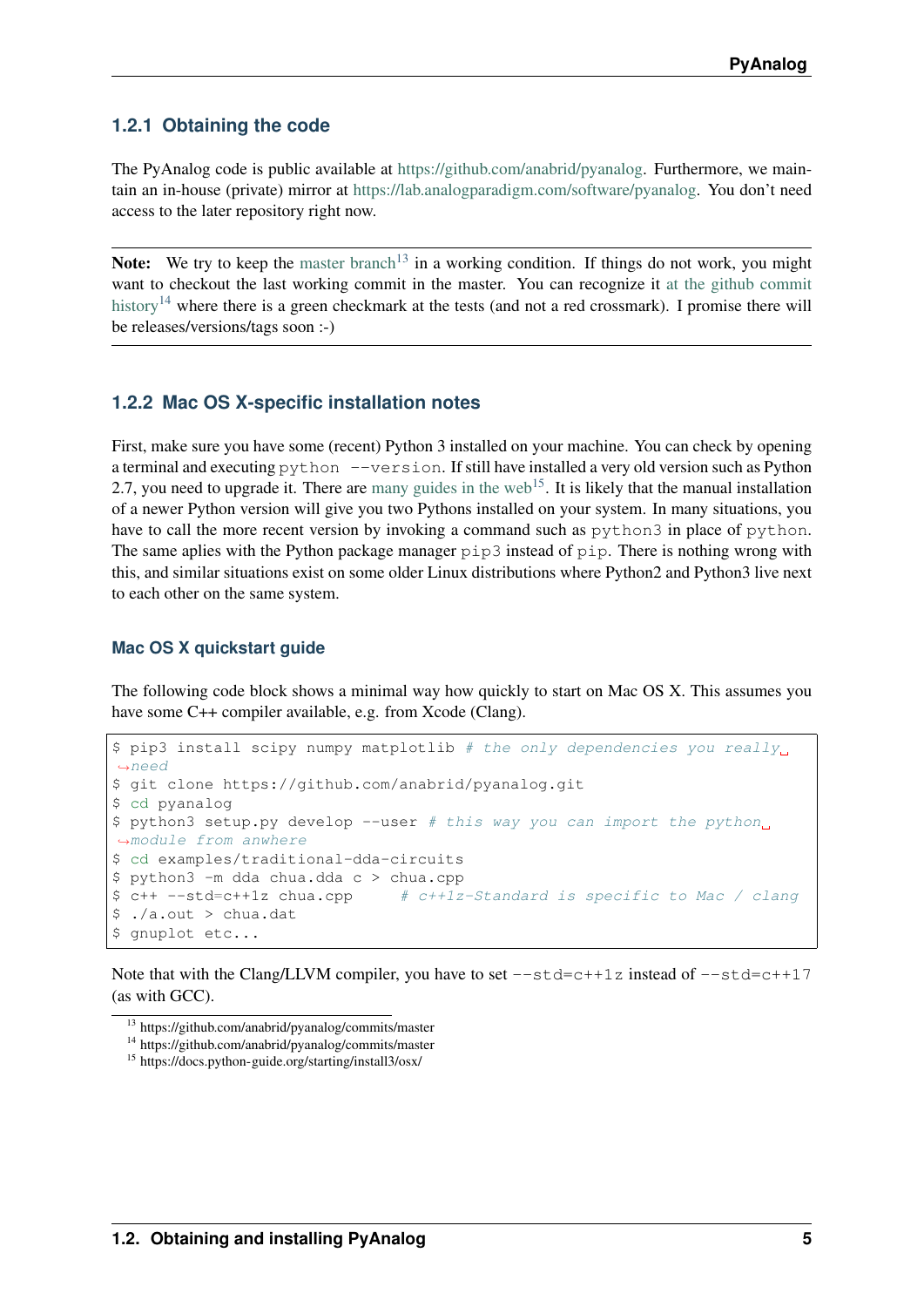## <span id="page-9-0"></span>**1.2.3 Microsoft Windows-specific installation notes**

For Windows, there are several Python distributions available. The most prominent and mature is cer-tainly [Anaconda](https://www.anaconda.com/)<sup>[16](#page-9-1)</sup>. Conda is much into [Python enviroments](https://docs.conda.io/projects/conda/en/latest/user-guide/tasks/manage-environments.html)<sup>[17](#page-9-2)</sup>, which is somewhat orthogonal to the standard Python package manager  $pip^{18}$  $pip^{18}$  $pip^{18}$ . However, there are straightforwards ways to [install the re](https://datumorphism.leima.is/til/programming/python/python-anaconda-install-requirements/)[quirements.txt in conda](https://datumorphism.leima.is/til/programming/python/python-anaconda-install-requirements/)<sup>[19](#page-9-4)</sup> (see also here [how to use pip in an environment](https://docs.conda.io/projects/conda/en/latest/user-guide/tasks/manage-environments.html#using-pip-in-an-environment)<sup>[20](#page-9-5)</sup>).

Other options exist. For instance, you can install Python also directly from the Windows store (and use pip as usual). To do so, just open any Terminal (Powershell or cmd.exe) and type python. This will guide you straight to Windows store. You can also install the popular IDE  $Spyder<sup>21</sup>$  $Spyder<sup>21</sup>$  $Spyder<sup>21</sup>$  $Spyder<sup>21</sup>$  which ships a Python installation with itself. This is particularly handy because it provides also a lean way to setup the developer machine. For instance, there is a menu item *Tools/Current user environment variables. . .* which allows you to set the system wide PATH.

Regarding C++ compilers, we have made best experiences with  $MinGW^{22}$  $MinGW^{22}$  $MinGW^{22}$  $MinGW^{22}$ , the GCC port for Windows. Make sure you add the installation directory to your PATH in order to be able to access the compiler from everywhere (i.e. every terminal).

#### **Regarding Windows Environment variables**

The HKEY\_CURRENT\_USER\Environment should, as a list, probably contain paths such as (in this example assumung you have installed MinGW and Spyder, system-wide):

```
C:\MinGW\bin
C:\Program Files\Spyder\Python
```
This way, you are fully flexible to use both the C compiler as well as the Python binaries from everywhere. If you still experience that Windows wants you to visit the Microsoft store in order to do a *second and independent* installation of Python (which means you also have two sets of completely independent module installations, individually managed by  $pip$ ), you might want to carry out [these steps](https://stackoverflow.com/a/63203720)<sup>[23](#page-9-8)</sup> in order to get rid of the python stub pointers to the store:

```
cd C:\Users\<you name>\AppData\Local\Microsoft\WindowsApps
del python.exe
del python3.exe
```
In case you use Anaconda and do not want (or can) add Python to your path, then you can also start write some wrapper BAT script for your actual Python script:

```
Listing 1: run-script.bat
```

```
REM conda activate base
REM This activates (base) in current scope
REM Probably have to change %HOMEPATH% to where conda is installed (user.
˓→or system wide)
```
(continues on next page)

<span id="page-9-1"></span><sup>16</sup> https://www.anaconda.com/

<span id="page-9-2"></span><sup>17</sup> https://docs.conda.io/projects/conda/en/latest/user-guide/tasks/manage-environments.html

<span id="page-9-3"></span><sup>18</sup> https://pypi.org/project/pip/

<span id="page-9-4"></span><sup>&</sup>lt;sup>19</sup> https://datumorphism.leima.is/til/programming/python/python-anaconda-install-requirements/

<span id="page-9-5"></span><sup>&</sup>lt;sup>20</sup> https://docs.conda.io/projects/conda/en/latest/user-guide/tasks/manage-environments.html#

using-pip-in-an-environment

<span id="page-9-6"></span><sup>21</sup> https://www.spyder-ide.org/

<span id="page-9-7"></span><sup>22</sup> https://www.mingw-w64.org/

<span id="page-9-8"></span><sup>23</sup> https://stackoverflow.com/a/63203720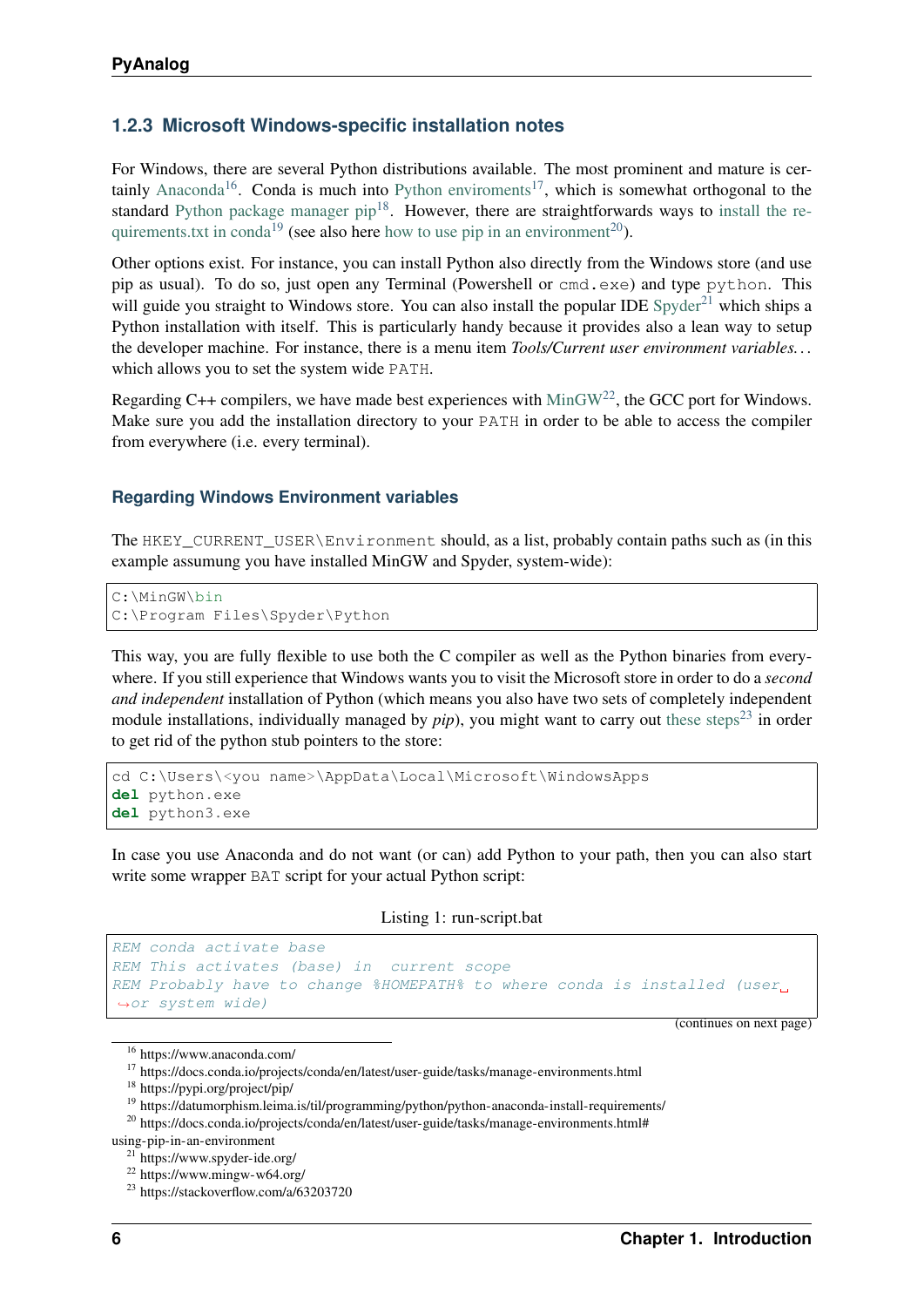```
CALL %HOMEPATH%\anaconda3\Scripts\activate.bat
```
python.exe your-actual-script.py

#### **PAUSE**

Here, the Windows [Batch call](https://docs.microsoft.com/en-us/windows-server/administration/windows-commands/call)<sup>[24](#page-10-0)</sup> works the same way as [source does in the unix bash](https://superuser.com/questions/46139/what-does-source-do)<sup>[25](#page-10-1)</sup>, allowing you to invoke python.exe or pip.exe afterwards. [Pause](https://docs.microsoft.com/en-us/windows-server/administration/windows-commands/pause)<sup>[26](#page-10-2)</sup> prevents the Windows terminal from closing after invoking, so you can still see the output when launching the script by double-clicking the Bat file in Windows explorer.

#### **Further software recommendations for Windows**

If you do not have a comfortable IDE, you might want to look into [Microsoft Powershell](https://docs.microsoft.com/en-us/powershell/scripting/overview?view=powershell-7.2)<sup>[27](#page-10-3)</sup> as well as the new [Windows Terminal](https://www.microsoft.com/de-de/p/windows-terminal/9n0dx20hk701#activetab=pivot:overviewtab)<sup>[28](#page-10-4)</sup> which can be obtained in the Microsoft store for free.

While it is attractive to download the PyAnalog software as a ZIP file from Github, we recommend you instead to install a proper Git client, such as the comprehensible [Github Desktop GUI](https://desktop.github.com)[29](#page-10-5). It can also be used independently from the [Windows Git Command Line Interface](https://git-scm.com/download/win)<sup>[30](#page-10-6)</sup>, which itself can be installed with [winget](https://docs.microsoft.com/en-us/windows/package-manager/winget/)<sup>[31](#page-10-7)</sup>. With git, it is as easy as a single click on *update* or an invocation of git pull to obtain a more recent version of the PyAnalog code.

Note: At Windows, we have experienced some hazzles with *UTF-16* encoded files. While we are working on improving the compatibility with the PyAnalog tools, you can convert any file to *UTF-8* by using such a Powershell command:

```
Get-Content nameOfYourFile.txt | Out-File -Encoding UTF8 nameOfYourFile-
˓→fixed.txt
```
Also don't forget that Windows generally does not allow you to *open files for writing while they are opened for reading*. If you are used to the unix kind of dealing with files, this can make some steps more cumbersome and result in more copies of files.

<span id="page-10-0"></span><sup>24</sup> https://docs.microsoft.com/en-us/windows-server/administration/windows-commands/call

<span id="page-10-1"></span><sup>25</sup> https://superuser.com/questions/46139/what-does-source-do

<span id="page-10-2"></span><sup>26</sup> https://docs.microsoft.com/en-us/windows-server/administration/windows-commands/pause

<span id="page-10-3"></span><sup>27</sup> https://docs.microsoft.com/en-us/powershell/scripting/overview?view=powershell-7.2

<span id="page-10-4"></span><sup>28</sup> https://www.microsoft.com/de-de/p/windows-terminal/9n0dx20hk701#activetab=pivot:overviewtab

<span id="page-10-5"></span><sup>29</sup> https://desktop.github.com

<span id="page-10-6"></span><sup>30</sup> https://git-scm.com/download/win

<span id="page-10-7"></span><sup>31</sup> https://docs.microsoft.com/en-us/windows/package-manager/winget/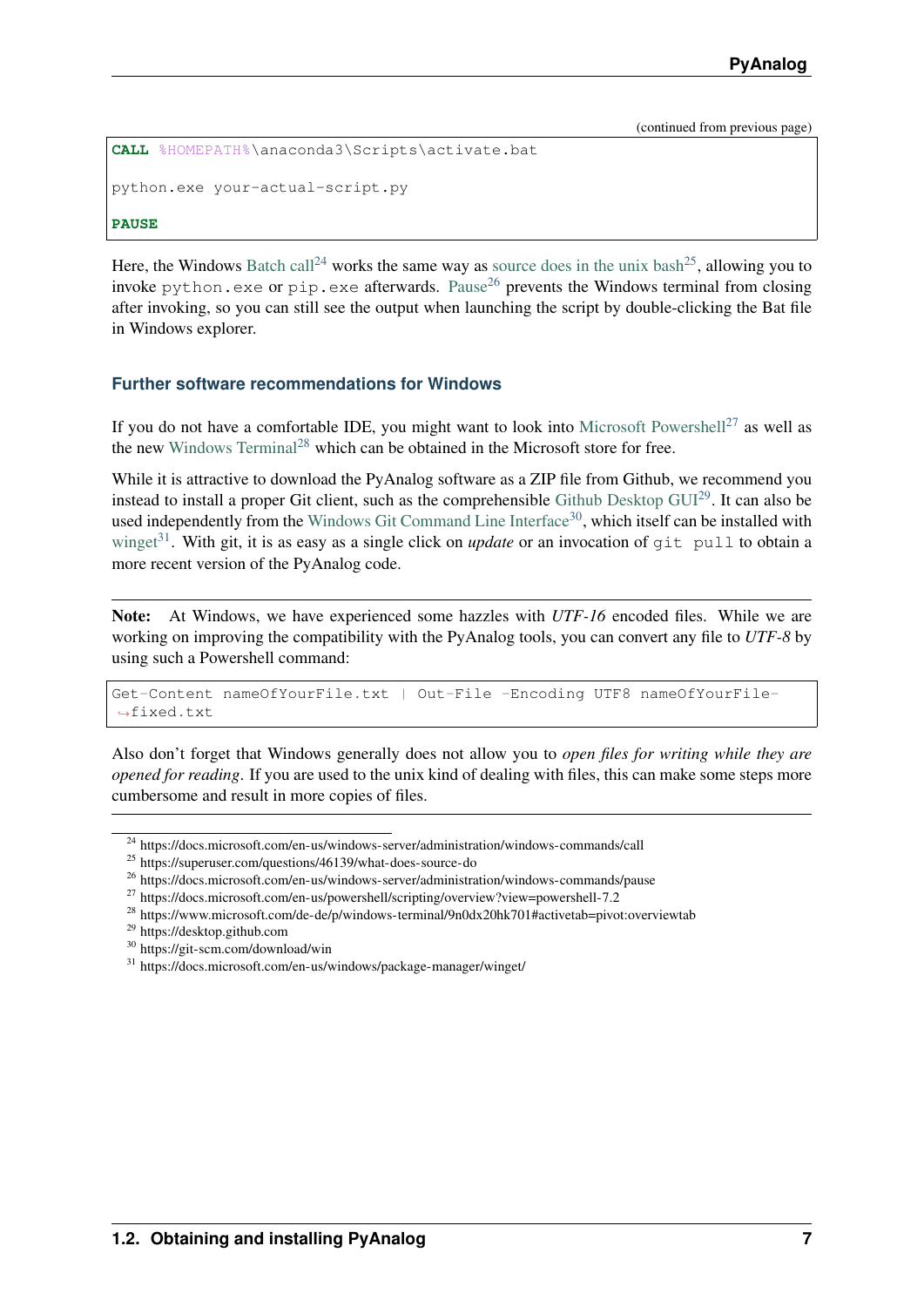#### <span id="page-11-0"></span>**1.2.4 Recommended way of installation (developer machine setup)**

We recommend the following way of obtaining and installing the PyAnalog code on your developer machine using *setuptools* by using the [development mode](https://setuptools.readthedocs.io/en/latest/setuptools.html#development-mode)<sup>[32](#page-11-2)</sup> (which creastes a user-wide softlink to the working copy):

```
$ cd prefered/directory/for/code/of/the/analogians
$ git clone https://github.com/anabrid/pyanalog.git # this works always
$ git clone git@github.com:anabrid/pyanalog.git # use this if you are
˓→experienced at github
$ cd pyanalog
$ python3 setup.py develop --user
```
After these steps you are ready to use import the pyanalog package modules from any Python3 script anywhere on your system, but only *as your current user*. The installation is successful when you can for instance import dda somewhere:

```
$ python3
Python 3.8.6 (default, Sep 30 2020, 04:00:38)
[GCC 10.2.0] on linux
Type "help", "copyright", "credits" or "license" for more information.
>>> import dda
>>> dda.Symbol("foo")
foo
```
#### <span id="page-11-1"></span>**1.2.5 User (non-developer) installation**

If you want to install the package, just call pip install or python3 setup.py install in the repository root directory after cloning or without any cloning by just running:

\$ pip install git+ssh://git@github.com:anabrid/pyanalog.git

This will automatically install all the dependencies from the requirements.txt file.

You can also add the flags  $-\text{user}$  for a per-user (instead of system wide) installation. If you want to perform an upgrade on an existing installation, add the  $-\text{upperade flag}$ .

Note that by using this installation method, you cannot easily make edits to the pyanalog code itself. This is perfectly fine if you only want to use the library.

Note: Since the overall code is still subject to heavy changes, you should also opt in for the developer machine setup installation method if you do not indend to work on the PyAnalog code. This is for easier updating or changing versions with git without having to perform a fresh installation. Basically, with the development installation way, you can change/update/downgrade the PyAnalog code and immediately profit in your applications.

<span id="page-11-2"></span><sup>32</sup> https://setuptools.readthedocs.io/en/latest/setuptools.html#development-mode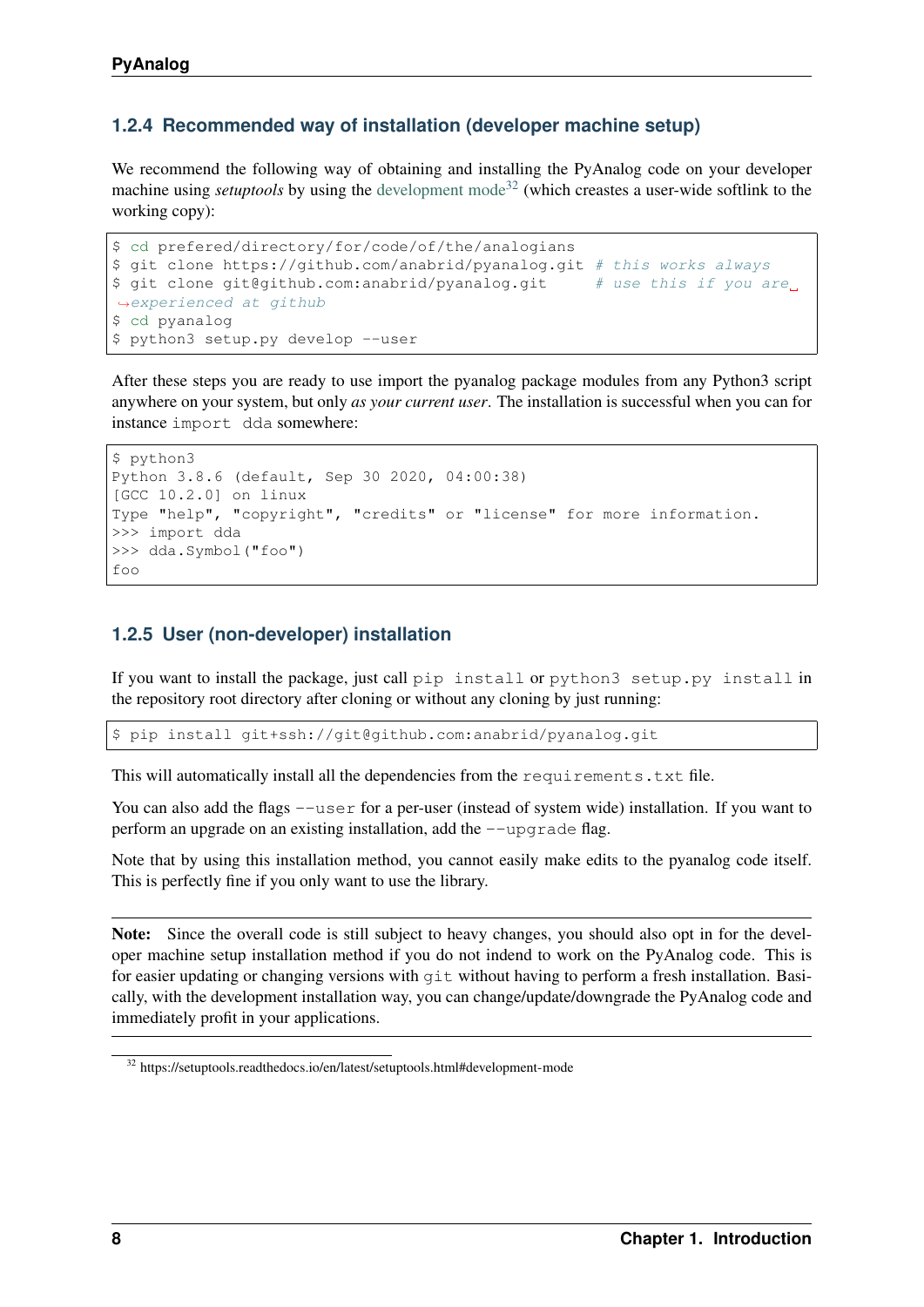# <span id="page-12-0"></span>**1.2.6 Using without installation**

We differentiate between *installing dependencies* for using PyAnalog and *installing PyAnalog itself*. While you should ensure having all the dependencies (which are not a lot, but see above), when it comes to installing PyAnalog, you can gratefully skip this step if you don't bother or don't like to do so.

That is, you can just checkout the repository, navigate to the root directory and open a python script from there. This way, you *don't have to install anything* but have the modules right in your PYTHONPATH. This is really the easiest way of getting started if you don't want to mess around with pip or setup. py.

However, it is usually good practice to use *virtualenv*. Using *virtualenv* was not covered in this document at all, but standard routines apply, given the presence of requirements.txt and setup.py.

# <span id="page-12-1"></span>**1.3 Some general recommendations in the Python ecosystem**

If you are new to Python, here are some tools you should look into:

- The [Interactive Python shell](https://ipython.org/)<sup>[33](#page-12-2)</sup> (IPython). It enriches the [REPL](https://en.wikipedia.org/wiki/Read%E2%80%93eval%E2%80%93print_loop)<sup>[34](#page-12-3)</sup> interaction with syntax highlighting, tab completion, comprehensive object introspection, input and output history, much more readable stack traces, etc. (see [list of features](https://ipython.readthedocs.io/en/stable/)<sup>[35](#page-12-4)</sup>).
- [Jupyter](https://jupyter.org/)<sup>[36](#page-12-5)</sup> and [JupyterLab](https://jupyter.org/try)<sup>[37](#page-12-6)</sup>. They bring a Matlab-like notebook-oriented interface which allows for writing high-quality documents with mixture of code, output and Latex/Rich text documentation. These notebooks can be rendered as websites and shared easily. Most noteworthly, they allow interactivity in cells, such as sliders and animations. There is a whole universe to explore once you look for Jupyter notebooks. And you can easily [host your own notebooks in the cloud](https://mybinder.org/)<sup>[38](#page-12-7)</sup>.
- The [Python debugger](https://docs.python.org/3/library/pdb.html)<sup>[39](#page-12-8)</sup> can come in handy in case of errors. With IPython, it's just the four letters %pdb away.
- If you look for plotting, [Matplotlib](https://matplotlib.org/)<sup>[40](#page-12-9)</sup> is the defacto standard. Being part of Scipy, it depends on [Numpy](https://numpy.org/)<sup>[41](#page-12-10)</sup>, which provides N-dimensional arrays, linear algebra and input/output. When it comes to scientific computing, Numpy got some kind of hub and it's website lists dozens of related projects within all sciences.

<span id="page-12-2"></span><sup>33</sup> https://ipython.org/

<span id="page-12-3"></span><sup>34</sup> https://en.wikipedia.org/wiki/Read%E2%80%93eval%E2%80%93print\_loop

<span id="page-12-4"></span><sup>35</sup> https://ipython.readthedocs.io/en/stable/

<span id="page-12-5"></span><sup>36</sup> https://jupyter.org/

<span id="page-12-6"></span><sup>37</sup> https://jupyter.org/try

<span id="page-12-7"></span><sup>38</sup> https://mybinder.org/

<span id="page-12-8"></span><sup>39</sup> https://docs.python.org/3/library/pdb.html

<span id="page-12-9"></span><sup>40</sup> https://matplotlib.org/

<span id="page-12-10"></span><sup>41</sup> https://numpy.org/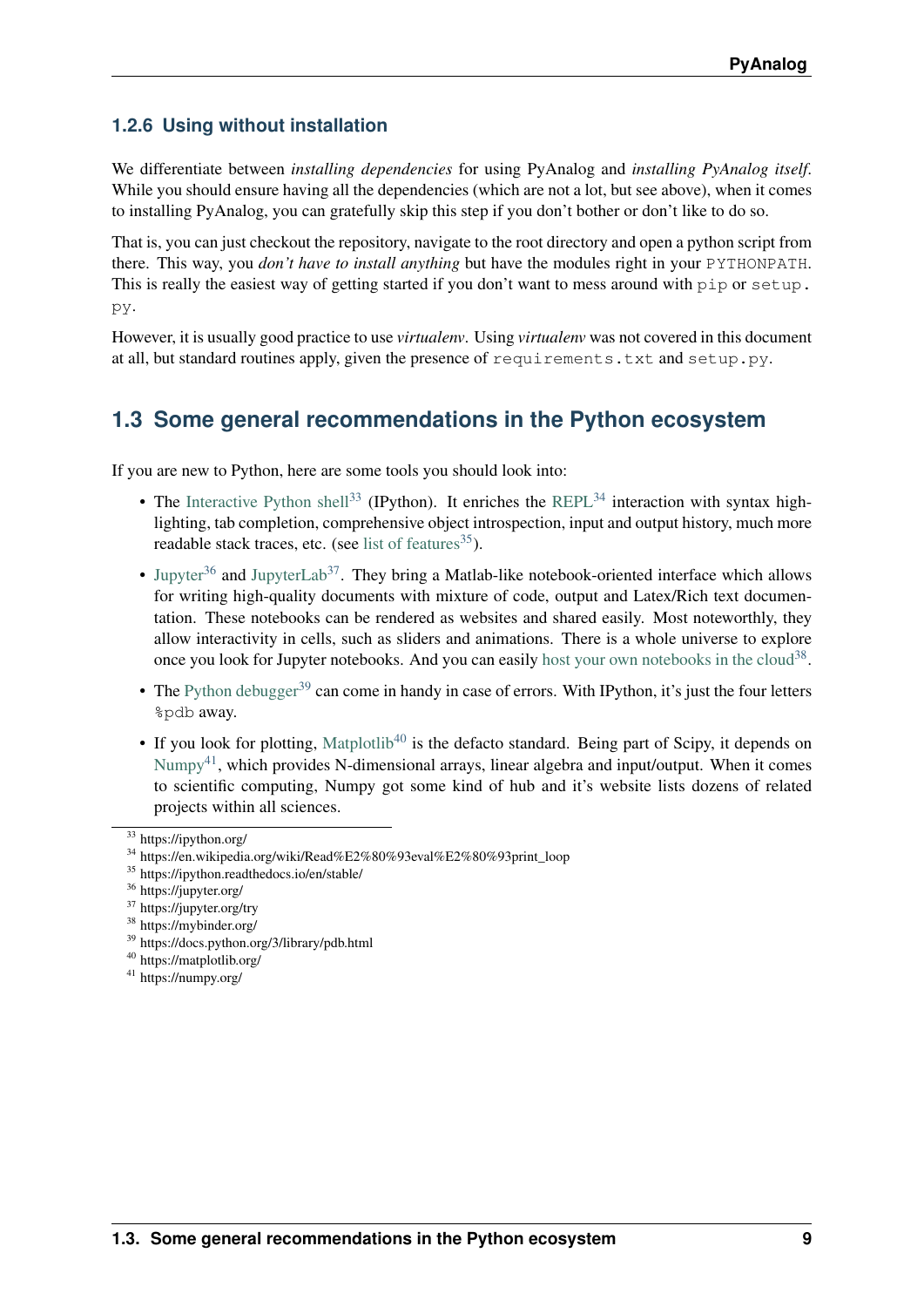# <span id="page-13-0"></span>**1.4 Software testing in PyAnalog**

The PyAnalog code is still quite alpha, but we do a number of software tests without much extra work:

[Doctests](https://docs.python.org/3/library/doctest.html)<sup>42</sup> are super simple to add, they are just embedded in the documentation. It's a quite pythonic way to demonstrate (and test at the same time) the functionality of small pieces of code.

We have doctests all over the place. The code snippets are of course also included in the documentation. You can copy & paste them into your python console to play with the API.

Acceptance/Integration tests We can provide some DDA files where we know the solution analytically. It should be a useful exercise both for readers and testers to run these examples. We use the [pytest](https://pytest.org) $43$  third party library for (unit) testing.

These tests are located in the tests/ directory. They can be executed by running pytest tests or just make test from the parent directory.

Note: Tests are special because they can be evaluated for success or failure automatically. This differs them from other code contributions, such as the example codes in the examples/ directory, which cannot be evaluated for correctnes.

#### <span id="page-13-1"></span>**1.4.1 How to run the tests**

Just run make test in the root directory to run all of the tests. The output should look somewhat like this one:

```
$make test
make doctest unittests
make[1]: Verzeichnis ..../dda wird betreten
python3 -m pytest --doctest-modules --pyargs dda --ignore=dda/ main .py..
\leftrightarrow-\lor============================================= test session starts
˓→=============================================
platform linux -- Python 3.9.7, pytest-6.2.5, py-1.10.0, pluggy-0.13.1 -- /
→usr/bin/python3
cachedir: .pytest_cache
rootdir: /home/sven/Analog/Software/dda
collected 22 items
dda/__init__.py::dda.clean PASSED
                               [4 4 \frac{1}{6}]
dda/ast.py::dda.ast.BreveState PASSED
                               \lceil 9 \rceildda/ast.py::dda.ast.State PASSED
                                                                           \mathbf{r}[13%]dda/ast.py::dda.ast.State.dependency_graph PASSED
                                                                           Ē.
\rightarrow [ 18%]
dda/ast.py::dda.ast.State.equation_adder PASSED
                                                                           \mathbf{r}→ [ 22%]
dda/ast.py::dda.ast.State.name_computing_elements PASSED
                               [27\%]
```
(continues on next page)

<span id="page-13-2"></span><sup>43</sup> https://pytest.org

<sup>42</sup> https://docs.python.org/3/library/doctest.html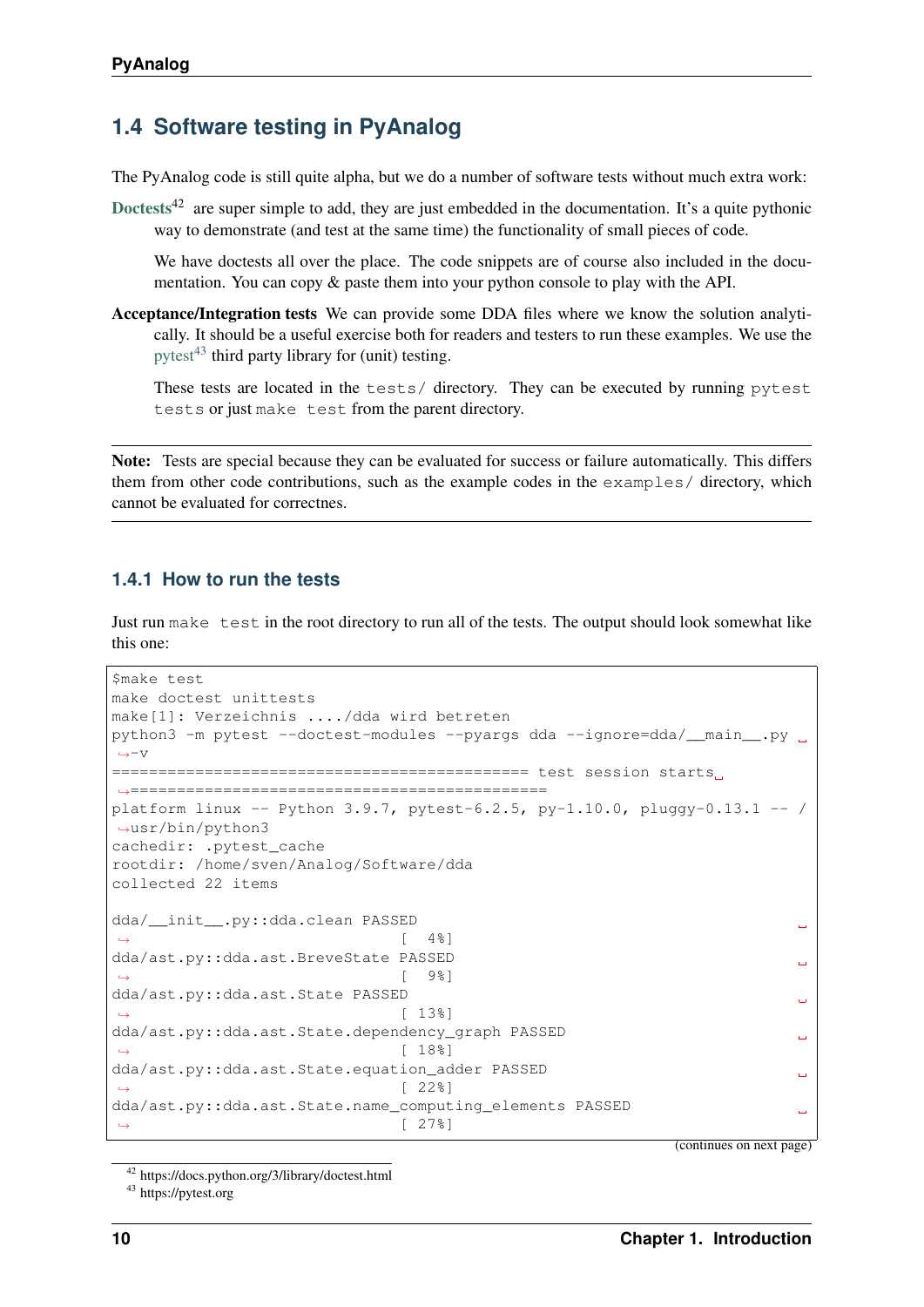| dda/ast.py::dda.ast.Symbol PASSED<br>Ē,<br>13681<br>dda/ast.py::dda.ast.Symbol.draw_graph PASSED<br>L<br>$140$ <sup>8</sup><br>dda/ast.py::dda.ast.Symbol.map_heads PASSED<br><b>L</b><br>[458]<br>dda/ast.py::dda.ast.Symbol.map_tails PASSED<br>ш,<br>$[50$ $]$<br>dda/ast.py::dda.ast.Symbol.map_terms PASSED<br>ш,<br>[548]<br>dda/ast.py::dda.ast.Symbol.map_variables PASSED<br>ш,<br>[598]<br>dda/ast.py::dda.ast.symbols PASSED<br>ш,<br>[638]<br>dda/computing_elements.py::dda.computing_elements PASSED<br>ш,<br>[688]<br>dda/cpp_exporter.py::dda.cpp_exporter.run PASSED<br>ш,<br>$[72$ $]$<br>dda/dsl.py::dda.dsl PASSED<br>$\Box$<br>[778]<br>dda/dsl.py::dda.dsl.read_traditional_dda SKIPPED (all tests skipped by.<br>→+SKIP option)<br>$[ 81$ <sup>8</sup> ]<br>dda/scipy.py::dda.scipy.to_scipy PASSED<br><b>CO</b><br>[868]<br>dda/scipy.py::dda.scipy.to_scipy.rhs PASSED<br>ш,<br>[90.8]<br>dda/sympy.py::dda.sympy.to_latex PASSED<br>ш,<br>$[95$ <sup>8</sup> ]<br>dda/sympy.py::dda.sympy.to_sympy PASSED<br>$[100$ <sup>8</sup> ]<br>$\hookrightarrow$<br>python3 -m pytest --doctest-modules --pyargs hycon -v<br>platform linux -- Python 3.9.7, pytest-6.2.5, py-1.10.0, pluggy-0.13.1 -- /<br>$\rightarrow$ usr/bin/python3<br>cachedir: .pytest_cache<br>rootdir: /home/sven/Analog/Software/dda<br>collected 12 items<br>hycon/HyCon.py::hycon.HyCon PASSED<br>سه<br>8%]<br>hycon/HyCon.py::hycon.HyCon.ensure PASSED<br>$\lceil 16\degree\rceil$<br>hycon/HyCon.py::hycon.HyCon.expect PASSED<br>ىسا<br>$\lceil$ 25%]<br>hycon/autosetup.py::hycon.autosetup.DotDict PASSED<br>فسنة<br>[338]<br>hycon/autosetup.py::hycon.autosetup.PotentiometerAddress PASSED<br>ш<br>$\lceil$ 41%]<br>hycon/connections.py::hycon.connections PASSED<br><b>L</b><br>[50.8]<br>(continues on next page) | dda/ast.py::dda.ast.State.variable_ordering PASSED | ш, |
|-----------------------------------------------------------------------------------------------------------------------------------------------------------------------------------------------------------------------------------------------------------------------------------------------------------------------------------------------------------------------------------------------------------------------------------------------------------------------------------------------------------------------------------------------------------------------------------------------------------------------------------------------------------------------------------------------------------------------------------------------------------------------------------------------------------------------------------------------------------------------------------------------------------------------------------------------------------------------------------------------------------------------------------------------------------------------------------------------------------------------------------------------------------------------------------------------------------------------------------------------------------------------------------------------------------------------------------------------------------------------------------------------------------------------------------------------------------------------------------------------------------------------------------------------------------------------------------------------------------------------------------------------------------------------------------------------------------------------------------------------------------------------------------------------------------------------------|----------------------------------------------------|----|
|                                                                                                                                                                                                                                                                                                                                                                                                                                                                                                                                                                                                                                                                                                                                                                                                                                                                                                                                                                                                                                                                                                                                                                                                                                                                                                                                                                                                                                                                                                                                                                                                                                                                                                                                                                                                                             | [318]                                              |    |
|                                                                                                                                                                                                                                                                                                                                                                                                                                                                                                                                                                                                                                                                                                                                                                                                                                                                                                                                                                                                                                                                                                                                                                                                                                                                                                                                                                                                                                                                                                                                                                                                                                                                                                                                                                                                                             |                                                    |    |
|                                                                                                                                                                                                                                                                                                                                                                                                                                                                                                                                                                                                                                                                                                                                                                                                                                                                                                                                                                                                                                                                                                                                                                                                                                                                                                                                                                                                                                                                                                                                                                                                                                                                                                                                                                                                                             |                                                    |    |
|                                                                                                                                                                                                                                                                                                                                                                                                                                                                                                                                                                                                                                                                                                                                                                                                                                                                                                                                                                                                                                                                                                                                                                                                                                                                                                                                                                                                                                                                                                                                                                                                                                                                                                                                                                                                                             |                                                    |    |
|                                                                                                                                                                                                                                                                                                                                                                                                                                                                                                                                                                                                                                                                                                                                                                                                                                                                                                                                                                                                                                                                                                                                                                                                                                                                                                                                                                                                                                                                                                                                                                                                                                                                                                                                                                                                                             |                                                    |    |
|                                                                                                                                                                                                                                                                                                                                                                                                                                                                                                                                                                                                                                                                                                                                                                                                                                                                                                                                                                                                                                                                                                                                                                                                                                                                                                                                                                                                                                                                                                                                                                                                                                                                                                                                                                                                                             |                                                    |    |
|                                                                                                                                                                                                                                                                                                                                                                                                                                                                                                                                                                                                                                                                                                                                                                                                                                                                                                                                                                                                                                                                                                                                                                                                                                                                                                                                                                                                                                                                                                                                                                                                                                                                                                                                                                                                                             |                                                    |    |
|                                                                                                                                                                                                                                                                                                                                                                                                                                                                                                                                                                                                                                                                                                                                                                                                                                                                                                                                                                                                                                                                                                                                                                                                                                                                                                                                                                                                                                                                                                                                                                                                                                                                                                                                                                                                                             |                                                    |    |
|                                                                                                                                                                                                                                                                                                                                                                                                                                                                                                                                                                                                                                                                                                                                                                                                                                                                                                                                                                                                                                                                                                                                                                                                                                                                                                                                                                                                                                                                                                                                                                                                                                                                                                                                                                                                                             |                                                    |    |
|                                                                                                                                                                                                                                                                                                                                                                                                                                                                                                                                                                                                                                                                                                                                                                                                                                                                                                                                                                                                                                                                                                                                                                                                                                                                                                                                                                                                                                                                                                                                                                                                                                                                                                                                                                                                                             |                                                    |    |
|                                                                                                                                                                                                                                                                                                                                                                                                                                                                                                                                                                                                                                                                                                                                                                                                                                                                                                                                                                                                                                                                                                                                                                                                                                                                                                                                                                                                                                                                                                                                                                                                                                                                                                                                                                                                                             |                                                    |    |
|                                                                                                                                                                                                                                                                                                                                                                                                                                                                                                                                                                                                                                                                                                                                                                                                                                                                                                                                                                                                                                                                                                                                                                                                                                                                                                                                                                                                                                                                                                                                                                                                                                                                                                                                                                                                                             |                                                    |    |
|                                                                                                                                                                                                                                                                                                                                                                                                                                                                                                                                                                                                                                                                                                                                                                                                                                                                                                                                                                                                                                                                                                                                                                                                                                                                                                                                                                                                                                                                                                                                                                                                                                                                                                                                                                                                                             |                                                    |    |
|                                                                                                                                                                                                                                                                                                                                                                                                                                                                                                                                                                                                                                                                                                                                                                                                                                                                                                                                                                                                                                                                                                                                                                                                                                                                                                                                                                                                                                                                                                                                                                                                                                                                                                                                                                                                                             |                                                    |    |
|                                                                                                                                                                                                                                                                                                                                                                                                                                                                                                                                                                                                                                                                                                                                                                                                                                                                                                                                                                                                                                                                                                                                                                                                                                                                                                                                                                                                                                                                                                                                                                                                                                                                                                                                                                                                                             |                                                    |    |
|                                                                                                                                                                                                                                                                                                                                                                                                                                                                                                                                                                                                                                                                                                                                                                                                                                                                                                                                                                                                                                                                                                                                                                                                                                                                                                                                                                                                                                                                                                                                                                                                                                                                                                                                                                                                                             |                                                    |    |
|                                                                                                                                                                                                                                                                                                                                                                                                                                                                                                                                                                                                                                                                                                                                                                                                                                                                                                                                                                                                                                                                                                                                                                                                                                                                                                                                                                                                                                                                                                                                                                                                                                                                                                                                                                                                                             |                                                    |    |
|                                                                                                                                                                                                                                                                                                                                                                                                                                                                                                                                                                                                                                                                                                                                                                                                                                                                                                                                                                                                                                                                                                                                                                                                                                                                                                                                                                                                                                                                                                                                                                                                                                                                                                                                                                                                                             |                                                    |    |
|                                                                                                                                                                                                                                                                                                                                                                                                                                                                                                                                                                                                                                                                                                                                                                                                                                                                                                                                                                                                                                                                                                                                                                                                                                                                                                                                                                                                                                                                                                                                                                                                                                                                                                                                                                                                                             |                                                    |    |
|                                                                                                                                                                                                                                                                                                                                                                                                                                                                                                                                                                                                                                                                                                                                                                                                                                                                                                                                                                                                                                                                                                                                                                                                                                                                                                                                                                                                                                                                                                                                                                                                                                                                                                                                                                                                                             |                                                    |    |
|                                                                                                                                                                                                                                                                                                                                                                                                                                                                                                                                                                                                                                                                                                                                                                                                                                                                                                                                                                                                                                                                                                                                                                                                                                                                                                                                                                                                                                                                                                                                                                                                                                                                                                                                                                                                                             |                                                    |    |
|                                                                                                                                                                                                                                                                                                                                                                                                                                                                                                                                                                                                                                                                                                                                                                                                                                                                                                                                                                                                                                                                                                                                                                                                                                                                                                                                                                                                                                                                                                                                                                                                                                                                                                                                                                                                                             |                                                    |    |
|                                                                                                                                                                                                                                                                                                                                                                                                                                                                                                                                                                                                                                                                                                                                                                                                                                                                                                                                                                                                                                                                                                                                                                                                                                                                                                                                                                                                                                                                                                                                                                                                                                                                                                                                                                                                                             |                                                    |    |
|                                                                                                                                                                                                                                                                                                                                                                                                                                                                                                                                                                                                                                                                                                                                                                                                                                                                                                                                                                                                                                                                                                                                                                                                                                                                                                                                                                                                                                                                                                                                                                                                                                                                                                                                                                                                                             |                                                    |    |
|                                                                                                                                                                                                                                                                                                                                                                                                                                                                                                                                                                                                                                                                                                                                                                                                                                                                                                                                                                                                                                                                                                                                                                                                                                                                                                                                                                                                                                                                                                                                                                                                                                                                                                                                                                                                                             |                                                    |    |
|                                                                                                                                                                                                                                                                                                                                                                                                                                                                                                                                                                                                                                                                                                                                                                                                                                                                                                                                                                                                                                                                                                                                                                                                                                                                                                                                                                                                                                                                                                                                                                                                                                                                                                                                                                                                                             |                                                    |    |
|                                                                                                                                                                                                                                                                                                                                                                                                                                                                                                                                                                                                                                                                                                                                                                                                                                                                                                                                                                                                                                                                                                                                                                                                                                                                                                                                                                                                                                                                                                                                                                                                                                                                                                                                                                                                                             |                                                    |    |
|                                                                                                                                                                                                                                                                                                                                                                                                                                                                                                                                                                                                                                                                                                                                                                                                                                                                                                                                                                                                                                                                                                                                                                                                                                                                                                                                                                                                                                                                                                                                                                                                                                                                                                                                                                                                                             |                                                    |    |
|                                                                                                                                                                                                                                                                                                                                                                                                                                                                                                                                                                                                                                                                                                                                                                                                                                                                                                                                                                                                                                                                                                                                                                                                                                                                                                                                                                                                                                                                                                                                                                                                                                                                                                                                                                                                                             |                                                    |    |
|                                                                                                                                                                                                                                                                                                                                                                                                                                                                                                                                                                                                                                                                                                                                                                                                                                                                                                                                                                                                                                                                                                                                                                                                                                                                                                                                                                                                                                                                                                                                                                                                                                                                                                                                                                                                                             |                                                    |    |
|                                                                                                                                                                                                                                                                                                                                                                                                                                                                                                                                                                                                                                                                                                                                                                                                                                                                                                                                                                                                                                                                                                                                                                                                                                                                                                                                                                                                                                                                                                                                                                                                                                                                                                                                                                                                                             |                                                    |    |
|                                                                                                                                                                                                                                                                                                                                                                                                                                                                                                                                                                                                                                                                                                                                                                                                                                                                                                                                                                                                                                                                                                                                                                                                                                                                                                                                                                                                                                                                                                                                                                                                                                                                                                                                                                                                                             |                                                    |    |
|                                                                                                                                                                                                                                                                                                                                                                                                                                                                                                                                                                                                                                                                                                                                                                                                                                                                                                                                                                                                                                                                                                                                                                                                                                                                                                                                                                                                                                                                                                                                                                                                                                                                                                                                                                                                                             |                                                    |    |
|                                                                                                                                                                                                                                                                                                                                                                                                                                                                                                                                                                                                                                                                                                                                                                                                                                                                                                                                                                                                                                                                                                                                                                                                                                                                                                                                                                                                                                                                                                                                                                                                                                                                                                                                                                                                                             |                                                    |    |
|                                                                                                                                                                                                                                                                                                                                                                                                                                                                                                                                                                                                                                                                                                                                                                                                                                                                                                                                                                                                                                                                                                                                                                                                                                                                                                                                                                                                                                                                                                                                                                                                                                                                                                                                                                                                                             |                                                    |    |
|                                                                                                                                                                                                                                                                                                                                                                                                                                                                                                                                                                                                                                                                                                                                                                                                                                                                                                                                                                                                                                                                                                                                                                                                                                                                                                                                                                                                                                                                                                                                                                                                                                                                                                                                                                                                                             |                                                    |    |
|                                                                                                                                                                                                                                                                                                                                                                                                                                                                                                                                                                                                                                                                                                                                                                                                                                                                                                                                                                                                                                                                                                                                                                                                                                                                                                                                                                                                                                                                                                                                                                                                                                                                                                                                                                                                                             |                                                    |    |
|                                                                                                                                                                                                                                                                                                                                                                                                                                                                                                                                                                                                                                                                                                                                                                                                                                                                                                                                                                                                                                                                                                                                                                                                                                                                                                                                                                                                                                                                                                                                                                                                                                                                                                                                                                                                                             |                                                    |    |
|                                                                                                                                                                                                                                                                                                                                                                                                                                                                                                                                                                                                                                                                                                                                                                                                                                                                                                                                                                                                                                                                                                                                                                                                                                                                                                                                                                                                                                                                                                                                                                                                                                                                                                                                                                                                                             |                                                    |    |
|                                                                                                                                                                                                                                                                                                                                                                                                                                                                                                                                                                                                                                                                                                                                                                                                                                                                                                                                                                                                                                                                                                                                                                                                                                                                                                                                                                                                                                                                                                                                                                                                                                                                                                                                                                                                                             |                                                    |    |
|                                                                                                                                                                                                                                                                                                                                                                                                                                                                                                                                                                                                                                                                                                                                                                                                                                                                                                                                                                                                                                                                                                                                                                                                                                                                                                                                                                                                                                                                                                                                                                                                                                                                                                                                                                                                                             |                                                    |    |
|                                                                                                                                                                                                                                                                                                                                                                                                                                                                                                                                                                                                                                                                                                                                                                                                                                                                                                                                                                                                                                                                                                                                                                                                                                                                                                                                                                                                                                                                                                                                                                                                                                                                                                                                                                                                                             |                                                    |    |
|                                                                                                                                                                                                                                                                                                                                                                                                                                                                                                                                                                                                                                                                                                                                                                                                                                                                                                                                                                                                                                                                                                                                                                                                                                                                                                                                                                                                                                                                                                                                                                                                                                                                                                                                                                                                                             |                                                    |    |
|                                                                                                                                                                                                                                                                                                                                                                                                                                                                                                                                                                                                                                                                                                                                                                                                                                                                                                                                                                                                                                                                                                                                                                                                                                                                                                                                                                                                                                                                                                                                                                                                                                                                                                                                                                                                                             |                                                    |    |
|                                                                                                                                                                                                                                                                                                                                                                                                                                                                                                                                                                                                                                                                                                                                                                                                                                                                                                                                                                                                                                                                                                                                                                                                                                                                                                                                                                                                                                                                                                                                                                                                                                                                                                                                                                                                                             |                                                    |    |
|                                                                                                                                                                                                                                                                                                                                                                                                                                                                                                                                                                                                                                                                                                                                                                                                                                                                                                                                                                                                                                                                                                                                                                                                                                                                                                                                                                                                                                                                                                                                                                                                                                                                                                                                                                                                                             |                                                    |    |
|                                                                                                                                                                                                                                                                                                                                                                                                                                                                                                                                                                                                                                                                                                                                                                                                                                                                                                                                                                                                                                                                                                                                                                                                                                                                                                                                                                                                                                                                                                                                                                                                                                                                                                                                                                                                                             |                                                    |    |
|                                                                                                                                                                                                                                                                                                                                                                                                                                                                                                                                                                                                                                                                                                                                                                                                                                                                                                                                                                                                                                                                                                                                                                                                                                                                                                                                                                                                                                                                                                                                                                                                                                                                                                                                                                                                                             |                                                    |    |
|                                                                                                                                                                                                                                                                                                                                                                                                                                                                                                                                                                                                                                                                                                                                                                                                                                                                                                                                                                                                                                                                                                                                                                                                                                                                                                                                                                                                                                                                                                                                                                                                                                                                                                                                                                                                                             |                                                    |    |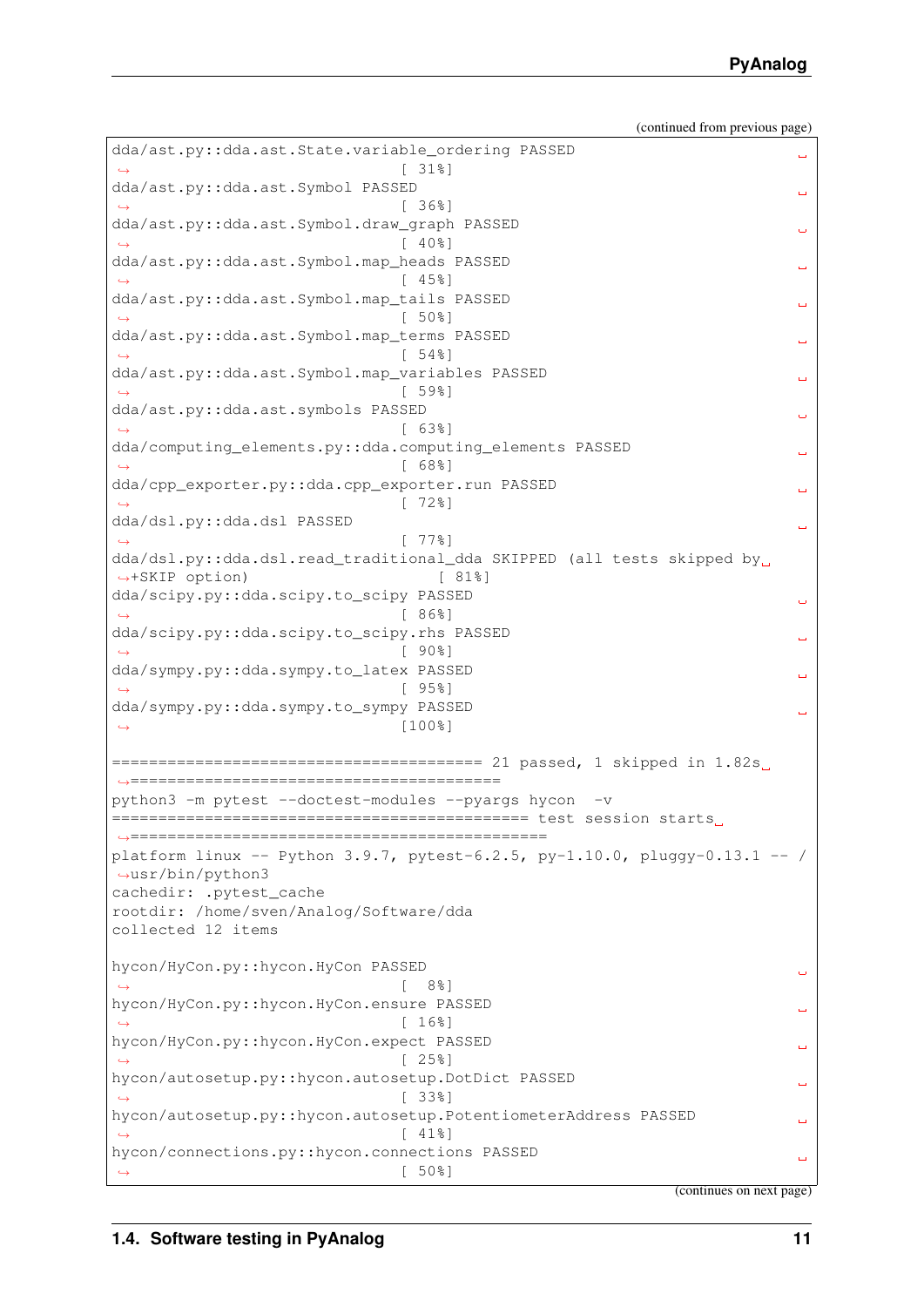hycon/replay.py::hycon.replay.HyConRequestReader PASSED  $[58%]$ hycon/replay.py::hycon.replay.consume PASSED Ē,  $\lceil 66\% \rceil$ hycon/replay.py::hycon.replay.consume.list PASSED  $[75\%]$ hycon/replay.py::hycon.replay.consume.number PASSED ˓<sup>→</sup> [ 83%] hycon/replay.py::hycon.replay.delayed PASSED  $[918]$ hycon/replay.py::hycon.replay.replay PASSED  $\rightarrow$  [100%] ============================================= 12 passed in 0.03s ˓<sup>→</sup>============================================== # all other modules don't have useful tests anyway python3 -m pytest -v ============================================= test session starts ˓<sup>→</sup>============================================= platform linux -- Python  $3.9.7$ , pytest-6.2.5, py-1.10.0, pluggy-0.13.1 -- / ˓<sup>→</sup>usr/bin/python3 cachedir: .pytest\_cache rootdir: /home/sven/Analog/Software/dda collected 15 items tests/test\_cpp\_interface.py::test\_similar\_dtypes PASSED سه  $\leftrightarrow$  [ 6%] tests/test\_differentiation.py::test\_polynomial\_diff PASSED  $\leftrightarrow$  [ 13%] tests/test\_differentiation.py::test\_sinusodial\_diff PASSED  $\rightarrow$  [ 20%] tests/test\_exponential\_solution.py::test\_run\_simulation PASSED  $[26\%]$ tests/test\_latex\_symbols.py::test\_state PASSED ц.  $[338]$ tests/test\_latex\_symbols.py::test\_c\_code PASSED  $[40\%]$ tests/test\_latex\_symbols.py::test\_dda\_code PASSED Ē,  $\leftrightarrow$  [ 46%] tests/test\_simulation\_time.py::test\_setup\_state PASSED ˓<sup>→</sup> [ 53%] tests/test\_simulation\_time.py::test\_run\_simulation PASSED  $\sim$   $\sim$ ˓<sup>→</sup> [ 60%] tests/test\_symbol\_mappings.py::test\_map\_variable PASSED → [ 66%] tests/test\_traditional\_ddas.py::test\_if\_double\_pendulum\_is\_scaled PASSED ˓<sup>→</sup> [ 73%] tests/test\_traditional\_ddas.py::test\_if\_double\_pendulum\_is\_working PASSED  $[80\%]$ tests/test\_traditional\_ddas.py::test\_if\_chua\_is\_scaled PASSED  $\mathbf{r}$  $[86%]$ tests/test traditional ddas.py::test notch is scaled PASSED  $[938]$ tests/test\_traditional\_ddas.py::test\_nose PASSED цú.  $[100$  $]$ 

(continues on next page)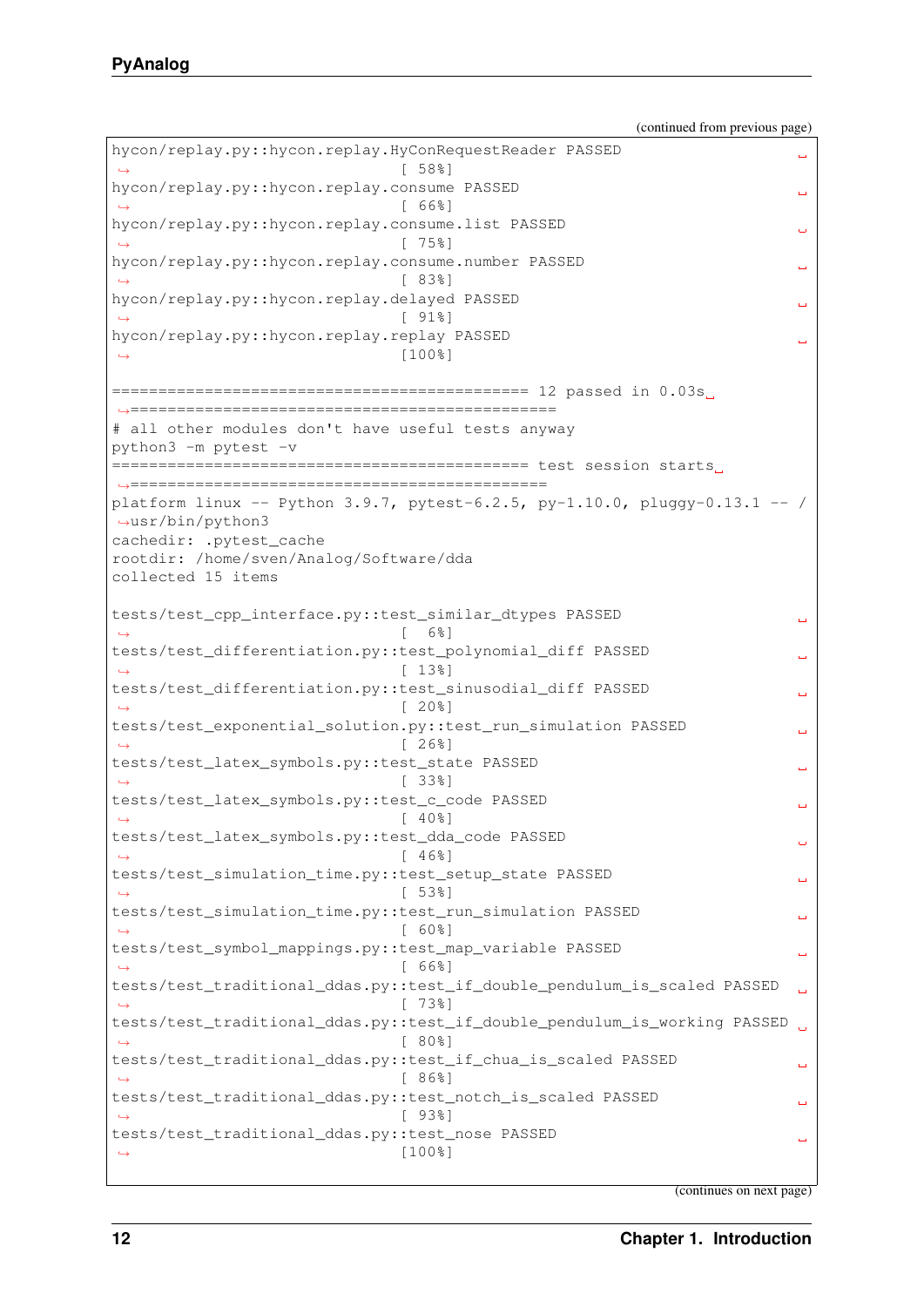```
============================================= 15 passed in 11.23s
   ˓→=============================================
make[1]: Verzeichnis ..../dda wird verlassen
```
Test scripts can also be run and inspected with python interactively, i.e.

```
you@yourcomputer$ python -i test_exponential_solution.py
>>> from pylab import *
\gg ion()
>>> time, ysim = test_run_simulation()
generated.cc: In Elementfunktion »void csv_writer::write_header() const«:
generated.cc:171:43: Warnung: Operation auf »i« könnte undefiniert sein [-
˓→Wsequence-point]
171 | std::cout << query_variables[i++] << sep(i);
    | \sim \sim \simgenerated.cc: In Funktion »int main(int, char**)«:
generated.cc:275:90: Warnung: Operation auf »i« könnte undefiniert sein [-
˓→Wsequence-point]
275 | for (size t j=0;j<5 && i<all variables.size();j++).
\rightarrowcerr << all variables[i++] << (i!=all variables.size() ? ", " : ""); }
   \blacksquare˓→ ~^~
Running: ./a.out --max_iterations=60 --modulo_write=1 --always_compute_aux_
˓→before_printing=1 --write_initial_conditions=0
>>> print(time)
[0.05 0.1 0.15 0.2 0.25 0.3 0.35 0.4 0.45 0.5 0.55 0.6 0.65 0.7
0.75 0.8 0.85 0.9 0.95 1. 1.05 1.1 1.15 1.2 1.25 1.3 1.35 1.4
1.45 1.5 1.55 1.6 1.65 1.7 1.75 1.8 1.85 1.9 1.95 2. 2.05 2.1
2.15 2.2 2.25 2.3 2.35 2.4 2.45 2.5 2.55 2.6 2.65 2.7 2.75 2.8
2.85 2.9 2.95 3. ]
>>> plot(time, ysim, "o")
[<matplotlib.lines.Line2D object at 0x7fe9a99c7520>]
>>> plot(time, -exp(-time))
[<matplotlib.lines.Line2D object at 0x7fe9982f43a0>]
>>> savefig("exponential_solution.png")
```
#### <span id="page-16-0"></span>**1.4.2 How to run doctests on the whole package**

Use [pytest](https://docs.pytest.org/)<sup>[44](#page-16-1)</sup> as a slim frontend for the python doctest builtin, for instance:

```
$ cd $(git rev-parse --show-toplevel) # execute from PyAnalog
˓→root directory
$ pytest-3 --doctest-modules --pyargs dda -v
```
See also the Makefile provided in the root directory.

<span id="page-16-1"></span><sup>44</sup> https://docs.pytest.org/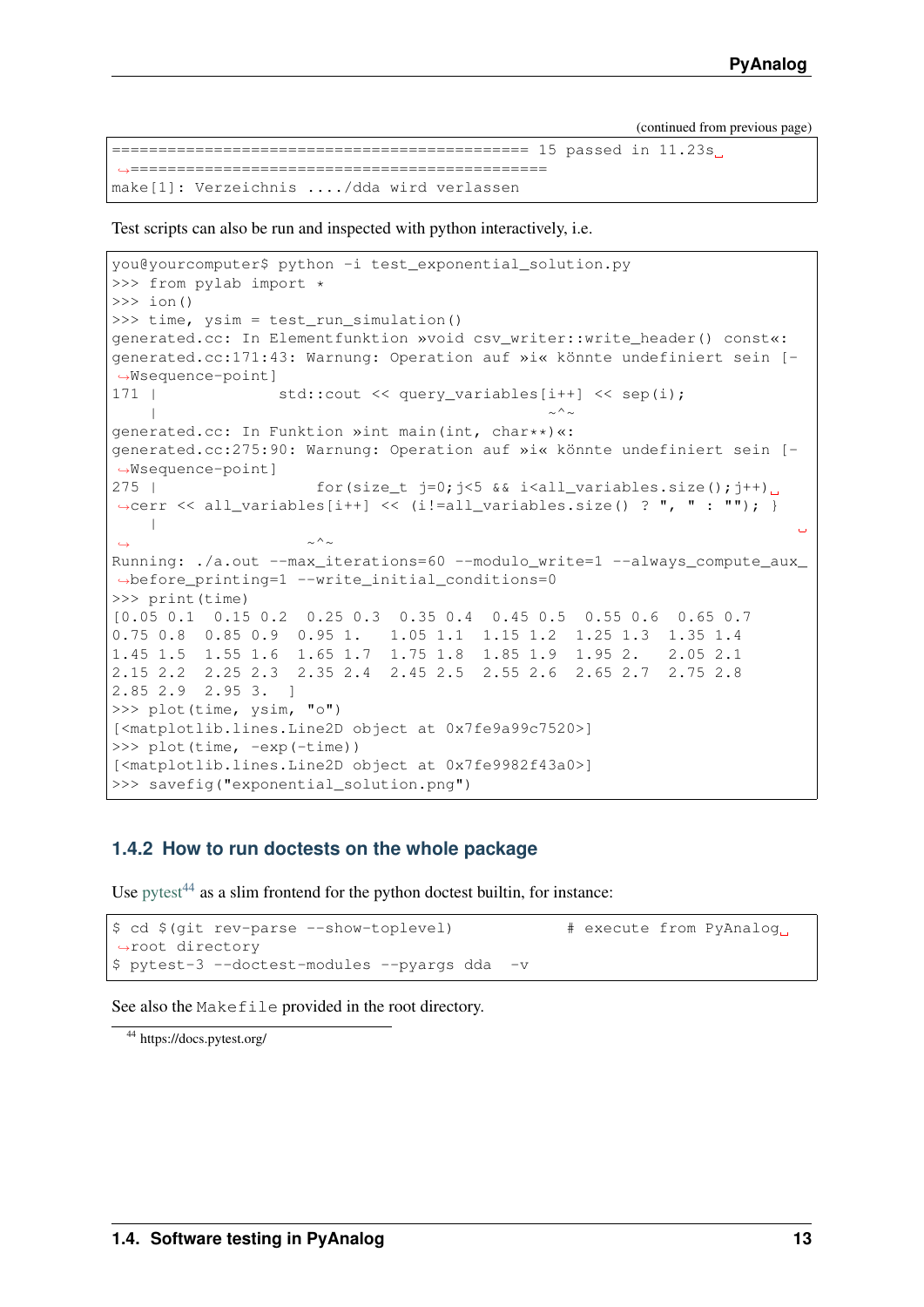# <span id="page-17-0"></span>**1.4.3 Where are the tests running?**

Tests are run by our *Gitlab Continous Integration* whenever the code is committed. You can view the file .gitlab-ci.yml in the root of the repository in order to see what is happening, which is at the moment something like

- Make the docs (run sphinx)
- Deploy the docs (upload them somewhere)
- Run all the tests (as above)

The finished/running pipelines can be seen at <https://lab.analogparadigm.com/software/dda/-/pipelines> We also run these tests at our Gitlab CI when pushes happen to the Github repository <https://github.com/anabrid/pyanalog> thanks to mirroring at [https://lab.analogparadigm.com/software/](https://lab.analogparadigm.com/software/pyanalog-mirror-from-github) [pyanalog-mirror-from-github](https://lab.analogparadigm.com/software/pyanalog-mirror-from-github)

## <span id="page-17-1"></span>**1.4.4 What about analog hardware tests**

This would require having dedicated testing hardware somewhere. This is out of scope for the moment.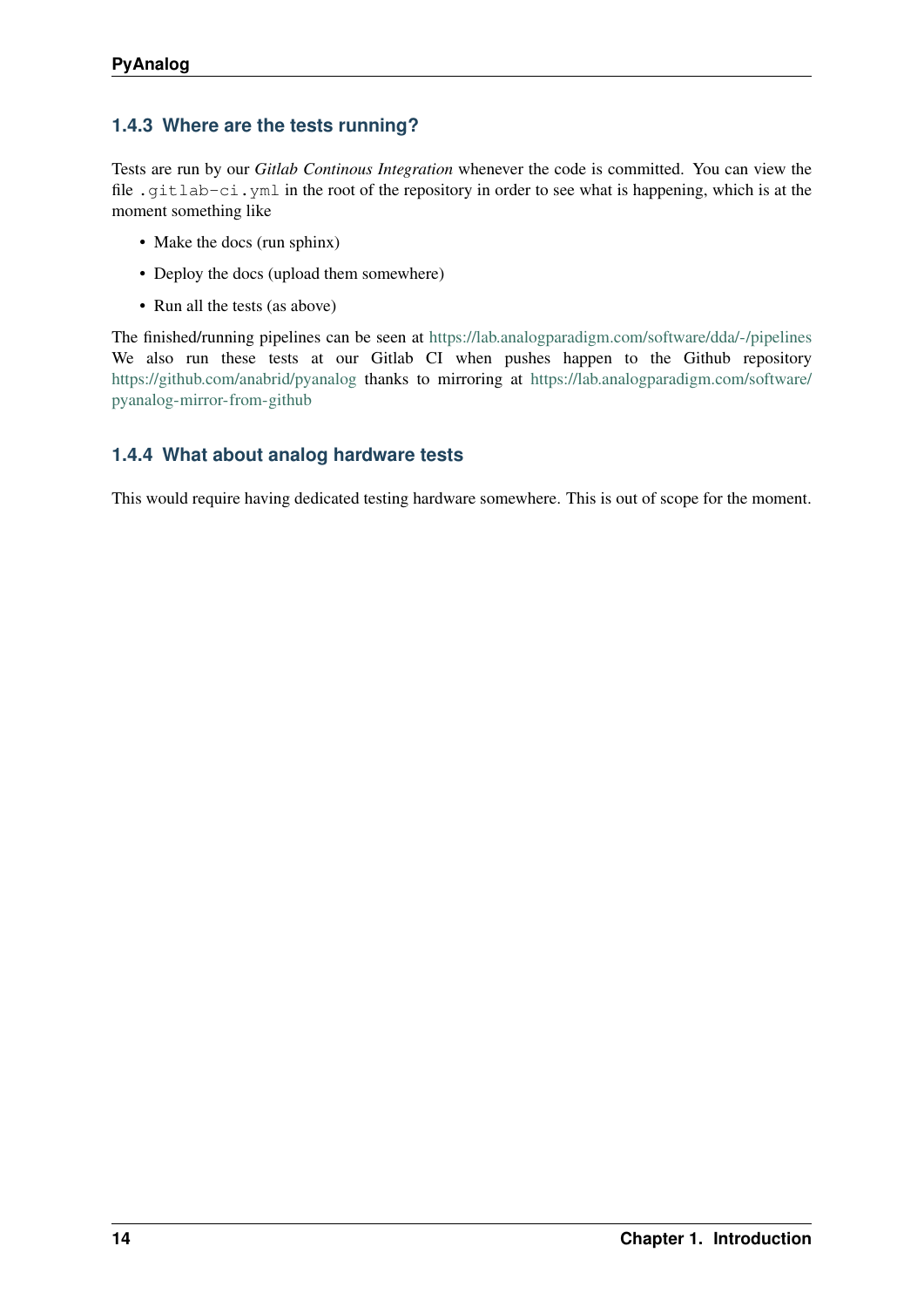# <span id="page-18-1"></span><span id="page-18-0"></span>**2.1 Introduction to PyDDA**

PyDDA is a small library to write and generate DDA code in Python. DDA stands for *digital differential analyzer*. In this context, it is a code for solving ordinary differential equations (ODEs) given in a domain specific language description (i.e. an electrical circuit).

The main advantage of this implementation in contrast to the older Perl implementation is the *abstract syntax tree* level of circuit representation. The syntax tree representation allows for fine-grained manipulations of terms where the older Perl code could only apply regular expressions.

This code can replace the old  $dda2c$ .pl Perl implementation (see misc/ direct[or](https://github.com/anabrid/pyanalog/tree/master/misc/DDA.pl)y for it's code, or [also here](https://github.com/anabrid/pyanalog/tree/master/misc/DDA.pl)<sup>[45](#page-18-3)</sup>). It is a standalone Python 3 code with no third party dependencies. It generates standalone  $C++$  code with no dependencies (not even on the old dda.h).

## <span id="page-18-2"></span>**2.1.1 Usage: As a library or from the command line**

The [dda](#page-49-1) (page 46) module can either be used from a DDA file written in Python or directly from oldstyle traditional DDA plaintext files. While pythonic dda files have the advantage to be able to use all the flexibility of Python scripting (such as using numpy for linear algebra computations and matplotlib for postprocessing of results), plaintext DDA files are in general shorter and more precise to read. See [dda.dsl](#page-39-0) (page 36) for further details on the *traditional* DDA file format.

The module can also be used from the command line as a utility. The behaviour is similar to the simulate.pl and dda2c.pl utilities but also covers a few more features. Usage example (implementation provided by  $dda$ .dsl.cli exporter() (page 37) ):

```
me@localhost $ python -m dda --help
usage: dda.py [-h] [-o [OUTPUT]] [circuit_file] {c,dda,dot,latex}
PyDDA, the AST-based DDA compiler
positional arguments:
circuit_file DDA setup (traditional file). Default is stdin.
{c,dda,dot,latex} File formats which can be generated
```
(continues on next page)

<span id="page-18-3"></span><sup>45</sup> https://github.com/anabrid/pyanalog/tree/master/misc/DDA.pl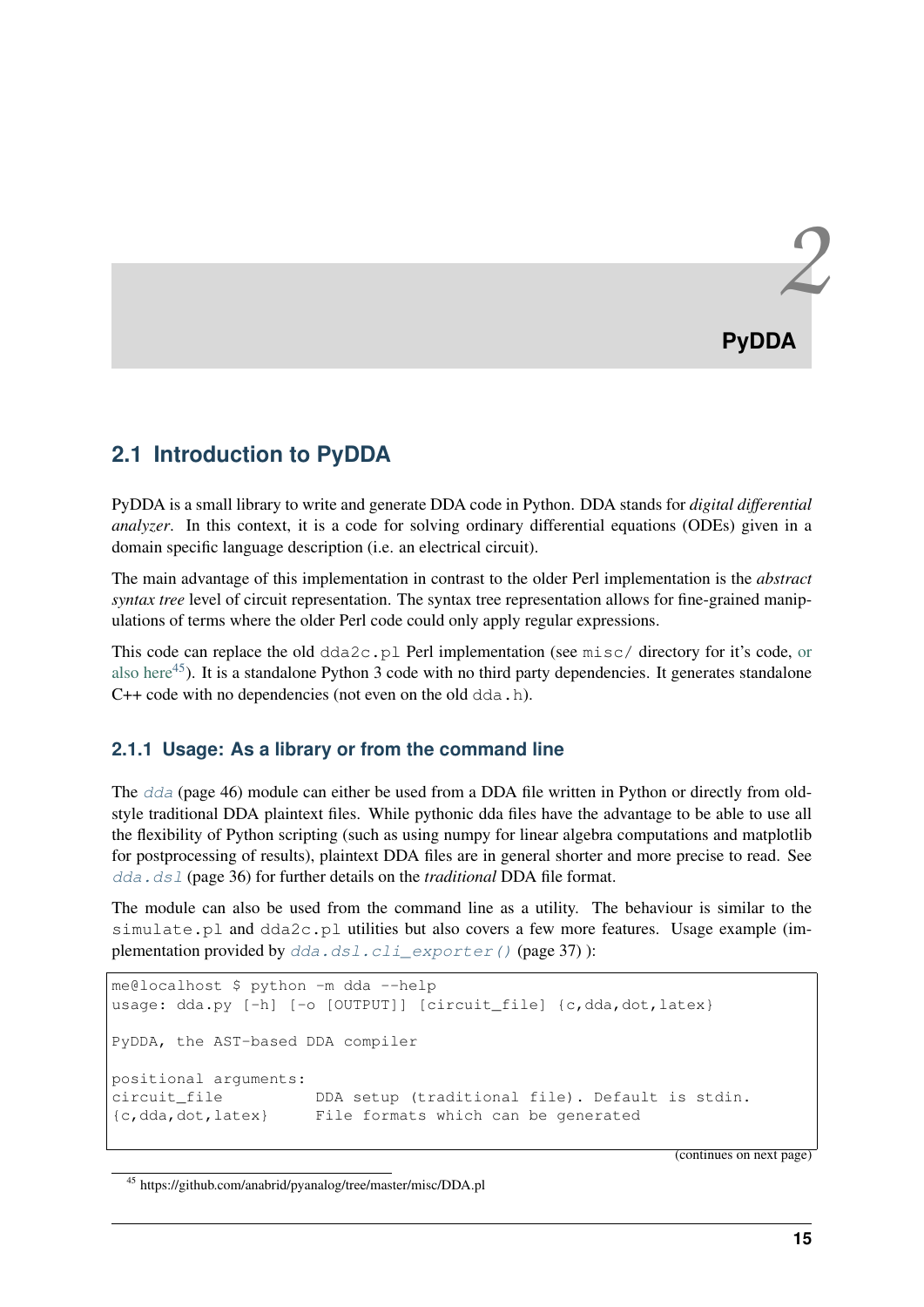```
optional arguments:
-h, --help show this help message and exit
-o [OUTPUT], --output [OUTPUT]
                       Where to write exported code to. Default is stdout.
A Command Line Interface (CLI) for PyDDA...
```
Here is a full bash script which demonstrates how to use PyDDA as a drop-in replacement for the traditional Perl-based DDA code. It allows using the PyDDA C++ code generator without writing a single line of Python:

```
#!/usr/bin/bash
```

```
# given the DDA file "notch_simplified.dda", which you can find in the
# directory ./examples/traditional-dda-circuits, we simulate the system
# for 2000 timesteps and plot the time evolution of the fields "cn", "cd",
˓→and "cnr"
# which are part of the DDA file (in terms of "cn = int(...)")
python -m dda notch_simplified.dda C --output notch_simplified.cc
g++ --std=c++17 notch_simplified.cc -onotch_simplified.exe
./notch_simplified.exe --max_iterations=2000 --skip_header=1 cn cd cnr >_{\_}˓→scratch.dat
cat <<GNUPLOT_FILE > gnuplot.dat
set terminal pdf
set output "notch_simplified_gnuplot.pdf"
set key autotitle columnheader
set title "Notch simplified (with PyDDA/Gnuplot)"
plot "scratch.dat" using 1 with lines title "cn", \
     "scratch.dat" using 2 with lines title "cd", \
     "scratch.dat" using 3 with lines title "cnr"
GNUPLOT_FILE
gnuplot gnuplot.dat
open notch_simplified_gnuplot.pdf
```
## <span id="page-19-0"></span>**2.1.2 Usage without a C++ compiler**

The PyDDA code grew out of its predecessor (dda2c.pl) as a *code generator* for an ODE solver. Having C++ has target language, it requires a C++ compiler to work. However, during the time, PyDDA got mature as a toolkit for exporting the code also in different formats. In fact, using the  $dda \cdot \text{scipy}$ (page 41) module, one can avoid C++ and use PyDDA solely within the Python environment. This can be handy for anyone who cannot or does not want to deal with C++ or all the fundamentals.

Therefore, instead of following all the tedious way of C++ code generation, compilation and running (which also requires that you have all the build tools installed for compiling C++ on your system), you can also take the short track by making use of SciPy, which is also much easier to install on many systems. This also works from the command line: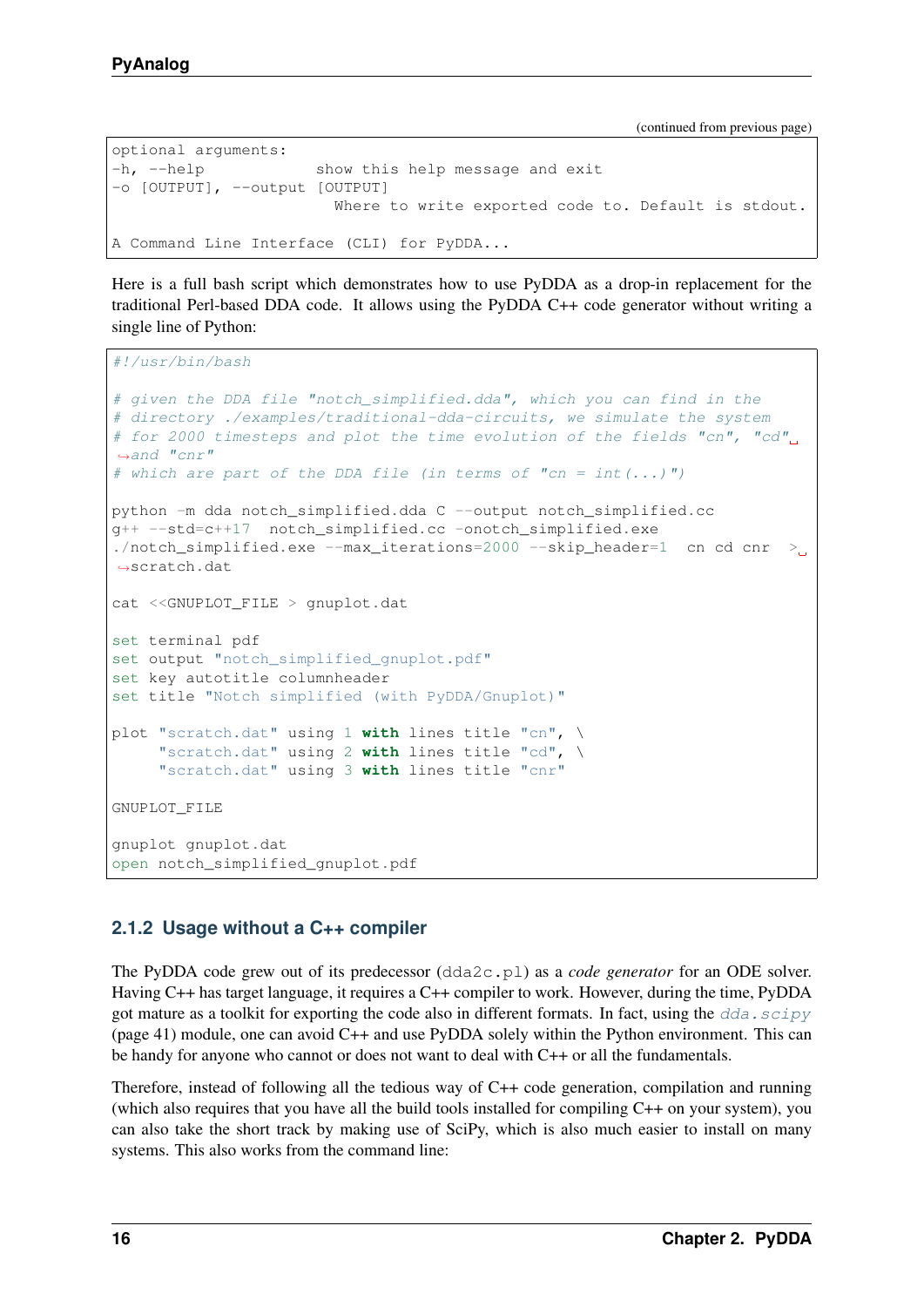```
me@localhost $ python -m dda.scipy --help
usage: scipy.py [-h] [-o [OUTPUT]] -t TFINAL [--method [METHOD]] [circuit_
˓→file]
PyDDA's scipy interface simulation runner
positional arguments:
circuit_file DDA setup (traditional file). Default is stdin.
optional arguments:
-h, --help show this help message and exit
-o [OUTPUT], --output [OUTPUT]
                       Where to write output CSV to. Default is stdout.
-q [QUERY_FIELDS ...], --query-fields [QUERY_FIELDS ...]
                       List of fields to plot. Just pass whitespace.
˓→seperated (i.e. -q a b c). Also add 't' if you want
                       to have the solution time (recommended).
Arguments passed to scipy.integrate.solve_ivp:
-t TFINAL, --tfinal TFINAL
                       Time (in simulation units) to run up to. Do not
˓→confuse this with some iteration counter.
-m [METHOD], --method [METHOD]
                       Integration method to use
-d, --dense-output Dense Output (default is not dense)
A Command Line Interface (CLI) for :mod: dda.scipy · This CLI API
˓→basically solves a DDA file ...
```
Here is a shell script example, again with the notch DDA file, of using SciPy instead of the C++ based solver:

```
#!/usr/bin/bash
# given the DDA file "notch_simplified.dda", which you can find in the
# directory ./examples/traditional-dda-circuits, we simulate the system
# for 2000 timesteps and plot the time evolution of the fields "cn", "cd",
˓→and "cnr"
# which are part of the DDA file (in terms of "cn = int(...)")
python -m dda.scipy -d -t 20 -q cn minus cd minus cnr minus --method RK45.
˓→notch_simplified.dda > scratch.dat
cat <<GNUPLOT_FILE > gnuplot.dat
set terminal pdf
set output "notch_simplified_gnuplot.pdf"
set key autotitle columnheader
set title "Notch simplified (with PyDDA/Gnuplot)"
plot "scratch.dat" using 1 with lines title "cn", \
     "scratch.dat" using 2 with lines title "cd", \
     "scratch.dat" using 3 with lines title "cnr"
GNUPLOT_FILE
```
(continues on next page)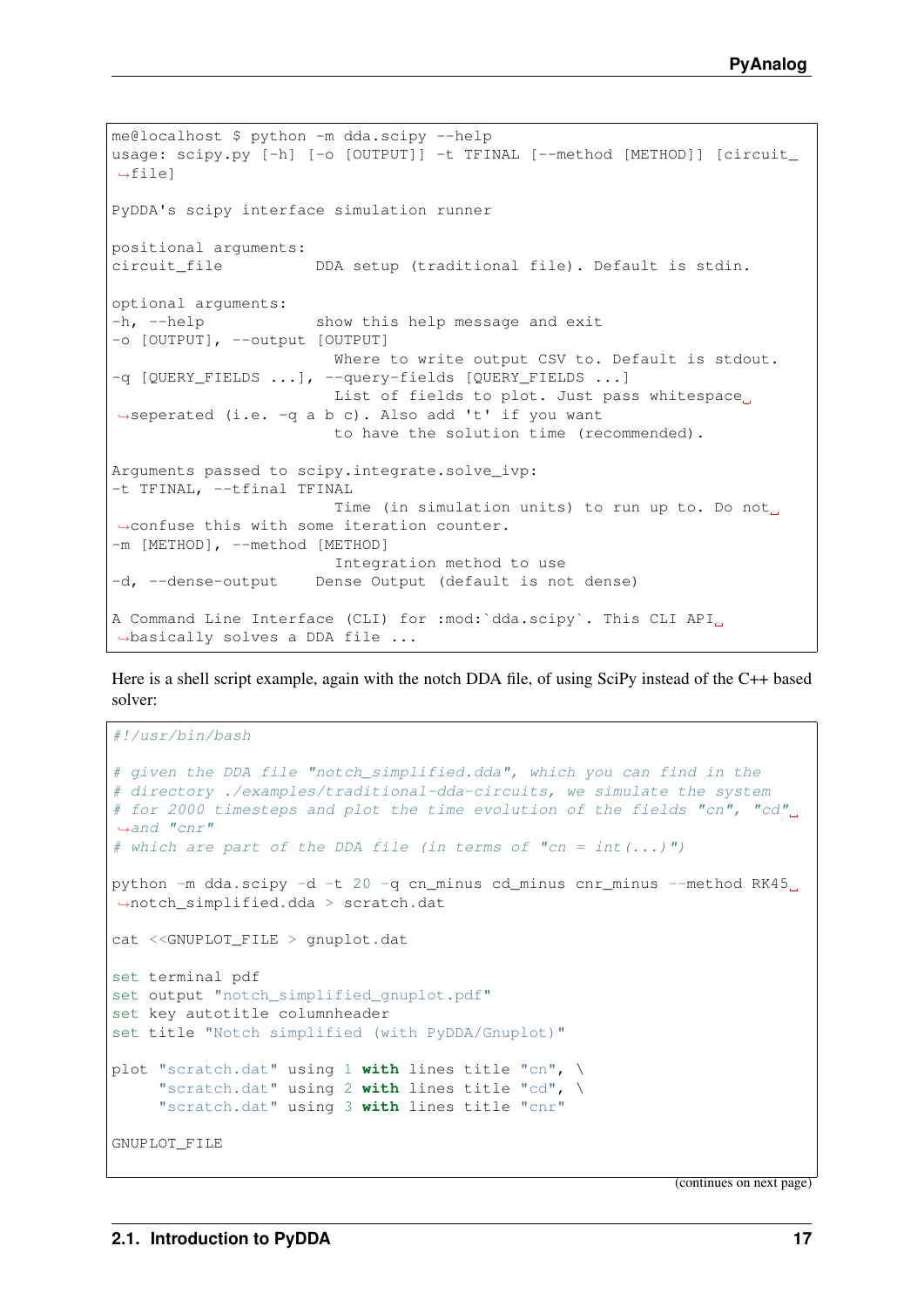```
gnuplot gnuplot.dat
open notch_simplified_gnuplot.pdf
```
Note that the naming of the columns is different to the top example, since you can only access the *evolution quantities*, whcih are called cn\_minus here, while cn is a deviated quantity. More details on these limitations can be found in the description of the  $dda \cdot \text{scipy}$  (page 41) module.

# <span id="page-21-0"></span>**2.1.3 Known Bugs and limitations**

Please see the issue list at <https://github.com/anabrid/pyanalog/issues> for a list of bugs.

We also have an internal bug tracker at <https://lab.analogparadigm.com/software/pyanalog/-/issues> which is subject to be merged into the public one.

# <span id="page-21-1"></span>**2.2 A rationale about DDA**

The following text is an introduction into the *DDA* concepts. It is envisaged for readers who want to trace the connections between analog computing and it's digital simulation. If you only want to work with *PyDDA* but do not care about the fundamentals, you can skip this text.

## <span id="page-21-2"></span>**2.2.1 The digital number flow machine**

DDA is short for *digital differential analyzer*. This term describes a certain way of building an algorithmic-logical unit which is programmed with a dataflow paradigm. It can be imagined as an analog computer but with digital computing elements in place of analog computing elements. Such a DDA machine could feature *n* bit integer adders (for instance a ripple-carry adder), binary multipliers, and even discrete integrators for adding integers (i.e. a stateful computing element). In general, it is straightforward to design such a machine for some fixed width binary number representation. It is worth emphasizing that such a machine neither features continous time nor continous number representation as a real analog computer would have. Nevertheless, it is an interesting computing architecture as it is half-way between an analog and a digital computer.

In the age of FPGAs (field programmable gate arrays), it is straightforward to generate digital computing circuits by software descriptions. Furthermore, being a digital computer, the DDA architecture can be simulated by any Turing machine. This makes it straightforward to write a simulator for contemporary register machines (that is, regular and widespread computers/processors).

## <span id="page-21-3"></span>**2.2.2 Describing and simulating a DDA machine**

The DDA code proposed in this document consists of several parts:

- An easy description language for the computational network (circuit)
- A compiler from that language to an iterative imperative code (Perl/C)
- Tools for running such a code and evaluating the results

Loosely speaking, this translation works as follows: A circuit file is an ASCII line based text file which looks like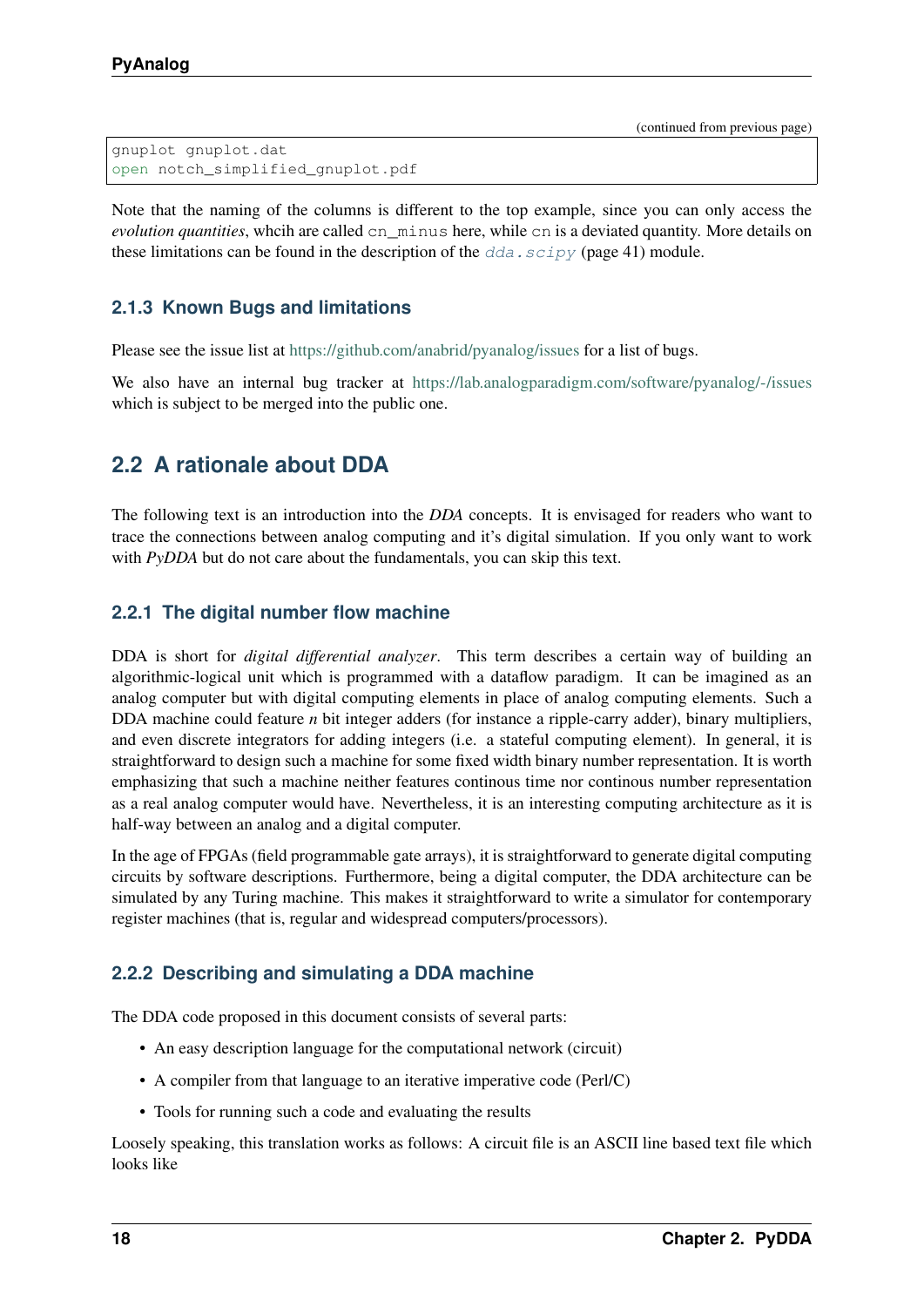```
dt = const(0.0005)t = int(1, dt)y0 = const(-1)minus\_dy0 = const(-1)minus_dy = int(y, dt, minus_dy0)
y = int(minus_dy, dt, y0)
```
That is, each line is an assignment of some variable to some expression, which is either a constant (const) or a compound expression of computing elements. These expressions are written in some standard C-like notation  $f(x,y,\ldots)$  where f is the identifier for the function and  $x, y, \ldots$  are comma seperated arguments. The following *basic arithmetic* (from the perspective of an analog computer) computing elements are defined:

- $neg(x) = -x$ , the inverse
- $div(x, b) = a/b$ , the standard division
- $mult(a_0, a_1, ...) = \prod_i a_i$ , the standard multiplication
- $sum(a_0, a_1, ...) = -\sum_i a_i$ , the summation in analog-computer typical *negating* convention.
- $int(a_0, a_1, \ldots, \Delta t, I_0) \approx -\int \sum_i a_i \Delta t + I_0$ , the time integration (again in analog-computer typical negating convention). The digital integrator is discussed in detail in the following text.

Furthermore, a couple of case-discreminating computing elements are defined. Here, they are given in C-like notation  $x \rightarrow y$ : z which evaluates to if  $(x)$  then y else z.

- lt(a, b, c, d) =  $(a < b)$  ? c : d
- le(a, b, c, d) = (a <= b) ? c : d
- $gt(a,b,c,d) = \text{l}t(b,a,c,d)$
- $qe(a, b, c, d) = le(b, a, c, d)$
- dead\_lower(a,b) = (a<b) ? (a-b) :  $0 = qt(a,b,a-b,0)$
- dead\_upper(a,b) = (a>b) ? (a-b) :  $0 =$  lt(b,a,a-b,0)
- $min(a, b) = (a < b)$  ?  $a : b = \text{lt}(a, b, a, b)$
- max(a,b) =  $(a>b)$  ? a : b =  $qt(a,b,a,b)$
- abs(a) =  $(a < 0)$  ? -a : a =  $lt(a, 0, -a, a)$
- floor(a) =  $(int)$  a rounds a to the next lower integer.

Note that this is only a subset of the overall computing elements defined. It is easy to introduce new computing elements, they are defined in the [dda.computing\\_elements](#page-40-0) (page 37).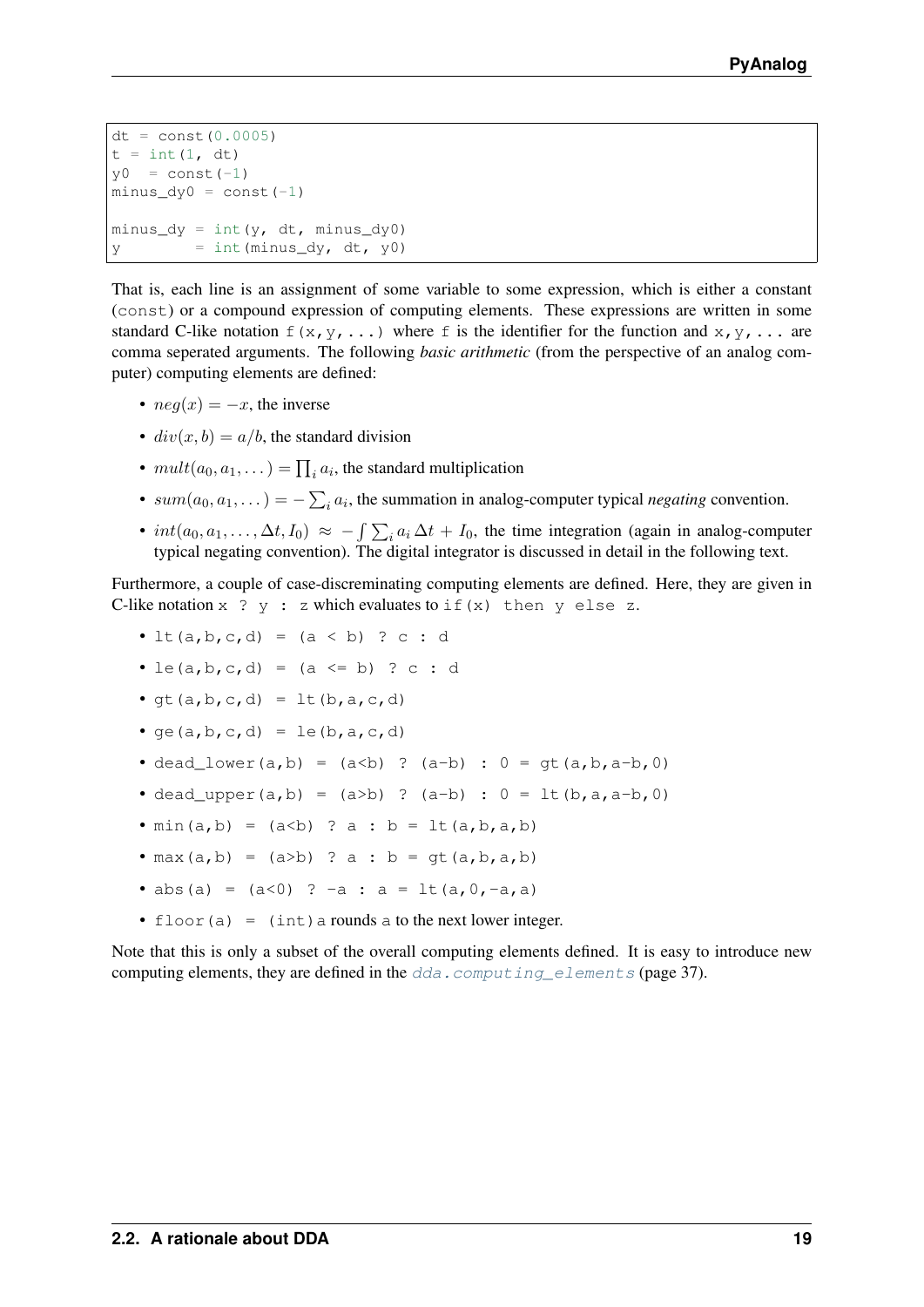# <span id="page-23-0"></span>**2.2.3 Linearization of a circuit**

The dda2c.pl Perl script translates a DDA circuit file to a valid *C* program. To do so, all quantities are treated as *real valued* and are associated with the *double* floating point data type. As C is a strongly typed language, all defined quantities are collected and introduced as stack variables before use.

The actual imperative program then just takes the DDA circuit line-by-line. This introduces a bias, as the computing network by itself is executed *synchronously* while a simulation with a single arithmetic logical unit (ALU) on an ordinary processor can only execute one operation at a time.

Note: It would be interesting to think a bit whether we could not write an DDA-level exact simulator, since the DDA machine is clocked. We should be able to correctly simulate this clock.

Since the DDA is subject to a discrete computing cycle, a register machine can simulate the DDA architecture cycle by cycle, computing the value of each computing element input and output. For the sake of extraordinary introspection and debugging facilities, the DDA to C compiler dismantles compound expressions  $f(g(x))$  or  $f(a,b(c),d(e))$  and entitles all intermediate expressions such as  $qx=q(x)$  in f(qx) or q=b(c) and h=d(e) in f(a,q,h). This is especially handy when the DDA is seen as an approximation of the analog computer, as it allows for checking the boundness (correct scaling) of all variables during the cycles (time evolution).

Having said that, the DDA simulator allows for simulating a DDA circuit iteration by iteration and dumping (outputting) values every n iterations. Therefore, while the input of a circuit is always fixed by the constants (const statements, no focus has given to the point of interfacing other codes, which is left as an exercise for the reader), the output is always a time series for a given set of quantities. We refer to theses quantities as *observables*, which are *queried* for at code generation time. One can thus understand the output as a fully discrete table of numbers, where the columns hold the time series for a given variable and the each row stands for one time iteration (or some average or surrogate for a larger number of iterations, if requested). These numbers are represented as ASCII column seperated values (CSV) in the output of the compiled C program.

## <span id="page-23-1"></span>**2.2.4 Applicability for solving differential equations**

The usability for this software-based DDA implemenetation for solving ordinary differential equations highly depends on the internals of the integrator component. From all computing elements described above, the integrator is the only one with an *internal state*. That is, it has to remember from iteration to iteration the current integration value.

The most easy integrator component will internally look like the following imperative dummy code:

```
double integrate(double integrand, double dx, double initial_value) {
   static double internal_state = initial_value;
    internal state += integrand * dx;
   return internal_state;
}
```
Here, the internal\_state is declared as a *static* variable, which you can think of a global variable (with a lifetime longer then the function evaluation) if you don't know C. In fact, this dummy code comes quite close to the actual implementation of the integrator in the DDA C code. We refer to the above numerical scheme as the *Euler time integration*, since it approximates the time-continous integral by it's Riemann sum.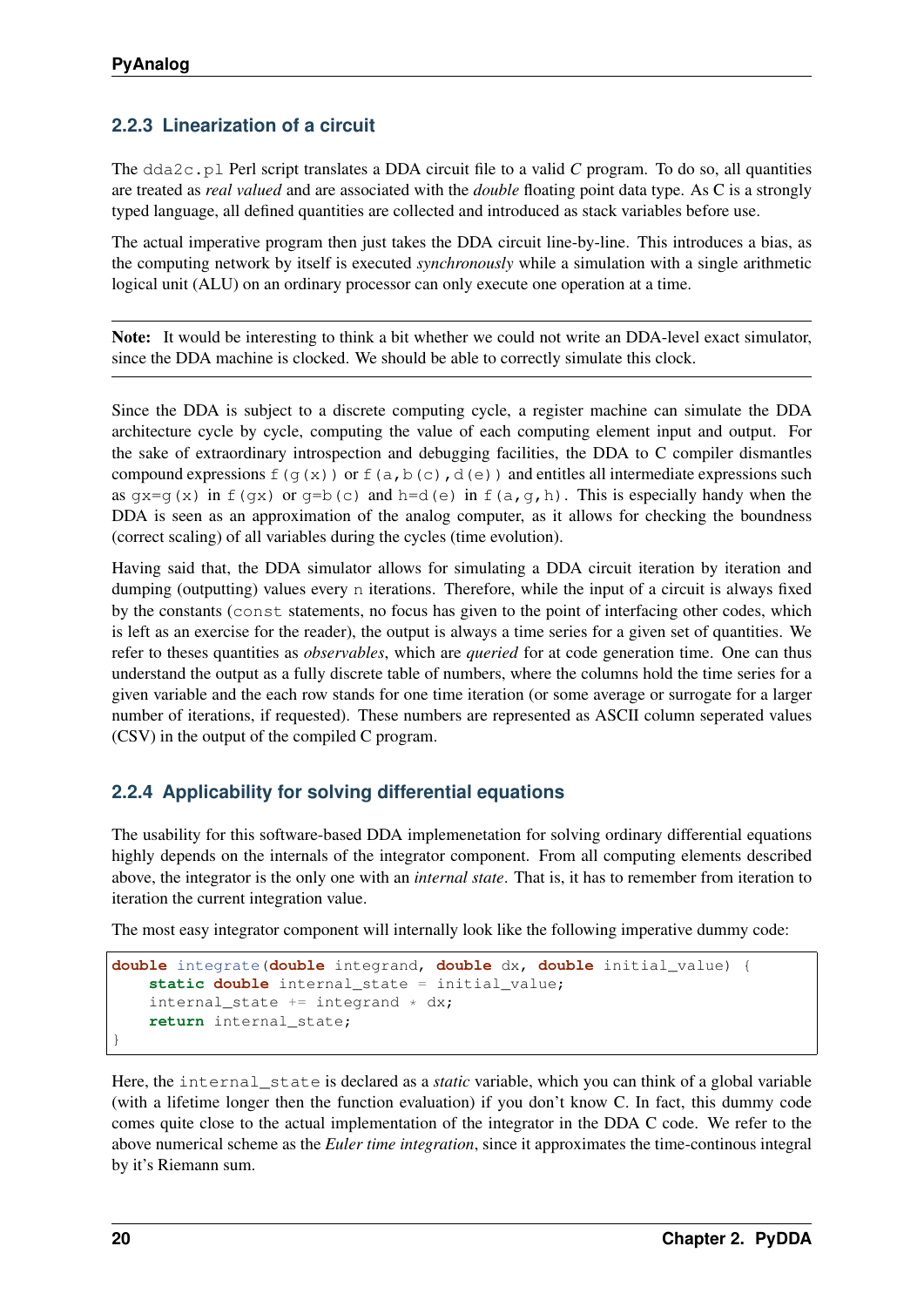Within the DDA code, higher order explicit integration schemes can be chosen, such as Runge-Kutta. However, given the nature of the problem description in a circuit, implicit methods can not be applied by the compiler without an actual analysis of the differential equation. Howver, on can imagine a DDA circuit which itself describes a numerical scheme on a digital-circuit level.

# <span id="page-24-0"></span>**2.2.5 On PyDDA, the successor of the DDA Perl code**

The first DDA code was written by Bernd. It's job was to simulate circuits, and this was performed by a small Perl script which threw a few regexes onto the DDA file to convert it to an executable C numeric simulation.

As described above, we found out that even with slightly more challenging circuits (kind of *border cases*, such as the depicted one above) the simple ideology of looping over numeric equations breaks down.

## <span id="page-24-1"></span>**2.2.6 Lexical sorting of variable dependencies**

Instead, was has to be applied for a stable integration of an electric circuit, i.e. an ordinary differential equaiton, is the correct sorting of equation ordering. To do so, we must study the dependencies of equations. This requires a memory representation of equations, and there we enter the domain of *computer algebra systems* (CAS). Their central piece of information are algebraic equations, which are typically represented as (abstract) *syntax trees*.

PyDDA was an effort to rewrite the Perl-based DDA with a minimal amount of work. Exploiting that DDA looks almost like Python, the idea was to bring a number of archivements with a single code:

- Allow to write high-level DDA codes, which probably involve indexing, n-dimensional arrays, etc.
- Allow for easy interoperation with various codes and tools, such as other CAS, (evventually generated) numerical simulation codes or reprogrammable analog computers.
- Enable the user for a Read-eval-print loop interface (REPL) in order to encourage explorative programming.
- Meshing literate programming, generation of documentation and reports out of the equations without much work
- Picking the community where it is: Scientific Python is a thing, and so we choose python. Thus we also can stick to python when it comes to simulation analysis and postprocessing.
- Avoid dependencies if not neccessary. Don't reinvent the wheel, but try out how far we can get without employing a large computer algebra system.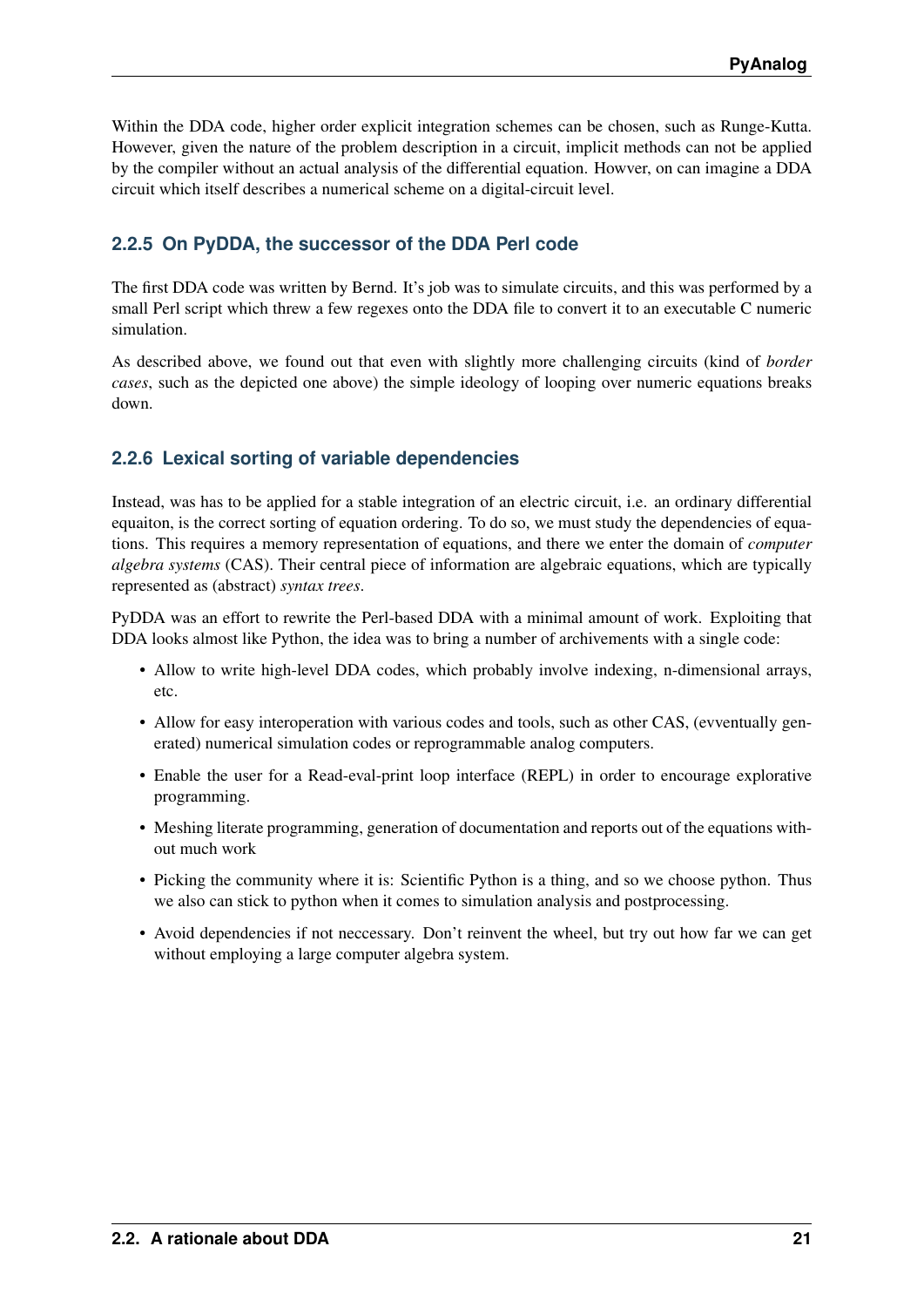# <span id="page-25-0"></span>**2.2.7 I want to simulate electronics or solve an ODE. Do I really need DDA?**

DDA is great if you want to learn about and work with analog computers. Expressing your equations in terms of this domain specific hardware description language (which includes all the "quirks" such as *negating* operational amplifiers used for summation/integration) can be helpful when it comes to implementing it on real analog computers. PyDDA is also a helpful tool if you want to learn about numerical vs. analog computing, or experiment with more challenging systems such as partial differential equations.

If your goal is to simulate electronics on an advanced level, you might want to look into the [SPICE](https://en.wikipedia.org/wiki/SPICE) [class](https://en.wikipedia.org/wiki/SPICE)<sup>[46](#page-25-3)</sup> of tools, such as [ngspice](http://ngspice.sourceforge.net/)<sup>[47](#page-25-4)</sup>.

If your goal is to solve a differential equation or to study a small system of interest, you better do so by using tools particularly made for doing this job very well, such as Matlab, GNU Octave or some computer algebra system. These are typically mature systems with decades of development, while PyAnalog is a small research code developed by a single person over a single year.

Especially small systems with only a few unknowns, it is rather straightforward to transform them into analog circuits once required, and you can safely postpone this task up to when it gets relevant. The only thing to keep in mind is that when developing your applications within another (assumably numerical) toolkit, be careful about implementing your own algorithmic features. Ideally, you straightforwardly implement a closed set of mathematical equations in order to maintain the option to implement this system on an analog computer, without touching the solution vector with algorithms during the time evolution.

In fact, you even can do a scaling study without PyAnalog. Most time evolution codes solve some ODE equation  $\dot{y} = f(y)$  by allowing the user to implement the function  $f(y)$  freely. You could easily implement any checks on scaling within  $f(y)$  in your favourite programming language/tool.

# <span id="page-25-1"></span>**2.3 PyDDA API reference**

## <span id="page-25-2"></span>**2.3.1 Abstract Syntax tree**

The minimalistic pythonic standalone abstract syntax tree (AST) representation in this module is the heart of the PyDDA package. The code has no external dependencies, especially it does not rely on a Computer Algebra System or even on SymPy.

The [Symbol](#page-25-5) (page 22) object represents a node in a AST and the edges to it's children. In order to simplify mass symbol generation,  $symbolls()$  (page 28) can be used.

The [State](#page-31-1) (page 28) object represents a list (set) of equations. It basically maps variables to their expressions. The [State](#page-31-1) (page 28) represents a (traditional) DDA file. From a python perspective, a [State](#page-31-1) (page 28) is not much more then a dictionary on stereoids.

#### <span id="page-25-5"></span>**class** dda.ast.**Symbol**(*head*, *\*tail*)

A symbol is similar to a LISP atom which has a Head and a tail, where tail is a list. Common notations for such a type are

- head [tail] in Mathematica,
- (head, tail) in Lisp

<span id="page-25-3"></span><sup>46</sup> https://en.wikipedia.org/wiki/SPICE

<span id="page-25-4"></span><sup>47</sup> http://ngspice.sourceforge.net/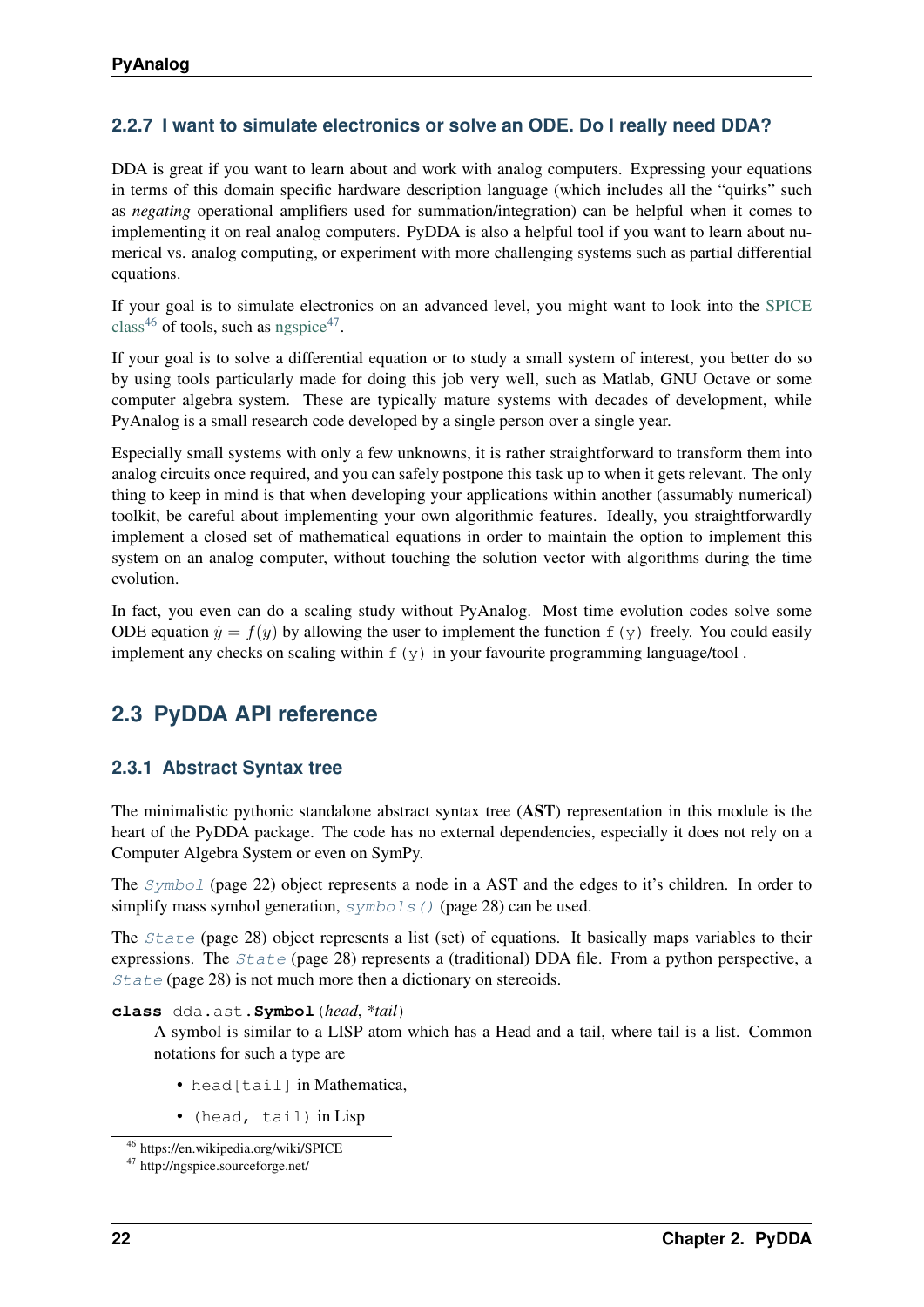- head (tail) in C-like languages like Python, Perl, Fortran, C
- Actually [head, \*tail] in Python, but we don't use that.

A symbol also represents a vertex (node) and it's childs in an ordered tree. Think of head being the vertex and tail the (edge) list of children. We use the Symbol class to represent the abstract syntax tree (AST) of the DDA language for describing ODEs and circuitery.

When you call  $str()$  or similar on instances of this class, it will print its representation in the C-like notation. This notation is identical to the "classical" DDA language.

There are two types of Symbols: **Variables** have no tail, they just consist of a head:

```
\Rightarrow \times = Symbol("\times")
>>> print(x)
x
>>> x.head
'x'
>>> x.tail
()
```
In contrast, Terms have a tail:

```
>>> f = Symbol("f", Symbol("x"), Symbol("y"))
>>> print(f)
f(\mathtt{x}, \ \mathtt{y})>>> f.head
r \in I>>> f.tail
(x, y)
```
Variables can be used to create complex expressions for which they then serve for as a head:

```
\Rightarrow f, x, y, z = Symbol("f"), Symbol("x"), Symbol("y"), Symbol("z")
\Rightarrow f(x,y)
f(x, y)>>> # example for kind of nonsensical terms:
>>> x(x,f,x)
X(X, f, x)
```
Calling a symbol will always replace it's tail:

 $\Rightarrow$   $f(x)(y)$ f(y)

Symbols are equal to each other if their head and tail equals:

```
>>> a1, a2 = Symbol("a"), Symbol("a")
\Rightarrow a1 == a2
True
\Rightarrow f(x) == f(x)True
\Rightarrow f(x) == f(x, x)False
```
Symbols can be used as dictionary keys, since they hash trivially due to their unique canonical (pythonic) string interpretation.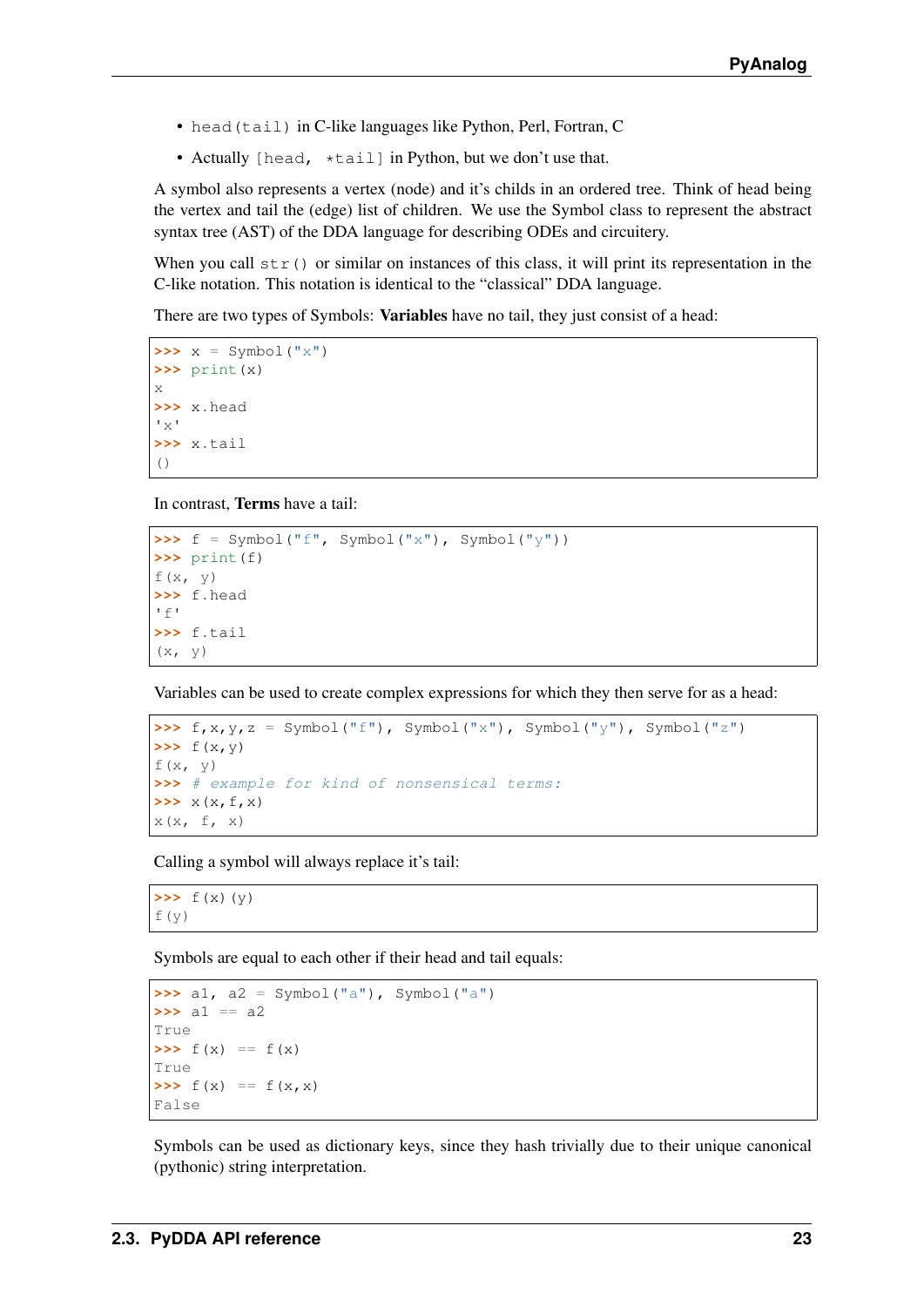Note: In order to avoid confusion between Python Strings and Symbols, you should

- *always* use strings as Symbol heads but
- *never* use strings in Symbol tails. Instead, use there Symbols only.

Think of Symbol implementing the following type (hint): Tuple [str, List [Symbol]].

The DDA code helps you to follow this guide. For instance, the representation of f1 shows that it is a symbol with two string arguments, while  $E2$  has symbol arguments:

```
\Rightarrow f1 = Symbol("f", "x", "y")
>>> f2 = Symbol("f", Symbol("x"), Symbol("y"))
>>> f1
f('x', 'y')
>>> f2
f(x, y)
```
And DDA prevents you from shooting in your foot:

```
\Rightarrow f, x, y = symbols("f, x, y")
\Rightarrow f3 = Symbol(f, x, y)
Traceback (most recent call last):
...
TypeError: Trying to initialize Symbol f(x, y) but head f is a Symbol,
˓→ not a String.
```
In previous versions of DDA, the thin line between strings and symbols hasn't been made so clear and tracing errors was harder.

Summing up, it is a good convention to *only* have Symbols and floats/integers being part of the Symbol tails.

#### **is\_variable**()

A variable is a symbol without a tail.

**is\_term**()

A term is a symbol with a tail.

```
variables()
```
Compute the direct dependencies of this symbol, i.e. other variables directly occuring in the tail.

```
all_variables()
```
Like :meth:variables, but also find variables in all children.

#### **all\_terms**()

Like :meth:all\_variables, but for terms: Returns a list of all terms in all children of this node.

#### <span id="page-27-0"></span>**map\_heads**(*mapping*)

Call a mapping function on all heads in all (nested) subexpressions. The mapping is effectively carried out on the head (ie. maps strings) Returns a new mapped Symbol. This routine is suitable for renaming variables and terms within an AST. Example usage:

```
>>> Symbol("x", Symbol("y"), 2).map_heads(lambda head: head+"foo")
xfoo(yfoo, 2)
```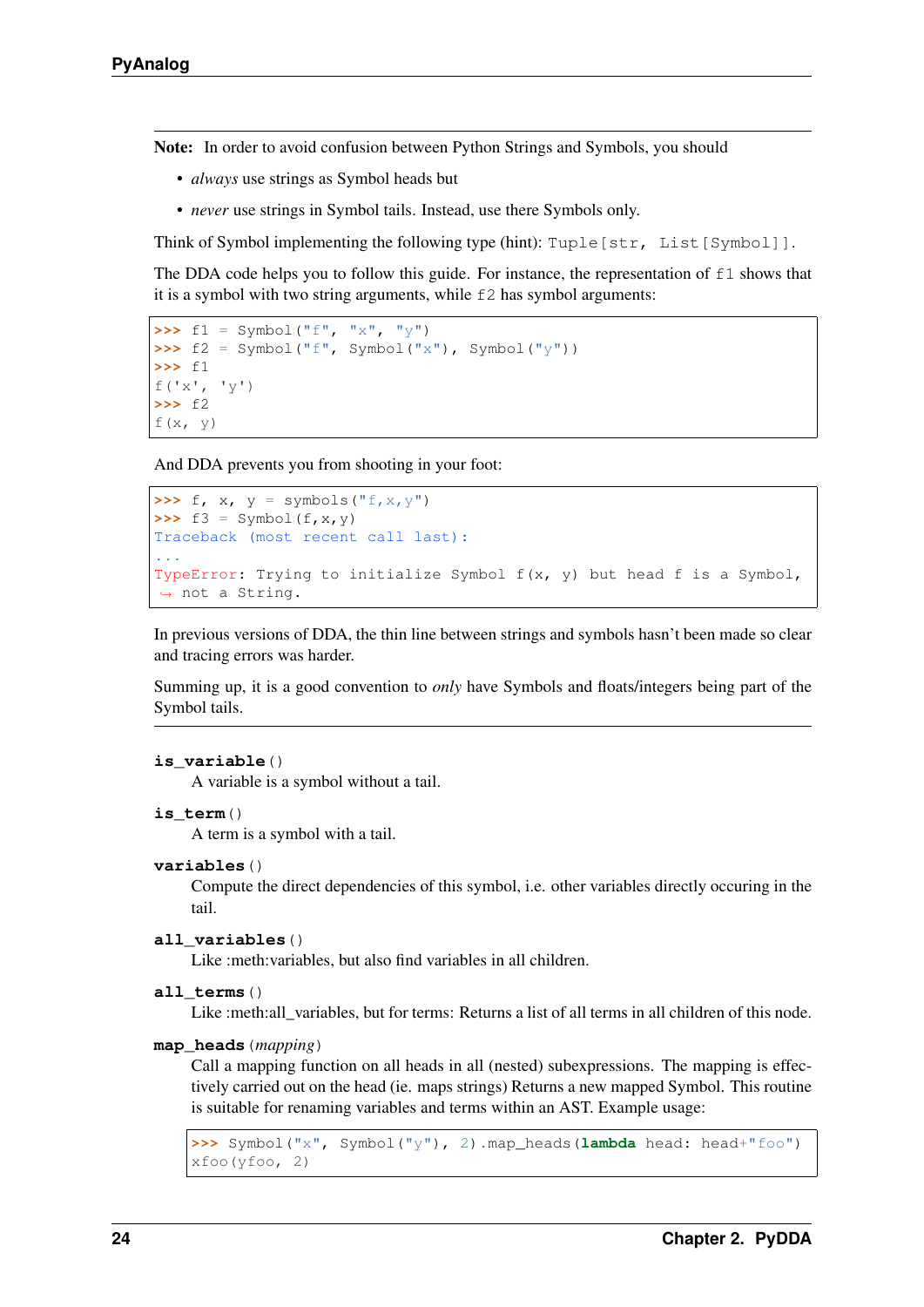The mapping is unaware of the AST context, so you have to distinguish between variables and terms yourself if you need to. See also map variables () (page 25) for contextaware head mapping. Compare these examples to the ones given for  $map\$  variables() (page 25):

```
\Rightarrow x, map, y = Symbol("x"), lambda _: "y", Symbol("y")
\Rightarrow x.map_heads(map) == x.map_variables(map) # == yTrue
\Rightarrow \frac{x(x, x) \cdot \text{map}_{\text{heads}}(\text{map}) \cdot \text{map}_{\text{false}}(\text{y}, \text{y})}{}True
\Rightarrow x(x, x(x)). map heads(map) == y(y, y(y))
True
```
#### <span id="page-28-0"></span>**map\_variables**(*mapping*, *returns\_symbol=False*)

Calls a mapping function on all variables within the (nested) subexpressions. The mapping is effectively carried out on the head (ie. maps strings). This is a mixture between [map\\_heads\(\)](#page-27-0) (page 24) and [map\\_tails\(\)](#page-28-1) (page 25).

Returns a new mapped Symbol. This routine is suitable for renaming variables but not terms within the AST. Examples:

```
\Rightarrow x, map, y = Symbol("x"), lambda \therefore "y", Symbol("y")
>>> x.map_variables(map) == y
True
\Rightarrow x(x, x). map_variables(map) == x(y, y)True
\Rightarrow x(x, x(x)). map_variables(map) == x(y, x(y))True
```
This function ignores non-symbols as they cannot be variables. This is the same as map  $tails()$  (page 25) does and is handy when you have numbers within your expressions:

```
\Rightarrow x = Symbol("x")
\Rightarrow \Rightarrow expr = x(123, x(9.1), x, x(x, 0.1, x))>>> res1 = expr.map_variables(lambda xx: "y")
>>> res2 = expr.map_variables(lambda xx: Symbol("y"), returns_
˓→symbol=True)
>>> res1 == res2
True
>>> res1
x(123, x(9.1), y, x(y, 0.1, y))
```
If you want to use map variables to change a variable to a term, and/or if your mapping function does not return strings but Symbols, use returns\_symbol=True:

```
>>> Symbol("x").map_variables(lambda x: Symbol("y", 123), returns_
˓→symbol=True)
y(123)
>>> Symbol("x").map variables(lambda x: Symbol("y", 123)) # this.
˓→won't work
Traceback (most recent call last):
...
TypeError: Trying to initialize Symbol y(123) but head y(123) is
˓→a Symbol, not a String.
```
<span id="page-28-1"></span>**map\_tails**(*mapping*, *map\_root=False*)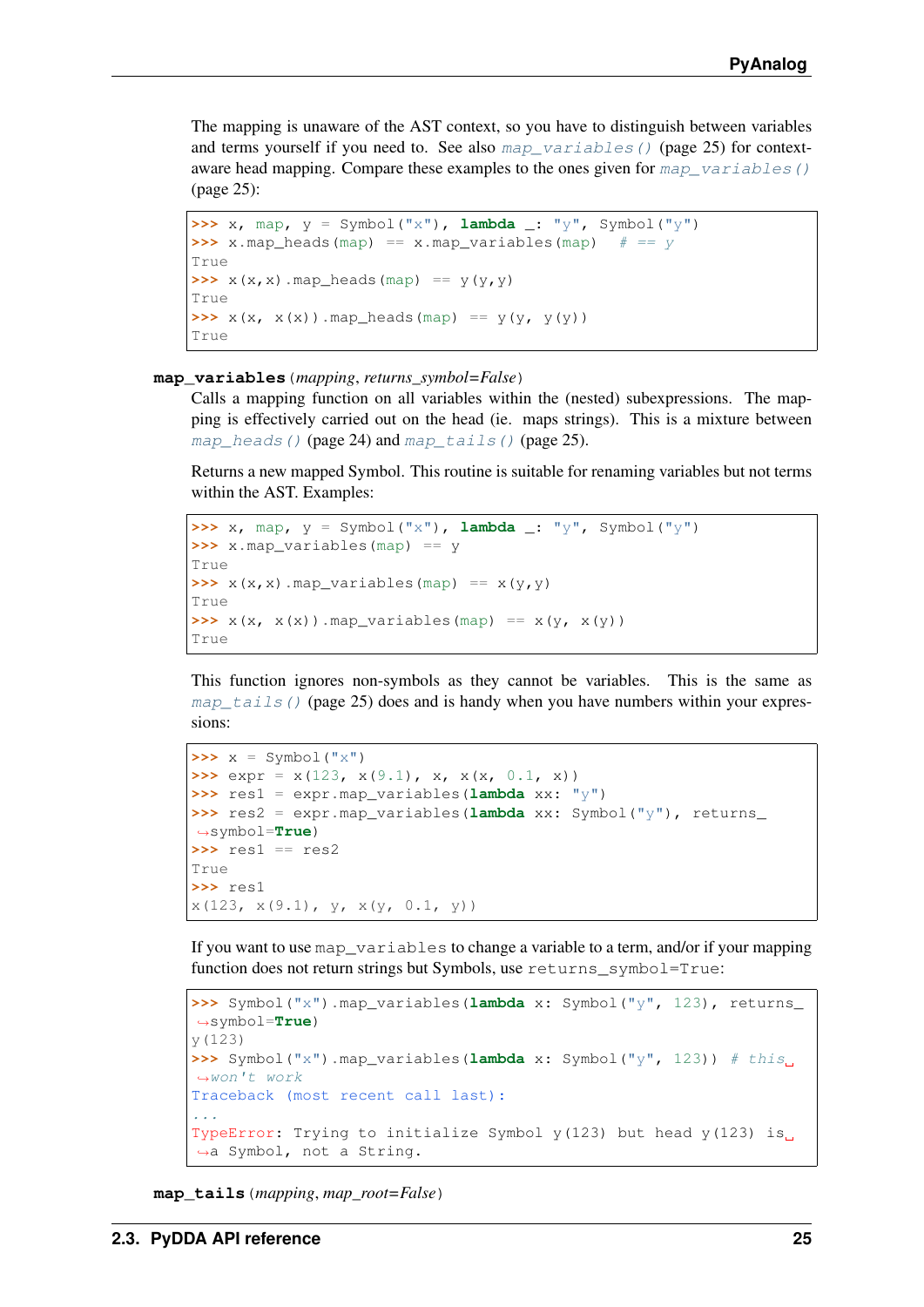Calls a mapping function on all tails in all (nested) subexpressions. The mapping is carried out on the tail symbols (ie. maps Symbols). Returns a new mapped Symbol. The routine is suitable for AST walking, adding/removing stuff in the tails while preserving the root symbol. This could also be called map\_symbols, c.f.  $map\_terms$  () (page 26).

Example for recursively wrapping all function calls:

```
\Rightarrow x, y, z = symbols("x, y, z")
>>> x(y, z(x), x(y)).map_tails(lambda smb: Symbol("foo")(smb))
x(foo(y), foo(z(foo(x)))), foo(x(foo(y))))\Rightarrow x(y, z(x), x(y)).map_tails(lambda smb: Symbol("foo")(smb),.
˓→map_root=True)
foo(x(foo(y), foo(z(foo(x))), foo(x(foo(y)))))
```
Example for recursively removing certain unary functions  $z(x)$  for any  $x$ :

```
>>> remover = lambda head: lambda x: x.tail[0] if isinstance(x,
˓→Symbol) and x.head==head else x
\Rightarrow x, y, z = symbols("x, y, z")
\Rightarrow x(y, z(x), x(z(y), x)).map_tails(remover("z"))
x(y, x, x(y, x))
```
The argument map\_root decides whether the map is run on the root node or not. It will be map\_root=False in any recursive use. In former instances of this code, it was always map\_root=False. Example:

```
>>> (a, b), flip = symbols("a,b"), lambda smb: b if smb.head==a.
˓→head else a
>>> a(b,a,b).map_tails(flip, map_root=True)
b
>>> a(b,a,b).map_tails(flip, map_root=False)
a(a, b, a)
```
Note how the flip function cuts every tail and returns variables only. Here is a variant which perserves any tail:

```
\Rightarrow (a, b) = symbols("a, b")
>>> flipper = lambda smb: (b if smb.head==a.head else a)(*smb.
˓→tail)
>>> a(b,a,b).map_tails(flipper, map_root=True)
b(a, b, a)
```
Here is another example which highlights how map  $\tau$  tails can convert terms to variables:

```
>>> x, map, y = Symbol("x"), lambda _: Symbol("y"), Symbol("y")
>>> x(x,x).map_tails(map, map_root=False)
x(y, y)>>> x(x,x(x,x)).map_tails(map, map_root=False)
x(y, y)
```
For real-life examples, study for instance the source code of cpp\_exporter or grep any DDA code for map tails.

See also [map\\_heads\(\)](#page-27-0) (page 24) and [map\\_variables\(\)](#page-28-0) (page 25) for variants.

#### <span id="page-29-0"></span>**map\_terms**(*mapping*, *returns\_symbol=False*)

Calls a mapping function on all terms within the (nested) subexpressions. The mapping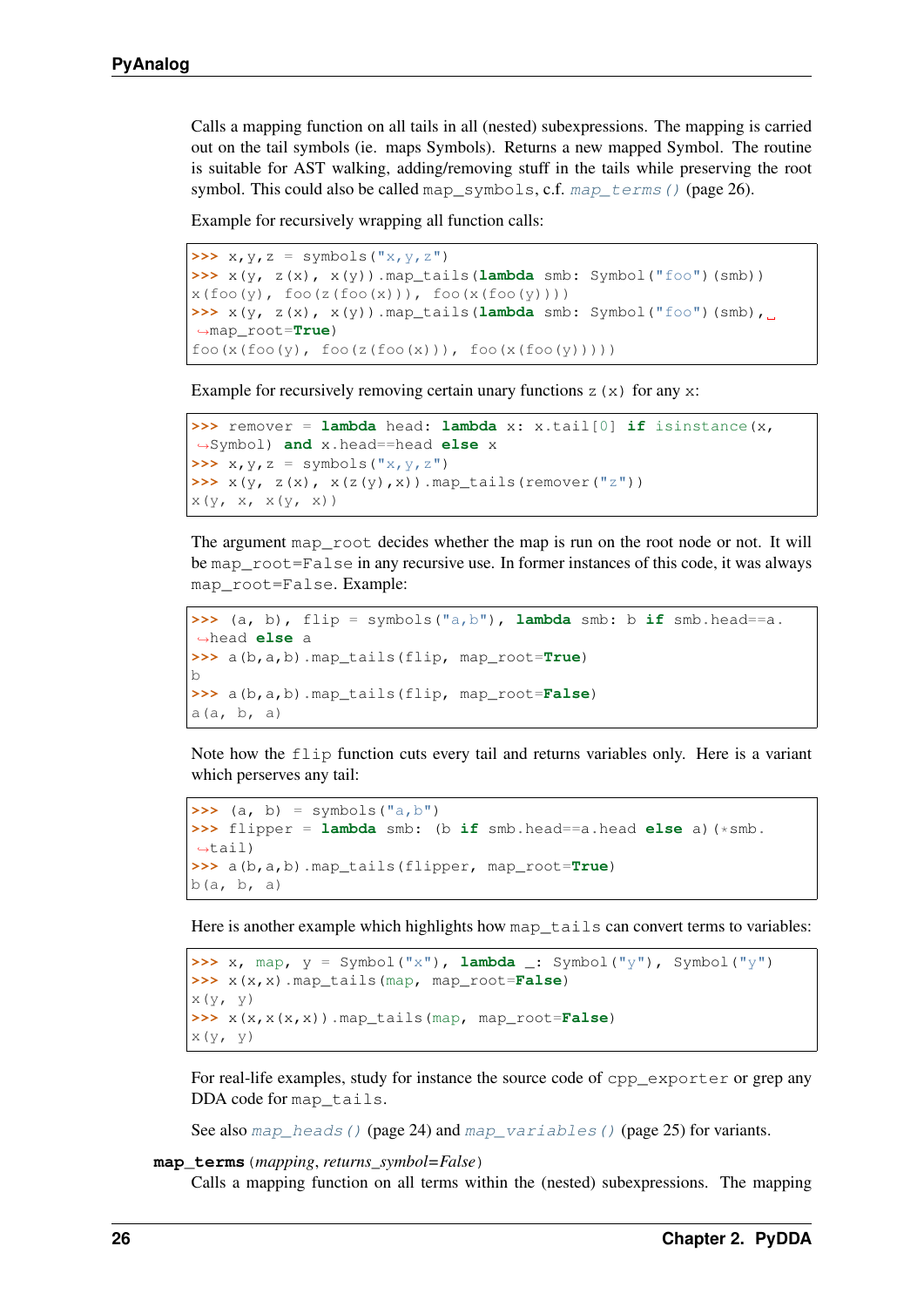is effectively carried out on the term head (ie. maps strings). See map variables() (page 25) for the similar-minded antoganist as well as  $map$  heads() (page 24) and map tails() (page 25) for more *low level* minded variants.

Returns a new mapped Symbol. This routine is suitable for renaming terms but not variables within the AST. Examples:

```
\Rightarrow x, map, y = Symbol("x"), lambda : "y", Symbol("y")
>>> x.map_terms(map) == x
True
\Rightarrow \frac{x(x, x)}{x^2 + y^2} \Rightarrow \frac{x(x, x)}{x^2}True
\Rightarrow x(x, x(x)).map_terms(map) == y(x, y(x))
True
```
This function ignores non-symbols as they cannot be variables, similar to [map\\_variables\(\)](#page-28-0) (page 25).

```
It is basically map_terms(map) = map_tails(lambda smb:
Symbol(map(smb.head))(smbl.tail) if symb.is_variable() else
smb).
```
The argument returns symbol allows to discriminate between mapping functions which return strings (for symbol heads) or symbols. The later allows for manipulating expressions.

#### **draw\_graph**(*graph=None*)

Uses graphviz to draw the AST down from this symbol.

See also :method:`State.draw\_dependency\_graph` for similar draph drawing code and notes on python library dependencies.

Note: This method constructs the graph by drawing edges between similar named symbols. This will *not* represent the abstract syntax tree if a single symbol head, regardless of whether variable or term, appears twice.

If you want to draw the actual AST with this function, you have to make each symbol (head) unique by giving them distinct names.

Simple usage example:

```
\Rightarrow x, y, z = symbols("x, y, z")
>>> expression = x(1, y, 2, z(3, 4))>>> graph = expression.draw_graph()
>>> print(graph)
digraph "DDA-Symbol" {
   node [shape=doublecircle]
   x
   node [shape=circle]
   x \rightarrow 1node [shape=doublecircle]
   y
   node [shape=circle]
   x \rightarrow yx \rightarrow 2
```
(continues on next page)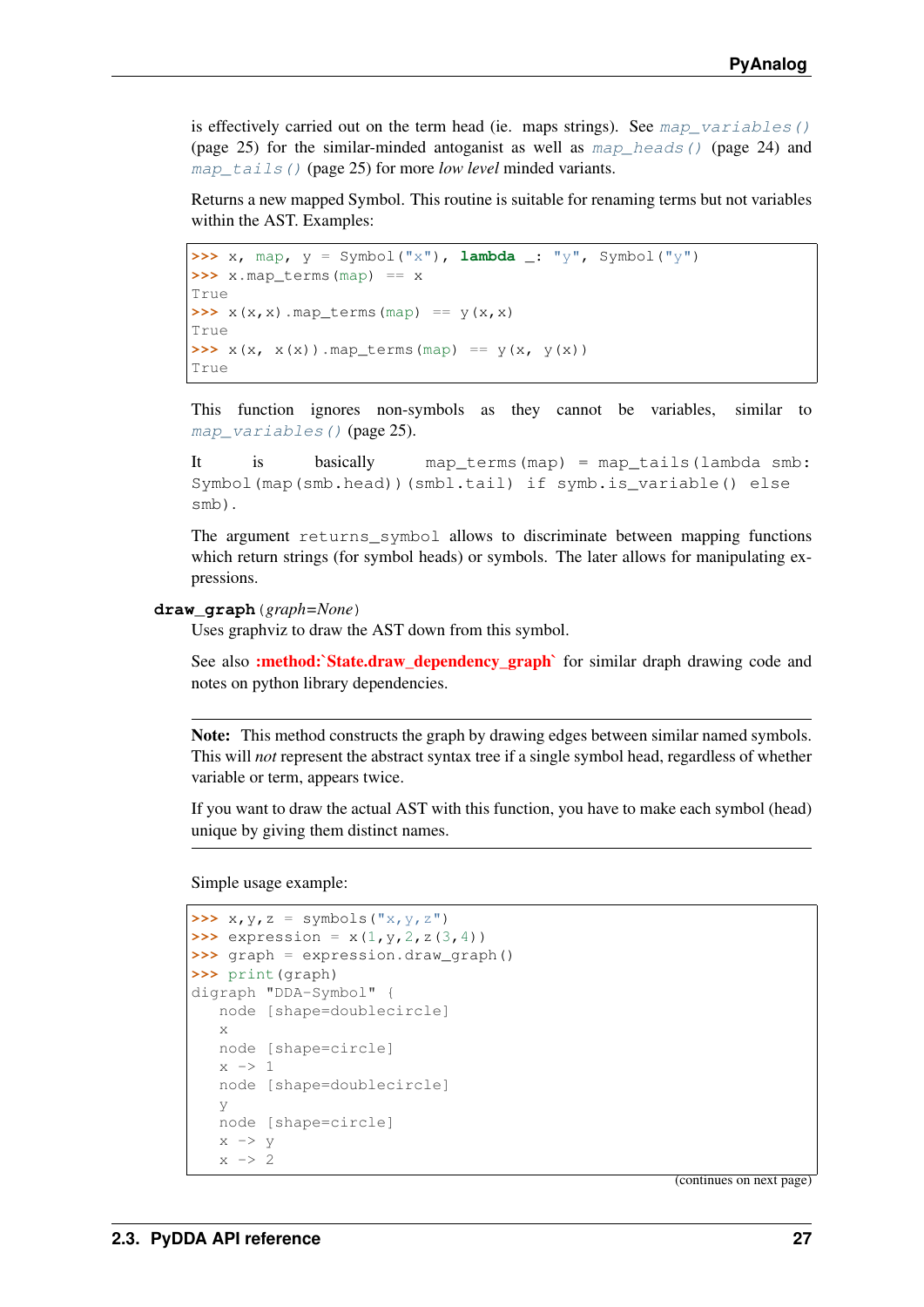```
node [shape=doublecircle]
   z
   node [shape=circle]
   z \rightarrow 3z \rightarrow 4x \rightarrow z}
>>> graph.view() # Call this to draw the graph
```
dda.ast.**is\_symbol**(*smbl*) Convenience function

<span id="page-31-0"></span>dda.ast.**symbols**(*\*query*)

Quickly make symbol objects. Usage similar to sympy's symbol function:

 $\Rightarrow$  a,  $b =$  symbols("a", "b")  $\Rightarrow$  **x**,  $\gamma$ ,  $z =$  symbols("x,  $\gamma$ ,  $z$ ")

<span id="page-31-2"></span>dda.ast.**topological\_sort**(*dependency\_pairs*)

Sort a graph (given as edge list) subject to dependency constraints. The result are two lists: One for the sorted nodes, one for the unsortable (cyclically dependent) nodes.

Implementation shamelessly stolen from <https://stackoverflow.com/a/42359401>

<span id="page-31-1"></span>**class** dda.ast.**State**(*initialdata={}*, *type\_peacemaking=True*, *default\_symbol=True*)

A state is a dictionary which is by convention a mapping from variable names (as *strings*) to their symbolic meaning, i.e. a Symbol(). We refer to the keys in the dictionary as the *Left Hand Side* (LHS) and the values in the dictionary as the *Right Hand Side* (RHS), in analogy to an Equation.

Note: Since Symbol() spawns an AST, a state is a list of variable definitions. A DDA file is a collection of equations. Therefore, a state holds the content of a DDA file.

This class collects a number of basic helper routines for dealing with states.

In order to simplify writing DDA files in Python, this class extends the dictionary idiom with the following optional features, which are turned on by default (but can be disabled by constructor arguments type\_peacemaking and default\_symbol).

• Type peacemaking: Query a Symbol (), get translated to str():

```
>>> State({ "foo": Symbol("bar")})[Symbol("foo")] == Symbol("bar")
True
```
• Default Symbol: Automatically add an entry when unknown:

```
>>> State()["foo"] == Symbol("foo")
True
```
Note: By intention, the keys of the State are always strings, never Symbols. This also should make sure you don't use complex ASTs for keys, such as  $Symbol("foo", "bar")$ .

As State` extends collections.UserDict, you can access the underlying dictionary: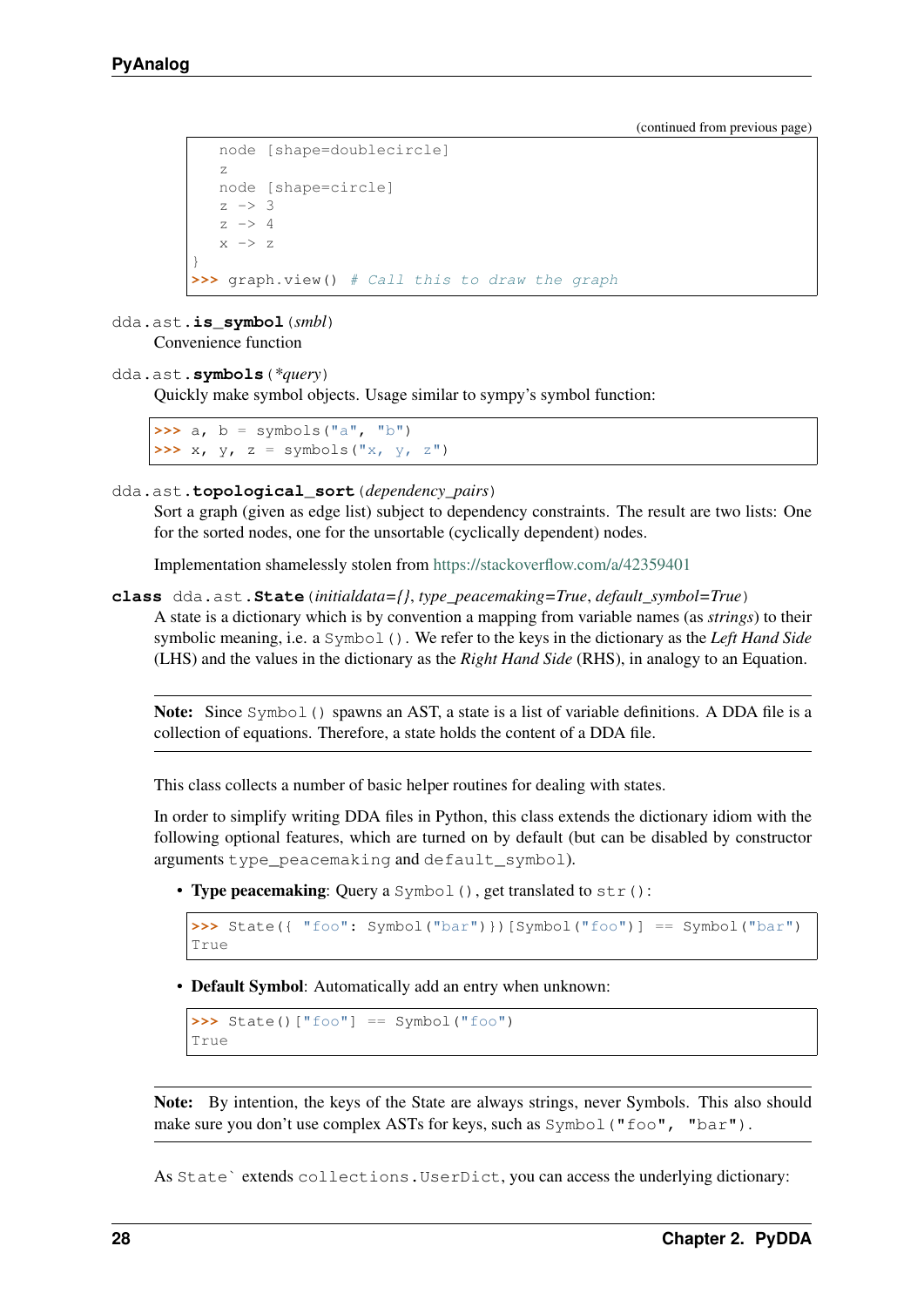```
\Rightarrow x, y = symbols("x, y")
>>> add, integrate = symbols("add", "integrate")
\Rightarrow \Rightarrow eqs = { x: add(y,y), y: integrate(x) }
>>> state = State(eqs); print(state)
State({'x': add(y, y), 'y': integrate(x)})
>>> state.data
{'x': add(y, y), 'y': integrate(x)}
```
Warning: Don't be fooled by refering to the state while constructing the state. This will end up in overly complex expressions. By rule of thumb, only use Symbols at the state definition (or in particular on the right hand side). For instance, you do want to construct a state like

```
\Rightarrow \Rightarrow state = State()
>>> state["x"] = Symbol("add", Symbol("y"), Symbol("y"))
\Rightarrow state["y"] = Symbol("int", Symbol("x"))
>>> state
State({'x': add(y, y), 'y': int(x)})
```
In contrast, this is most likely not what you want:

```
\rightarrow\rightarrow state = State()
>>> state["x"] = Symbol("add", Symbol("y"), Symbol("y"))
>>> state["y"] = Symbol("int", state["x"])
>>> state
State({'x': add(y, y), 'y': int(add(y, y))})
```
This time, you did not exploit the definition of  $state['x"]$  by referencing on DDA level but instead inserted the expression by referencing on Python level. This is like *compile-time evaluation* versus *runtime evaluation*, when *compile-time* is at python and *runtime* is when evaluating the DDA expressions in some time evolution code.

Summing up, the mistake above is to reference to state while constructing7 the state. You should not do that. You go best by defining the Symbol instances before and then only using them all over the place:

```
\Rightarrow x, y, add, int = symbols("x, y, add, int")
\rightarrow\rightarrow state = State()
\Rightarrow \Rightarrow \text{state}[x] = \text{add}(y, y)\Rightarrow \Rightarrow \text{state}[y] = \text{int}(x)>>> state
State({'x': add(y, y, 'y': int(x)})
```
Note: Why the name? The class name State seems arbitrary and quirky, System may be a better choice (given that the class instances hold an equation system). However, one could also argue that the class instances hold the definition for a system in a particular state. especially, State.keys() are the state variables which undergo a definition by their corresponding State.values(). Most CAS do not have a special class for collections of equations. Instead, they typically have some *equation* type and equation systems are sets or lists of equations. In PyDDA, we don't have an equation type because the DDA domain specific language (see  $ds1$ ) doesn't provide advanced treatments of equations but is basically only a lengthy definition of a set of equations, which you could understand as a mapping/dictionary data type defining the state of the system. That's why *State* is actually an enriched *dict*.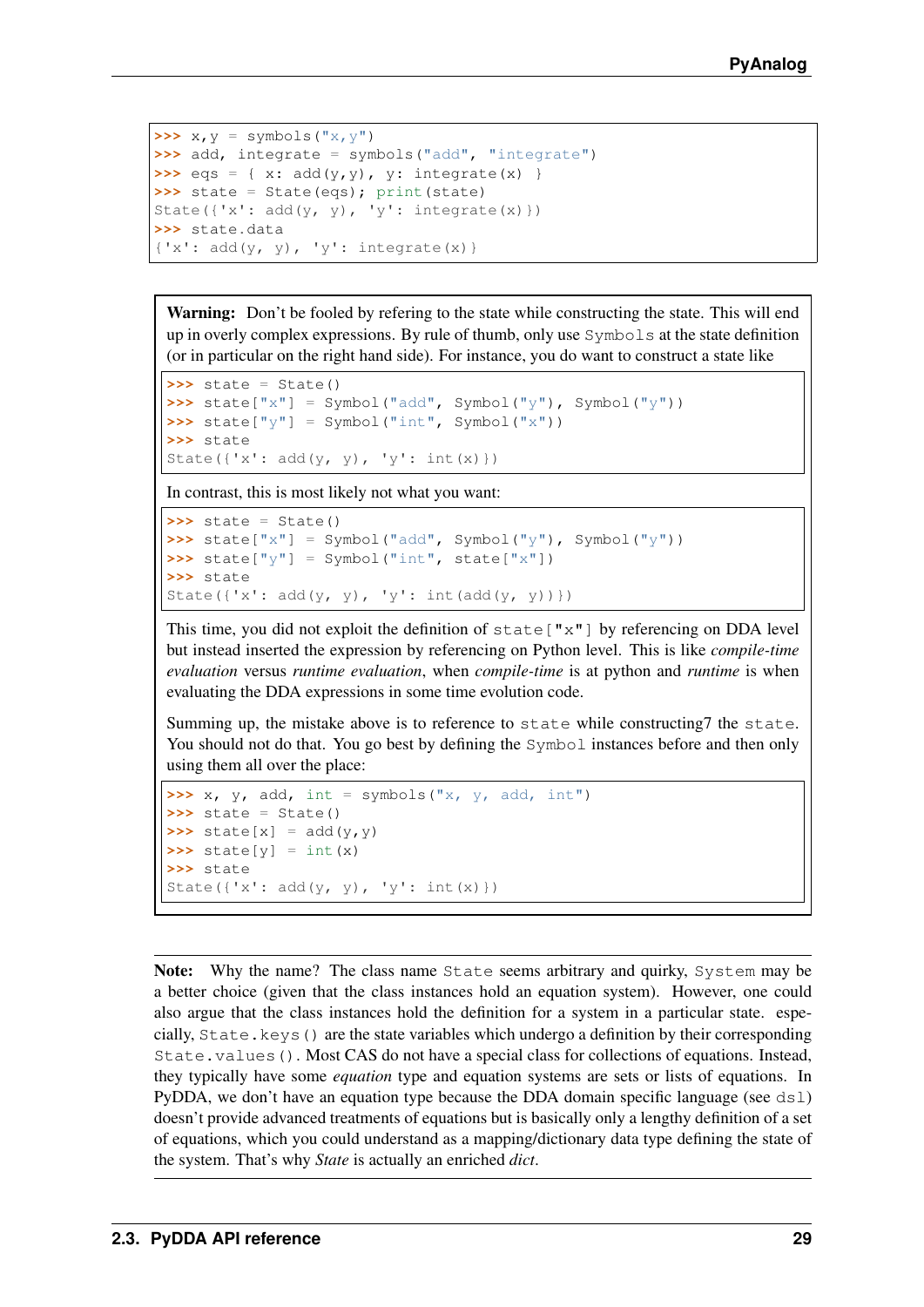```
classmethod from_string(*string_or_list_of_strings)
```
Shorthand for dsl.read traditional dda(). Returns new instance.

```
to_string()
```
Shorthand for dsl.to\_traditional\_dda(). Returns a string (representation).

```
update (|E|, **F) \rightarrow None. Update D from mapping/iterable E and F.
```
If E present and has a .keys() method, does: for k in E:  $D[k] = E[k]$  If E present and lacks .keys() method, does: for (k, v) in E:  $D[k] = v$  In either case, this is followed by: for k, v in F.items():  $D[k] = v$ 

#### **equation\_adder**()

Syntactic sugar for adding new equations to the system. Usage:

```
\Rightarrow \Rightarrow state = State()
\Rightarrow x, y, z, \text{add}, \text{int} = \text{symbol}(x, y, z, \text{add}, \text{int})).>>> eq = state.equation_adder()
\rightarrow \rightarrow eq(y=int(x))
>>> eq(x=add(y,z), z=int(x, 0, 0.1))
>>> state
State({'x': add(y, z), 'y': int(x), 'z': int(x, 0, 0.1)})
```
Known limitations: This doesn't work any better then the BreveState below because keywords must not be variables, they will always resolve to their string representation.

```
>>> foo = Symbol("bar")
>>> s1, s2 = State(), State()
>>> eq1 = s1.equation_adder()
>>> eq1(foo=42)
>>> s2[foo] = 42
>>> s1
State({'foo': 42})
>>> s2
State({'bar': 42})
```
#### **map\_tails**(*mapper*, *map\_root=True*)

Apply  $Symbol$ . map\_tails() (page 25) on all right hand sides.

#### **map\_heads**(*mapper*)

This function is suitable for renaming variables. mapper is always executed on the string variable names (Symbol heads)

#### **symbols**(*\*query*)

Same as  $symbols()$  (page 28) above, but register at self (state)

#### **constant\_validity**()

Check validity of numeric constants in the state. Depending on context, values  $-1 < t < +1$ are illegal.

(Not yet implemented!)

#### <span id="page-33-0"></span>**dependency\_graph**()

Returns the edge list of the variable dependency graph of this state. We can call [topological\\_sort\(\)](#page-31-2) (page 28) on the result of this method.

A weird example including some corner cases: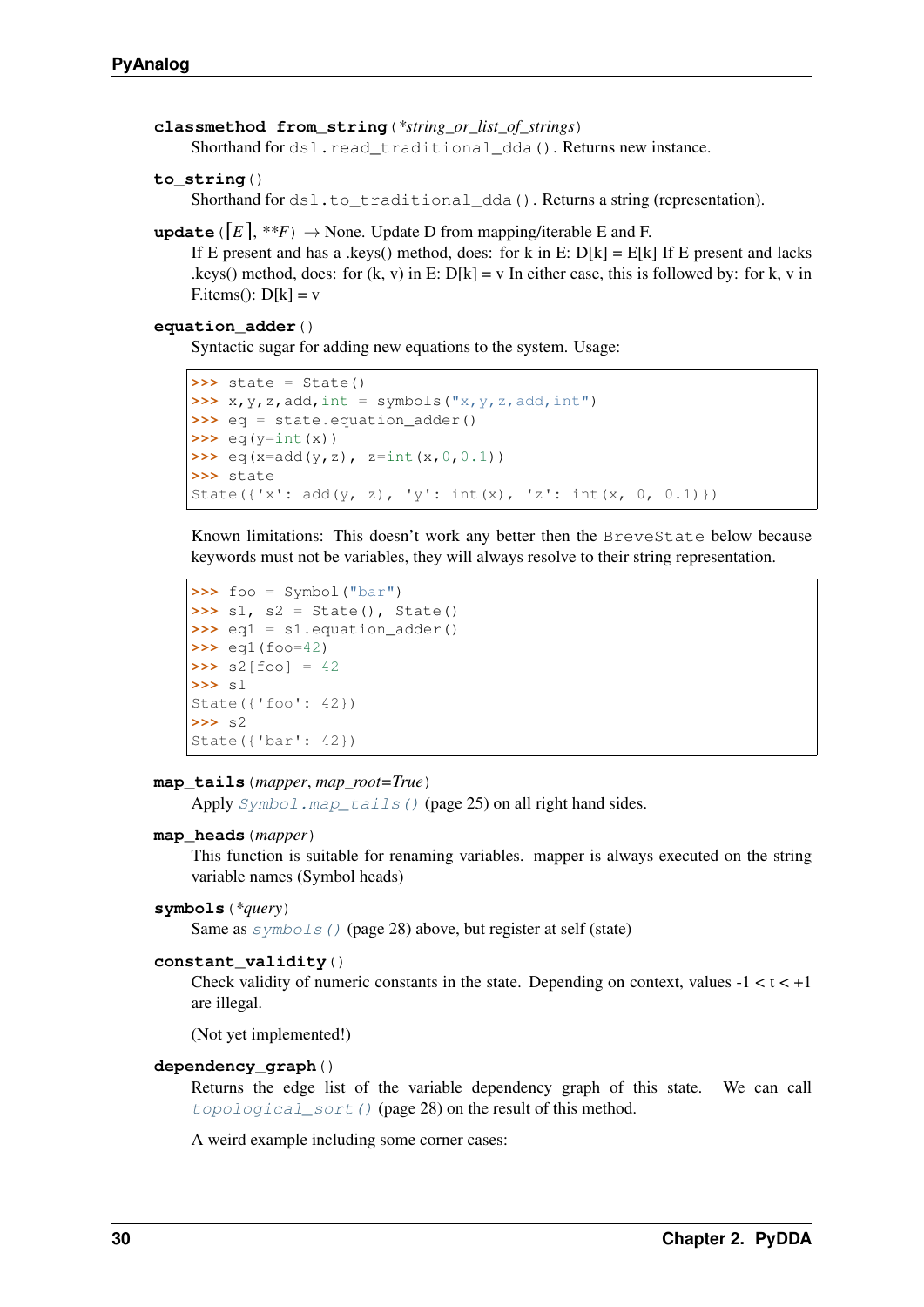```
>>> s1 = State.from_string("foo = const(0.7)", "bar=mult(bar,baz)
\leftrightarrow", "baz=f(bar)")
>>> s1.dependency_graph()
[('bar', 'bar'), ('bar', 'baz'), ('baz', 'bar')]
```
Another even more weird example which exploits raw value assignment, something which is not following the  $f \circ \circ = \text{call}(\text{bar})$  requirement for DDA files:

```
\Rightarrow a, b, c, d, f = symbols ("a, b, c, d, f")
\Rightarrow s2 = State({ a: f(0.7), b: c(b,b), c: 42, d: c })
>>> s2.dependency_graph()
[('b', 'b'), ('d', 'c')]
```
Note that this function always returns list of tuples of strings. No more symbols. See also draw dependency graph() (page 31) for a quick way of exporting or plotting this graph.

#### <span id="page-34-0"></span>**draw\_dependency\_graph**(*export\_dot=True*, *dot\_filename='test.dot'*)

If you have networkx and pyGraphViz installed, you can use this method to draw the *variable dependency graph* (see method [dependency\\_graph\(\)](#page-33-0) (page 30)) with Dot/GraphViz. This method will return the nx.DiGraph() instance. If export\_dot is set, it will also write a dotfile, call dot to render it to a bitmap and open that bitmap.

Note: Your distribution package python-graphviz is probably not pygraphviz. You are on the safe side if you run: pip install pygraphviz

#### **name\_computing\_elements**(*strict=False*)

Name all computing elements / intermediate expressions. Returns a new State which is *linearized* in a way that the numbering proposes a computing order.

```
Linearization is an idempotent operation, i.e. for any \ln =state.name_computing_elements() it is lin == lin.
name_computing_elements(). Mathematically, it is a projection of the state
on its linearized one.
```
Linearization means to define a evaluation order and to give unique names to all terms occuring. Note that *all* depends on the strictness (*strict=True* vs. the default *strict=False*):

```
>>> x, y, sum, mult = symbols("x, y, sum, mult")
>>> ns = State({ x: sum(x, y, sum(y, mult(y, x))), y: mult(x) })
>>> print(ns.name_computing_elements().to_string())
mult_1 = mult(y, x)sum_1 = sum(y, mult_1)x = sum(x, y, sum_1)y = mult(x)>>> print(ns.name_computing_elements(strict=True).to_string())
mult_1 = mult(y, x)mult 2 = mult(x)sum_1 = sum(y, mult 1)sum_2 = sum(x, y, sum_1)x = sum_2y = \text{mult} 2
```
Here, *strict* means that really *every* term is labeled, even if this yields in "dumb" assignments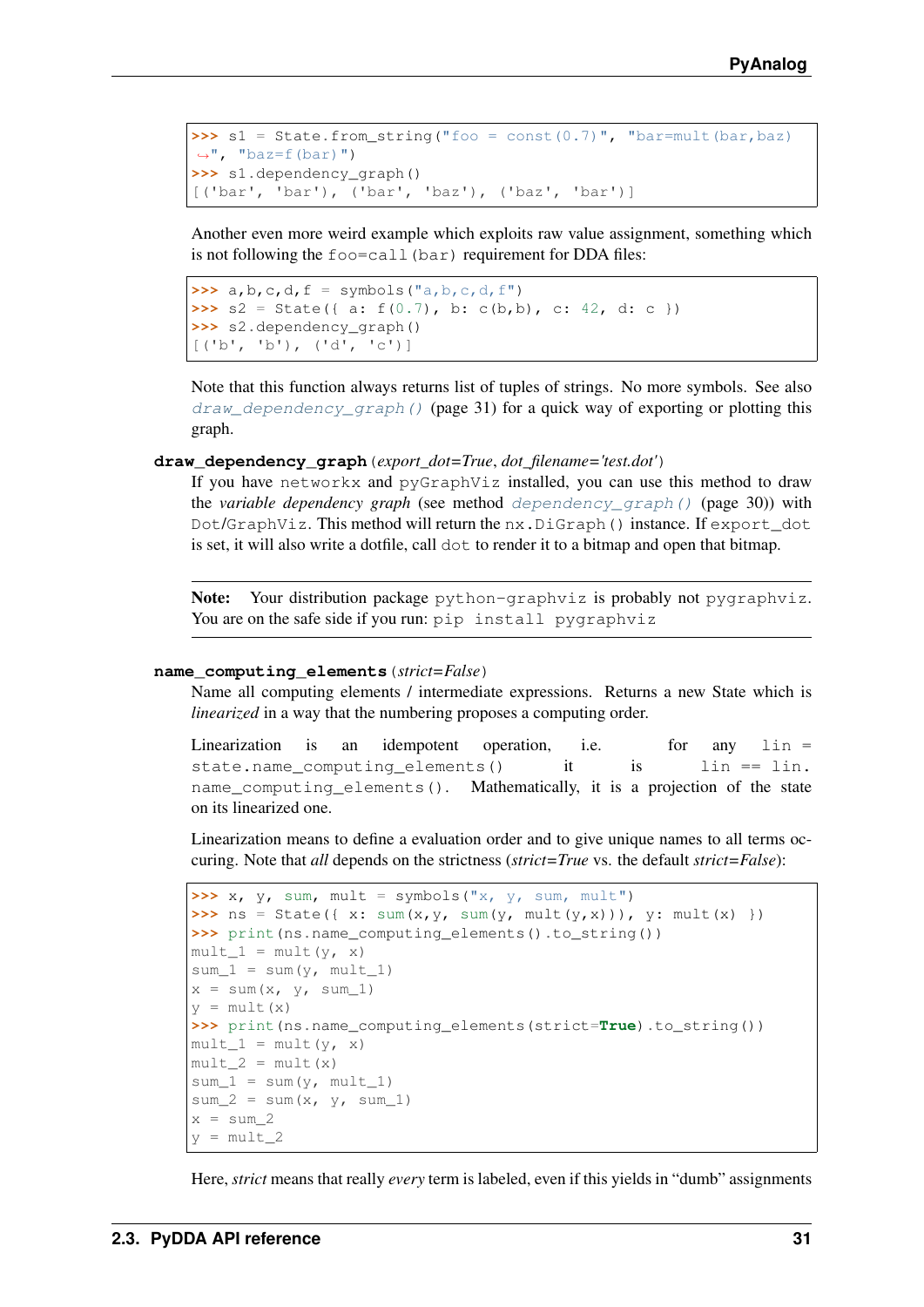such as  $x = \text{sum } 2$ . You want a strict naming when enumerating computing elements, while a non-strict naming is preferable for brief evaluation. Also note that

```
\Rightarrow \Rightarrow x, const = symbols("x, const")>>> State({ x: const(42) }).name_computing_elements(strict=False)
State({'x': const(42)})
>>> State({ x: const(42) }).name_computing_elements(strict=True)
State({'const_1': const(42), 'x': const_1})
>>> State({ x: const(42) }).name_computing_elements(strict=True).
˓→name_computing_elements(strict=True)
/.../ast.py:819: UserWarning: State.named_computing_elements():
→While counting const, I notice that const_1 is already part of.
→the state. Maybe you want to run name_computing_
˓→elements(strict=False) for idempotence.
 warnings.warn(...)
State(\{ 'const\_1': const\_1_, 'const\_1\_': const(42), 'x': const\_1 \})
```
On this mini example, one especially sees that idempotence is only given when strict=False. It is state.name\_computing\_elements(True) == state. name\_computing\_elements(s[0]).name\_computing\_elements(s[1]).. ..name\_computing\_elements(s[n]) when s is a boolean array of len(s)==n and sum(s) == 1, i.e. only one occurence of  $strict=True$  and all other False.

The linearized state only has entries of a *normal form* state  $[f_i] = f(v_1, v_2, ...)$ .) for a function (term) f and some variables  $v_i$ . Furthermore note how even x = sum 2 in the above example indirects the former assignment of  $x = \text{sum}(x, y...).$ Again, for any value in the linearized state, the tail only contains variables, no terms. This is handy for many things, such as circuit drawing, imperative evaluation (in combination with [variable\\_ordering\(\)](#page-36-0) (page 33), cf. cpp\_exporter) and determination of integrands/actual variables. For instance

```
>>> s = State.from_string("foo = const(0.7)", "baz=mult(bar,bar)",
\rightarrow "bar = neg(int(neg(baz), foo, 0.3))")
>>> s
State({'bar': neg(int(neg(baz), foo, 0.3)), 'baz': mult(bar, bar),
\rightarrow 'foo': const(0.7)})
>>> print(s.name_computing_elements(strict=True).to_string())
bar = neg_2\text{baz} = \text{mult}_1const_1 = const(0.7)foo = const_1int 1 = \text{int}(neq 1, foo, 0.3)mult 1 = \text{mult}(\text{bar}, \text{bar})neg_1 = neg(baz)neg_2 = neg(int_1)>>> print(s.name_computing_elements(strict=False).to_string())
bar = neg(int_1)\text{baz} = \text{mult}(\text{bar}, \text{bar})foo = const(0.7)int_1 = int(neg_1, foo, 0.3)neg_1 = neg(baz)
```
Here one sees immediately that  $int 1$  is the actual integral solution while bar is only a derived quantity. Calls like const(float) remain unchanged since they are already in the normal form  $f(v1, v2, \ldots)$ .

Here is a more complex example: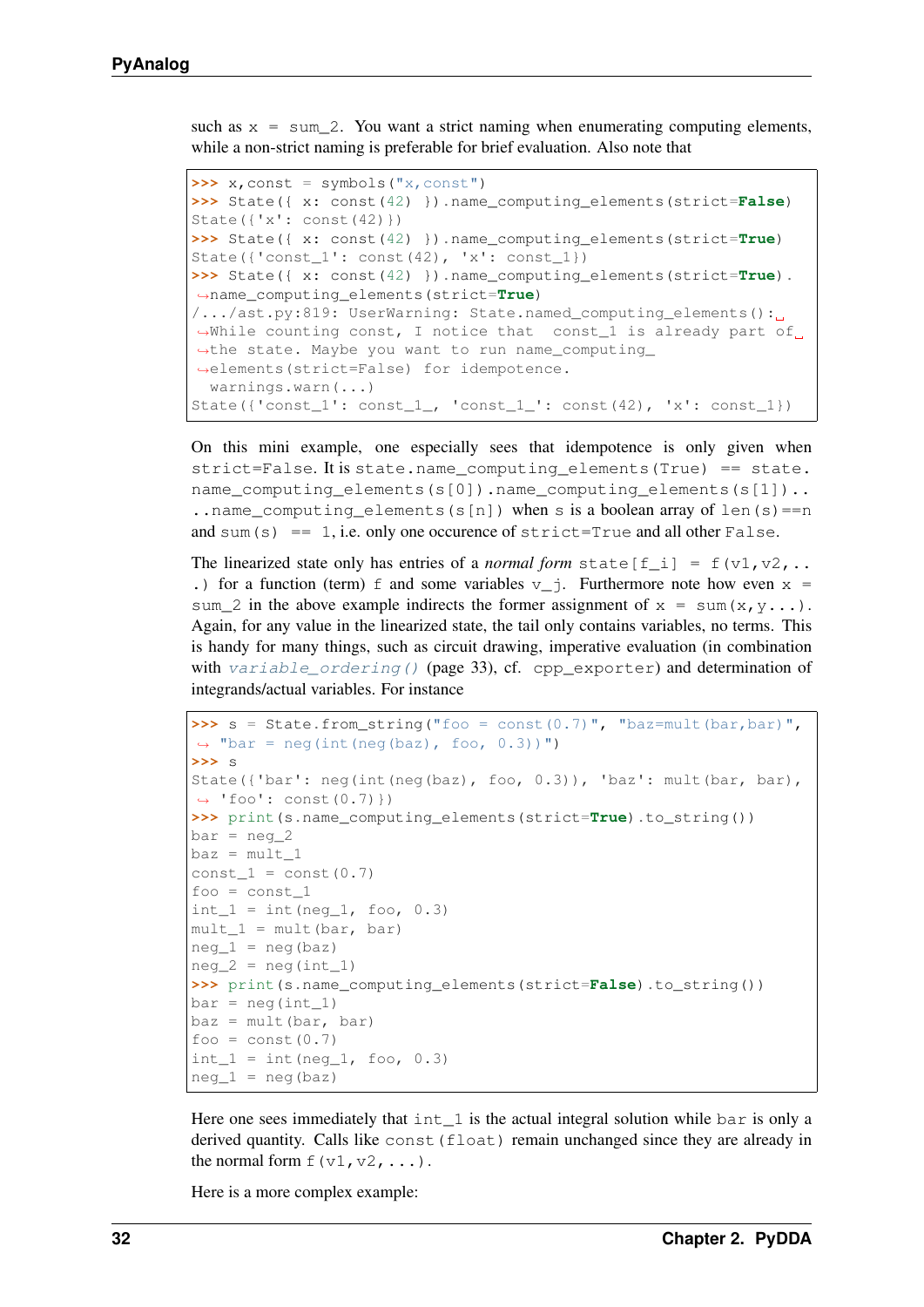```
>>> from dda.computing_elements import neg,int,mult
>>> dda_state = State({"x": neg(int(neg(int(neg(mult(1, Symbol("x))
\rightarrow")), 0.005, 1)), 0.005, 0))) })
>>> dda_state.name_computing_elements().variable_ordering().where_
\leftrightarrow i s{'x': 'vars.aux.sorted',
'mult_1': 'vars.aux.sorted',
'neg_2': 'vars.aux.sorted',
'neg_1': 'vars.aux.sorted',
'int_1': 'vars.evolved',
'int_2': 'vars.evolved'}
```
### **variable\_ordering**()

Will perform an analysis of all variables occuring in this state (especially in the RHS). This is based on the linarized variant of this state (see name computing elements() (page 31)).

The return value is an object (actually a types.SimpleNamespace instance) which contains lists of variable names (as strings). The properties (categories) are primarly

- explicit constants: Any entry state  $["foo"] = const(1.234)$
- State variables/evolved variables: Any outcome of a time integration, i.e. int(. ..), i.e. Symbol("int"). This can be as simple as state["foo"] = int(Symbol("foo"),...). Complex terms such as state["foo"] = mult(int(foo), int(bar)) will result in intermediate variables called like int\_0,  $\text{``int\_l}$ "(see [name\\_computing\\_elements\(\)](#page-34-0) (page 31) for the code which invents these names), which are the actual evolved variables.
- Auxilliary variables: Any other variables which are required to compute evolved variables.

By intention, we **sort only the aux. variables**. One should check that they DO NOT have any cyclic dependency, because feedback loops are only useful on integrators at this level of circuit modeling.

We differntiate the auxilliaries further into:

- sorted\_aux\_vars: Auxilliaries required to compute the state variable changes
- cyclic\_aux\_vars: Auxilliaries which have a cyclic dependency on each other (this should not happen as it won't lead to a stable circuit)
- unneeded\_auxers: Auxilliaries which are not required to compute the state. These are probably used in postprocessing. If they depend on the state variables, further work is neccessary.

Given an ODE problem  $dq/dt = f(q)$ , an imperative code for evolving the state q in time should compute all auxillairy variables in the respective order before computing the actual dq/dt. The dependency is basically, in pseudo code:

```
>>> aux = function_of(aux, state)
>>> dqdt = function_of(aux, state)
```
and in the numerical integration schema step

```
>>> state = function_of(dqdt)
```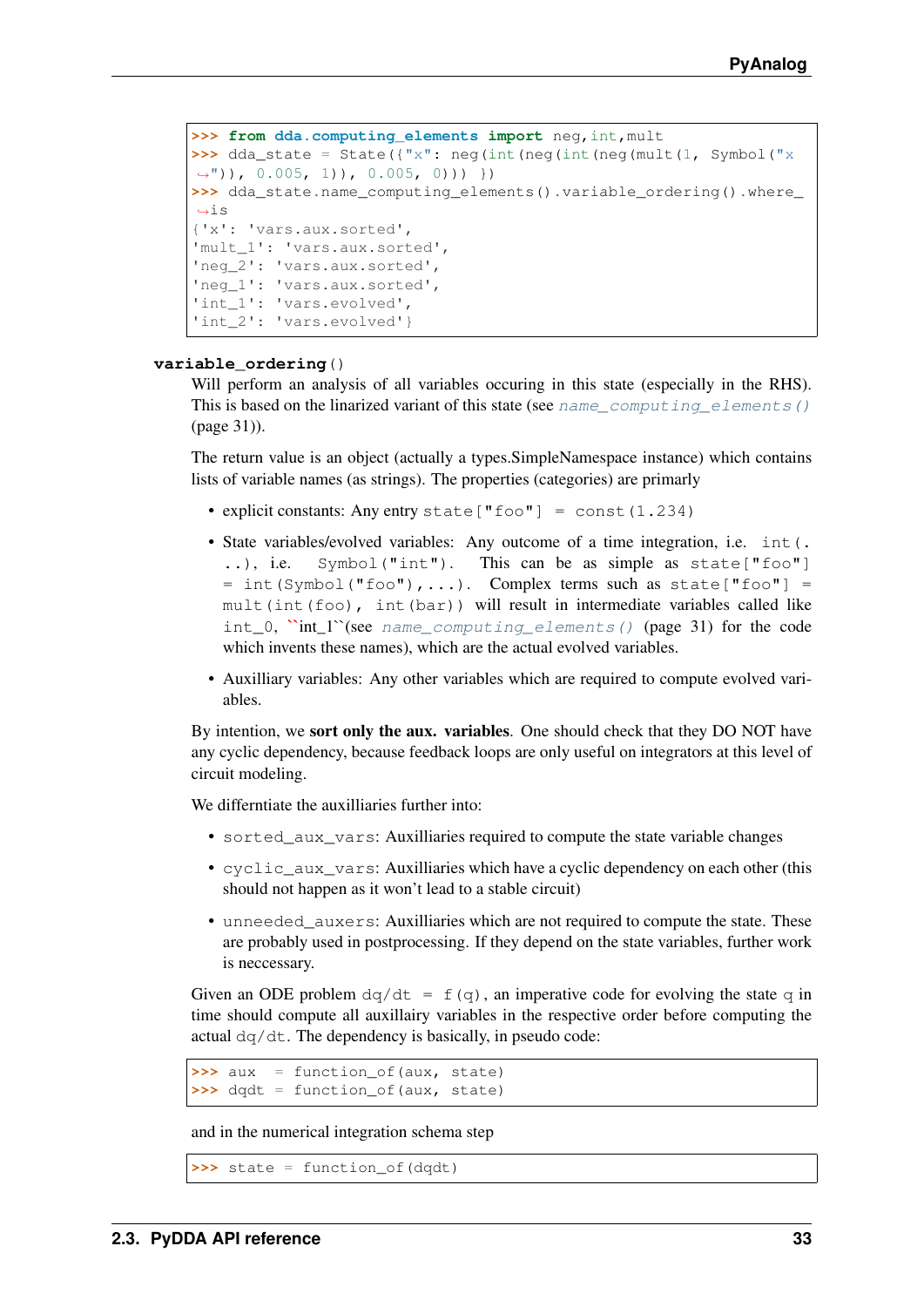This method returns a namespace object, which is basically a fancy dictionary. It is used over a simple dictionary just for shorter syntax.

The following examples demonstrate a deeply nested corner case, i.e. a compute graph consisting of a single "long" Euler cycle. By breaking up this cycle at the integrations, variable\_ordering() can linearize these cycles correctly. This works both for nonstrict and strict element naming.

```
>>> from dda.computing_elements import neg,int,mult
>>> dda_state = State(\{"x": neg(int(neg(int(neg(mult(1, Symbol("x)))
\rightarrow")), 0.005, 1)), 0.005, 0))) })
>>> # variable ordering is made based on non-strict naming:
>>> dda_state.name_computing_elements(strict=False)
State({'int 1': int(neg 1),
       'int_2': int(neq_2),'mult_1': mult(1, x),
       'neg_1': neg(mult_1, 0.005, 1),
       'neg_2': neg(int_1, 0.005, 0),
       'x': neg(int_2)})
>>> dda_state.name_computing_elements(strict=True)
State({'int_1': int(neg_1),
'int_2': int(neq_2),'mult_1': mult(1, x),
'neg_1': neg(mult_1, 0.005, 1),
'neg_2': neg(int_1, 0.005, 0),
'neg_3': neg(int_2),'x': neg_3})
>>> # This is how the full output looks like
>>> dda_state.variable_ordering()
namespace(aux=namespace(all=['mult_1', 'neg_1', 'neg_2', 'x'],
                        sorted=['x', 'mult_1', 'neg_2', 'neg_1'],
                        cyclic=[],
                        unneeded=set()),
          evolved=['int_1', 'int_2'],
          explicit_constants=[],
          all=['int_1', 'int_2', 'mult_1', 'neq_1', 'neq_2', 'x'],
          ordering=OrderedDict([('vars.explicit_constants', []),
                                 ('vars.aux.sorted',
                                  ['x', 'mult_1', 'neg_2', 'neg_1
ightharpoonup']),
                                 ('vars.aux.cyclic', []),
                                 ('vars.evolved', ['int_1', 'int_2
\leftrightarrow']),
                                 ('vars.aux.unneeded', set())]),
          where is={'int 1': 'vars.evolved',
                     'int_2': 'vars.evolved',
                     'mult_1': 'vars.aux.sorted',
                    'neg_1': 'vars.aux.sorted',
                    'neg_2': 'vars.aux.sorted',
                    'x': 'vars.aux.sorted'})
>>> # Compare the strict and nonstrict orderings:
>>> for k, v in dda_state.variable_ordering().ordering.items():
\rightarrowprint(f"{k:25s}: {v}")
vars.explicit_constants : []
vars.aux.sorted : ['x', 'mult_1', 'neg_2', 'neg_1']
vars.aux.cyclic : []
vars.evolved : ['int_1', 'int_2']
```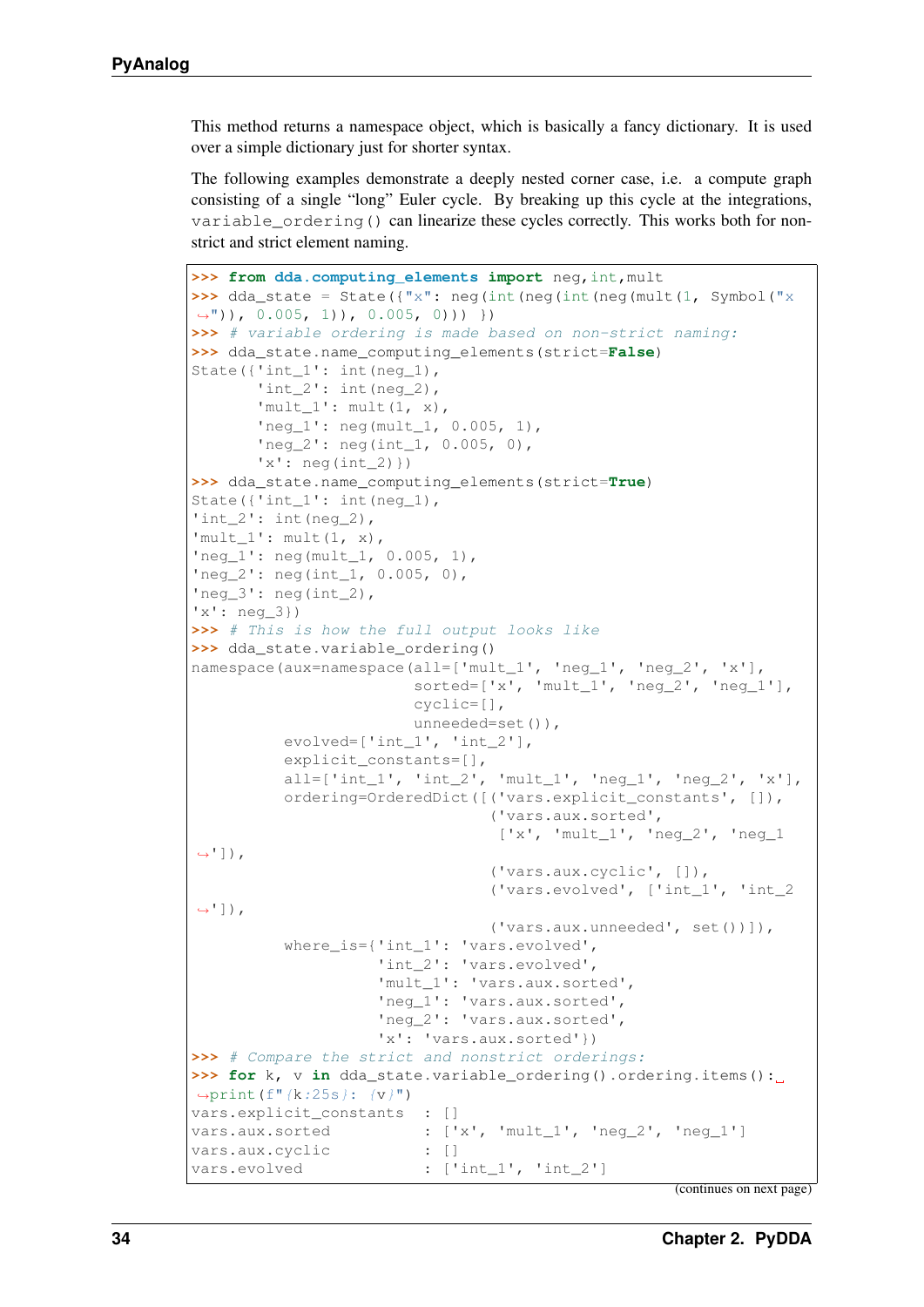```
vars.aux.unneeded : set()
>>> for k, v in dda_state.name_computing_elements(strict=True).
˓→variable_ordering().ordering.items(): print(f"{k:25s}: {v}")
vars.explicit_constants : []
vars.aux.sorted : ['neg_3', 'x', 'mult_1', 'neg_2', 'neg_
\rightarrow1']
vars.aux.cyclic : []
vars.evolved : ['int_1', 'int_2']
vars.aux.unneeded : set()
```
### **remove\_duplicates**()

Assuming a linearized state, this function simplifies the system by removing/resolving duplicate entries. No further renaming takes place: Always the first encounter of a term determines the name for all equivalent terms.

Returns a new state.

### **term\_statistics**()

Assuming a linearized state, tells how much each term occurs within this state. Returns instance of collections.Counter. For simplicity, the term heads are returned as strings.

```
Typical usage is like state.name_computing_elements().
remove_duplicates().term_statistics()
```

```
export(to, **passed_args)
```
Syntactic sugar for dda.export(), for convenience

```
class dda.ast.BreveState(initialdata={}, type_peacemaking=True, de-
```
*fault\_symbol=True*) This subclass of a state adds *syntactic sugar* by allowing attribute/member access notation. Instead of state["foo"] you can write state.foo on instances of this class. Example usage:

```
\Rightarrow x, y, z = symbols("x, y, z")
>>> state = BreveState()
\Rightarrow \Rightarrow \text{state} \cdot x = x(y, z)\Rightarrow \Rightarrow \text{state} \cdot y = y(x, z)\Rightarrow \Rightarrow \text{state} \cdot z = z(x, y)>>> print(state)
BreveState({'x': x(y, z), 'y': y(x, z), 'z': z(x, y) })
```
Warning: Known limitations:

- Breaks Python class introspection (for instance tab completion in *iPython*)
- Of course users cannot add any non-data related attribute (or method)

See also  $State\text{-}equation\_adder$  () (page 30) for similar sugar which might have unexpected effects:

```
\Rightarrow s, b = State(), BreveState()
>>> foo = Symbol("bar") # in this context, similar to a string foo =
ightharpoonup"bar"
>>> s[foo] = 42 # foo resolves to string represntation "bar"
\Rightarrow b.foo = 42 # equals b["foo"], thus has nothing to do.
  with variable foo (continues on next page)
```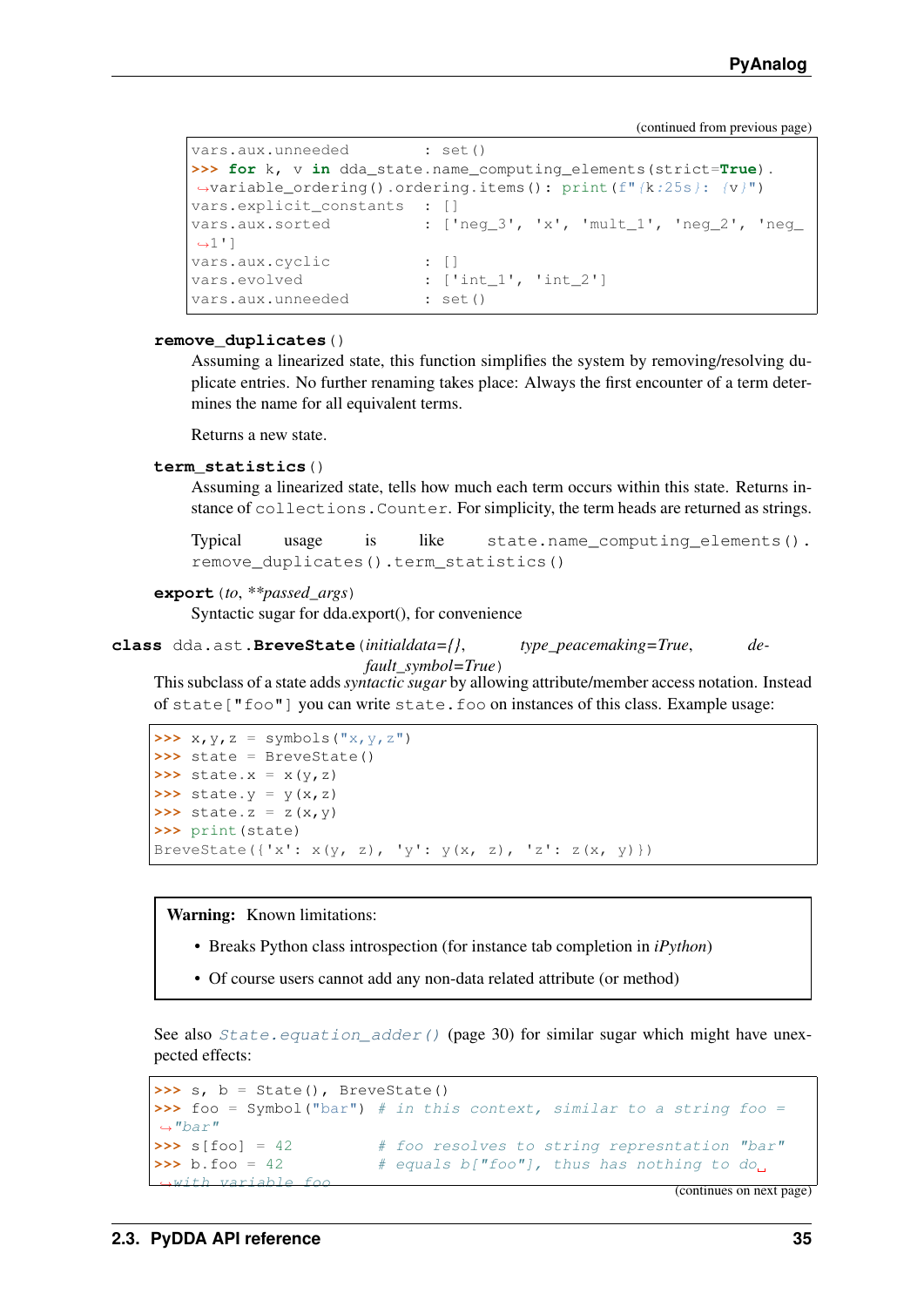```
>>> s
State({'bar': 42})
>>> b
BreveState({'foo': 42})
```
If you find this class useful, you also might like types.SimpleNamespace or collections.namedtuple. Both are basically immutable, while this object type is mutable by intention.

# <span id="page-39-0"></span>**2.3.2 The DDA Domain Specific Language**

The DDA domain specific language, also refered to as "traditional dda", is the C-like language invented by Bernd for his Perl'ish dda code.

It basically reads as the following snippet:

```
# Single-line comments are written like this
dt = const(0.5) # constants are defined like this
y0 = const(1)z = \text{mult}(y, y)y = int(y, dt, y0)
```
As you see, variables do not even have to be introduced and can be used in any order. There is only one data type, the *analog line signal* which is basically a real number within a fixed interval.

Note: Interestingly, traditional DDA files are a python subset and thus can be easily parsed and generated by python syntax. That's why the code of this PyDDA module is so short. That's also a primary reason why DDA was rewritten in Python.

Demonstration usage of this module:

```
>>> traditional_dda_document='''
... # Single-line comments are written like this
...
... dt = const(0.5) # constants are defined like this
\cdots y0 = const (1)
...
\ldots z = mult(y, y)
\ldots y = int(y, dt, y0)
... '''
>>> state = read_traditional_dda(traditional_dda_document)
>>> state
State({'dt': const(0.5), 'y': int(y, dt, y0), 'y0': const(1), 'z': mult(y,
˓→y)})
>>> print(to_traditional_dda(state))
# Canonical DDA file generated by PyDDA
dt = const(0.5)y = int(y, dt, y0)y0 = const(1)z = \text{mult}(y, y)
```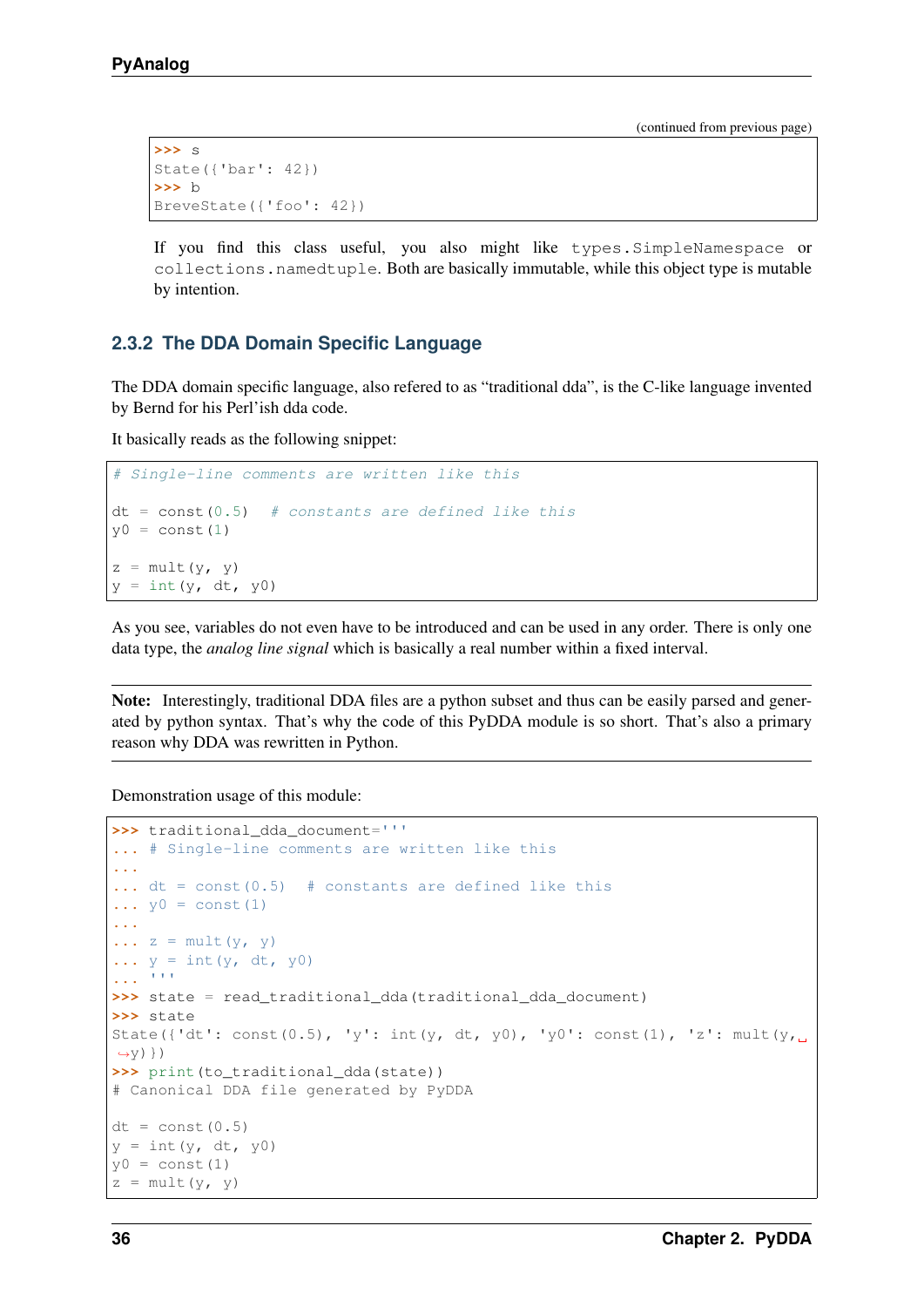```
dda.dsl.to_traditional_dda(state, cleanup=True, prefix='# Canonical DDA file gen-
                                   erated by PvDDA\u', suffix=\u')
```
Export state to canonical dda file format (i.e. without all the python).

Returns the generated DDA file as string

<span id="page-40-0"></span>dda.dsl.**read\_traditional\_dda**(*content*, *return\_ordered\_dict=False*)

Read some traditional dda file. We use the Python parser (ast builtin) for this job. This is possible because the DDA syntax is a python subset and the parser doesn't care about semantics, only syntax.

Thanks to the ast builtin package, we can just transform the python AST to the Symbolic/State class data structures used in this module.

Note: If some of the assertions fail, you can debug your DDA file by inspecting the output of ast.parse(content) on iPython. You can also run the Python debugger (pdb) on this function, for instance in iPython:

```
>>> %pdb
>>> read_traditional_dda(file("foo.dda").read())
```
Returns a state instance or OrderedDict, on preference.

```
dda.dsl.read_traditional_dda_file(filename, **kwargs)
```
Syntactic sugar for [read\\_traditional\\_dda\(\)](#page-40-0) (page 37), so users can directly pass a filename if the have their DDA code in a file.

### dda.dsl.**cli\_exporter**()

A Command Line Interface (CLI) for PyDDA.

This CLI API does mainly what the old dda2c.pl script did, i.e. translating a (traditional) DDA file to C code. There are fewer options, because –iterations, –modulus and –variables are now runtime options for the generated C program.

However, we can generate much more then C. Output is always text.

Invocation is either python -m dda --help or python -m dda.dsl --help anywhere from the system. setup.py probably also installed a pydda binary somewhere calling the same. You can also just call  $./dsl.py$  --help.

## **2.3.3 DDA Computing elements**

The DDA language is built around the analog computing elements (or primitives). These are basically electrical block circuits implementing basic arithmetics such as summation and multiplication, but also integration. These are also special elements for clipping, exponentials, square roots, and many more.

The DDA domain specific language is agnostic for function names. Host languages such as Python or C are not. Many of the function names are reserved words in these languages. Examples are:

- const: Reserved word in C/C++ for constant variables
- int: Type name in C, overwritable in python
- sum: Builtin in python
- div: Function in stdlib.h in C, which can cause clashes in slightly more complex C codes.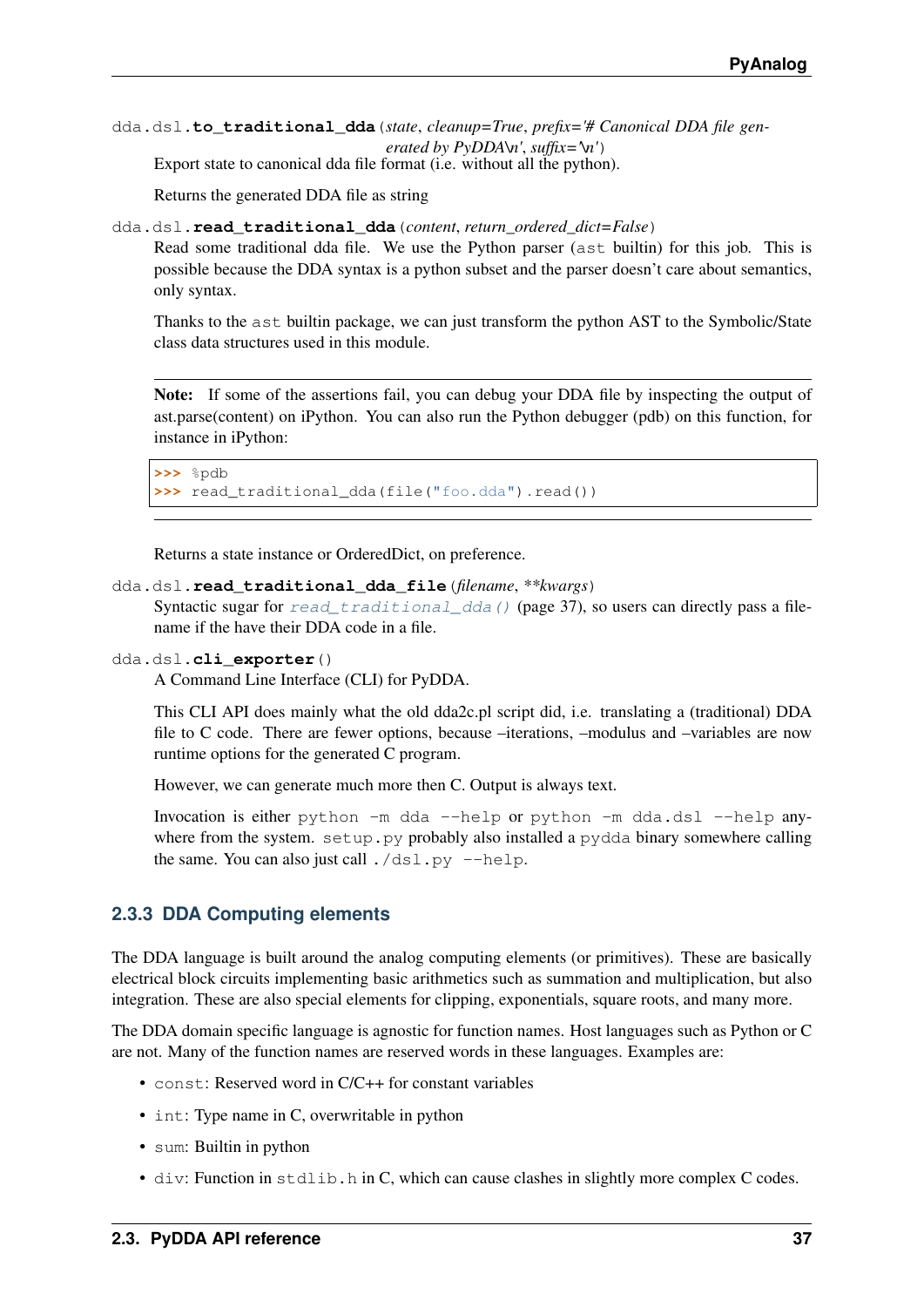When it comes to exporting to languages such as C, we rewrite these keywords. In Python, we don't have to, because none of the well known DDA function names is really *reserved*. The primitive builtins can always be recovered by from builtins import int, sum, etc.

## **Different ways to access the well-known DDA computing elements in Python**

If you write

```
>>> from dda.computing_elements import *
>>> int(int,sum) # Make use of the imported Symbols
int(int, sum)
```
you will load a bunch of names such as int and sum in your local namespace.

You can also just call

```
>>> from dda.computing_elements import dda_functions, dda_symbols
>>> print(dda_symbols["floor"]) # will print a Symbol()
floor
```
You can use the symbols dictionary to populate your namespace at whish:

**>>>** globals().update(dda\_symbols)

Note that Python globals are module-local, so we cannot provide this line as a function.

Last but not least, you can also just use the namespaced version with prefixes, which leaves you on a safe footing:

```
>>> dda.floor(dda.sum)
floor(sum)
```
### **Definition/Implementation of the primitives**

Once we have a pure-Python DDA evolution code (probably using scipy), we will have a python implementation of the DDA functions. Otherwise I could avoid that. This module also contains a C++ implementation of the primitives, which resides as a string (cpp\_impl).

## <span id="page-41-0"></span>**2.3.4 DDA C++ code generator**

C++ code generation is a major feature of the PyDDA code. The generated code is built from a string template and has the following features:

- Standalone code: No further dependencies (beyond standard libc, lm and STL).
- Lightweight object oriented: Uses classes (structures) to hold the different variables (basically AoS instead of SoA approach). Little C++ templating.
- Organization in a few functions which allows to edit the generated C++ code manually afterwards without going mad.
- CSV or binary output, or no output at all. Output is always made to stdout. Information messages are always sent to stderr.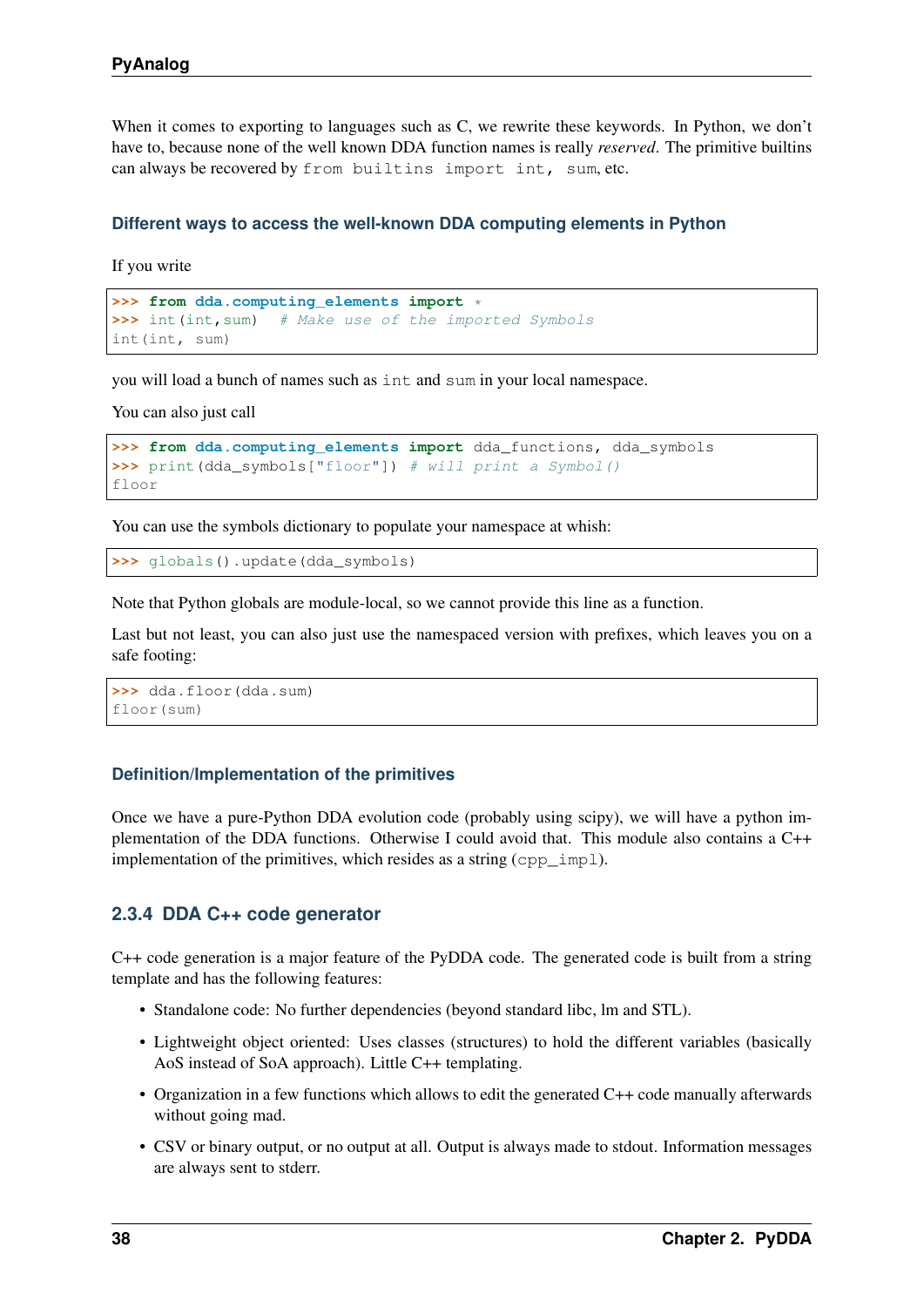- Debugging facilities built right into the code for setting NaNs and abortion in case of floating point exceptions.
- Runtime arguments via the commandline (argv): Parsing and passing.

Note: C++17 is required for building the C++ code. This is because we use variadic templates.

For the C++ runtime arguments, we support so far:

- *Simulation steering*: Selection of number of integration iterations and frequency of dumping the solution.
- *Query based plotting*: Selection which variables shall be outputted at runtime.
- Further *Flags* and *Numeric arguments* as well as a useful  $-\text{help message}$ .
- *Initial data* and *time step sizes* can also be chosen at run time.
- *Introspection capabilities*, for instance one can ask the binary about the evolution quantities built in.

Basically the equation structure is the only thing left hardcoded at C++ code generation time.

```
dda.cpp_exporter.to_cpp(state, number_precision=inf, constexpr_consts=False)
     Given a state, returns standalone C++ code as string.
```
This code can be written to a file, compiled with a recent C++ compiler and then solves the differential equation system when executed.

The algorithm is basically:

- 1. linearize the state (this can raise)
- 2. determine all the C++ template fields
- 3. Return the filled out template

We plan to add logging for non-fatal information about the C++ code quality (see TODOs in the code).

The argument number\_precision currently has no effect.

```
dda.cpp_exporter.compile(code, c_filename='generated.cc', compiler='g++', com-
                                  piler\ output='./a.out', options=' - std = c++17 -Wall')
     Small helper function to compile C++ code from python.
```
Write string *code* to *c\_filename* and run the *compiler* on that, afterwards. Will raise an error if compilation fails.

- dda.cpp\_exporter.**runproc**(*command*, *decode=False*) Helper to run external command and slurp its output to a binary array
- <span id="page-42-0"></span>dda.cpp\_exporter.**list\_all\_variables**(*command='./a.out'*) in order to know which fields have been read, slurp all variables

```
dda.cpp_exporter.run(command='./a.out', binary=False, arguments={},
```
*fields\_to\_export=[]*)

Small helper function to execute a code generated by this module.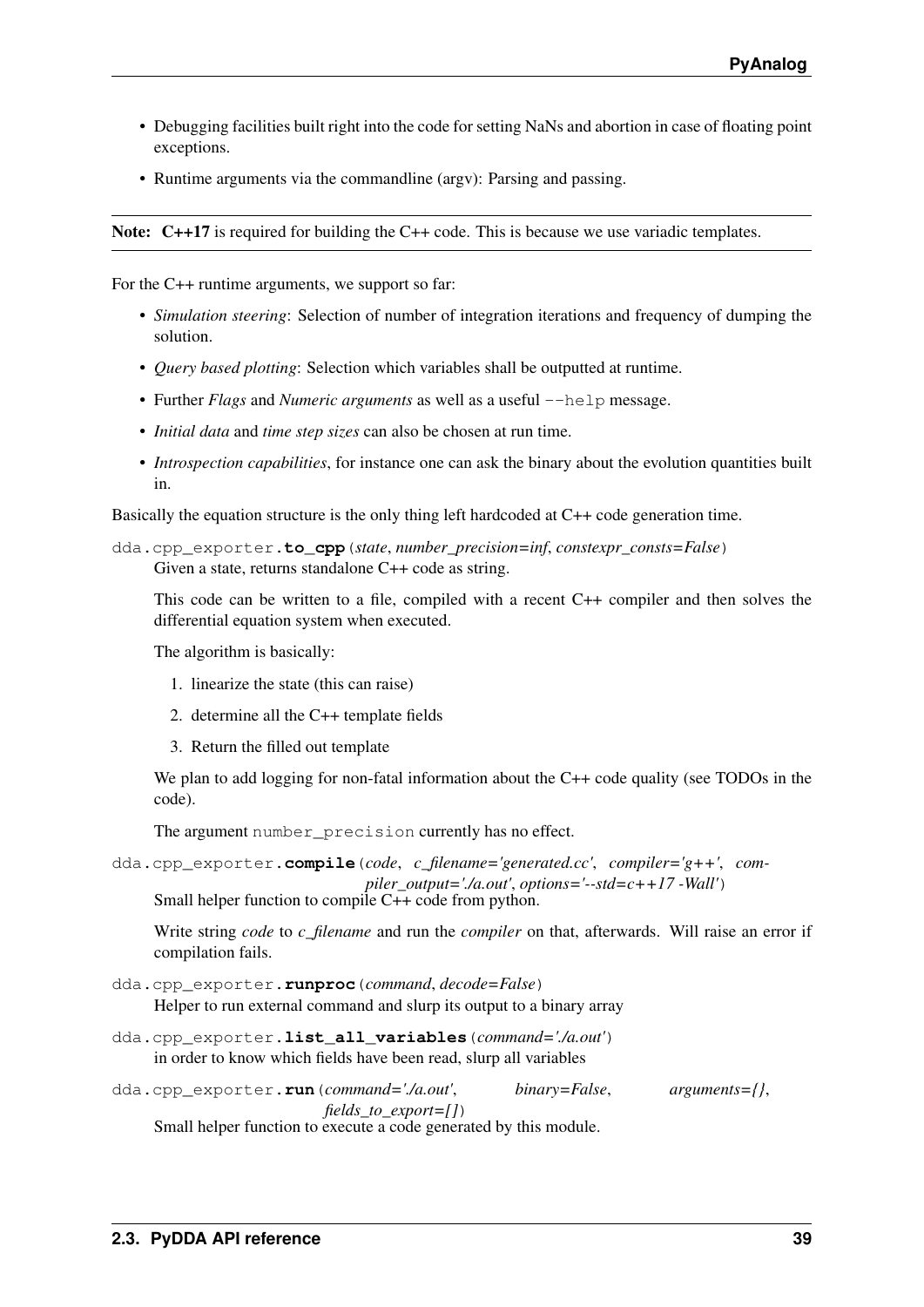Runs command on the command line, with given dict arguments in  $-$ foo=bar fashion and fields to export just as a sequential argument list. If no fields to export is given, command --list all variables will be run to query all default fields.

Pipes stdout to a string, which is returned. Stderr will just be passed. The function will return once the binary finished or raise in case of error.

If you set binary=True, raw data instead of CSV files will be passed between the spawned command and this python program. This decreases the runtime significantly if you write a lot of data (since CSV generating and parsing overload is gone).

Example usage:

```
>>> from dda import *
>>> state = State()
>>> state["x"] = Symbol("int", Symbol("neg", state["x"]), 0.2, 1)
>>> state
State({'x': int(neg(x), 0.2, 1)})
>>> cpp_code = to_cpp(state)
>>> print(cpp_code)
// This code was generated by PyDDA.
#include <cmath> /* don't forget -lm for linking */
#include <cfenv> /* for feraisexcept and friends */
#include <limits> /* for signaling NAN */
#include <vector>
....
>>> compile(cpp_code, compiler_output="foo.exe")
>>> res = run("./foo.exe", arguments={'max_iterations':10}, fields_to_
˓→export=['x'])
Running: ./foo.exe --max_iterations=10 x
TODO: Doctesting this doesn't work good due to stderr (cf https://
˓→stackoverflow.com/a/61533524)
>>> print(res)
x
1.2
1.44
1.728
2.0736
2.48832
2.98598
3.58318
4.29982
5.15978
6.19174
```
dda.cpp\_exporter.**numpy\_read**(*stdout*, *binary=False*, *return\_ndarray=True*, *return\_recarray=False*, *fields\_to\_export=[]*)

Postprocessing to fill the gap between the C++ output and a suitable numpy array. In order to so, this function has to know whether your output was binary or text. Furthermore, you need to tell him how many fields you had. You can use  $list$  all variables () (page 39)

Old Text:

This option only makes real sense if you set (the default) return\_ndarray=True. Note that if you don't pass the fields\_to\_export option but set binary=True, in the moment the returned array is one-dimensional (a warning will be printed). If you like even more structured data be returned, turn on return recarray=True. It will return a numpy.recarray, the same data type which you get when you read CSV data with column headers. return\_recarray=True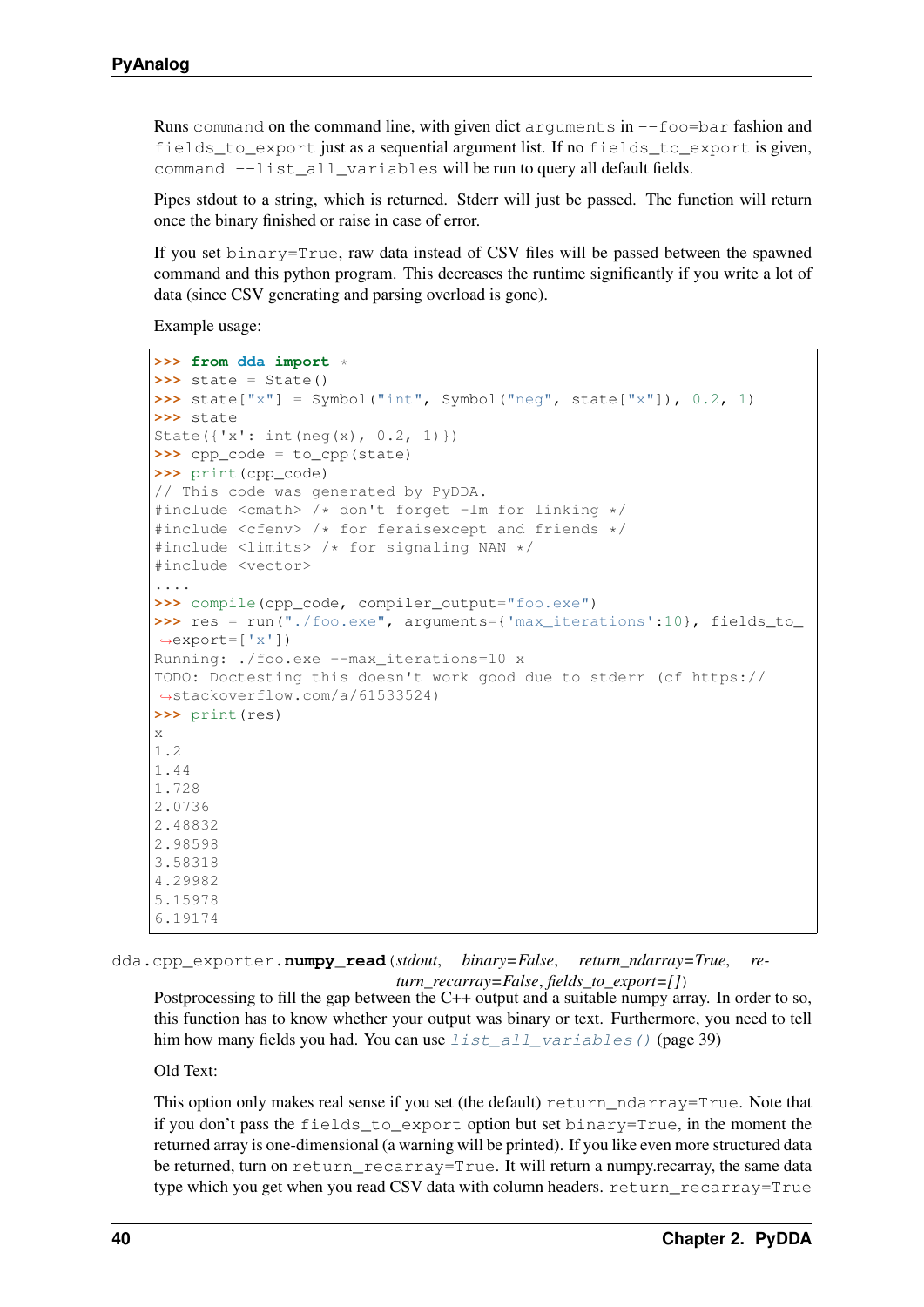implies return\_ndarray=True.

**class** dda.cpp\_exporter.**Solver**(*dda\_state\_or\_code*, *\*runtime\_fields\_to\_export*,

*constexpr\_consts=True*, *\*\*runtime\_arguments*) Syntactic sugar for a more concise OOP feeling. Instead of calling export (to="C"), compile() and run() you can just write Solver(state, runtime arguments). This object will even clean up after running.

- **run**(*\*runtime\_fields\_to\_export*, *binary=False*, *cleanup=True*, *\*\*runtime\_arguments*) Chaining and Syntactic sugar for delayed argument setting/overwriting
- **as\_ndarray**()

Return run results as a np.ndarray (i.e. like a table without headers, typically 2D data)

**as\_recarray**()

Return run results as a np.recarray (i.e. like CSV table with named headers)

# <span id="page-44-4"></span>**2.3.5 DDA SciPy interface (to generic ODE solvers)**

The dda.scipy module allows in-python evaluation of DDA systems as well as their solution with ODE Integrators in Python, such as [scipy.integrate](https://docs.scipy.org/doc/scipy/reference/tutorial/integrate.html)<sup>[48](#page-44-0)</sup>. For the usage and examples, see the main class to scipy (page 41).

**Note:** In order to run this code, you need, obviously,  $\text{SciPy}^{49}$  $\text{SciPy}^{49}$  $\text{SciPy}^{49}$  $\text{SciPy}^{49}$  $\text{SciPy}^{49}$  next to  $\text{NumPy}^{50}$  $\text{NumPy}^{50}$  $\text{NumPy}^{50}$  $\text{NumPy}^{50}$  $\text{NumPy}^{50}$ .

Warning: This module exposes a solver of a DDA system which is quite different to the cpp\_exporter. In particular,

- The solver is required to be told the solution time span or final time in time units, not iteration indices.
- The solver only spills out the evolved (integration) quantities and not any derived quantities. You can recompute them at any timestep, but there is currently no code helping you in order to archieve this result. This can result in confusion when you cannot query the fields you asked for (in particular in the CLI frontend).
- The SciPy time integrator tries to find an optimal (and minimal) time step, yielding in a quite "rough" solution. You can turn on *dense output* in order to tell the SciPy solver to integrate between these time steps, yielding a more smooth output with more datapoints.

### dda.scipy.**evaluate\_values**(*smbl*, *values*)

Evaluate a symbol within the context of an already evaluated values dictionary given.

<span id="page-44-1"></span>**class** dda.scipy.**to\_scipy**(*state*)

The SciPy exporter. When initializing this class with your DDA system, it will setup a function  $f(y)$  which can be evaluated as any right hand side in the ordinary differential equation (ODE) system  $dy/dt = f(y)$ . Here, y are the evolution quantities, i.e. a vector which is composed automatically from the linearized DDA system (see ast.State.

<span id="page-44-0"></span><sup>48</sup> https://docs.scipy.org/doc/scipy/reference/tutorial/integrate.html

<span id="page-44-2"></span><sup>49</sup> https://www.scipy.org/

<span id="page-44-3"></span><sup>50</sup> https://numpy.org/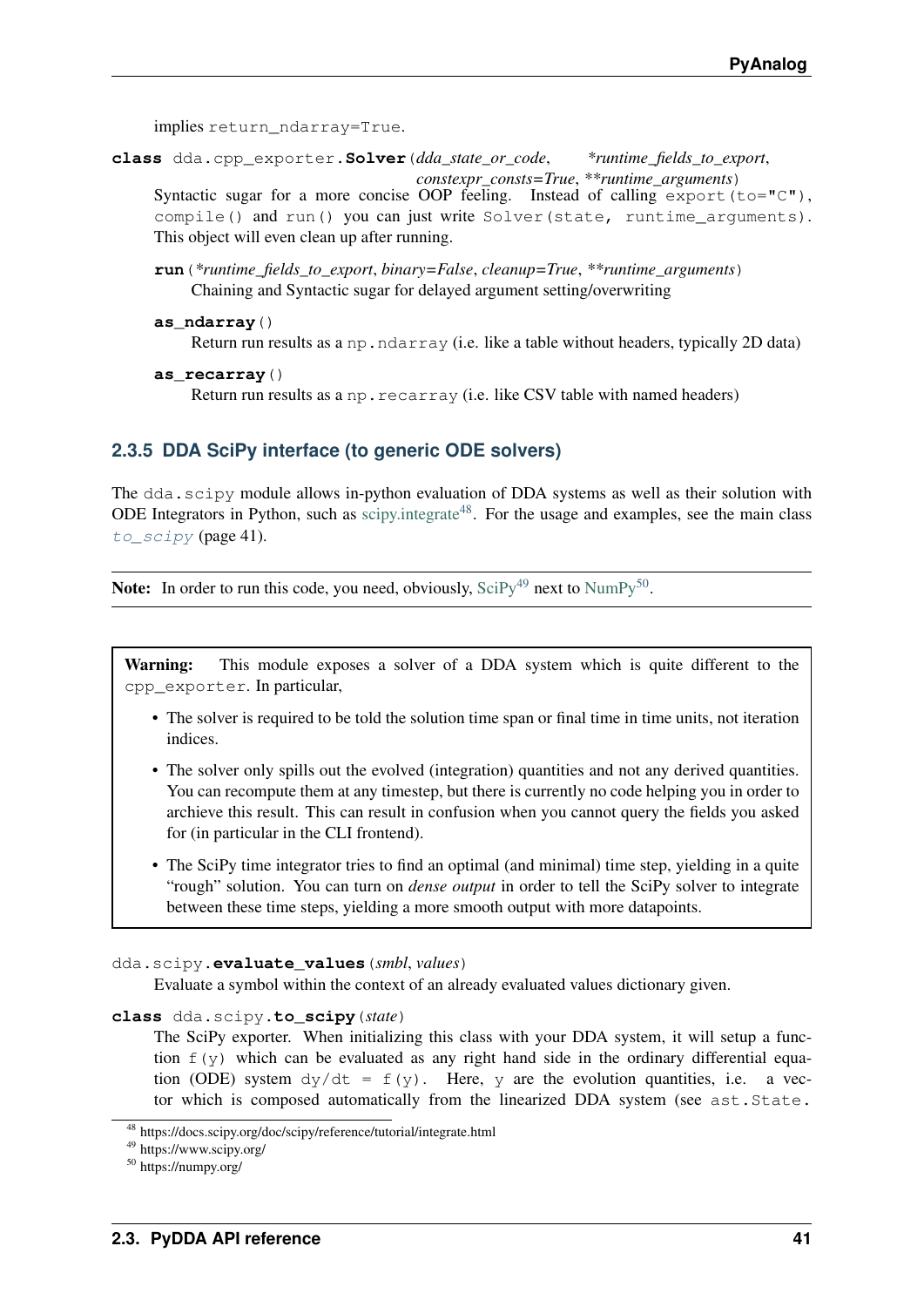name computing elements() and ast. State.variable ordering()). Furthermore, this class prepares the initial values  $\vee$  for the integration.

You can evaluate these quantities in any python context, i.e. with any scientific python ODE solver library. For the time being, this class provides a convenience method  $\mathfrak{solve}(t)$  (page 44) which calls [scipy.integrate.solve\\_ivp](https://docs.scipy.org/doc/scipy/reference/generated/scipy.integrate.solve_ivp.html)<sup>[51](#page-45-0)</sup>. There is no other scipy dependence in this code.

Usage example:

```
>>> from dda.computing_elements import neg,int,mult
>>> from dda import State, symbols
\Rightarrow x, \gamma, z = symbols("x, \gamma, z")
>>> dda state = State({x: int(y, 1, 1), y: mult(2,x), z: neg(int(z, 1,
\rightarrow -1)) })
>>> py_state = to_scipy(dda_state)
>>> py_state.state # state has been linearized before processing
State({'int_1': Int(z), 'x': Int(y), 'y': mult(2, x), 'z': neg(int_1)}
˓→)
>>> py_state.vars.evolved # evolved variables are therefore not [x, z].
\rightarrowbut [int_1, x]['int_1', 'x']
>>> py_state.y0 # initial values
array([-1, 1])>>> py_state.dt # same timestep for all integrals (but see note below)
1
>>> py_state.rhs(py_state.y0) # evaluation of f(y) on y0
array([-1, -2])\Rightarrow y1 = py_state.rhs(py_state.y0) * py_state.dt # a single Euler.
˓→integration timestep, for instance
>>> y1
array([-1, -2])>>> sol = py_state.solve(10) # ODE integration with SciPy
>>> sol.t # integration went from 0->10 with 17 timesteps
array([ 0. 1, ..., 10.]
>>> sol.y[:,-1] # the first solution is ~exp(+t)->inf, the second.
\leftrightarrowexp(-t)->0
array([-2.20269685e+04, 1.94334984e-08])
>>> from pylab import plot, legend, show # plotting example
>>> for i,fieldname in enumerate(py_state.vars.evolved):
        plot(sol.t, sol.y[i], label=fieldname)
>>> legend(); show()
```
Warning: Due to the way how widespread ODE integrators work, the per-integral step size dt is required to be the same for every integration which is part of the DDA system. That is, the following generates an error:

```
>>> from dda import dda, symbols
>>> a,b=symbols("a,b")
>>> state = State({ a: dda.int(a, 0.2, 0), b: dda.int(b, 0.5, 0) })
>>> to_scipy(state)
Traceback (most recent call last):
...
ValueError: Scipy requires all timesteps to be the same, however dt_
\rightarrow (['a', 'b']) = [0.2 \ 0.5]
```
<span id="page-45-0"></span><sup>51</sup> https://docs.scipy.org/doc/scipy/reference/generated/scipy.integrate.solve\_ivp.html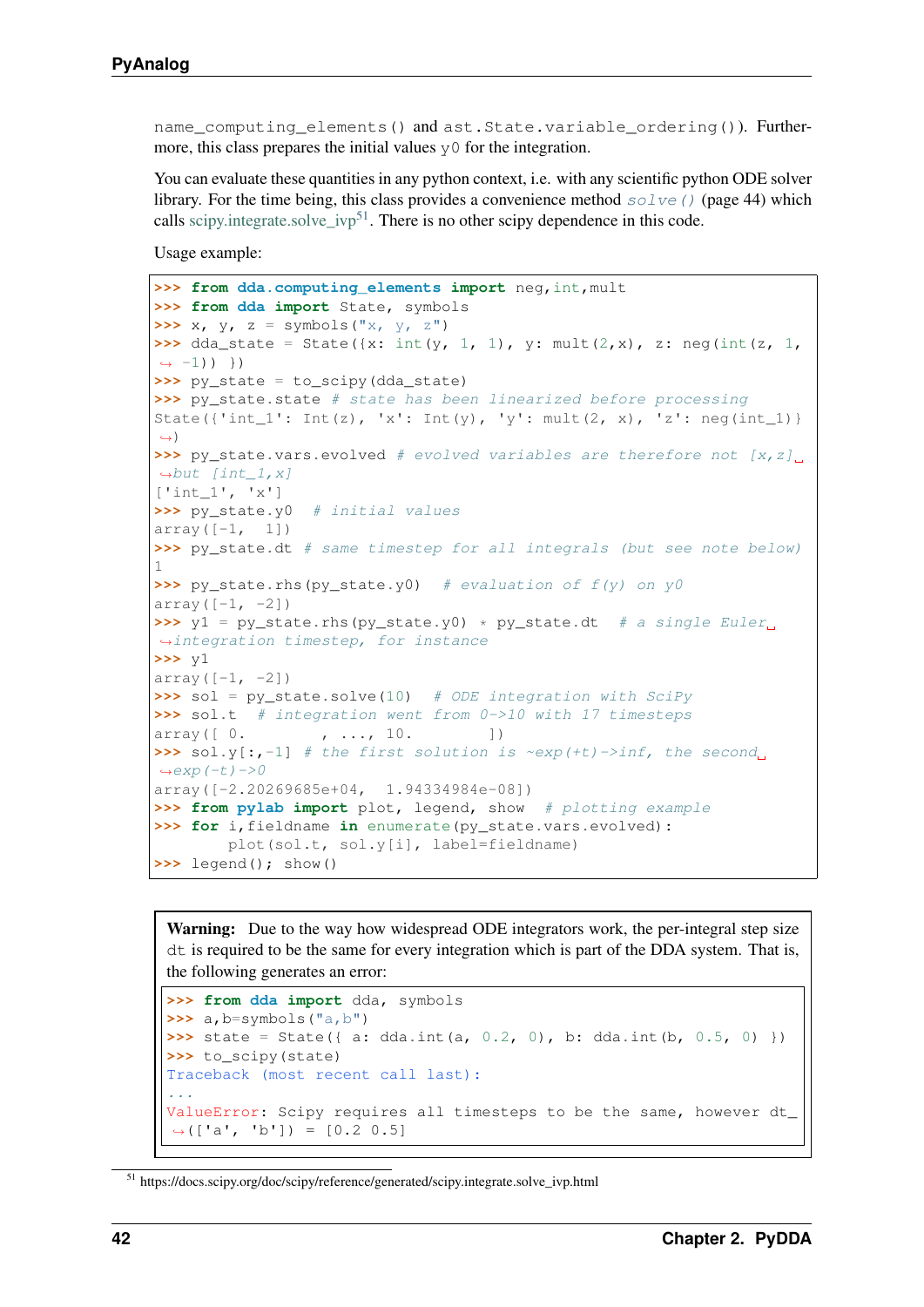Most high-level integrators available in scientific Python toolkits (such as scipy) assume the overall system to have a single timestep size  $\Delta t$  (which is also quite natural from a mathematical perspective). The signature  $dda$ . int (f,dt,ic) is thus quirky from a mathematical or numerical viewpoint. It is written in such a way because analog computing integrators have a tunable time scale k  $\circ$  ~= 1/dt which however can also be consumed in the integrand itself: dda.int(f, $1/k_0$ ,ic) == dda.int( $f/k_0$ , $1$ ,ic).

Furthermore, most high-level integrators do adaptive timestepping anyway. The fine-tuning of timestep sizes is something which is only paid respect to in the cpp\_exporter module.

#### **evaluate\_const**(*var*)

Translate const ( $f \circ \circ$ ) by stripping foo or some bar by looking up if it is an explicit constant. Dynamical variables are not allowed here. This is somewhat similar but different to cpp\_exporter.lookup\_const(var).

### **evaluate\_state**(*evolution\_vector*, *copy=False*)

Recomputes the full state from the evolution state vector. Returns a dictionary with same keys as self.state and scalars (floats) as values.

This will especially compute the aux variables, while for the evaluation variables the RHS of dy / dt =  $f(y)$  is computed.

Note: As a user, you most likely want to call [reconstruct\\_state\(\)](#page-46-0) (page 43) or  $r$ hs() (page 44) instead of this function.

For optimization purpose, numerical state evaluation is always carried out on the evaluation default values member (which also hold the initial values for the first rhs evaluation). If you set  $copy=True$ , a shallow copy (which is equal to a deep copy for a dict holding floats) is returned. In external calls, you should probably always set copy=True.

Note: The implementation of this function currently evaluates the (prepared) DDA sytem by recursive calls with the help of a variable assignment directory. This is basically a *run-time compilation* (JIT/VM) in pure python. Needless to say, this won't give a great performance!

There are plenty of low-hanging fruits to provide optimized versions of this code: One could call the efficient (but still scalar)  $C++$  implementation which cpp\_exporter provides by [methods provided by Cython](https://cython.readthedocs.io/en/latest/src/userguide/external_C_code.html)<sup>[52](#page-46-1)</sup>. One could also map the DDA abstract syntax tree (AST) to the python one and use some unparser code to evaluate the DDA code as pure python (see for instance [Python: Modify AST and write back python code](https://stackoverflow.com/questions/768634/parse-a-py-file-read-the-ast-modify-it-then-write-back-the-modified-source-c)<sup>[53](#page-46-2)</sup>).

For the time being, this code remains as a pure demonstration code. Thanks to using the linearized state, there should be no troubles with call stack overflows, however cyclic dependencies may not be properly resolved and can result in infinite recursions (stack overflow).

<span id="page-46-0"></span>**reconstruct\_state**(*evolution\_vector*, *copy=True*)

Given the evolution vector sizes, this computes the full state. That is, this function differs

<span id="page-46-1"></span><sup>52</sup> https://cython.readthedocs.io/en/latest/src/userguide/external\_C\_code.html

<span id="page-46-2"></span><sup>53</sup> https://stackoverflow.com/questions/768634/parse-a-py-file-read-the-ast-modify-it-then-write-back-the-modified-source-c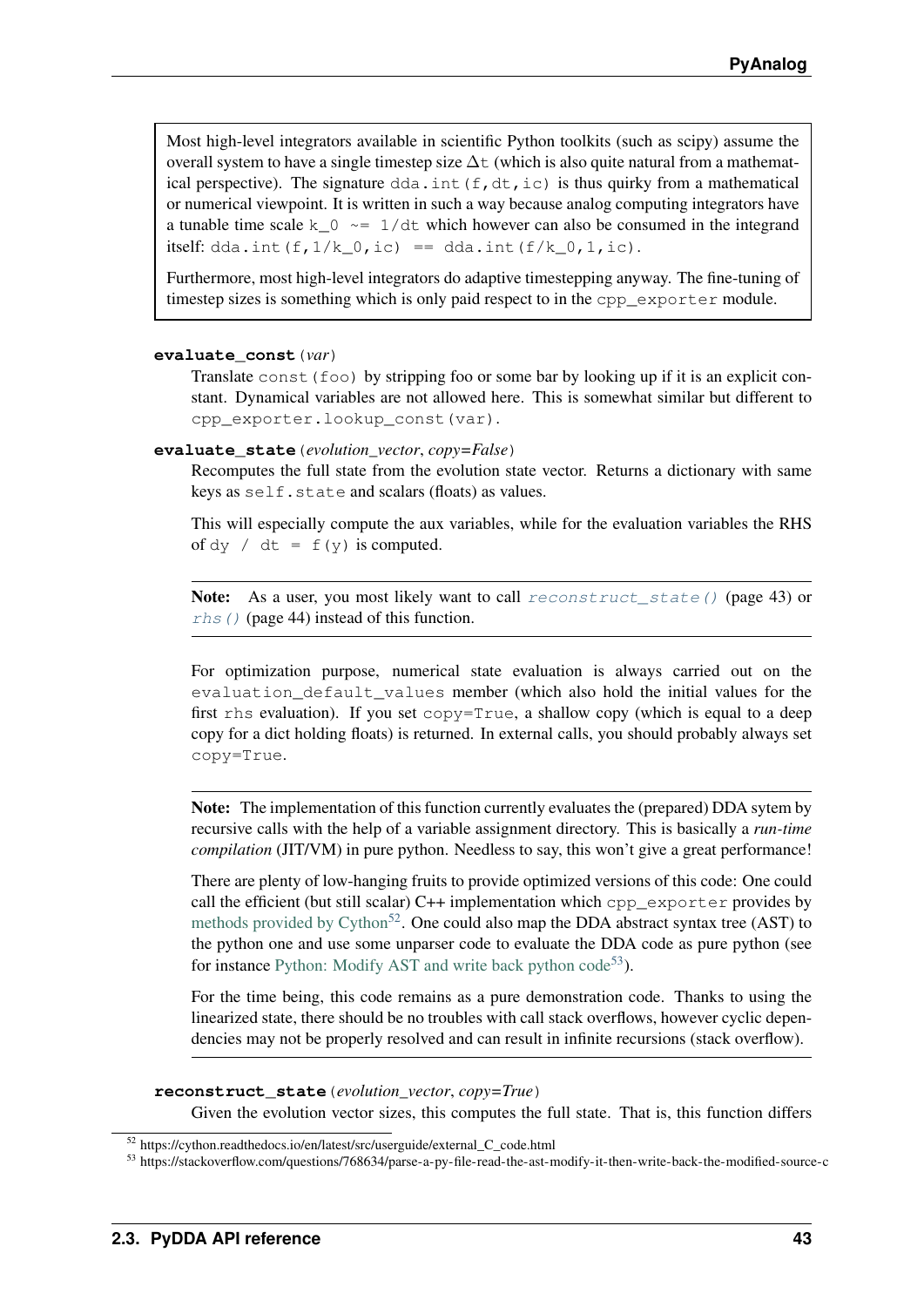from evaluate() at all evaluation quantities where the values of the evolution vector itself are put in place.

### <span id="page-47-1"></span>**rhs**(*evolution\_vector*)

The ODE *right hand side* in dy / dt =  $f(y)$ . y is a numpy vector, and  $f(y)$  returns a similarly sized (numpy) vector which we call rhs here:

```
>>> ode = to scipy(State({ Symbol("x"): Symbol("int")(Symbol("x"),
\rightarrow 0.1,1) }))
\Rightarrow \frac{1}{2} = ode.y0 + ode.rhs(ode.y0) * ode.dt # perform some euler.
˓→integration step
>>> y1
array([0.9])
```
Usually, you want to pass this function to some scipy integrator. See also  $ft()$ .

```
rhst(t, evolution_vector)
```
Syntactic sugar for scipy integrators who want a signature rhst  $(t, y)$ . Will just call rhs(y) instead.

```
solve(tfinal, **kwargs)
```
Basically passes all arguments to scipy.integrate.solve\_ivp. See documentation for  $to\_scipy$  (page 41) for usage example.

Currently, it is hardcodedly  $tspan=[0,tfinal]$ . All other (keyword) arguments are passed to solve\_ivp.

### dda.scipy.**cli\_scipy**()

A Command Line Interface (CLI) for  $dda$ .  $scipy$  (page 41).

This CLI API basically solves a DDA file (see  $dda$ .dsl (page 36) for the syntax). This is a different approach then using the  $dda$ .cpp\_exporter (page 38) Instead of code generation (and the need for a C++ compiler), this evaluates the DDA file within python. The disadvantage is that this is damned slow, the advantage is that the time integrator is much better then the selfmade one in the [dda.cpp\\_exporter](#page-41-0) (page 38) module. And there is no need for a C++ compiler at all, all is (more or less) pure python.

Invocation is like python  $-m$  dda.scipy  $--$ help anywhere from the system. Run this to explore the usage of this command line interface.

The output will be CSV (file or stdout), in terms of one line per integration step (called *dense solution* in scipy ODESolver language).

# **2.3.6 Computer Algebra Interfaces**

DDA implements a few parts of computer algebra system (CAS), especially with it's *[Abstract Syntax](#page-25-0) [tree](#page-25-0)* (page 22). Since we don't want to reinvent the wheel, we interface with common computer algebra systems. There are at least two popular for the Python ecosystem available:

• [SymPy](https://www.sympy.org/)<sup>[54](#page-47-2)</sup>, bundled within the [SciPy](https://www.scipy.org/)<sup>[55](#page-47-3)</sup> package, can be easily used as a pure python library.

<span id="page-47-2"></span><sup>54</sup> https://www.sympy.org/

<span id="page-47-3"></span><sup>55</sup> https://www.scipy.org/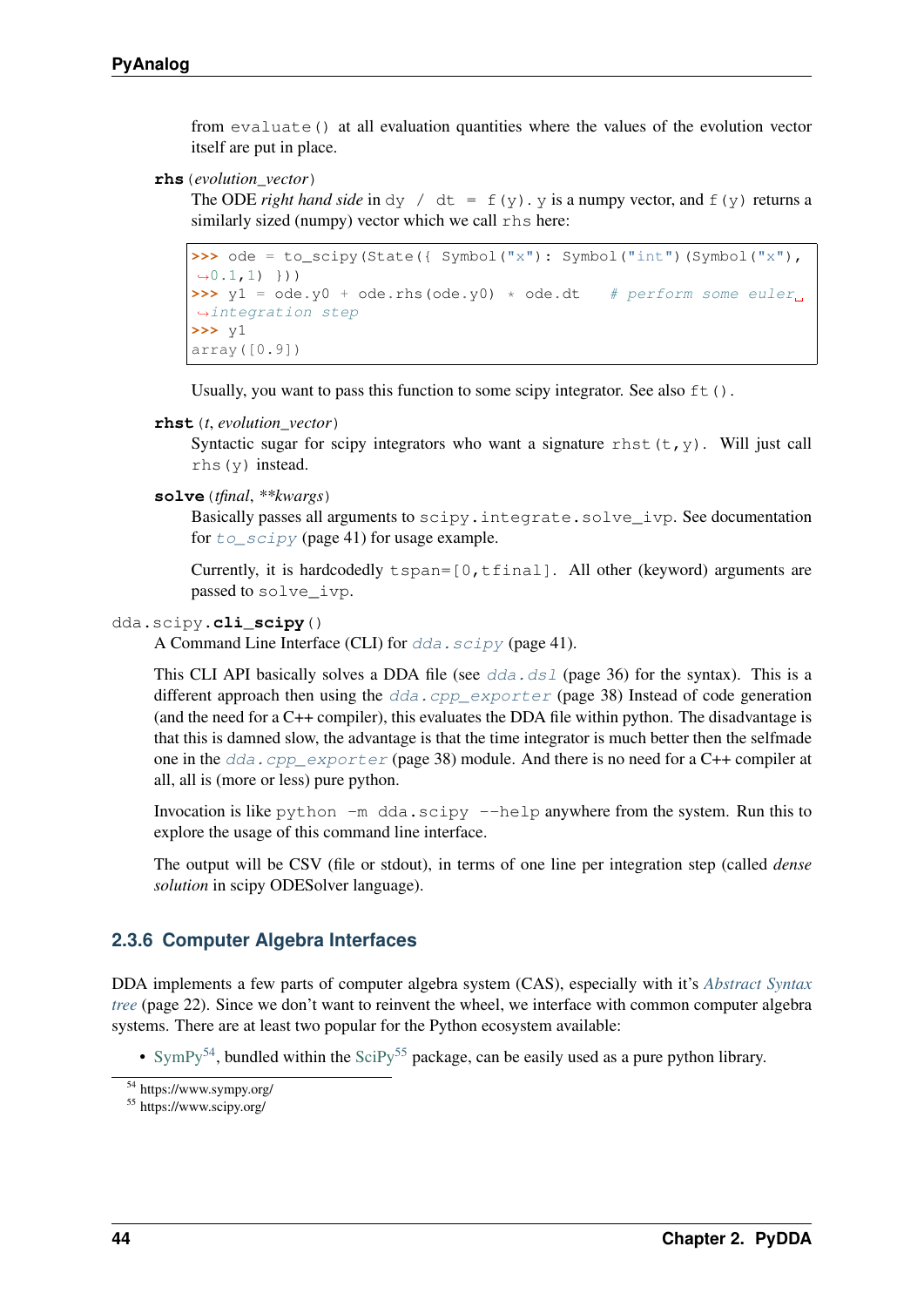• [Sagemath](https://www.sagemath.org/)<sup>[56](#page-48-0)</sup>, which is more of a monolithic software. The symbolic foundation of sage is provided by  $Ginac^{57}$  $Ginac^{57}$  $Ginac^{57}$  $Ginac^{57}$  and [Pynac](http://pynac.org/)<sup>[58](#page-48-2)</sup>, respectively. Many open source computer algebra systems are bundled with sage, such as  $Maxima^{59}$  $Maxima^{59}$  $Maxima^{59}$  $Maxima^{59}$  and [Octave](https://www.gnu.org/software/octave/)<sup>[60](#page-48-4)</sup>. Furthermore, interfaces to many others such as [Maple](https://maplesoft.com/)<sup>[61](#page-48-5)</sup>, [Mupad](https://www.mathworks.com/discovery/mupad.html)<sup>[62](#page-48-6)</sup> or [Mathematica](https://www.wolfram.com/mathematica/)<sup>[63](#page-48-7)</sup> are part of sage.

So far, we had quick success with adopting SymPy (see next section).

# <span id="page-48-9"></span>**SymPy module API reference**

This module provides interplay with the SymPy package. SymPy is a lightweight pure-python computer algebra system which is bundled with SciPy. An adapter to/from SymPy allows to use powerful Computer Algebra basic functions such as expression simplification.

We use this currently to provide a lean latex representation for the cumbersome DDA expressions.

```
dda.sympy.from_sympy(sympy_equation_list)
```
Import a state from a set of equations from SymPy.

This function expects a python list of sympy equations where there is a single sympy symbol on one hand and an expression on the other hand (see examples below).

The mapping basically follows the [SymPy key invariant](https://docs.sympy.org/latest/tutorial/manipulation.html#args)<sup>[64](#page-48-8)</sup>: "Every well-formed SymPy expression must either have empty args or satisfy  $exp r = exp r$ . func (\*expr.args)".

Therefore we basically map a sympy expression (expr.func, expr.args) to the DDA (head, tail) notation. While the heads are easy to map (for instance, sympy.Mul equals dda.mult), special attention must be given to the tails, for instance SymPys Mul(a, b, c) translates to DDAs mult(mult(a,b),c) (in DDA we always assume commutative real-valued variables). Also in DDA there is neg(x) or div(x, y) which is represented in SymPy as Mul(Integer(-1), x) and Mul(Symbol('x'), Pow(Symbol('y'), Integer $(-1)$ ), respectively.

dda.sympy.**to\_sympy**(*state*, *symbol\_mapper=<function <lambda>>*, *round\_n=15*) Export a state to a set of equations for SymPy. Returns a list of  $\sigma y_m$ ,  $E \sigma z_b$  objects. Of course it requires Sympy installed/available.

Note: The heart of this function is a mapping from ast. Symbol terms (functions) to Sympy functions, for instance by mapping  $Symbol("int")$  (...) to  $-sympy$ . Integral(sympy.Add(...), t).

Thanks to the ease of the computing elements, this mapping does not require pattern matching but can be performed on a basic level. However, not all terms are yet supported.

The argument *symbol\_mapper* allows to apply another mapping on the DDA Symbol heads. By default, it is the identity function.

<span id="page-48-0"></span><sup>56</sup> https://www.sagemath.org/

<span id="page-48-1"></span><sup>57</sup> https://ginac.de/

<span id="page-48-2"></span><sup>58</sup> http://pynac.org/

<span id="page-48-3"></span><sup>59</sup> http://maxima.sourceforge.net/

<span id="page-48-4"></span><sup>60</sup> https://www.gnu.org/software/octave/

<span id="page-48-5"></span> $61$  https://maplesoft.com/

<span id="page-48-6"></span><sup>62</sup> https://www.mathworks.com/discovery/mupad.html

<span id="page-48-7"></span><sup>63</sup> https://www.wolfram.com/mathematica/

<span id="page-48-8"></span><sup>64</sup> https://docs.sympy.org/latest/tutorial/manipulation.html#args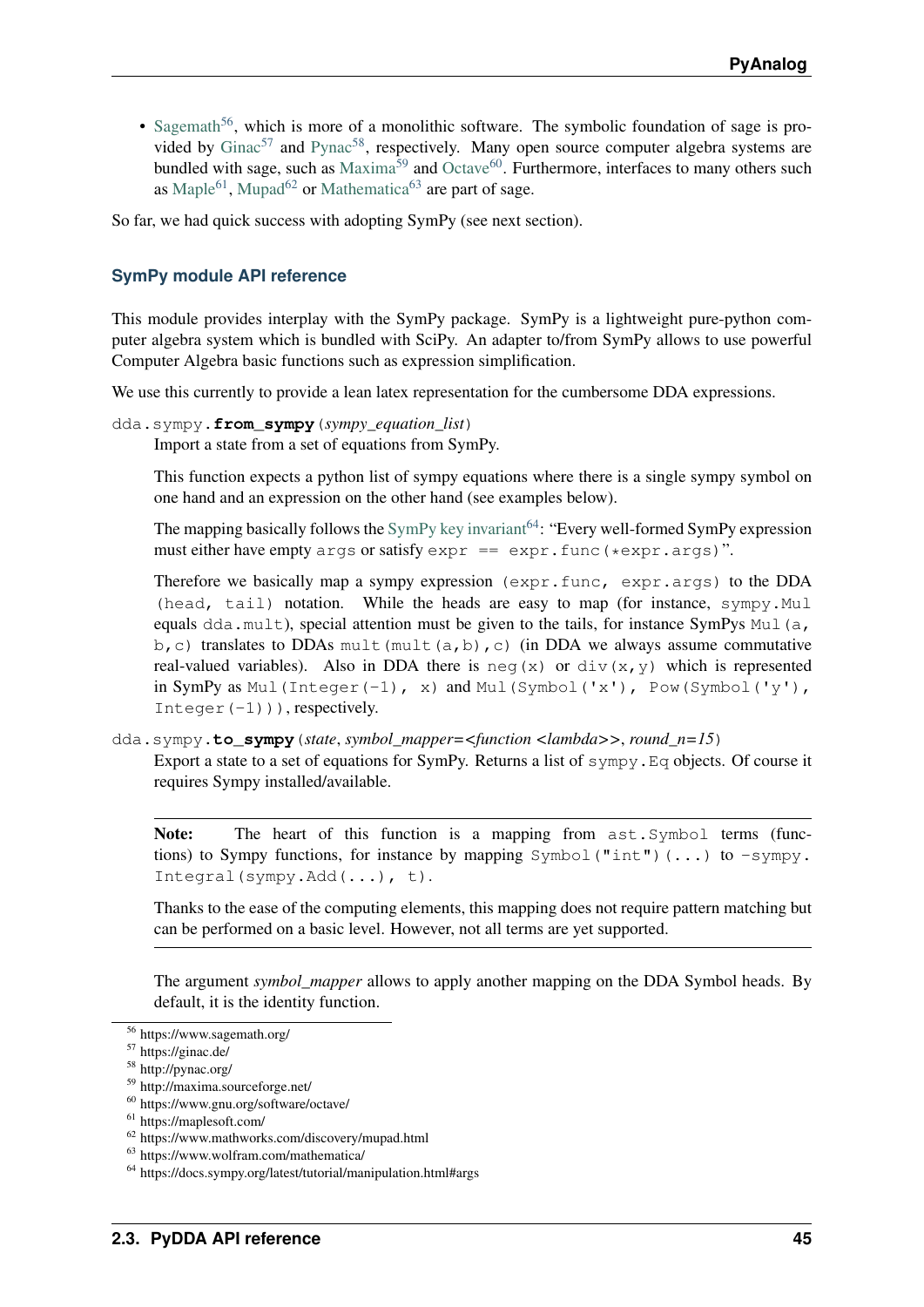With Sympy, you can do all funny things, such as:

```
>>> from dda import *
>>> x,int,neg=symbols("x,int,neg")
>>> state = State(\{x': \text{int}(neg(x), 0.2, 1)\}\)>>> to_sympy(state)
[Eq(x, -Integral(1.2 - x, t))]
```
dda.sympy.**to\_latex**(*state*, *chunk\_n=None*)

Export to latex, using sympy.

This mostly differs from sympy. Latex for large equation systems where we use the align latex environment instead of a single equation. For the above example:

```
>>> import sympy, dda
>>> x,int,neg=dda.symbols("x,int,neg")
>>> state = dda.State({'x': int(neg(x), 0.2, 1)})
>>> print(sympy.latex(to_sympy(state)))
\left[ x = - \int \left(1.2 - x\right)\right), dt\right]
>>> print(to_latex(state))
\begin{align}
x \&= - \int \left(1.2 - x\right) \right), dt
\end{align}
```
# **2.3.7 The DDA module**

(The following documentation is about the module itself and not very useful in the moment)

PyDDA is a small library to write and generate DDA code in Python. DDA stands for *digital differential analyzer*. In this context, it is a code for solving ordinary differential equations given in a domain specific language description (i.e. an electrical circuit).

For further details, please see the doc/ directory (Sphinx documentation).

```
dda.export(state, to, **kw)
```
Convenience function to export (transform) a state to some other programming language.

Possible formats (allowed values for  $\pm \circ$ ) supported so far are:

- C/C++ (via [dda.cpp\\_exporter](#page-41-0) (page 38))
- DDA (via  $dda$ .dsl (page 36))
- SymPy (via  $dda \cdot \text{sympy}$  (page 45))
- Latex (via  $dda.sympy$  (page 45))

This function shall be nice, so it accepts many spelling/notation of these language names.

The return value are typically strings or tuples, dicts. There should be no side effects.

```
dda.clean(thing, target='C')
```
Cleans an identifier for being compatible with the *target* language. This can be something like *C*, *python* or *dda* (cf. languages supported by  $dda \cdot export$  () (page 46)) or also *latex*.

It will basically try to transliterate all Unicode to ASCII and then try to ensure that the identifier is a valid C variable name (i.e. don't start with numbers, etc.).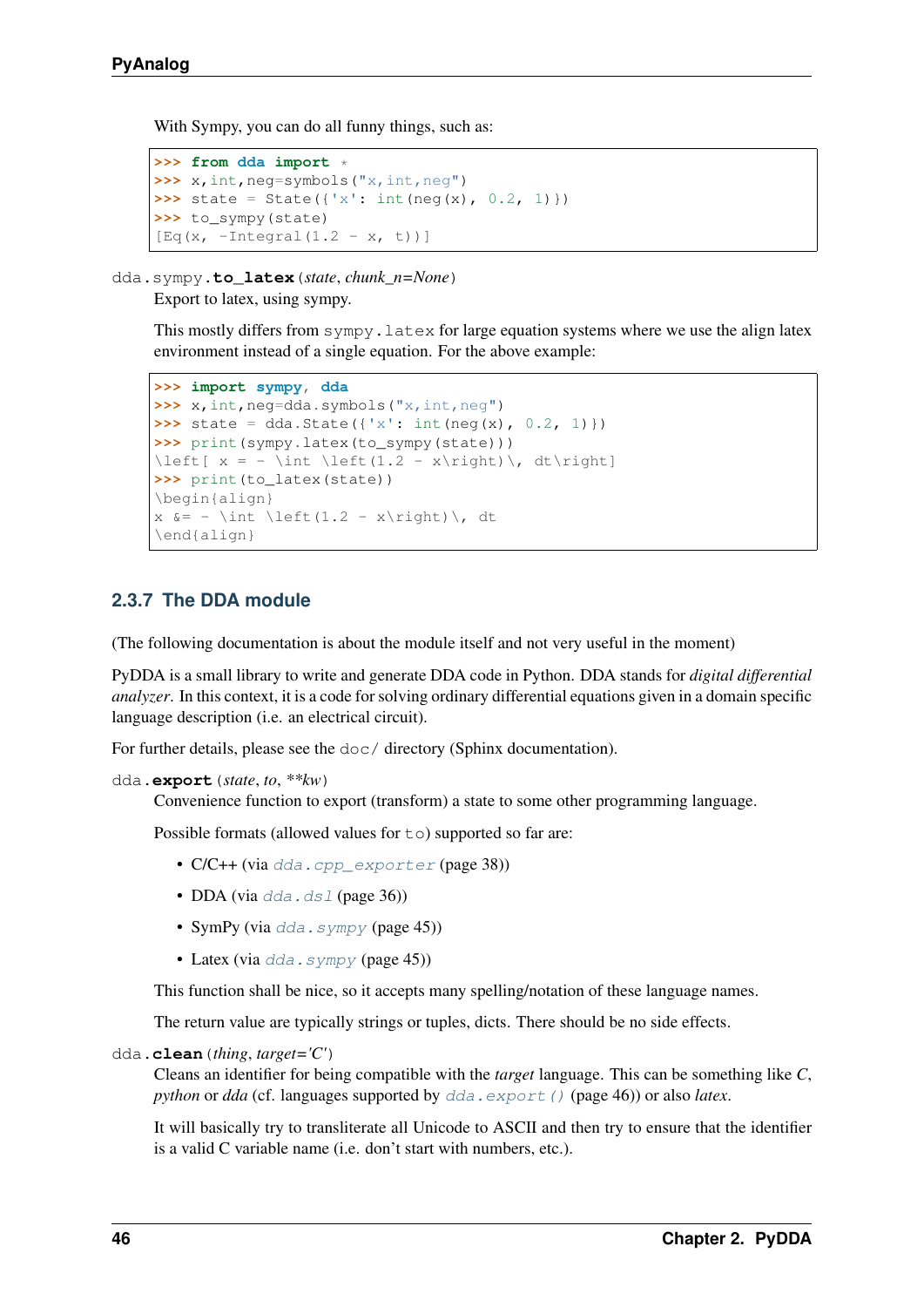This function is nice, if you pass a dda.State or dda.Symbol, it will map the whole State/Symbol. Otherwise, it expects a string.

Examples:

```
>>> clean("\frac{x}{y}") # backslashes are just removed
'fracxy'
>>> clean(r'a^{-1}')
'a__1'
\rightarrow clean('a^b_c^{ef}')
'a_b_c_ef'
\rightarrow \rightarrow clean(u'\mu^2')
                   2') # only if python package "unidecode" is installed
'112'>>> clean('77%alc') # well, you can use numbers at the beginning of
˓→strings
'_77alc'
```
# **2.4 Example circuits for DDA**

We have a number of example circuits written in either

- traditional DDA language (can be run with any DDA compiler)
- pythonic DDA (requires the PyDDA code but can be translated also to traditional DDA files)
- Jupyter/IPython notebook files (i.e. pythonic DDA but within a rich-text document)

These files are located in the *examples/* directory and are there for being explored by interested users. A couple of files are gone into detail in the following.

## **2.4.1 Traditional DDA circuits**

- **chua.dda** A traditional DDA code, implementing the Chua attractor from chapter 6.15 from Bernds new book (ap2.pdf). We have both a scaled and unscaled version along with a plotting code available in this repository. For plotting, we also have capabilities to do a high-quality "phase space" histogram based on massive binary output of the C++ integrator.
- **double-pendulum.dda** Another traditional DDA code, implementing a planar coupled gravity pendulum in classical small-angle approximation and in a formulation with two angles as degrees of freedom. The example stems from section 6.25 in Bernds new book (ap2.pdf). Again, we have a small Python code for plotting the results.

# **2.4.2 Command line DDA usage**

### **An example on how to use PyDDA from command line: Gradiend descent**

This example is a go-throught of how using PyDDA from the Unix (Linux or Mac OS X) command line. We use the [Rosenbrock function](https://en.wikipedia.org/wiki/Rosenbrock_function)<sup>[65](#page-50-0)</sup> as an example for [Gradient descent](https://en.wikipedia.org/wiki/Gradient_descent)<sup>[66](#page-50-1)</sup>.

The file rosenbrock.dda is given with the following content:

<span id="page-50-0"></span><sup>65</sup> https://en.wikipedia.org/wiki/Rosenbrock\_function

<span id="page-50-1"></span><sup>66</sup> https://en.wikipedia.org/wiki/Gradient\_descent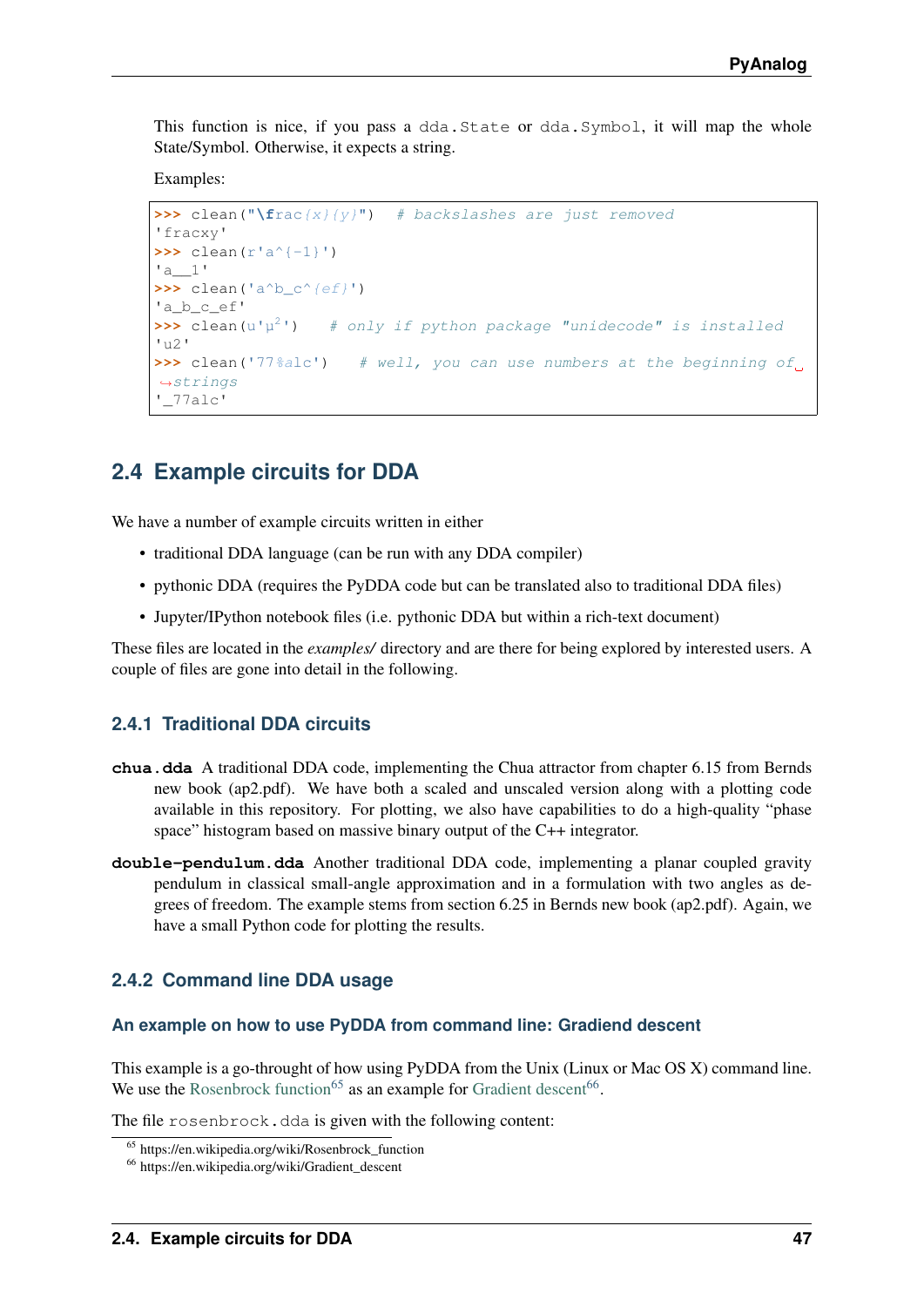```
# Gradient descent on Rosenbrock problem with continous-time analog
˓→computing
# f(x, y) = (a-x) *2 + b * (y - x *2) *2a = const(1)b = const(100)# Initial conditions are starting points for optimization
ic_x = const(2) # x(t0)ic my = const(2) # -y(t0)# timestep size is more for the numerical integrator
dt = const(0.01)# next lines are the gradient
# D[f, x] = -2 (a - x) - 4 b x (-x^2 + y)
# D[f, y] = 2 b (-x^2 + y)# written in DDA notation.
# Keep the negating sums and integrals in mind! Sum[x, y] == neg(sum(x, y))x =neg(neg(int(mult(2,sum(a,neg(x))), mult(4,mult(b,mult(x,sum(neg(mult(x,
\rightarrowx)),y))), dt, ic_x)))
y = neg(int(mult(2,mult(b, sum(neg(mult(x,x)),y))), dt, ic_my))
```
It can now be run on the shell by running the following commands:

```
python -m dda rosenbrock.dda c > rosenbrock.cpp
g++ -std=c++17 -o rosenbrock.o rosenbrock.cpp
./rosenbrock.o --dt:int_1=0.0001 --dt:int_2=0.0001 --max˓→iterations=100000 x y | tee output.txt
```
You can now plot the output for instance with gnuplot:

```
set key top left autotitle columnhead
set logscale x
plot "output.txt" using 0:1 w l
replot "output.txt" using 0:2 w l
```
Or do anything else on the CSV data.

### **Inspecting the command line interface of the C++ ODE solver**

Run the executable with  $-\text{help}$  to see all possible options:

```
Usage: ./rosenbrock.o [arguments] <variables_to_print>
This is an ODE integrator generated by PyDDA.
* Boolean arguments (Usage --foo or --foo=1 or --foo=0)
 always_compute_aux_before_printing (default value: 1)
 binary_output (default value: 0)
 debug (default value: 0)
 list_all_variables (default value: 0)
 skip header (default value: 0)
 write initial conditions (default value: 0)
```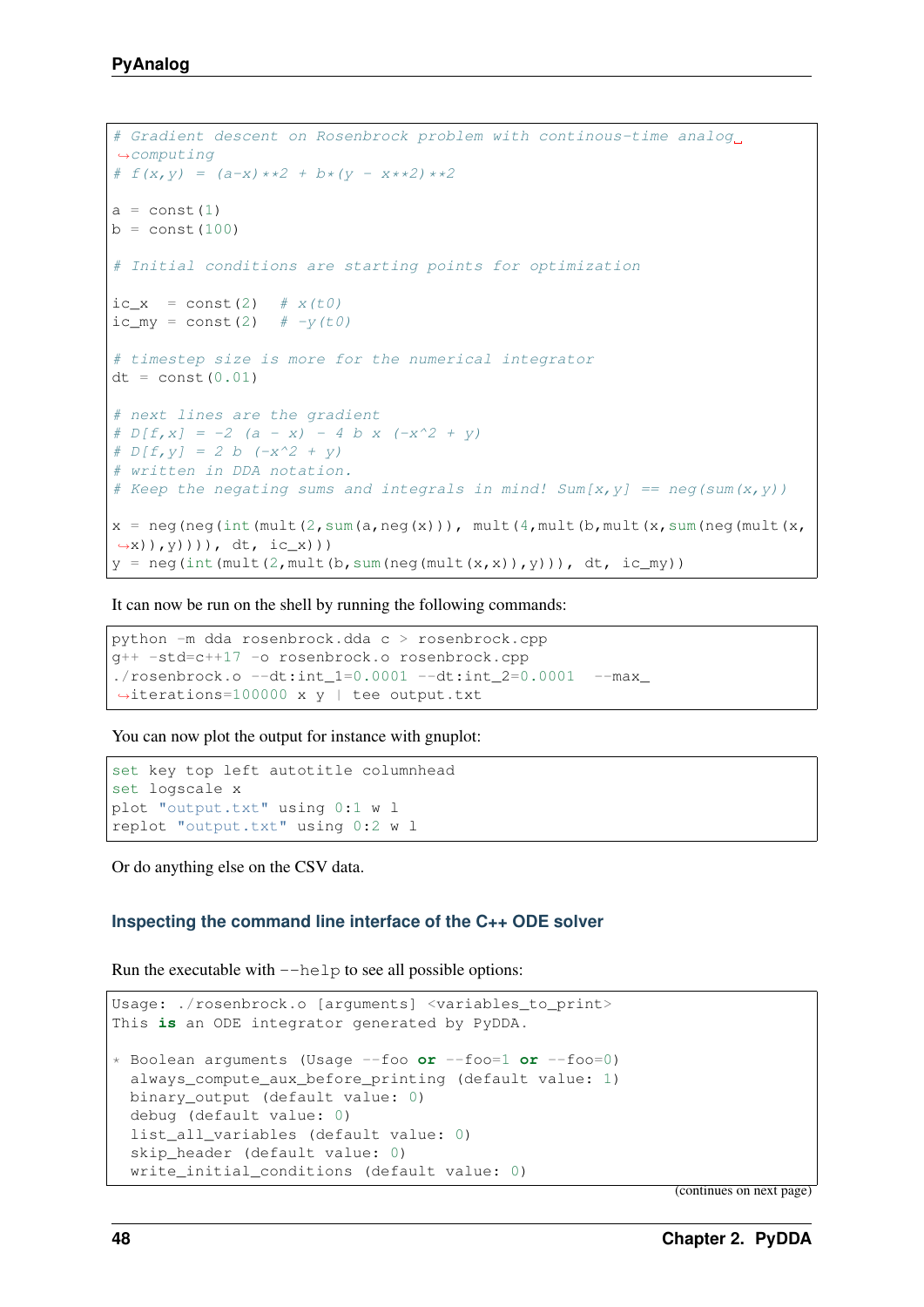```
* Numeric arguments: (Usage --foo=123)
 max_iterations (default value: 100)
 modulo_progress (default value: -1)
 modulo_write (default value: 1)
 number_precision (default value: 5)
  rk_order (default value: 1)
* Overwrite initial conditions (initial data): (Usage --initial:foo=1.23)
 int_1 (default value: 2)
 int_2 (default value: 2)
* Overwrite (per-variable) time step size: (Usage --dt:foo=0.001 or even --
\rightarrowdt:foo=1e-6)
 int_1 (default value: 0.01)
 int_2 (default value: 0.01)
* Overwrite constants: Not possible since compiled as compile time
˓→constants.
* Query fields: (if none given, all are dumped)
 a, b, dt, ic_my, ic_x,
 int_1, int_2, mult_1, mult_2, mult_3,
 mult_4, mult_5, mult_6, mult_7, mult_8,
 neg_1, neg_2, neg_3, neg_4, sum_1,
 sum_2, sum_3, x, y
Exemplaric usage:
  ./rosenbrock.o -foo=1 -bar=0 -baz=7 -ic:var1=0.5 -dt:var2=0.01 -˓→const:something=42 var1 var2 var3
For more options and help, see the PyDDA code documentation at https://
˓→pyanalog.readthedocs.io/
```
## **But I want a better ODE Solver!**

The C++ based solver is really very basic. It allows to introspect all the quantities in a dense output, but for instance does not have adaptive time step size. Time to use something more mature, such as the [mature ODE/IVP solvers by scipy](https://docs.scipy.org/doc/scipy/reference/generated/scipy.integrate.solve_ivp.html)<sup>[67](#page-52-0)</sup> (which used to be a frontend for ODEPACK). There is a DDA interface to Scipy (see package  $dda$ .  $scipy$ ) and it can also be used from command line:

python -m dda.scipy -t 10 rosenbrock.dda | tee output2.txt

Note that in this example, output.txt and output2.txt hold similar data, since in the C++ solver case, the solver was run until t\_ final = dt  $*$  N = 0.0001  $*$  100000 = 10, the same as in the scipy solver case. However, by convention, the C++ solver does not include a time column (you have to generate it by yourself with  $t=$ int (const(1), dt, 0) if you need one).

<span id="page-52-0"></span><sup>67</sup> https://docs.scipy.org/doc/scipy/reference/generated/scipy.integrate.solve\_ivp.html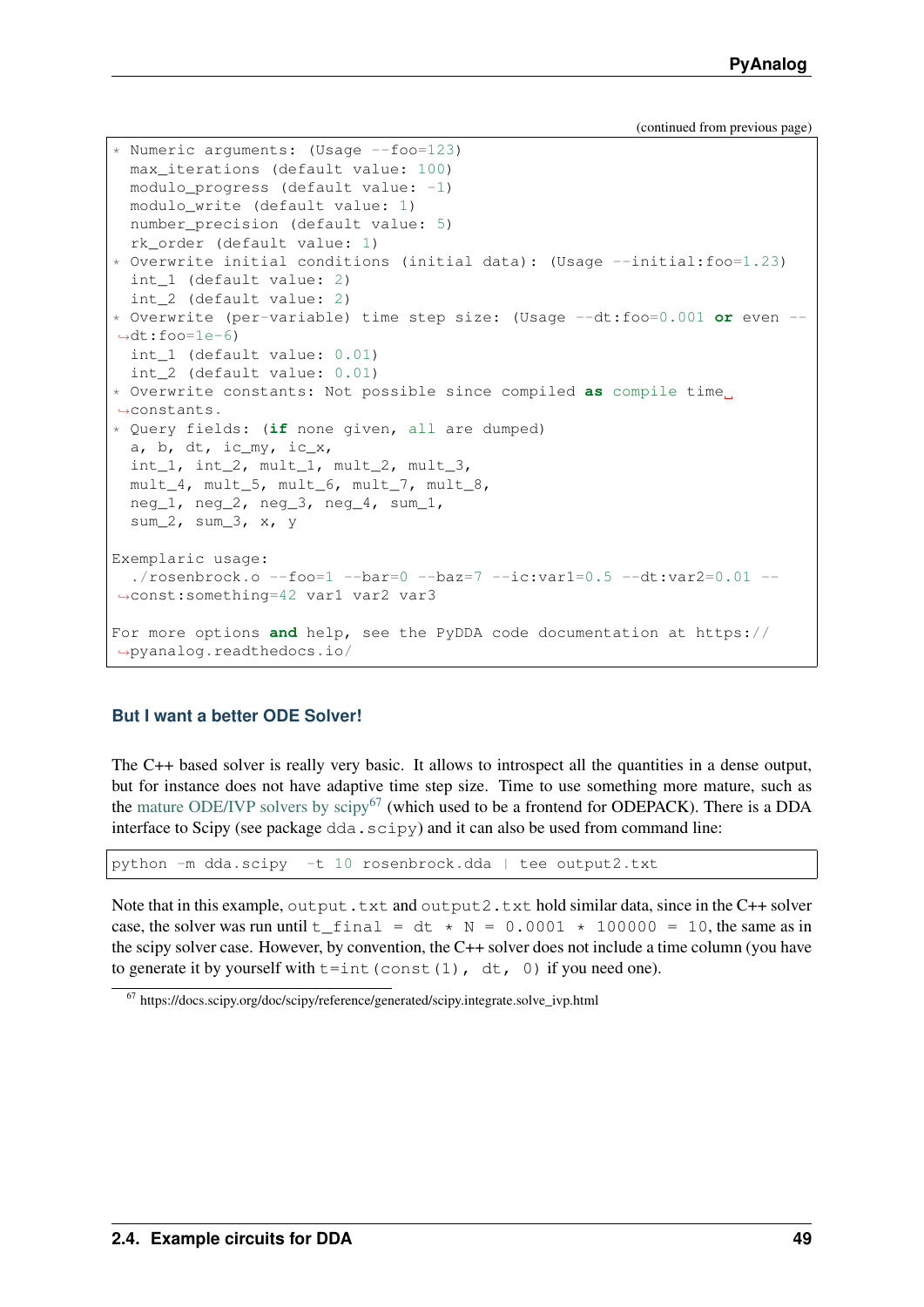# **2.4.3 Python DDA circuits**

**N-body.py** is an example python file which generates traditional DDA code. It implements N-body physics with an inverse square law force (Coulomb/Newton like); the initial data show two particles in a two dimensional simulation domain on a circular orbit.

The code is written having in mind to compare the old dda2c.pl and the novel PyDDA implementation, therefore it has no coupling to the PyDDA code. It is in general not recommended to write PyDDA code like that.

**md** water toy.py A minimal molecular dynamics water toy simulation, basically an application of the N-body paradigm. This is a good and running example of a prototypical PyDDA application in science. It requires numpy because it compiles vector/matrix like quantities. It is also equipped with a plotting/visualization of the simulation after being run with a generated C++ code.

# **2.4.4 Jupyter/IPython Notebooks**

The notebooks are embedded within this documentation.

## **DDA walkthrought example: Chua attractor**

What follows is an example of the Chua attractor. It is described in the [Analog Paradigm Application](http://analogparadigm.com/downloads/alpaca_3.pdf) Note  $3^{68}$  $3^{68}$  $3^{68}$  as well as in section 6.15 in Bernd's new book (Analog Programming II). The attractor is described by a coupled set of three ordinary differential equations,

$$
\begin{aligned}\n\dot{x} &= c_1(y - x - f(x)) \\
\dot{y} &= c_2(x - y + z) \\
\dot{z} &= -c_3y\n\end{aligned}
$$

with  $f(x)$  a simple function decribing the Chua diode (given algebraically) and a number of parameters  $c_{1,2,3}$ . What follows is the scaling of these equations. The resulting set of equations is slightly more verbose. It's implementation is given in the following *traditional DDA* file:

```
[1]: !cat chua.dda
```

```
#
# Copyright (c) 2020 anabrid GmbH
# Contact: https://www.anabrid.com/licensing/
#
# This file is part of the examples of the PyAnalog toolkit.
#
# ANABRID_BEGIN_LICENSE:GPL
# Commercial License Usage
# Licensees holding valid commercial anabrid licenses may use this file in
# accordance with the commercial license agreement provided with the
# Software or, alternatively, in accordance with the terms contained in
# a written agreement between you and Anabrid GmbH. For licensing terms
# and conditions see https://www.anabrid.com/licensing. For further
# information use the contact form at https://www.anabrid.com/contact.
#
# GNU General Public License Usage
# Alternatively, this file may be used under the terms of the GNU
```
<span id="page-53-0"></span><sup>68</sup> http://analogparadigm.com/downloads/alpaca\_3.pdf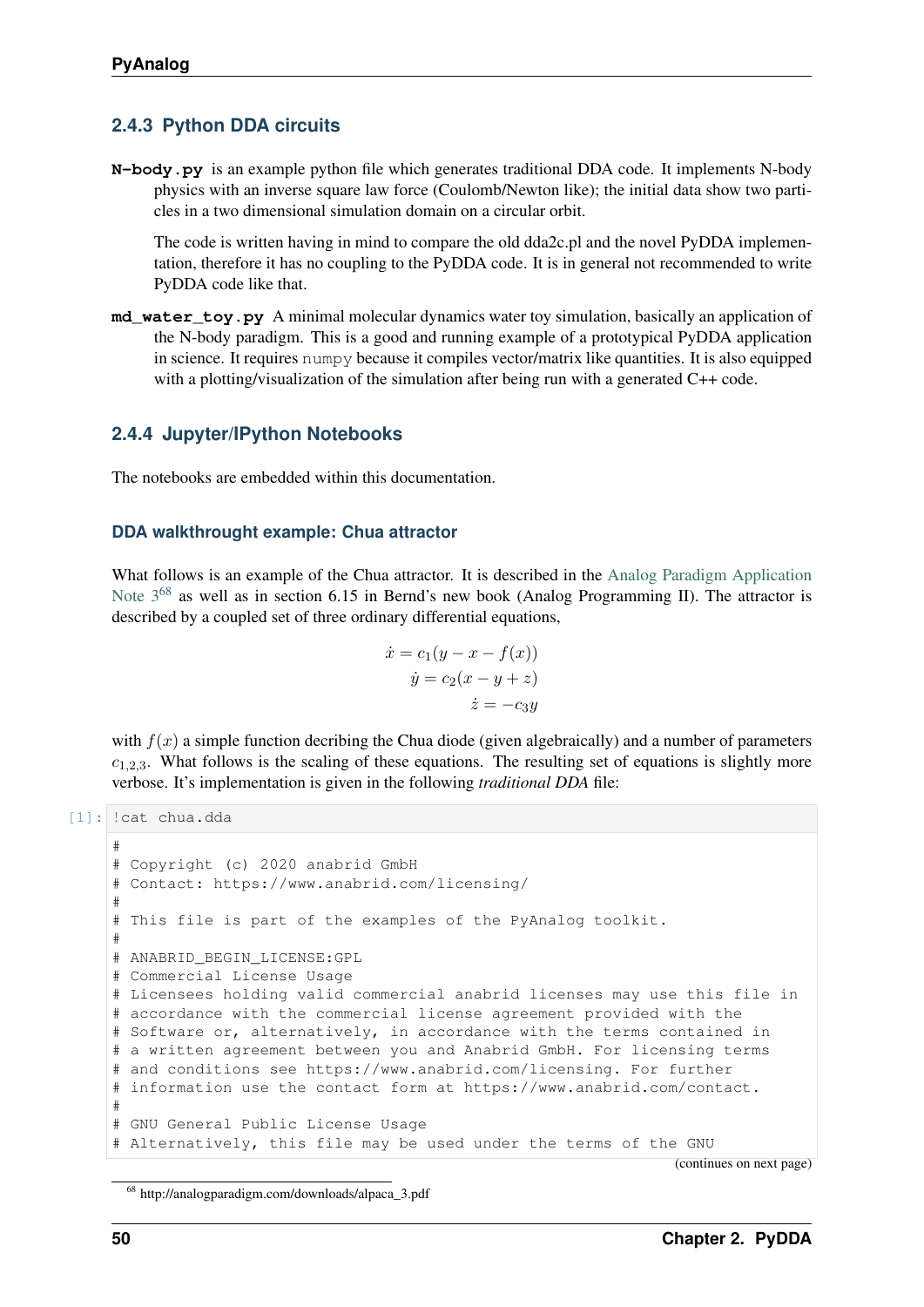```
# General Public License version 3 as published by the Free Software
# Foundation and appearing in the file LICENSE.GPL3 included in the
# packaging of this file. Please review the following information to
# ensure the GNU General Public License version 3 requirements
# will be met: https://www.gnu.org/licenses/gpl-3.0.html.
# ANABRID_END_LICENSE
#
# Chua attractor, chapter 6.15 from Bernds book ap2.pdf
# Below is the scaled version (equations 6.40-6.51)
x0 = \text{const}(0.1)x1 = \text{mult}(-10, \text{neg}(\text{sum}(x, fx)))x2 = neg(sum(y, mult(0.5, x1)))x = neg(sum(mult(3.12, neg(int(x2, dt, 0)))), x0))
y1 = neg(sum(z, neg(mult(0.125, y))))y2 = neg(sum(mult(1.25, x), mult(2, y1)))y = \text{mult}(4, \text{neg(int(y2, dt, 0))))z = int(mult(3.5, y), dt, 0)f1 = abs(sum(mult(0.7143, x), 0.2857))f2 = abs(sum(mult(0.7143, x), -0.2857))f3 = neg(sum(f1, neg(f2)))fx = sum(mult(0.714, x), mult(0.3003, f3))dt = const(0.001)
```
In the following, we use the PyDDA library to read in this DDA file and demonstrate the internal representation.

```
[2]: from dda.dsl import read_traditional_dda
     chua\_text = open("chua.dda") .read()state = read_traditional_dda(chua_text)
     state
[2]: State({'dt': const(0.001),
      'f1': abs(sum(mult(0.7143, x), 0.2857)),
      'f2': abs(sum(mult(0.7143, x), -0.2857)),
      'f3': neg(sum(f1, neg(f2))),
      'fx': sum(mult(0.714, x), mult(0.3003, f3)),
      'x': neg(\text{sum}(mult(3.12, neg(int(x2, dt, 0)))), x0)),
      'x0': \text{const}(0,1),
      'x1': mult(-10, neg(sum(x, fx))),
      'x2': neg(sum(y, mult(0.5, x1))),
      'y': \text{mult}(4, \text{neg(int}(y2, dt, 0))),
      'y1': neg(sum(z, neg(mult(0.125, y)))),
      'y2': \text{neg}(\text{sum}(\text{mult}(1.25, x), \text{mult}(2, y1))),
      'z': int (mult (3.5, y), dt, 0) })
```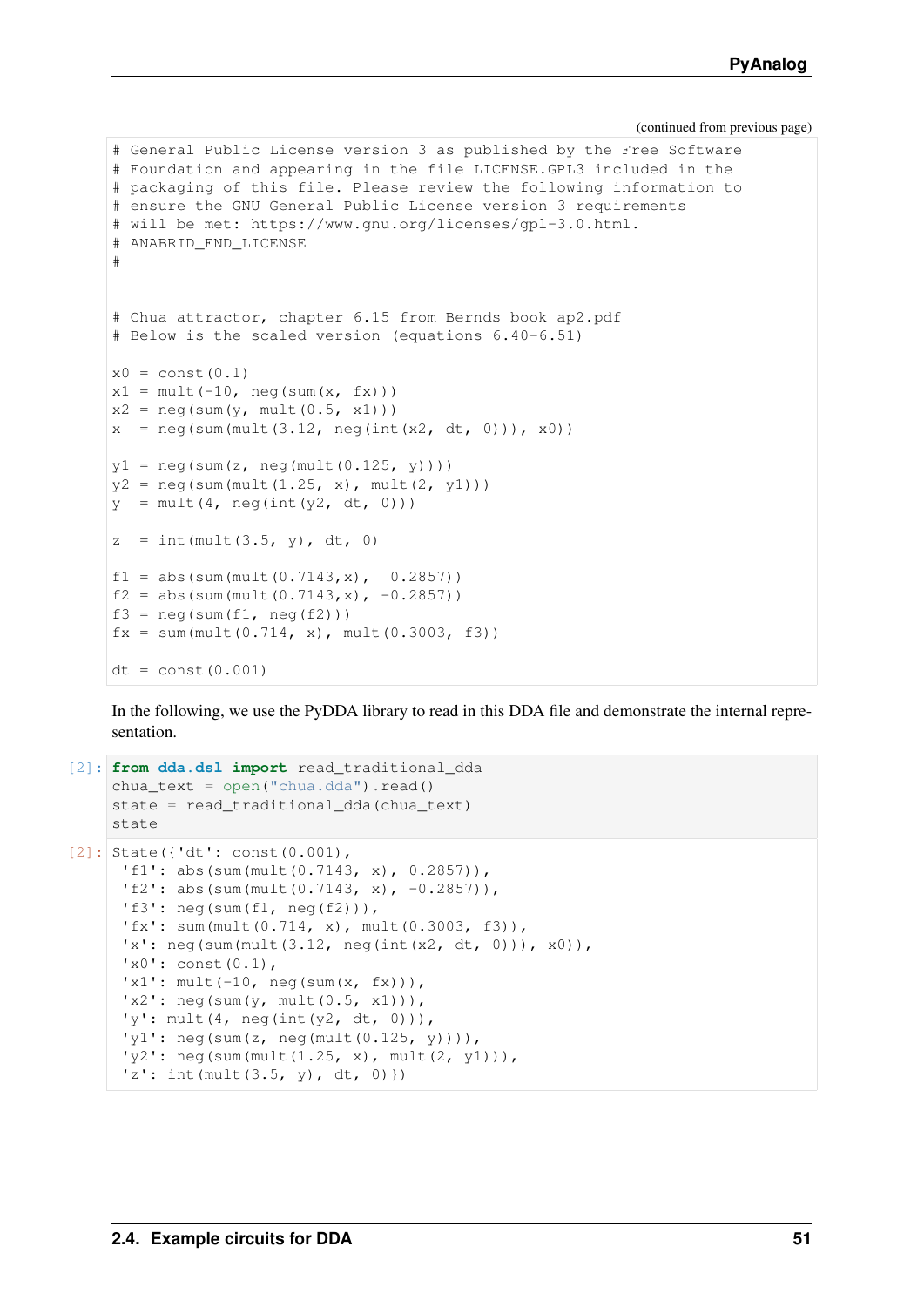## **Syntax trees: Down into the rabbit hole**

Obviously, the output of the internal data structure *state* and the DDA file itself does not differ so much. That is by intention, both look quite pythonic. The state itself is basically a dictionary (mapping) from strings (the left hand sides in the DDA file) to the expressions (their right hand sides). Let's inspect such an expression.

```
[3]: state["z"]
```

```
[3]: int (mult(3.5, y), dt, 0)
```

```
[4]: type(state["z"])
```

```
[4]: dda.ast.Symbol
```

```
[5]: print(state["z"].head)
    print(state["z"].tail)
    int
     (mult(3.5, y), dt, 0)
```
What we are actually looking at is the PyDDA-representation of a mathematical expression tree. We can visualize this tree:

```
[6]: state["z"].draw_graph()
```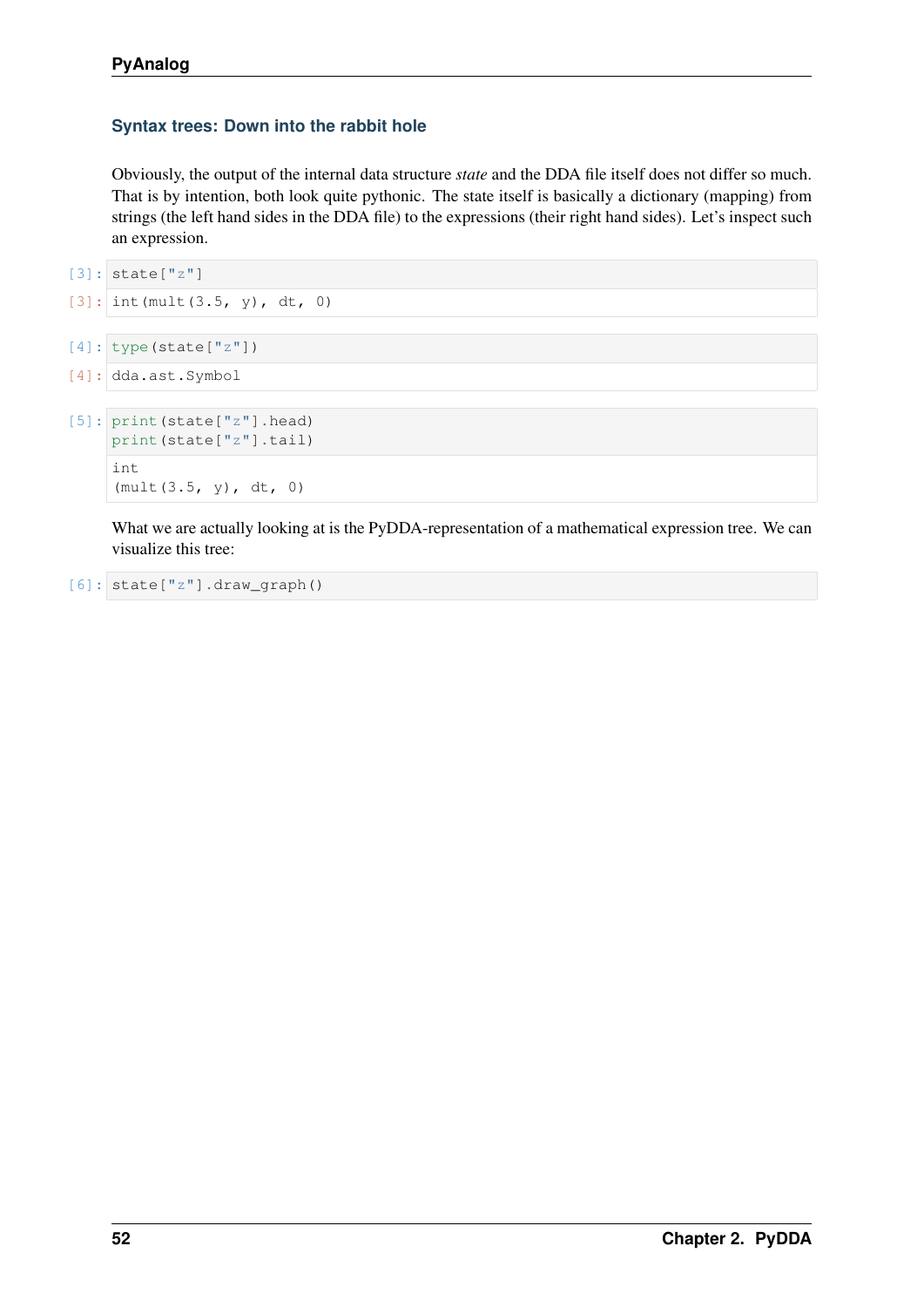

Given this, we can compute the dependencies of all variables in the sytem:

```
[7]: graph = state.draw_dependency_graph(export_dot=False)
    graph
```
[7]: <networkx.classes.digraph.DiGraph at 0x7f431c5df3d0>

```
[9]: # Draw the graph with matlotlib
    import networkx as nx
    from networkx.drawing.nx_agraph import graphviz_layout
    pos = graphviz_layout(graph)
    nx.draw(graph, pos=pos)
```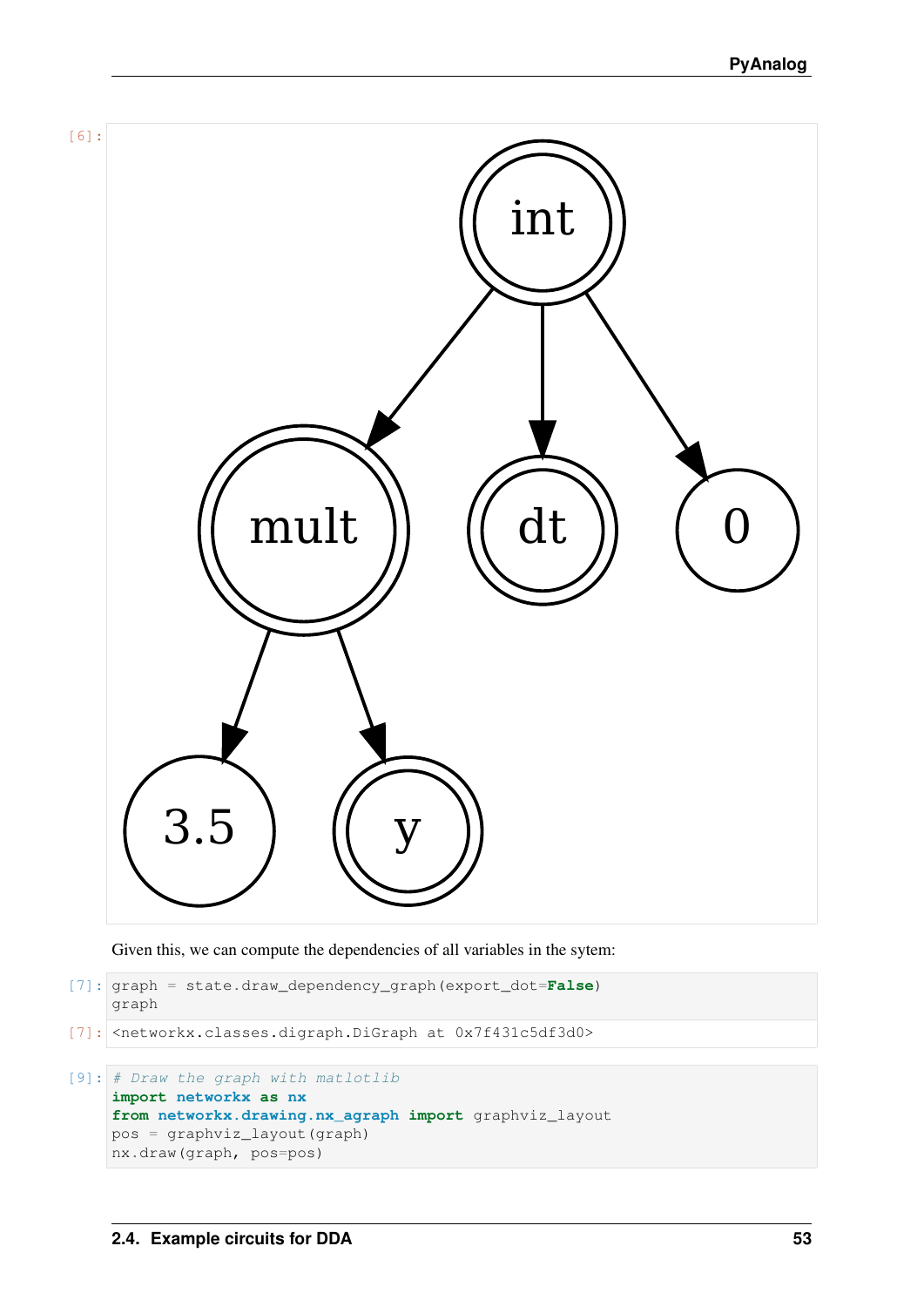

- [10]: # draw the graph with graphviz (requires pydot,graphviz) **from networkx.drawing.nx\_pydot import** to\_pydot **from graphviz import** Source nx2dot = **lambda** graph: Source(to\_pydot(graph).to\_string())
- [11]: nx2dot(graph)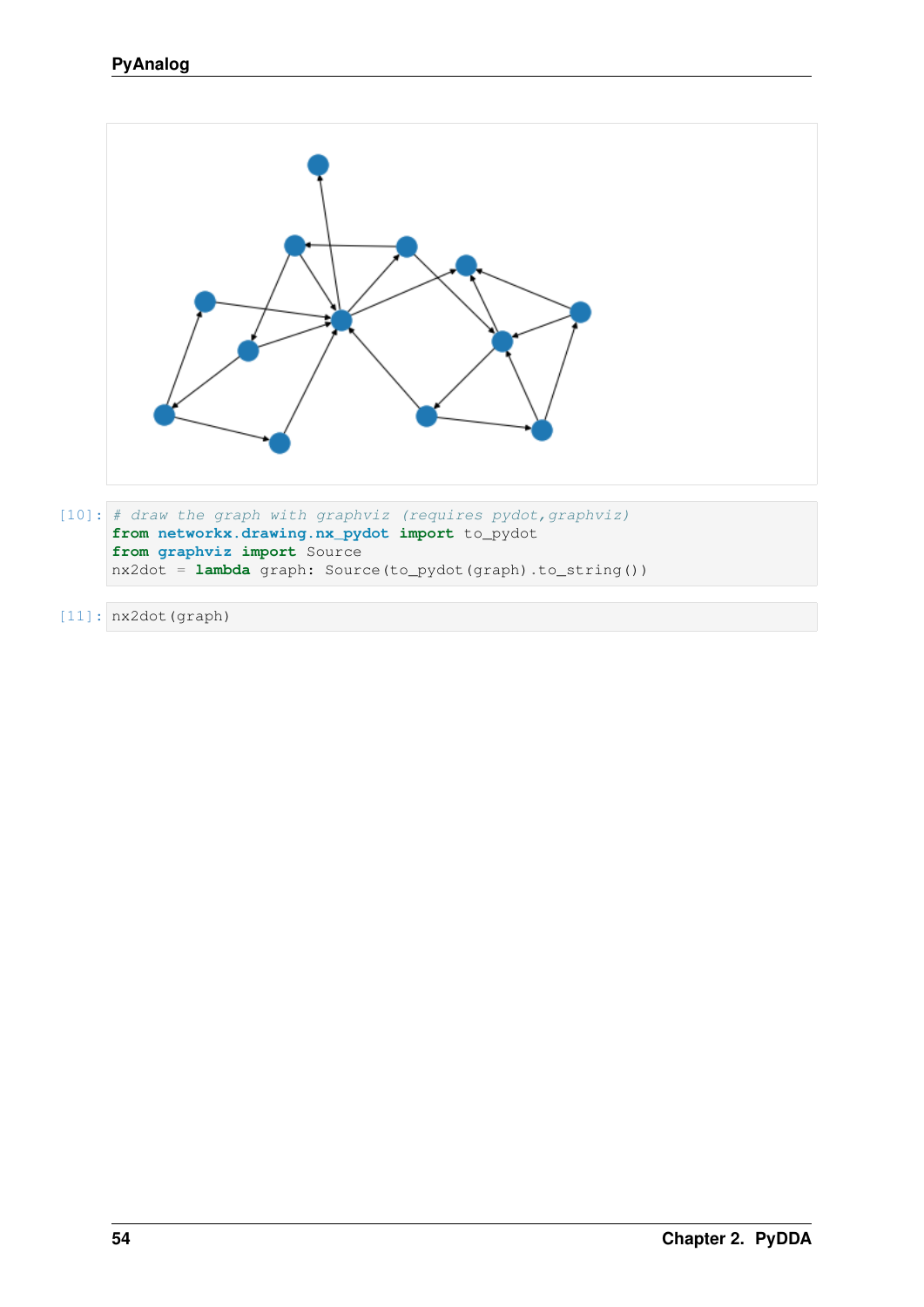

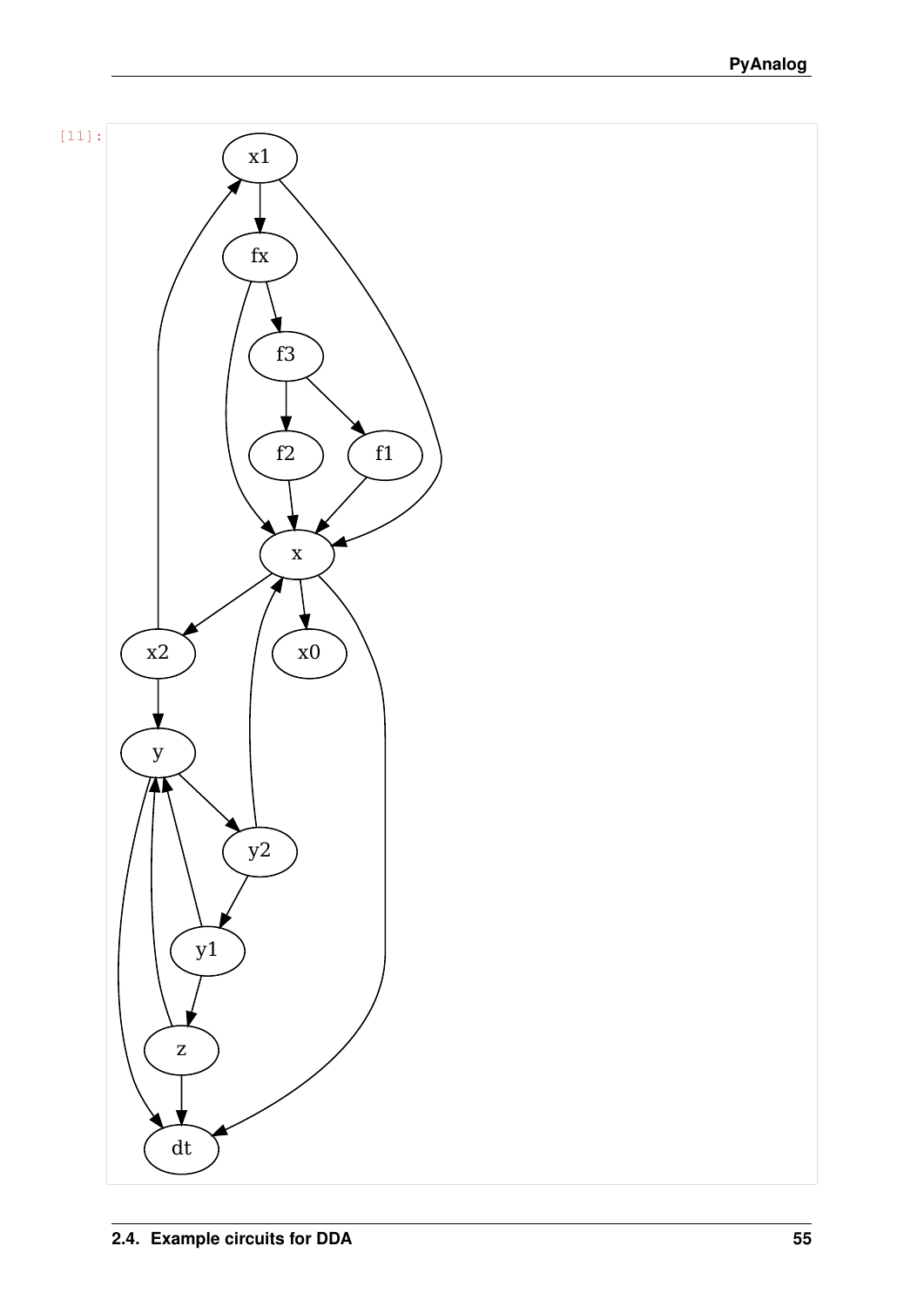Based on this dependency analysis, one can *linearize* the state, that is, define an ordering how to compute the state numerically:

```
[12]: vars = state.variable_ordering()
```

```
[13]: print ("The evolved variables are:", vars.evolved)
     print("Auxilliary variables are:", vars.aux.all)
     The evolved variables are: ['int_1', 'int_2', 'z']
     Auxilliary variables are: ['f1', 'f2', 'f3', 'fx', 'mult_10', 'mult_6',
      ˓→'mult_9', 'sum_1', 'sum_2', 'sum_3', 'sum_4', 'sum_5', 'sum_6', 'sum_7',
      ˓→'sum_8', 'x', 'x1', 'x2', 'y', 'y1', 'y2']
```
One sees a number of new variables. They were introduced by *naming* all *intermediate* expressions. What are these intermediates? Let's review again the variable *z*:

```
[14]: state["z"].draw_graph()
```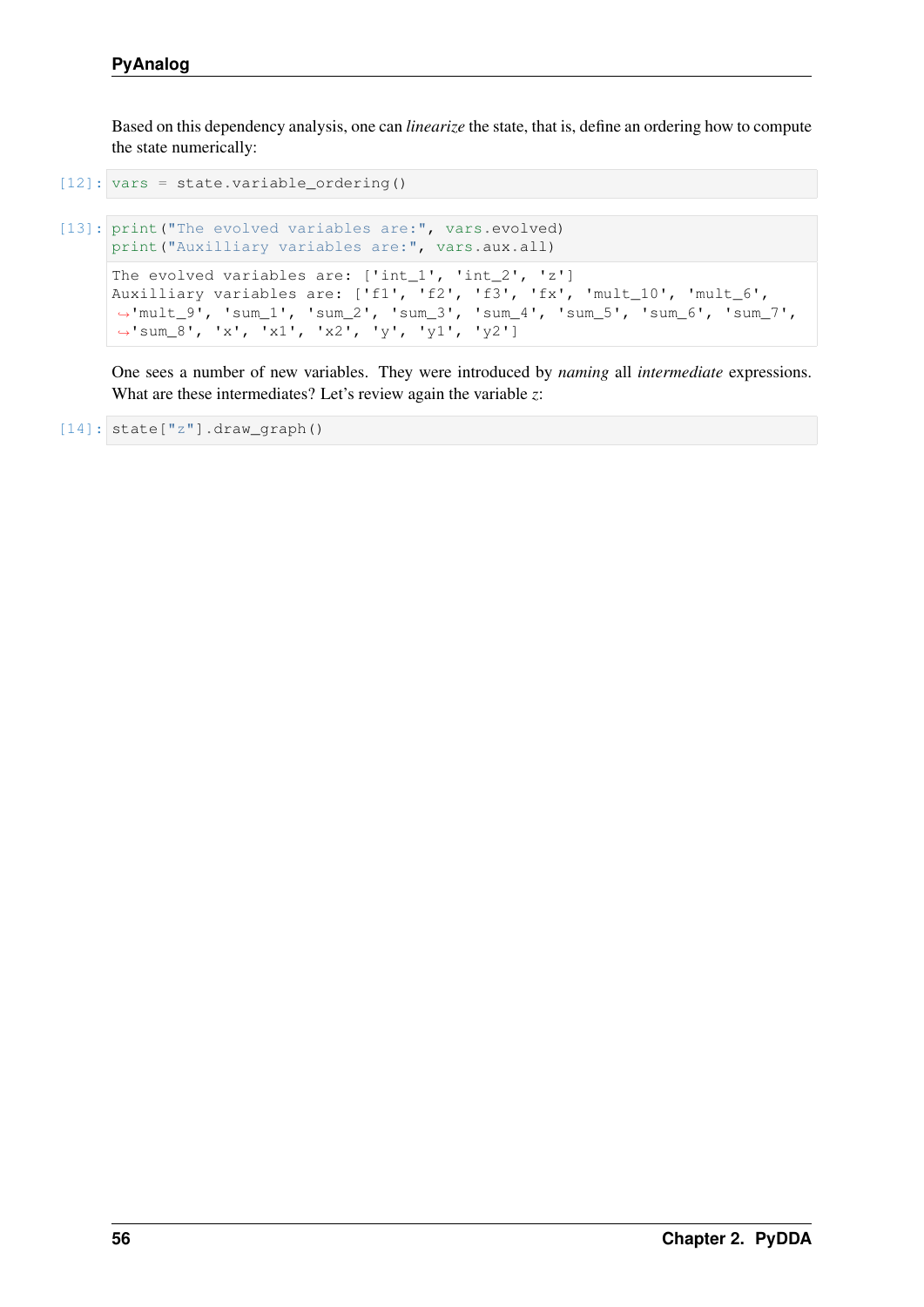

Here, the left most child is an intermediate expression, since it computes mult (3.5,  $y$ ). We can give this intermediate result a concrete name and replace the whole subtree with this name:

[15]: state.name\_computing\_elements()["z"].draw\_graph()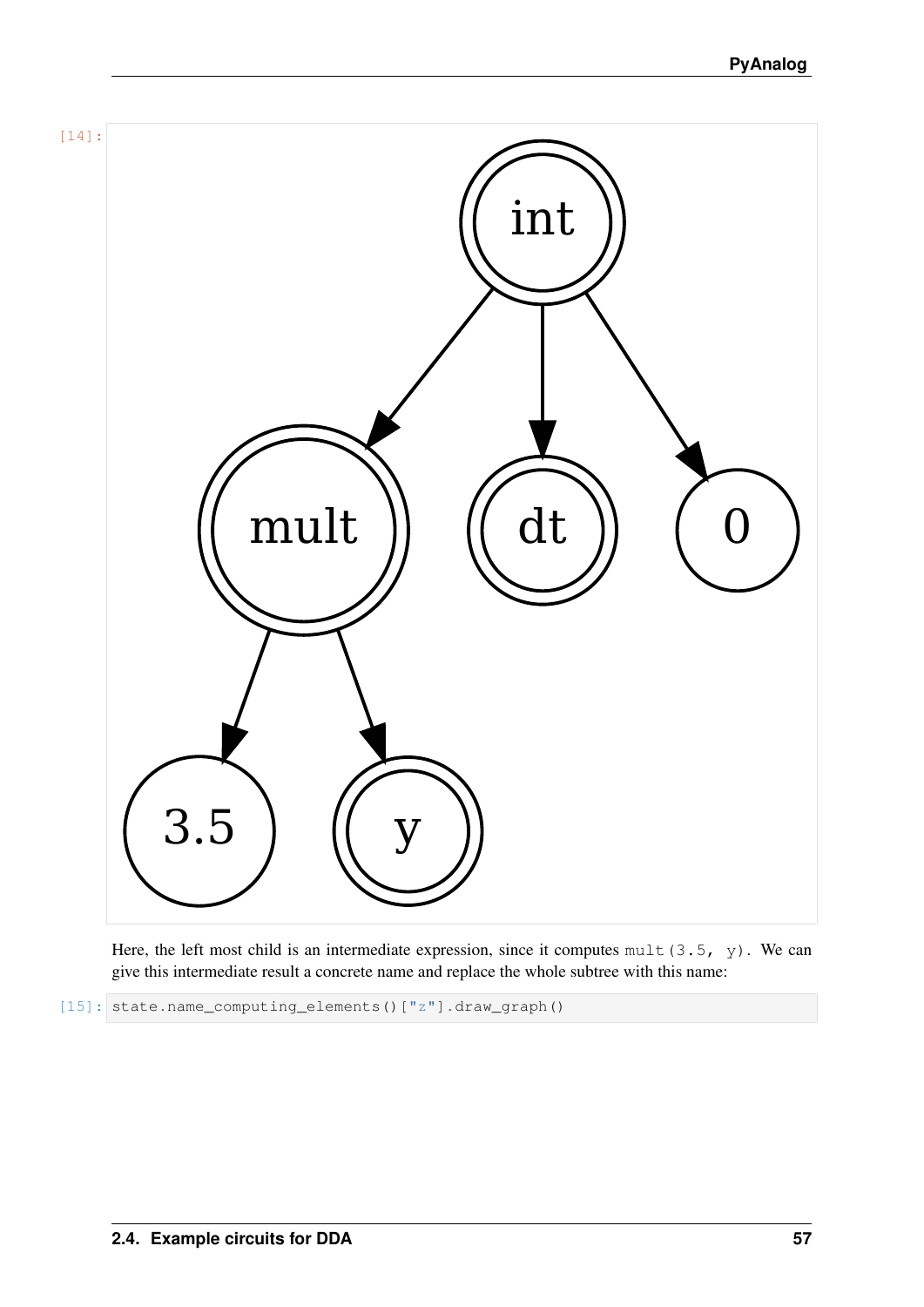# **PyAnalog**



## **Simulating a circuit**

In the following, we use the C++ code generator to simulate this simple ordinary differential equation:

```
[29]: cpp_code = state.export(to="C")
     print(cpp_code[:1000])
     print("// ... (in total ", cpp_code.count("\n"), " lines of C/C++ code) ...
      \hookrightarrow")
     // This code was generated by PyDDA.
     #include <cmath> /* don't forget -lm for linking */
     #include <cfenv> /* for feraisexcept and friends */
     #include <limits> /* for signaling NAN */
     #include <vector>
     #include <string>
     #include <sstream>
     #include <algorithm>
     #include <map>
     #include <cstdio>
     #include <iostream>
      #include <fstream>
```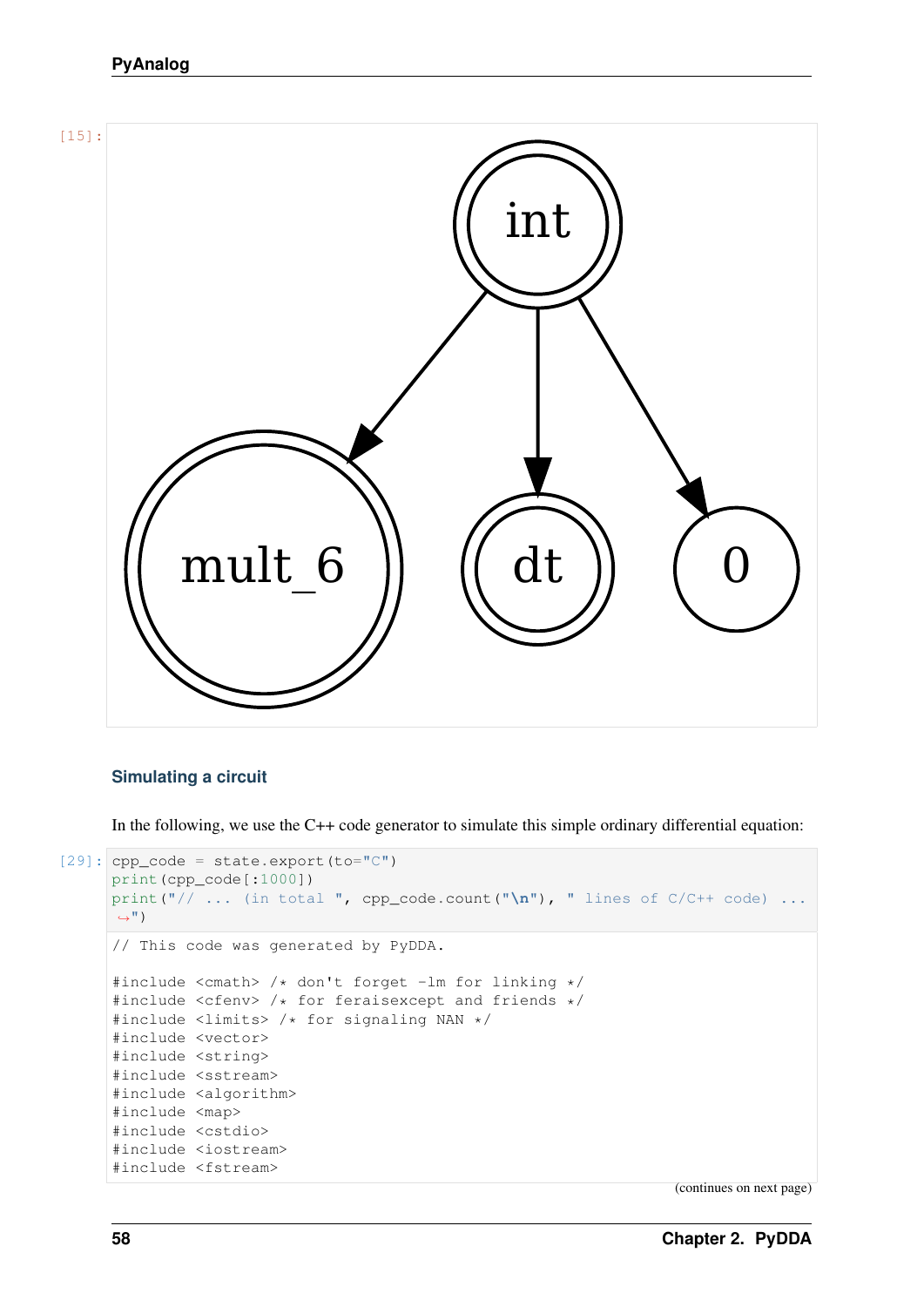```
bool debug;
constexpr double _nan_ = std::numeric_limits<double>::signaling_NaN();
namespace dda {
/* if you use an old C++ compiler, just remove the newer features */#define A constexpr double /* constexpr requires C++11 */
#define D template<typename... T> A /* Variadic templates require C++17
˓→*/
// Known limitations for div(int, double): If certain arguments appear as,
˓→integer
// in the code (i.e. 1 instead of 1.0), there is div(int,int) kicking in.
˓→from
// cstdlib. TODO: Should rename div to Div; following int->Int.
A neg(double a) { return -a; }
A div(double a, double b) { return a/b; }
D Int(T... a) { return -(a + ...); } // int() is res
// ... (in total 481 lines of C/C++ code) ...
```
We printed the generated C++ code, which is in fact just a string in python, in the cell above. Next come some shortcut functions which call the system C++ compiler and run the binary, all externally on the system shell. The return value is slurped in as CSV data with numpy, so we readily have it for plotting.

```
[30]: from dda.cpp_exporter import compile, run
     compile(cpp_code)
```

```
[31]: # This shows the stdout of the binary generated by the above C++ code:
     print(run(arguments={"max_iterations":10}, fields_to_export=list("xyz"),
     ˓→return_ndarray=False))
     Running: ./a.out --max_iterations=10 x y z
     x y z
     0.100223 0.0005 0
     0.100448 0.00100062 -1.75e-06
     0.100675  0.00150184 -5.25215e-06
     0.100905 0.00200368 -1.05086e-05
     0.101136  0.00250611 -1.75215e-05
     0.10137 0.00300915 -2.62929e-05<br>0.101605 0.00351277 -3.68249e-050.101605 0.00351277
     0.101843  0.00401699  -4.91196e-05
     0.102082 0.0045218 -6.3179e-05
     0.102324 0.00502718 -7.90053e-05
[32]: # We can slurp in the CSV data directly to a numpy recarray:
     result = run(arguments={"max_iterations":1000, "modulo_write":10})
     Running: ./a.out --max_iterations=1000 --modulo_write=10
[33]: result["x"]
```

```
[33]: array([0.100223, 0.102568, 0.105126, 0.107902, 0.110904, 0.114137,
            0.11761 , 0.121327, 0.125297, 0.129525, 0.134019, 0.138785,
```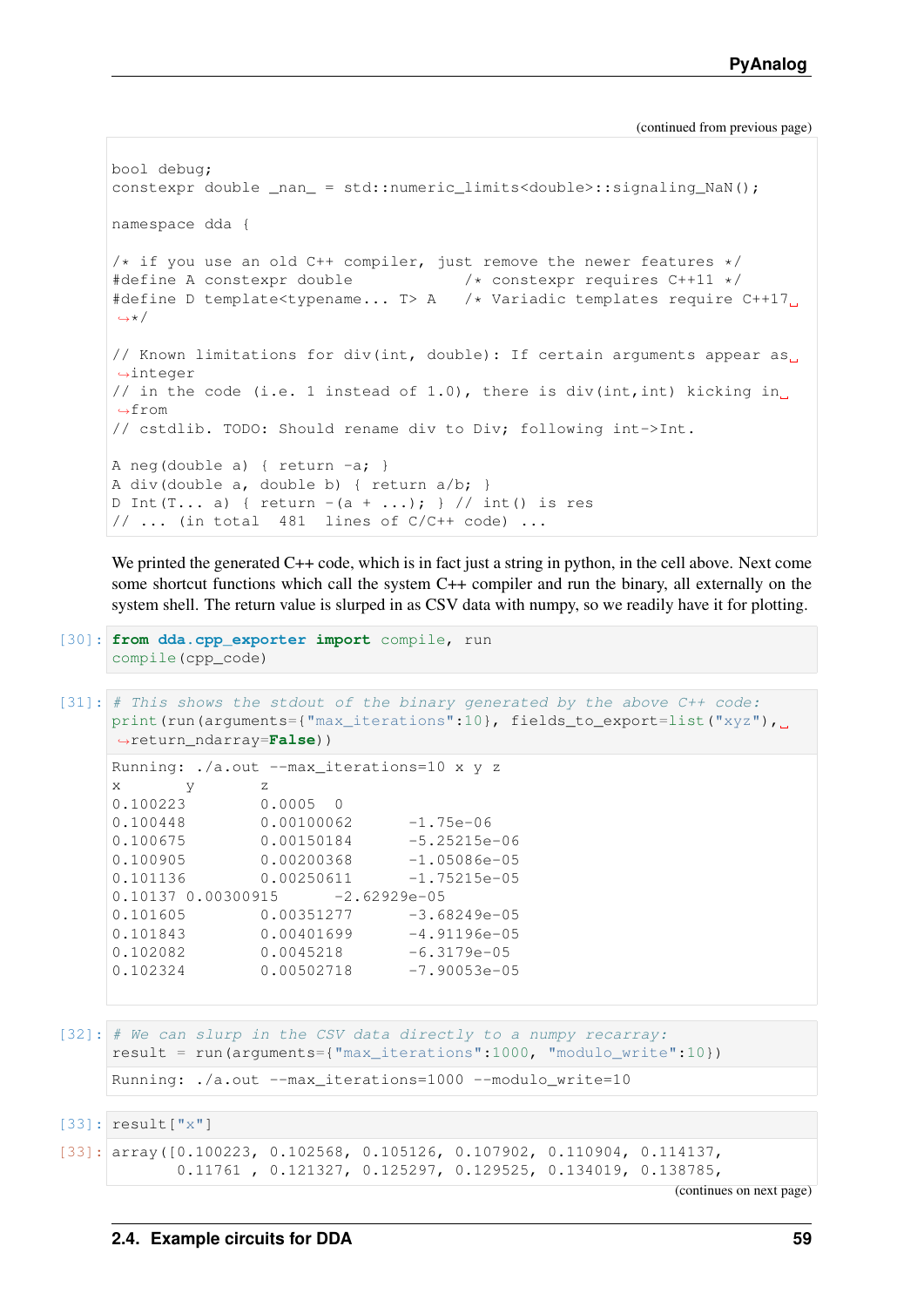|  |                                           |  | $0.143831, 0.149164, 0.154792, 0.16072, 0.166958, 0.173512,$                  |  |
|--|-------------------------------------------|--|-------------------------------------------------------------------------------|--|
|  |                                           |  | $0.180391, 0.187603, 0.195156, 0.203058, 0.211319, 0.219946,$                 |  |
|  |                                           |  | $0.22895$ , $0.23834$ , $0.248125$ , $0.258317$ , $0.268924$ , $0.279959$ ,   |  |
|  |                                           |  | $0.291432, 0.303354, 0.315739, 0.328597, 0.341943, 0.355789,$                 |  |
|  |                                           |  | $0.370149$ , $0.385039$ , $0.400471$ , $0.415958$ , $0.430975$ , $0.445545$ , |  |
|  |                                           |  | $0.459687, 0.473419, 0.486757, 0.499714, 0.512304, 0.524535,$                 |  |
|  |                                           |  | $0.536418$ , 0.54796, 0.559167, 0.570045, 0.580597, 0.590828,                 |  |
|  |                                           |  | $0.600738$ , 0.61033, 0.619603, 0.628559, 0.637196, 0.645513,                 |  |
|  |                                           |  | $0.653509, 0.661182, 0.668528, 0.675547, 0.682235, 0.688589,$                 |  |
|  |                                           |  | $0.694606, 0.700283, 0.705617, 0.710605, 0.715244, 0.719531,$                 |  |
|  |                                           |  | $0.723464, 0.727041, 0.730258, 0.733115, 0.73561, 0.737741,$                  |  |
|  |                                           |  | $0.739508, 0.74091, 0.741947, 0.742621, 0.742931, 0.742879,$                  |  |
|  |                                           |  | $0.742467$ , 0.741697, 0.740573, 0.739097, 0.737275, 0.735109,                |  |
|  |                                           |  | $0.732606, 0.729772, 0.726611, 0.723132, 0.719342, 0.715248,$                 |  |
|  | $0.710859, 0.706184, 0.701233, 0.696016)$ |  |                                                                               |  |
|  |                                           |  |                                                                               |  |

The above cell output shows a NumPy array, which is a Python-internal representation of the CSV file printed in the cell above. NumPy arrays are suitable for plotting, as we do next.

What is actually called by  $cpp\_exporter$ .run() is [np.genfromtxt\(\)](https://numpy.org/doc/stable/reference/generated/numpy.genfromtxt.html)<sup>[69](#page-63-0)</sup>. As our CSV file has a header row with column names, it creates a [numpy recarray](https://numpy.org/doc/stable/reference/generated/numpy.recarray.html)<sup>[70](#page-63-1)</sup>. Therefore, we can address the column x by writing result["x"].

```
[34]: import matplotlib.pyplot as plt
```

```
[35]: plt.plot(result["x"], label="x")
     plt.plot(result["y"], label="y")
     plt.xlabel("time (iterations)")
     plt.ylabel("field values")
     plt.legend()
```

```
[35]: <matplotlib.legend.Legend at 0x7f42f5dd2820>
```


The above plot shows the time evolution of the quantity *x* and *y*. The plot is not very meaningful, but at least we see that the values are well within the analog computer bounds  $[-1, 1]$ .

Let's run the simulation a bit longer and display a *phase space* plot of *x* and *y*:

<span id="page-63-0"></span><sup>69</sup> https://numpy.org/doc/stable/reference/generated/numpy.genfromtxt.html

<span id="page-63-1"></span><sup>70</sup> https://numpy.org/doc/stable/reference/generated/numpy.recarray.html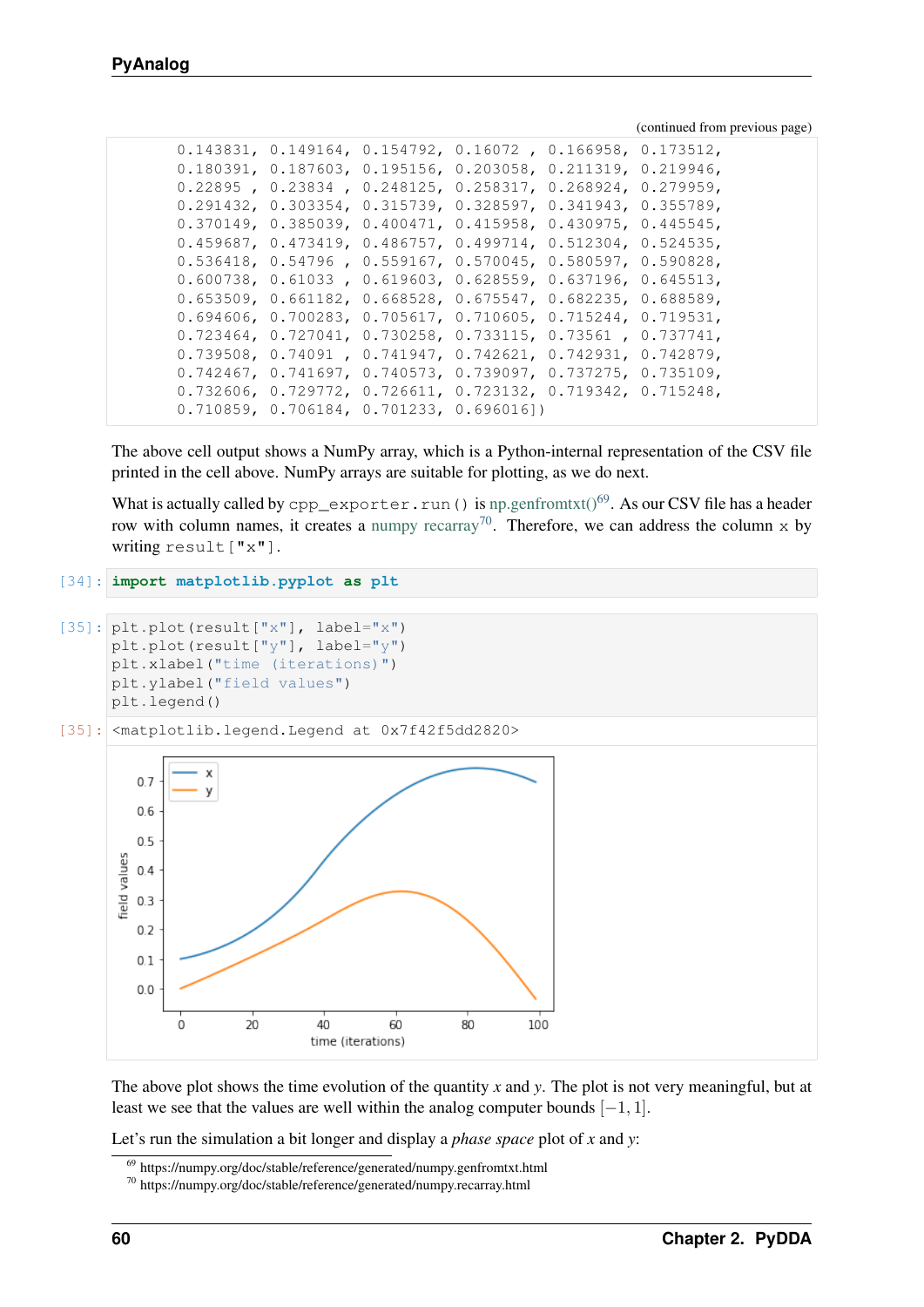

Running:  $\ldots/a$ .out --max iterations=30000 --modulo write=50

[78]: [<matplotlib.lines.Line2D at 0x7f12dd23d580>]



That's it for the moment. If you want to see even more advanced plotting, inspect the run-chua.py file in the directory of this notebook file (i.a. in the experiments/ directory).

## **Heat-equation in 1D and 2D with DDA**

The [heat equation](https://en.wikipedia.org/wiki/Heat_equation)<sup>[71](#page-64-0)</sup> is a partial differential equation (PDE). Being an elliptical equation with a Laplace operator, so second order in space, first order in time, it is one of the typical text-book introductions. It describes the fate of a given field  $u = u(\vec{x}, t)$ , and is given by

$$
\frac{\partial u}{\partial t} = \alpha \nabla^2 u
$$

where  $\nabla^2$  is the Laplace operator  $\nabla^2 = \sum_{i=1}^d \partial^2/\partial^2 x_i$  in d spatial dimensions and  $\alpha$  is a constant for driving the coupling/gain.

The aim of this notebook is to demonstrate how to solve the heat-equation in one and two spatial dimensions with DDA or an analog computer, respectively. To do so, we use the [method of lines](https://en.wikipedia.org/wiki/Method_of_lines)<sup>[72](#page-64-1)</sup> to convert the PDE in a set of ordinary differential equations (ODEs), which itself are spatially discretized with [central finite differences](https://en.wikipedia.org/wiki/Finite_difference)<sup>[73](#page-64-2)</sup>.

This example follows the Analog Paradigm Application Notes  $24^{74}$  $24^{74}$  $24^{74}$ , where a circuit and further comments on symmetries can be found.

For initial data, we will always model a singular peak  $u_0(\vec{x}) = \delta(\vec{x}_0)$  at some position  $\vec{x}_0$ . Discretized, this translates to having all  $u_i = 0$  for all *i* except one where  $u_i = 1$ .

<span id="page-64-0"></span><sup>71</sup> https://en.wikipedia.org/wiki/Heat\_equation

<span id="page-64-1"></span><sup>72</sup> https://en.wikipedia.org/wiki/Method\_of\_lines

<span id="page-64-2"></span><sup>73</sup> https://en.wikipedia.org/wiki/Finite\_difference

<span id="page-64-3"></span><sup>74</sup> http://analogparadigm.com/downloads/alpaca\_24.pdf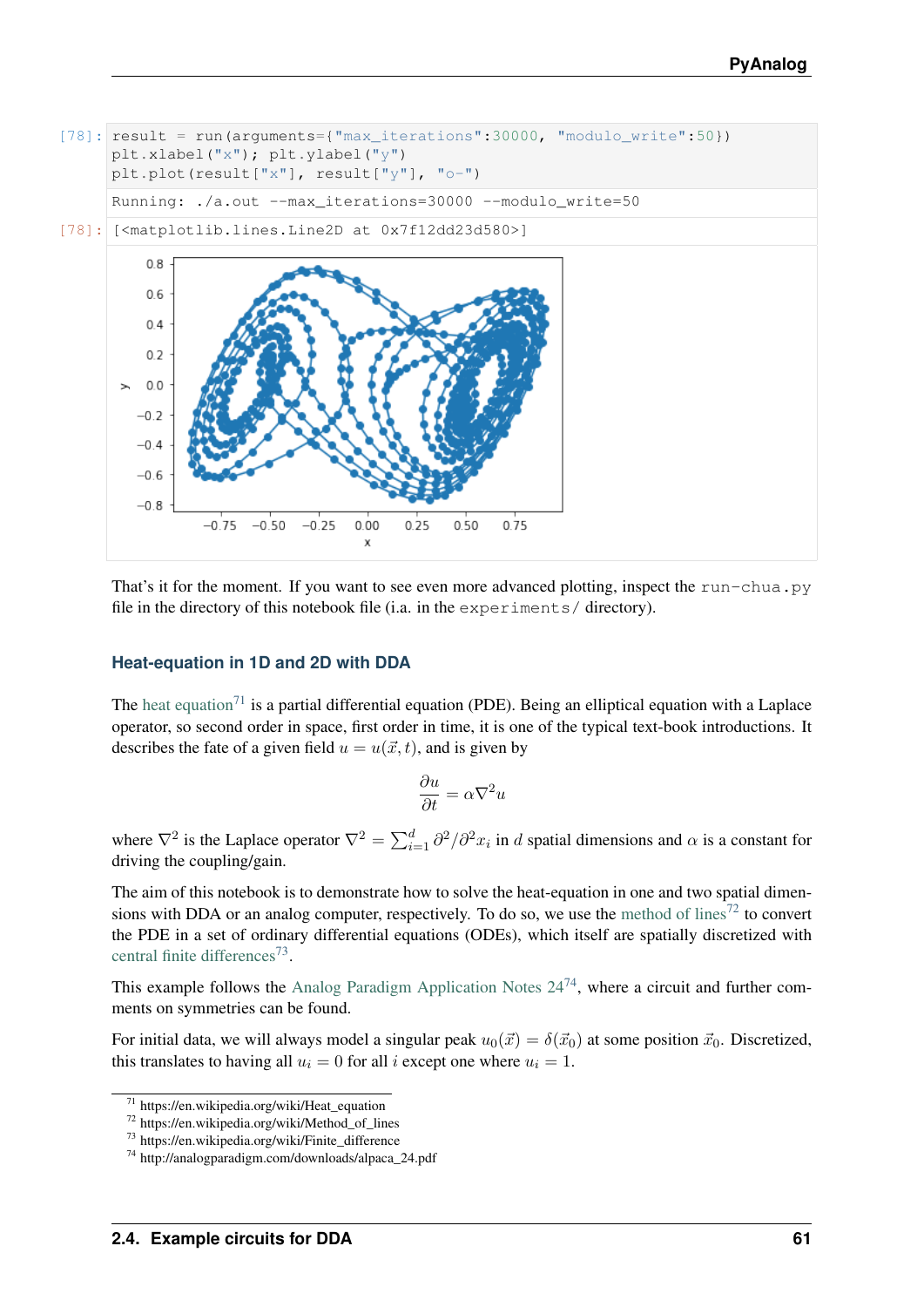```
[1]: from numpy import *
    from dda import *
    from dda.computing_elements import *
    from dda.cpp_exporter import compile, run
    from matplotlib.pyplot import *
```

```
[2]: alpha = const(4)
```
## **1D Heat equation**

For the beginning, we solve the heat equation in one temporal and one spatial dimension.

First, we define the symbols  $u$  and  $u_0$  and the initial data:

```
[3]: state = State() # start with a fresh state
    N = 10 # supporting points
    u = [Symbol(f''u/i)" for i in range(N) ]
     # Initial conditions:
    u0 = [ Symbol(f''ic_u(i)") for i in range(N) ]
    for i in range(N):
         state[u0[i]] = const(0)state[ u0[5] ] = const(1) # our candle at the boundary :-D
     # Time step
    dt = Symbol("dt")state[dt] = const(0.01)print("We have defined:")
    print (f''(u = )'')print (f''(u0 = )'')print (f" {state = }")
    We have defined:
    u = [u0, u1, u2, u3, u4, u5, u6, u7, u8, u9]
    u0 = [ic_u0, ic_u1, ic_u2, ic_u3, ic_u4, ic_u5, ic_u6, ic_u7, ic_u8, ic_u9]
    state = State({'dt': const(0.01)},
     'ic u0': const(0),
     'ic ul': const(0),
      'ic_u2': \text{const}(0),'ic_u3': const(0),'ic_u4': const(0),'ic_u5': const(1),
      'ic_u6': const(0),'ic_u7': \text{const}(0),'ic_18': \text{const}(0),
      'ic_u9': const(0)})
```
In 1D, we approximate the Laplace operator by the central finite difference

$$
\nabla^2 u = u_{i-1} + u_{i+1} - 2u_i
$$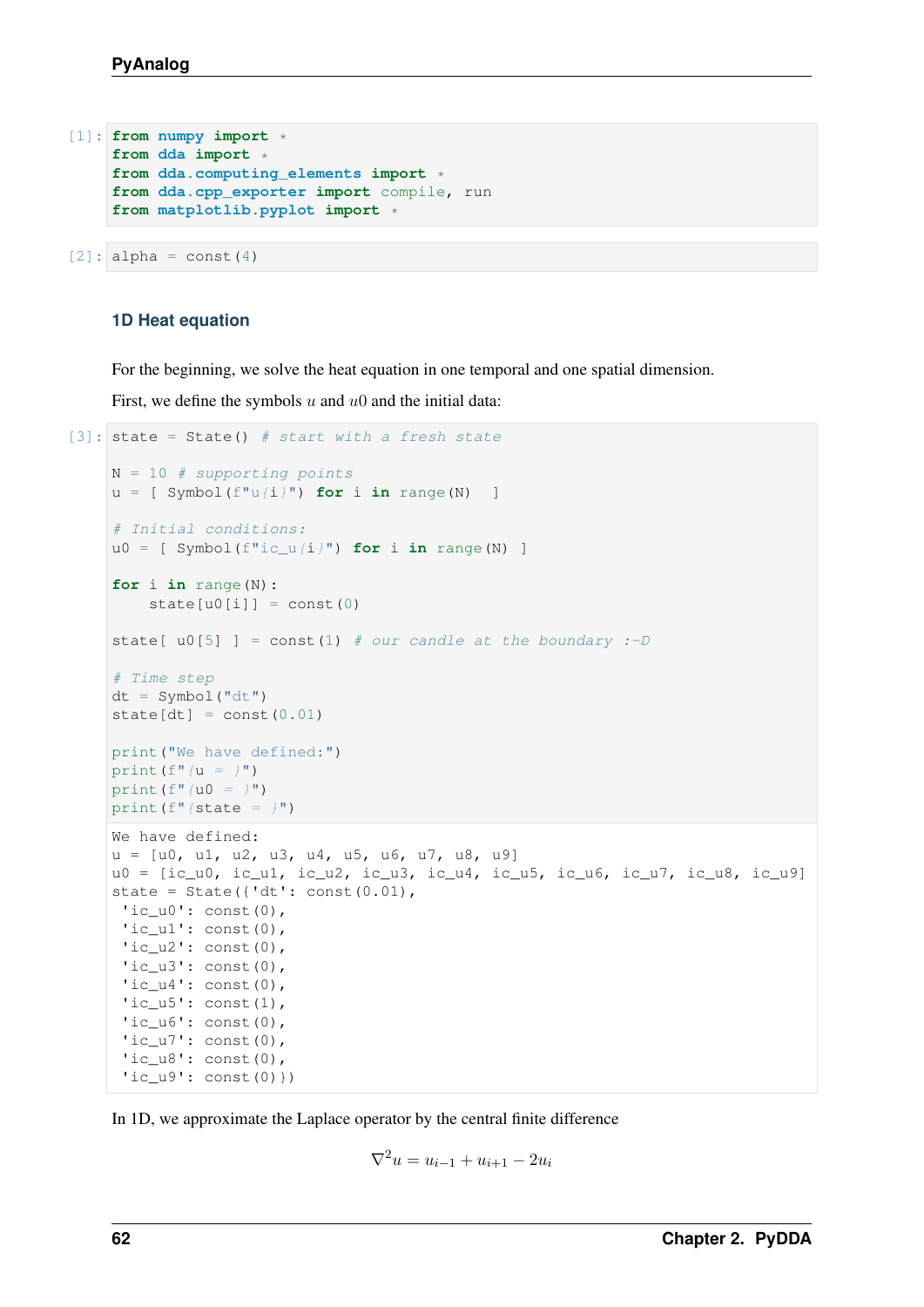We implement [periodic boundary conditions](https://en.wikipedia.org/wiki/Periodic_boundary_conditions)<sup>[75](#page-66-0)</sup>, so  $u_N = u_0$ .

```
[4]: for i in range(N):
         # compute i-1 and i+1 with proper boundary conditions:
        im1 = i-1 if i>0 else N-1
        ip1 = i+1 if i!=N-1 else 0
        helper = Symbol(f"u_interestmediate_{i})"state[helper] = neg(mult(2, u[i]))state[ u[i] ] = int(mult(alpha, sum(u[im1], u[ip1], helper)), dt, u0[i])
```
Let's inspect our state built so far:

[5]: state

```
[5]: State({'dt': const(0.01),
     'ic_u0': const(0),'ic ul': const(0),
      'ic_u2': const(0),
      'ic u3': const(0),
      'ic_u4': const(0),
      'ic_15': const(1),'ic_u6': const(0),'ic_u7': const(0),
     'ic u8': const(0),
     'ic_u9': const(0),'u0': int(mult(const(4), sum(u9, u1, u_intermediate_0)), dt, ic_u0),
      'u1': int(mult(const(4), sum(u0, u2, u_intermediate_1)), dt, ic_u1),
      'u2': int(mult(const(4), sum(u1, u3, u_intermediate_2)), dt, ic_u2),
     'u3': int(mult(const(4), sum(u2, u4, u_intermediate_3)), dt, ic_u3),
     'u4': int(mult(const(4), sum(u3, u5, u_intermediate_4)), dt, ic_u4),
     'u5': int(mult(const(4), sum(u4, u6, u intermediate 5)), dt, ic u5),
     'u6': int(mult(const(4), sum(u5, u7, u_intermediate_6)), dt, ic_u6),
      'u7': int(mult(const(4), sum(u6, u8, u intermediate 7)), dt, ic u7),
      'u8': int(mult(const(4), sum(u7, u9, u_intermediate_8)), dt, ic_u8),
      'u9': int(mult(const(4), sum(u8, u0, u_intermediate_9)), dt, ic_u9),
      'u_intermediate_0': neg(mult(2, u0)),
     'u_intermediate_1': neg(mult(2, u1)),
     'u_intermediate_2': neg(mult(2, u2)),
     'u_intermediate_3': neg(mult(2, u3)),
      'u_intermediate_4': neg(mult(2, u4)),
      'u_intermediate_5': neg(mult(2, u5)),
      'u_intermediate_6': neg(mult(2, u6)),
      'u_intermediate_7': neg(mult(2, u7)),
      'u_intermediate_8': neg(mult(2, u8)),
      'u_intermediate_9': neg(mult(2, u9))})
```
or as latex:

| [28]: from IPython.display import display, Markdown, Latex<br>display (Latex (state.export (to="latex"))) |                          |  |  |  |
|-----------------------------------------------------------------------------------------------------------|--------------------------|--|--|--|
| $dt = 0.01$                                                                                               | (2.1)                    |  |  |  |
| $ic_{u0}=0$                                                                                               | (2.2)                    |  |  |  |
| $ic_{u1}=0$                                                                                               | (2.3)                    |  |  |  |
|                                                                                                           | (continues on next page) |  |  |  |

<span id="page-66-0"></span><sup>75</sup> https://en.wikipedia.org/wiki/Periodic\_boundary\_conditions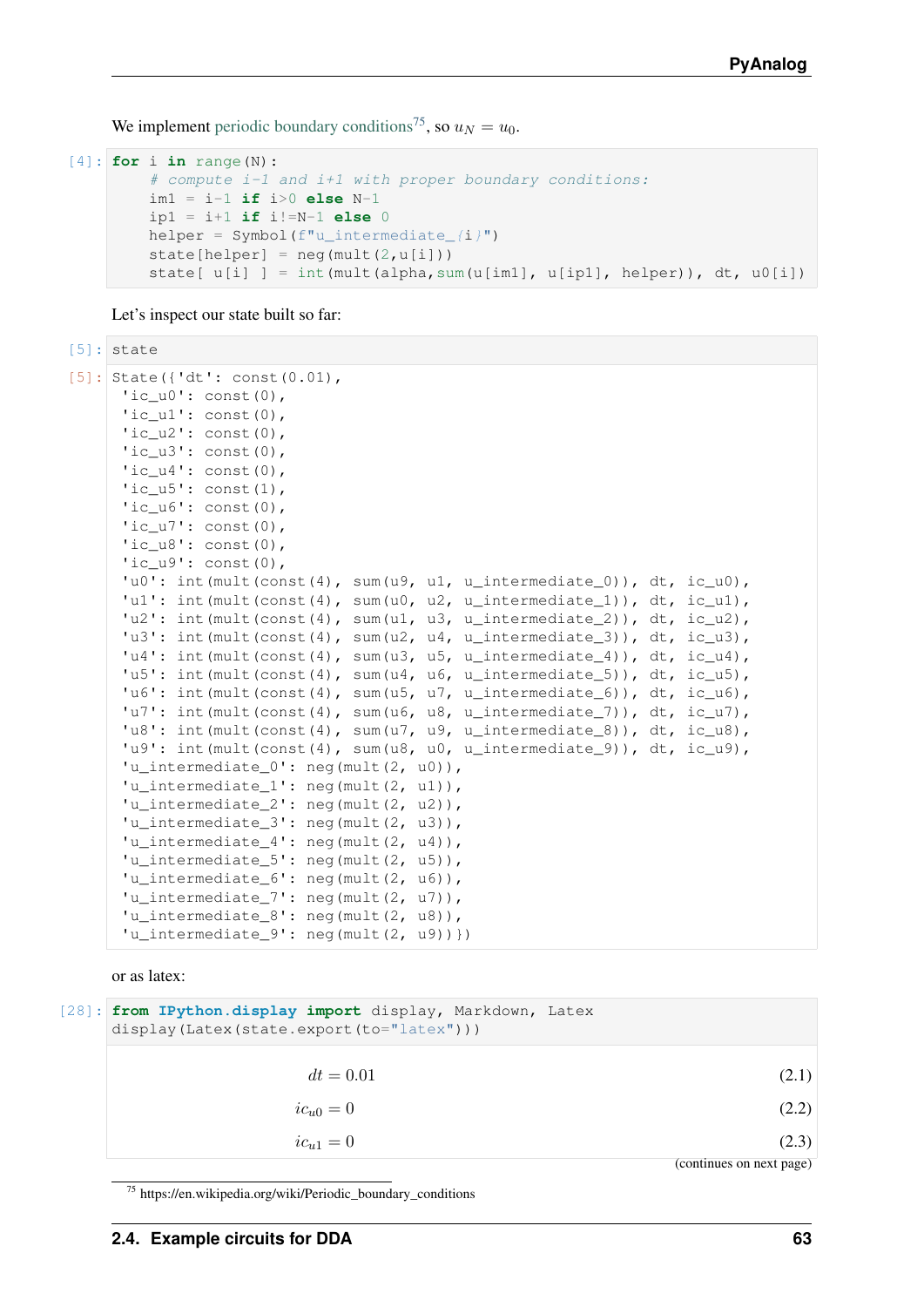| $ic_{u2}=0$ | (2.4) |
|-------------|-------|
| $ic_{u3}=0$ | (2.5) |

$$
ic_{u4} = 0 \tag{2.6}
$$

$$
ic_{u5} = 1.0 \t\t(2.7)
$$

$$
ic_{u6} = 0 \tag{2.8}
$$

$$
ic_{u7} = 0 \tag{2.9}
$$

$$
ic_{u8} = 0 \tag{2.10}
$$

$$
ic_{u9} = 0 \tag{2.11}
$$

$$
u_0 = -\int (dt + ic_{u0} - 4u_1 - 4u_9 - 4u_{intermediate0}) dt
$$
 (2.12)

$$
u_1 = -\int (dt + ic_{u1} - 4u_0 - 4u_2 - 4u_{intermediate1}) dt
$$
 (2.13)

$$
u_2 = -\int (dt + ic_{u2} - 4u_1 - 4u_3 - 4u_{intermediate2}) dt
$$
 (2.14)

$$
u_3 = -\int (dt + ic_{u3} - 4u_2 - 4u_4 - 4u_{intermediate3}) dt
$$
 (2.15)

$$
u_4 = -\int (dt + ic_{u4} - 4u_3 - 4u_5 - 4u_{intermediate4}) dt
$$
 (2.16)

$$
u_5 = -\int (dt + ic_{u5} - 4u_4 - 4u_6 - 4u_{intermediate5}) dt
$$
 (2.17)

$$
u_6 = -\int (dt + ic_{u6} - 4u_5 - 4u_7 - 4u_{intermediate6}) dt
$$
 (2.18)

$$
u_7 = -\int (dt + ic_{u7} - 4u_6 - 4u_8 - 4u_{intermediate7}) dt
$$
 (2.19)

$$
u_8 = -\int (dt + ic_{u8} - 4u_7 - 4u_9 - 4u_{intermediate8}) dt
$$
 (2.20)

$$
u_9 = -\int (dt + ic_{u9} - 4u_0 - 4u_8 - 4u_{intermediate9}) dt
$$
 (2.21)

$$
u_{intermediate0} = -2.0u_0 \tag{2.22}
$$

$$
u_{intermediate1} = -2.0u_1 \tag{2.23}
$$

$$
u_{intermediate2} = -2.0u_2 \tag{2.24}
$$

$$
u_{intermediate3} = -2.0u_3 \tag{2.25}
$$

$$
u_{intermediate4} = -2.0u_4 \tag{2.26}
$$

$$
u_{intermediate5} = -2.0u_5 \tag{2.27}
$$

 $u_{intermediate6} = -2.0u_6$  (2.28)

$$
u_{intermediate7} = -2.0u_7 \tag{2.29}
$$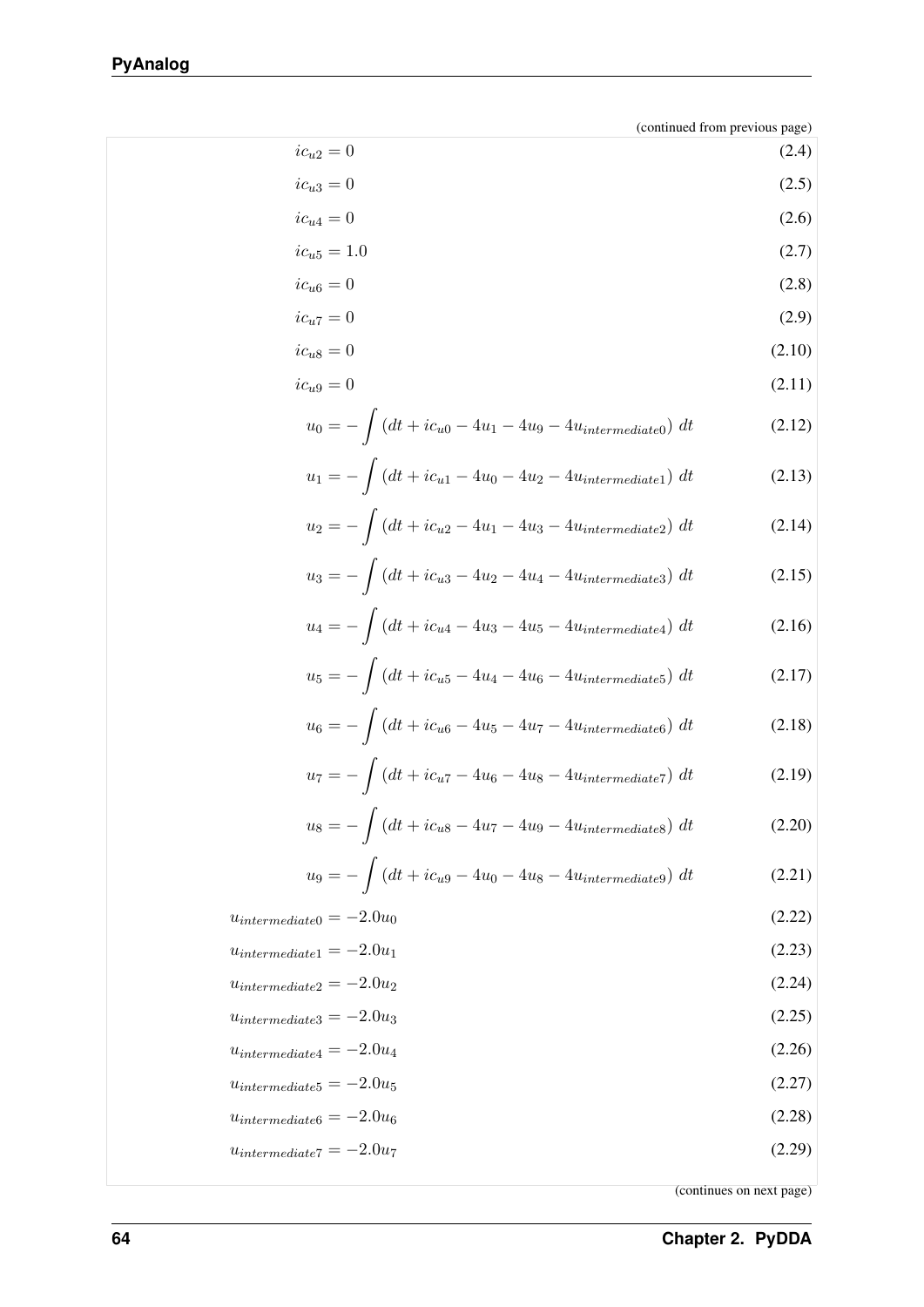| $u_{intermediate8} = -2.0u_8$ | (2.30) |
|-------------------------------|--------|
|                               | .      |

 $u_{intermediate9} = -2.0u_9$  (2.31)

```
[6]: c code = state.export(to="C")
    compile(c_code, "heateq.cc")
```
If you want, you can print the generated c\_code or inspect it with a text editor.

```
[7]: data = run(arguments={'max_iterations':400})
```
Running: ./a.out --max\_iterations=400

```
[12]: rcParams['figure.figsize''] = (20, 10)for i in range(N):
         plot(data[f''u(i)"])
```

```
xlabel("Evolution time (arbitrary indices)")
ylabel("Field values of the supporting points")
title("Time evolution of the 1D heat equation supporting points")
```
[12]: Text(0.5, 1.0, 'Time evolution of the 1D heat equation supporting points')



In the following, we reconstruct the higher-dimensional data and display it color encoded:

```
[17]: heat = array([data[f''u(i)] for i in range(N)])
```

```
[27]: rcParams["figure.figsize"] = (40, 20)imshow(heat[:,0:90])
```

```
[27]: <matplotlib.image.AxesImage at 0x7f3f68cbc7f0>
```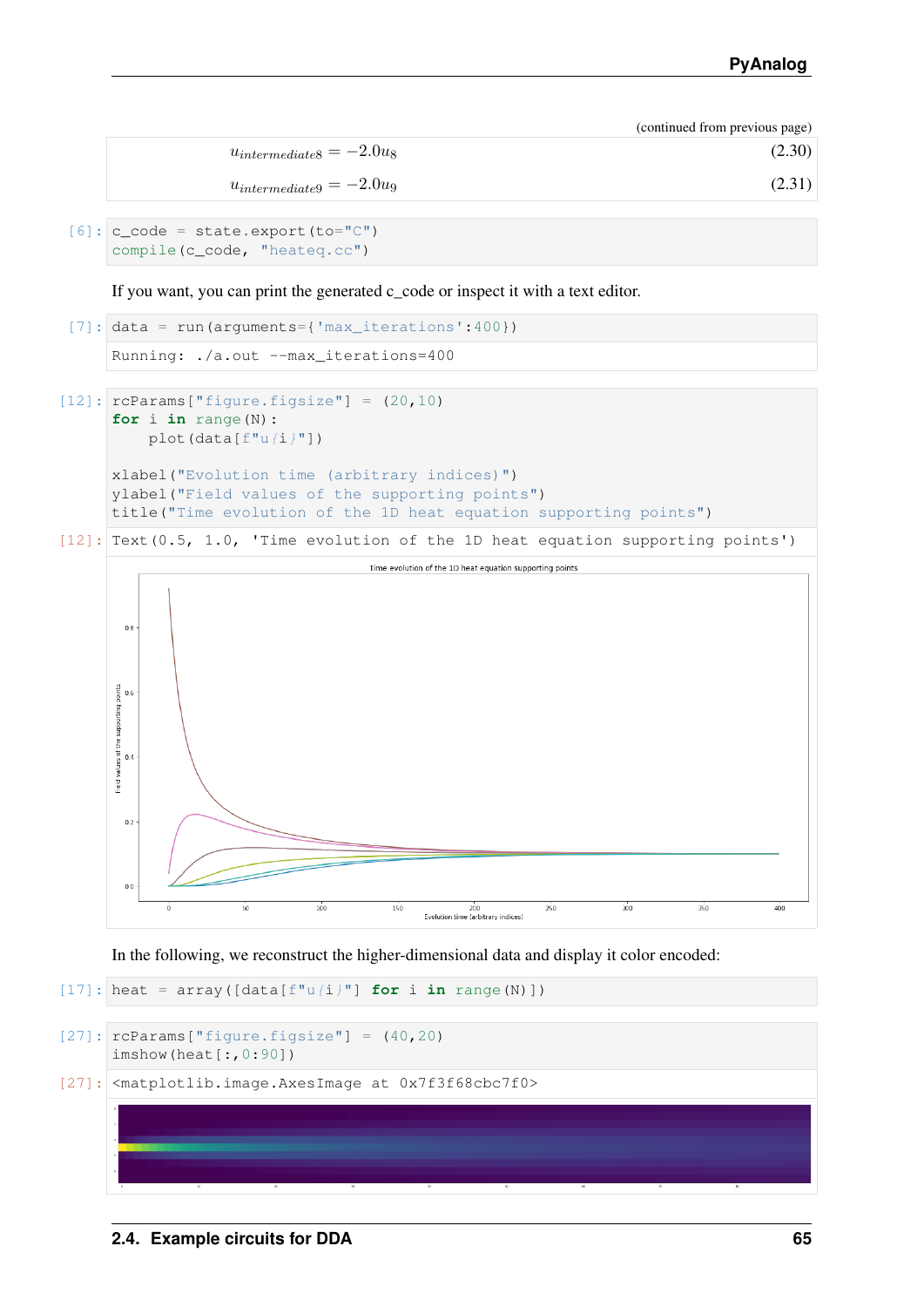What you can see in the above plot is on the x-axis again the evolution time and on the y-axis the physical coordinate. Of course the whole image is pretty discretized. You see the initial data (one cell has value 1, all others value 0) and the equilibration of energy amongst all cells.

### **2D Heat Equation**

We now solve the heat equation in two spatial and one temporal dimension, which is more similar to what is done in [http://analogparadigm.com/downloads/alpaca\\_24.pdf](http://analogparadigm.com/downloads/alpaca_24.pdf)

```
[30]: state = State() # restart with a clean state
      N = 10 # supporting points
       NN = (N, N) # shape in two dimensions
       u = array([ Symbol("u_%d_%d"%(i,j)) for i,j in ndindex(NN) ]).reshape(NN)
       u
[30]: array([ [u_0_0, u_0_1, u_0_2, u_0_3, u_0_4, u_0_5, u_0_6, u_0_7, u_0_8,u_0_9],
                [u_1_0, u_1_1, u_1_2, u_1_3, u_1_4, u_1_5, u_1_6, u_1_7, u_1_8,
                u 1 9],
                [u_2_0, u_2_1, u_2_2, u_2_3, u_2_4, u_2_5, u_2_6, u_2_7, u_2_8,
                u_{29},
                [u_3], u_3<sub>1</sub>, u_3<sub>2</sub>, u_3<sub>3</sub>, u_3<sub>4</sub>, u_3<sub>5</sub>, u_3<sub>6</sub>, u_3<sub>7</sub>, u_3<sub>8</sub>,
                u_{39},
                [u_4_0, u_4_1, u_4_2, u_4_3, u_4_4, u_4_5, u_4_6, u_4_7, u_4_8,u_{49},
                [u_5_0, u_5_1, u_5_2, u_5_3, u_5_4, u_5_5, u_5_6, u_5_7, u_5_8,u_5_9],
                [u 6 0, u 6 1, u 6 2, u 6 3, u 6 4, u 6 5, u 6 6, u 6 7, u 6 8,
                u_6_9],
                [u_7_0, u_7_1, u_7_2, u_7_3, u_7_4, u_7_5, u_7_6, u_7_7, u_7_8,u_{79},
                [u_8, 0, u_8, 1, u_8, 2, u_8, 3, u_8, 4, u_8, 5, u_8, 6, u_8, 7, u_8, 8,u_{89},
                [u_9_0, u_9_1, u_9_2, u_9_3, u_9_4, u_9_5, u_9_6, u_9_7, u_9_8,u_9_9]], dtype=object)
[31]: # Symbols for initial conditions:
       u0 = \arctan{(\arccos(1 - \arccos(1 - \arccos(1 - \arccos(1 - \arccos(1 - \arccos(1 - \arccos(1 - \arccos(1 - \arccos(1 - \arccos(1 - \arccos(1 - \arccos(1 - \arccos(1 - \arccos(1 - \arccos(1 - \arccos(1 - \arccos(1 - \arccos(1 - \arccos(1 - \arccos(1 - \arccos(1 - \arccos(1 - \arccos(1 - \arccos(1 - \arccos(1 - \arccos(1 - \arccos(1 - \arccos(1 - \arccos(1 - \arccos(1 - \ar˓→reshape(NN)
       110[31]: array([I对i:1000, unital 0, unital 0, unital 0, a, unital 0, a]uinitial_0_4, uinitial_0_5, uinitial_0_6, uinitial_0_7,
                 uinitial_0_8, uinitial_0_9],
                [uinitial_1_0, uinitial_1_1, uinitial_1_2, uinitial_1_3,
                uinitial_1_4, uinitial_1_5, uinitial_1_6, uinitial_1_7,
                uinitial_1_8, uinitial_1_9],
                [uinitial_2_0, uinitial_2_1, uinitial_2_2, uinitial_2_3,
                uinitial_2_4, uinitial_2_5, uinitial_2_6, uinitial_2_7,
                 uinitial_2_8, uinitial_2_9],
                [uinitial_3_0, uinitial_3_1, uinitial_3_2, uinitial_3_3,
                uinitial_3_4, uinitial_3_5, uinitial_3_6, uinitial_3_7,
                uinitial_3_8, uinitial_3_9],
                [\text{unital}_4_0, \text{unital}_4_1, \text{unital}_4_2, \text{unital}_4_3,
```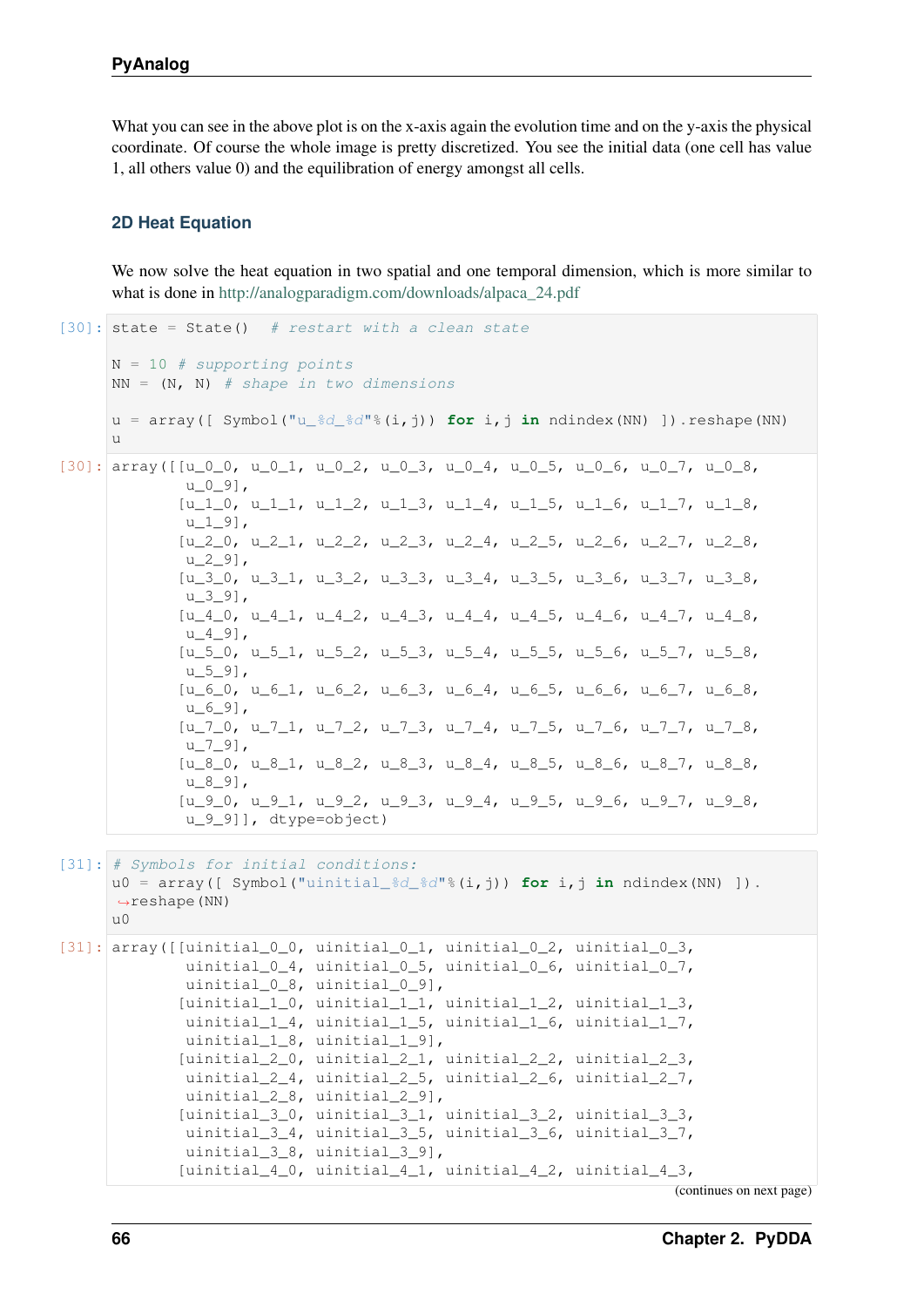```
uinitial_4_4, uinitial_4_5, uinitial_4_6, uinitial_4_7,
uinitial_4_8, uinitial_4_9],
[uinitial_5_0, uinitial_5_1, uinitial_5_2, uinitial_5_3,
uinitial_5_4, uinitial_5_5, uinitial_5_6, uinitial_5_7,
uinitial_5_8, uinitial_5_9],
[uinitial_6_0, uinitial_6_1, uinitial_6_2, uinitial_6_3,
uinitial_6_4, uinitial_6_5, uinitial_6_6, uinitial_6_7,
uinitial_6_8, uinitial_6_9],
[uinitial_7_0, uinitial_7_1, uinitial_7_2, uinitial_7_3,
uinitial 7 4, uinitial 7 5, uinitial 7 6, uinitial 7 7,
uinitial 7 8, uinitial 7 9],
[uinitial_8_0, uinitial_8_1, uinitial_8_2, uinitial_8_3,
uinitial 8 4, uinitial 8 5, uinitial 8 6, uinitial 8 7,
uinitial_8_8, uinitial_8_9],
[uinitial_9_0, uinitial_9_1, uinitial_9_2, uinitial_9_3,
uinitial_9_4, uinitial_9_5, uinitial_9_6, uinitial_9_7,
uinitial_9_8, uinitial_9_9]], dtype=object)
```
[32]: # imprint the initial conditions:

```
for i, j in ndindex(NN):
          state[u0[i,j]] = const(0)
     state[ u0[5,5] ] = const(1) # our candle in the very center
     # Time step
     dt = Symbol("dt")
     state[dt] = const(0.01)# Let's see what we made
     state
[32]: State({'dt': const(0.01),
      'uinitial_0_0': const(0),
       'uinitial_0_1': const(0),
       'uinitial_0_2': const(0),
       'uinitial_0_3': const(0),
       'uinitial_0_4': const(0),
       'uinitial_0_5': const(0),
       'uinitial_0_6': const(0),
       'uinitial_0_7': const(0),
       'uinitial 0 8': const(0),
       'uinitial 0 9': const(0),
       'uinitial 1 0': const(0),
       'uinitial_1_1': const(0),
       'uinitial_1_2': const(0),
       'uinitial1_3': const(0),
       'uinitial1_4': const(0),
       'uinitial1_5': const(0),
       'uinitial_1_6': const(0),
       'uinitial_1_7': const(0),
       'uinitial_1_8': const(0),
       'uinitial 1 9': const(0),
       'uinitial_2_0': const(0),
       'uinitial2_1': const(0),
       'uinitial_2_2': const(0),
```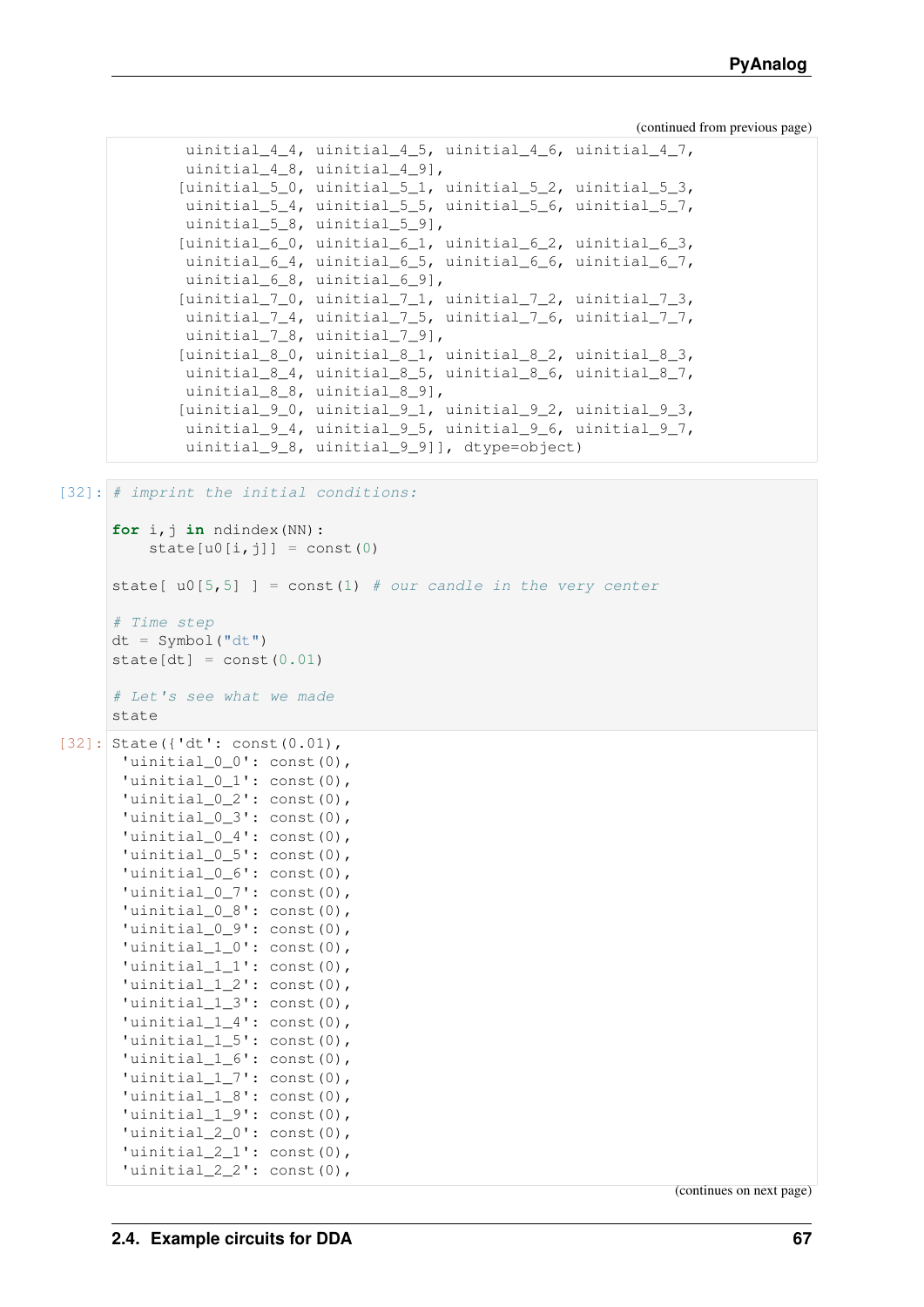| 'uinitial_2_3'                   | $const(0)$ ,                |
|----------------------------------|-----------------------------|
| $\ddot{\cdot}$                   |                             |
| 'uinitial_2_4'<br>$\vdots$       | $const(0)$ ,                |
| 'uinitial_2_5'<br>$\ddot{\cdot}$ | const (0)                   |
| 'uinitial_2_6'<br>$\ddot{\cdot}$ | const (0)                   |
| 'uinitial_2_7'<br>$\ddot{\cdot}$ | const<br>(0)                |
| 'uinitial_2_8'<br>$\ddot{\cdot}$ | const<br>(0)                |
| 'uinitial 2 9'<br>$\ddot{\cdot}$ | const (0)                   |
| 'uinitial_3_0'<br>$\ddot{\cdot}$ | const (0)                   |
| 'uinitial 3 1                    | const (0)                   |
| $\ddot{\cdot}$                   |                             |
| 'uinitial 3 2<br>$\ddot{\cdot}$  | const (0)                   |
| 'uinitial 3 3'<br>$\ddot{\cdot}$ | const (0)                   |
| 'uinitial 3 4'<br>$\ddot{\cdot}$ | const (0)                   |
| 'uinitial 3 5'<br>$\ddot{\cdot}$ | const (0)                   |
| uinitial 3 6<br>$\ddot{\cdot}$   | const (0)                   |
| 'uinitial_3_7<br>$\ddot{\cdot}$  | const (0)                   |
| uinitial 3 8<br>$\ddot{\cdot}$   | const (0)                   |
| 'uinitial_3_9'<br>$\ddot{\cdot}$ | const (0)                   |
| 'uinitial 4 0'<br>$\ddot{\cdot}$ | const (0)                   |
| 'uinitial_4_1                    | const (0)                   |
| $\ddot{\cdot}$                   |                             |
| 'uinitial_4_2<br>$\ddot{\cdot}$  | const (0)                   |
| 'uinitial_4_3'<br>$\ddot{\cdot}$ | const (0)                   |
| 'uinitial 4 4'<br>$\ddot{\cdot}$ | const (0)                   |
| 'uinitial_4_5'<br>$\ddot{\cdot}$ | const (0)                   |
| 'uinitial_4_6'<br>$\ddot{\cdot}$ | const (0)                   |
| 'uinitial_4_7'<br>$\ddot{\cdot}$ | const (0)                   |
| uinitial_4_8<br>$\ddot{\cdot}$   | const (0)                   |
| 'uinitial_4_9'<br>$\ddot{\cdot}$ | const (0)                   |
| uinitial_5_0"<br>$\ddot{\cdot}$  | const (0)                   |
| 'uinitial_5_1<br>$\ddot{\cdot}$  | const (0)                   |
| 'uinitial_5_2<br>$\ddot{\cdot}$  | const (0)                   |
| 'uinitial_5_3'                   |                             |
| $\ddot{\cdot}$                   | const (0)                   |
| 'uinitial_5_4<br>$\ddot{\cdot}$  | const (0)                   |
| 'uinitial 5 5'<br>$\ddot{\cdot}$ | const (1)                   |
| 'uinitial 5 6'<br>$\ddot{\cdot}$ | const (0)                   |
| 'uinitial_5_7'<br>$\ddot{\cdot}$ | const (0)                   |
| 'uinitial_5_8'<br>$\ddot{\cdot}$ | const (0)                   |
| 'uinitial_5_9'<br>$\ddot{\cdot}$ | $const(0)$ ,                |
| uinitial_6_0'<br>$\ddot{\cdot}$  | const (0)                   |
| 'uinitial_6_1'<br>$\ddot{\cdot}$ | const (0)                   |
| 'uinitial_6_2'<br>$\vdots$       | const (0)                   |
| 'uinitial_6_3'<br>$\vdots$       | const (0)                   |
| 'uinitial_6_4'<br>$\ddot{\cdot}$ | const (0)                   |
|                                  |                             |
| 'uinitial_6_5'<br>$\ddot{\cdot}$ | $const(0)$ ,                |
| 'uinitial_6_6'<br>$\ddot{\cdot}$ | const (0)                   |
| 'uinitial_6_7'<br>$\ddot{\cdot}$ | $const(0)$ ,                |
| 'uinitial_6_8'<br>$\ddot{\cdot}$ | const (0)                   |
| 'uinitial_6_9'<br>$\ddot{\cdot}$ | const (0)                   |
| 'uinitial_7_0'<br>$\ddot{\cdot}$ | const (0)                   |
| 'uinitial_7_1'<br>$\ddot{\cdot}$ | const (0)                   |
| 'uinitial_7_2'<br>$\ddot{\cdot}$ | const (0)                   |
| 'uinitial_7_3'<br>$\ddot{\cdot}$ | const (0)                   |
| 'uinitial_7_4'<br>$\ddot{\cdot}$ | const (0)                   |
| 'uinitial_7_5'<br>$\ddot{\cdot}$ | const (0)<br>$\overline{ }$ |
|                                  | $const(0)$ ,                |
| 'uinitial_7_6'<br>$\ddot{\cdot}$ |                             |
| 'uinitial_7_7'<br>$\ddot{\cdot}$ | const (0)<br>$\overline{ }$ |
| 'uinitial_7_8':                  | $const(0)$ ,                |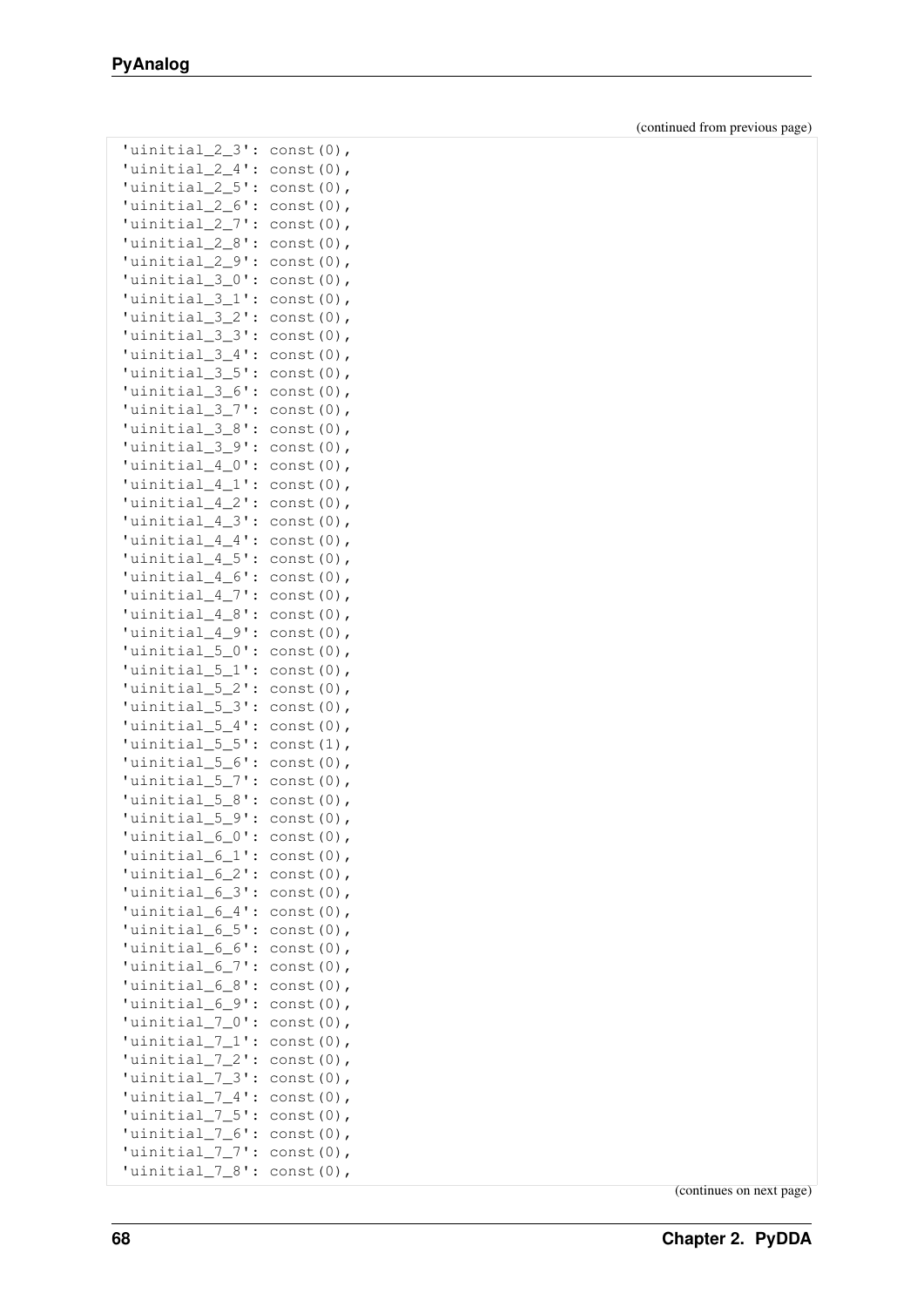```
'uinitial_7_9': const(0),
'uinitial_8_0': const(0),
'uinitial 8 1': const(0),
'uinitial_8_2': const(0),
'uinitial_8_3': const(0),
'uinitial_8_4': const(0),
'uinitial_8_5': const(0),
'uinitial_8_6': const(0),
'uinitial_8_7': const(0),
'uinitial 8 8': const(0),
'uinitial 89': const(0),
'uinitial_9_0': const(0),
'uinitial 9 1': const(0),
'uinitial_9_2': const(0),
'uinitial_9_3': const(0),
'uinitial_9_4': const(0),
'uinitial_9_5': const(0),
'uinitial_9_6': const(0),
'uinitial_9_7': const(0),
'uinitial_9_8': const(0),
'uinitial_9_9': const(0) })
```
The Laplace operator is discretized as the following:

```
\dot{u}_{i,j} = \alpha (u_{i-1,j} + u_{i+1,j} + u_{i,j-1} + u_{i,j+1} - 4u_{i,j})
```

```
[34]: for i,j in ndindex(NN):
         # compute i-1 and i+1 with proper boundary conditions:
         im1 = i-1 if i>0 else N-1
         ip1 = i+1 if i!=N-1 else 0
          # compute j-1 and j+1 with proper boundary conditions:
         jm1 = j-1 if j>0 else N-1
         jp1 = j+1 if j!=N-1 else 0
         helper = Symbol(f"u_intermediate_(i) /j")
         state[helper] = neg(mult(4, u[i, j]))state[u[i, j]] = int(mult(alpha, sum(
             u[im1,j], u[ip1,j],
              u[i,jm1], u[i,jp1],
              helper)), dt, u0[i,j])
     len(state)
```

```
[34]: 301
```
The state is already enormous. Realizing this circuit requires more then 300 wires or computing elements, respectively:

```
[35]: state
[35]: State({'dt': const(0.01),
      'u_0_0': int(mult(const(4), sum(u_9_0, u_1_0, u_0_9, u_0_1, u_
      ˓→intermediate_0_0)), dt, uinitial_0_0),
      'u_0_1': int(mult(const(4), sum(u_9_1, u_1_1, u_0_0, u_0_2, u_
     →intermediate_0_1)), dt, uinitial_0_1), (continues on next page)
```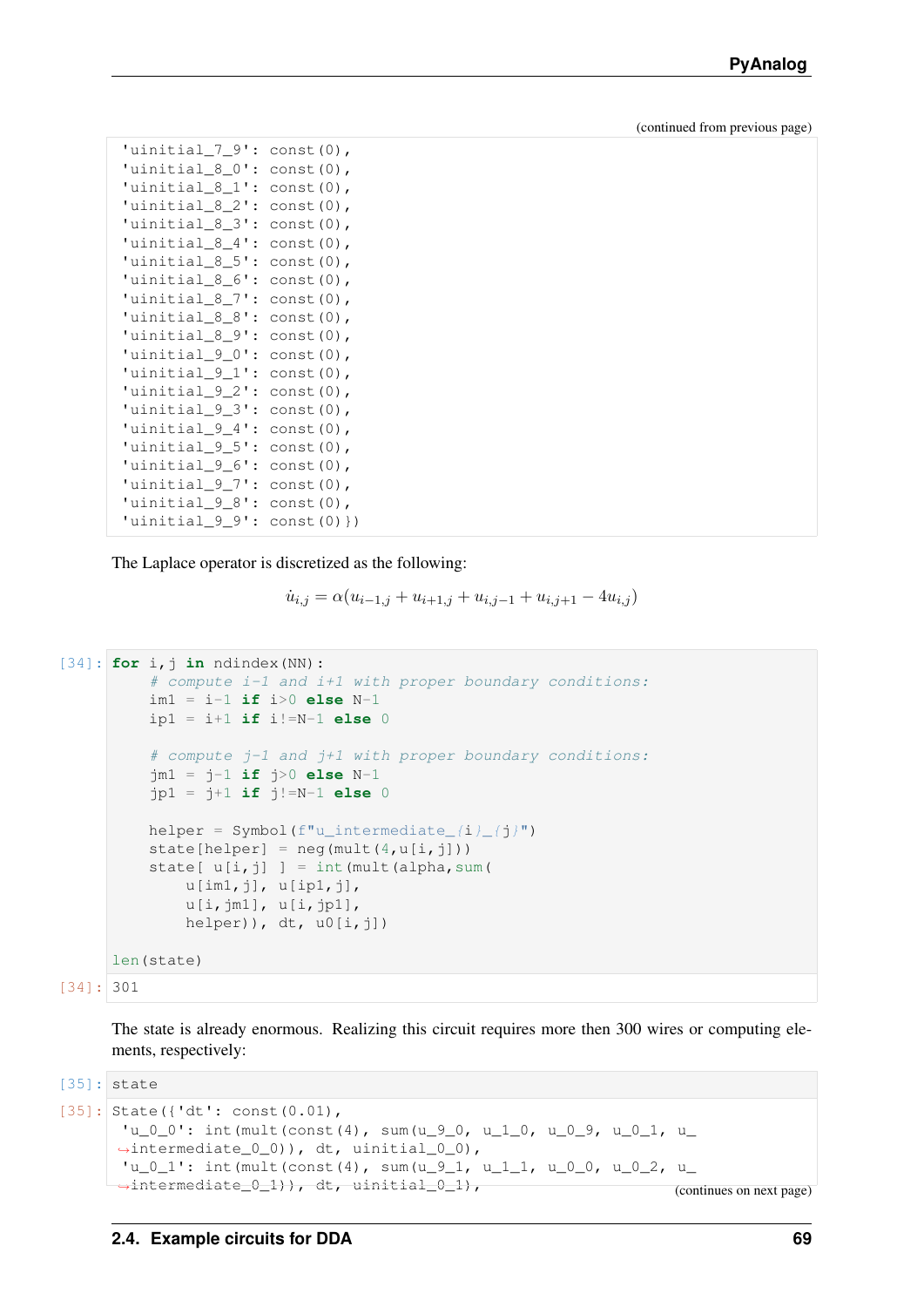```
'u_0_2': int (mult (const(4), sum(u_9_2, u_1_2, u_0_1, u_0_3, u_
˓→intermediate_0_2)), dt, uinitial_0_2),
'u_0_3'': int (mult (const (4), sum (u_9_3, u_1_3, u_0_2, u_0_4, u_1˓→intermediate_0_3)), dt, uinitial_0_3),
'u_0_4': int(mult(const(4), sum(u_9_4, u_1_4, u_0_3, u_0_5, u_
˓→intermediate_0_4)), dt, uinitial_0_4),
'u_0_5'': int(mult(const(4), sum(u_9_5, u_1_5, u_0_4, u_0_6, u_1˓→intermediate_0_5)), dt, uinitial_0_5),
'u_0_6'': int (mult (const (4), sum (u_0_6, u_1_6, u_0_5, u_0_7, u_1˓→intermediate_0_6)), dt, uinitial_0_6),
'u_0_7': int(mult(const(4), sum(u_9_7, u_1_7, u_0_6, u_0_8, u_
˓→intermediate_0_7)), dt, uinitial_0_7),
'u_0_8': int(mult(const(4), sum(u_9_8, u_1_8, u_0_7, u_0_9, u_
˓→intermediate_0_8)), dt, uinitial_0_8),
'u_0_9'': int (mult (const(4), sum(u_9_9, u_1_9, u_0_8, u_0_0, u_
˓→intermediate_0_9)), dt, uinitial_0_9),
'u_1_0': int(mult(const (4), sum(u_0_0, u_2_0, u_1, 9, u_1, u_1))˓→intermediate_1_0)), dt, uinitial_1_0),
'u_1_1': int(mult(const(4), sum(u_0_1, u_2_1, u_1_0, u_1_2, u_1))˓→intermediate_1_1)), dt, uinitial_1_1),
'u_1_2'': int (mult (const (4), sum (u_0_2, u_2_2, u_1_1, u_1_3, u_
˓→intermediate_1_2)), dt, uinitial_1_2),
'u_1_3': int (mult (const (4), sum (u_0_3, u_2_3, u_1_2, u_1_4, u_1_5˓→intermediate_1_3)), dt, uinitial_1_3),
'u_1_4': int(mult(const(4), sum(u_0_4, u_2_4, u_1_3, u_1_5, u_
˓→intermediate_1_4)), dt, uinitial_1_4),
'u_1_5'': int(mult(const(4), sum(u_0_5, u_2_5, u_1_4, u_1_6, u_
˓→intermediate_1_5)), dt, uinitial_1_5),
'u_1_6': int(mult(const(4), sum(u_0_6, u_2_6, u_1_5, u_1_7, u_
˓→intermediate_1_6)), dt, uinitial_1_6),
'u_1_7'': int (mult (const(4), sum(u_0_7, u_2_7, u_1_6, u_1_8, u_
˓→intermediate_1_7)), dt, uinitial_1_7),
'u_1_8': int (mult (const (4), sum (u_0_8, u_2_8, u_1_7, u_1_9, u_1_9˓→intermediate_1_8)), dt, uinitial_1_8),
'u_1_9'': int (mult (const (4), sum (u_0_9, u_2_9, u_1_8, u_1_0, u_1_0˓→intermediate_1_9)), dt, uinitial_1_9),
'u_2_0': int (mult (const (4), sum (u_1_0, u_3_0, u_2_0, u_2_1, u_2)˓→intermediate_2_0)), dt, uinitial_2_0),
'u_2_1': int (mult(const(4), sum(u_1_1, u_3_1, u_2_0, u_2_2, u_
˓→intermediate_2_1)), dt, uinitial_2_1),
'u_2_2'': int (mult (const (4), sum (u_1_2, u_3_2, u_2_1, u_2_3, u_
˓→intermediate_2_2)), dt, uinitial_2_2),
'u_2_3'': int (mult (const(4), sum(u_1_3, u_3_3, u_2_2, u_2_4, u_1˓→intermediate_2_3)), dt, uinitial_2_3),
'u_2_4': int(mult(const(4), sum(u_1_4, u_3_4, u_2_3, u_2_5, u_
˓→intermediate_2_4)), dt, uinitial_2_4),
'u_2_5'': int (mult (const (4), sum (u_1_5, u_3_5, u_2_4, u_2_6, u_
\rightarrowintermediate_2_5)), dt, uinitial_2_5),
'u_2_6': int(mult(const(4), sum(u_1_6, u_3_6, u_2_5, u_2_7, u_
˓→intermediate_2_6)), dt, uinitial_2_6),
'u_2_7': int (mult (const (4), sum (u_1_7, u_3_7, u_2_6, u_2_8, u_
\rightarrowintermediate 2 7)), dt, uinitial 2 7),
'u_2_8'': int (mult (const(4), sum(u_1_8, u_3_8, u_2_7, u_2_9, u_1˓→intermediate_2_8)), dt, uinitial_2_8),
'u_2_9': int(mult(const(4), sum(u_1_9, u_3_9, u_2_8, u_2_0, u_
˓→intermediate_2_9)), dt, uinitial_2_9),
```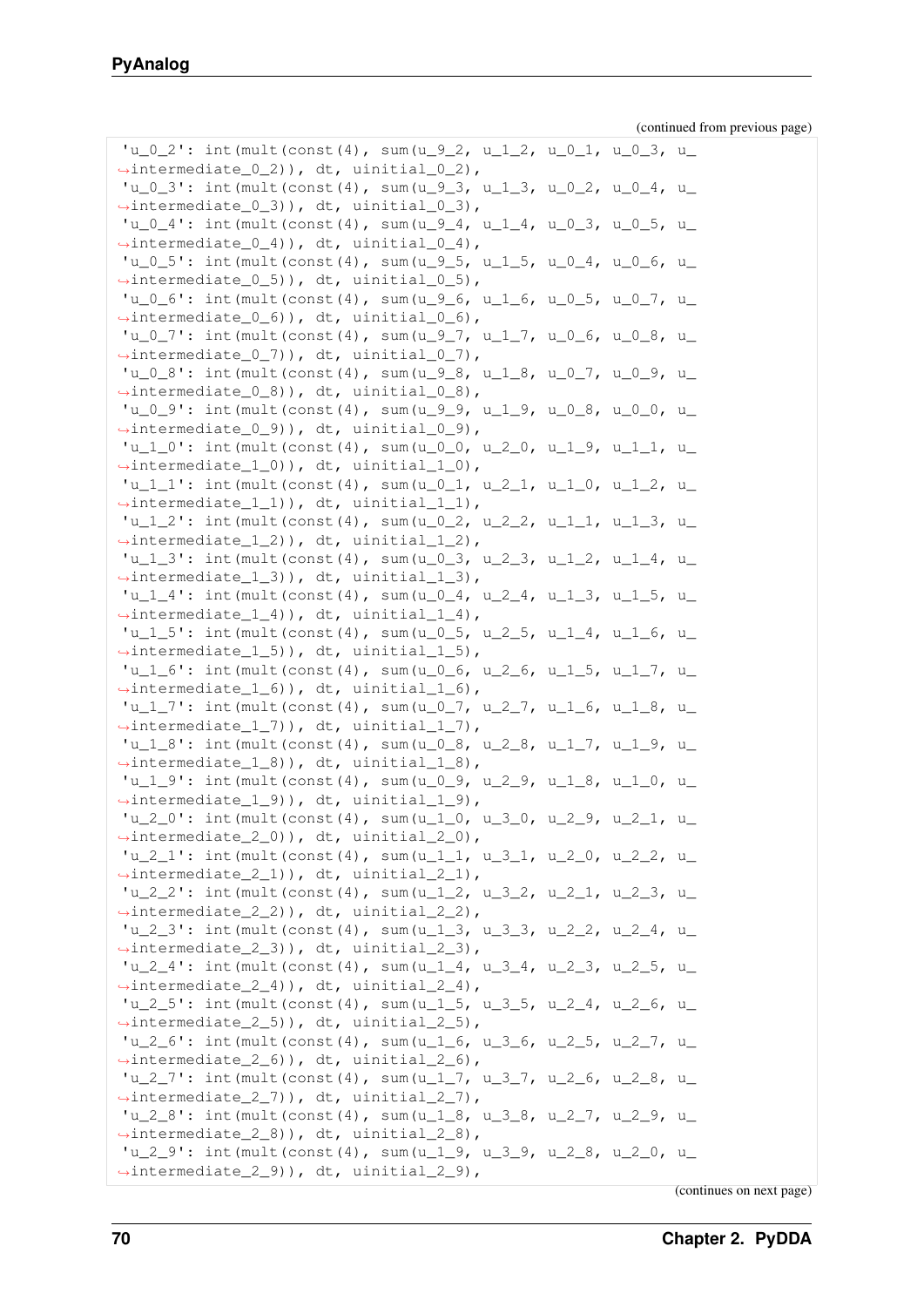```
'u_3_0': int (mult (const(4), sum(u_2_0, u_4_0, u_3_9, u_3_1, u_1˓→intermediate_3_0)), dt, uinitial_3_0),
'u_3_1': int (mult (const (4), sum (u_2_1, u_4_1, u_3_0, u_3_2, u_1˓→intermediate_3_1)), dt, uinitial_3_1),
'u_3_2': int (mult (const (4), sum (u_2_2, u_4_2, u_3_1, u_3_3, u_
˓→intermediate_3_2)), dt, uinitial_3_2),
'u_3_3': int(mult(const (4), sum(u_2_3, u_4_3, u_3_2, u_3_4, u_4))˓→intermediate_3_3)), dt, uinitial_3_3),
'u_3_4'': int (mult (const (4), sum (u_2_4, u_4_4, u_3_3, u_3_5, u_2\rightarrowintermediate 3 4)), dt, uinitial 3 4),
'u_3_5': int(mult(const(4), sum(u_2_5, u_4_5, u_3_4, u_3_6, u_1˓→intermediate_3_5)), dt, uinitial_3_5),
'u_3_6': int(mult(const(4), sum(u_2_6, u_4_6, u_3_5, u_3_7, u_
˓→intermediate_3_6)), dt, uinitial_3_6),
'u_3_7'': int (mult (const(4), sum(u_2_7, u_4_7, u_3_6, u_3_8, u_1˓→intermediate_3_7)), dt, uinitial_3_7),
'u_3_8': int (mult (const (4), sum (u_2_8, u_4_8, u_3_7, u_3_9, u_1˓→intermediate_3_8)), dt, uinitial_3_8),
'u_3_9': int(mult(const(4), sum(u_2_9, u_4_9, u_3_8, u_3_0, u_1˓→intermediate_3_9)), dt, uinitial_3_9),
'u_4_0': int (mult(const(4), sum(u_3_0, u_5_0, u_4_9, u_4_1, u_1˓→intermediate_4_0)), dt, uinitial_4_0),
'u_4_1': int (mult (const(4), sum(u_3_1, u_5_1, u_4_0, u_4_2, u_1˓→intermediate_4_1)), dt, uinitial_4_1),
'u_4_2': int (mult (const (4), sum (u_3_2, u_5_2, u_4_1, u_4_3, u_1˓→intermediate_4_2)), dt, uinitial_4_2),
'u_4_3': int(mult(const(4), sum(u_3_3, u_5_3, u_4_2, u_4_4, u_1˓→intermediate_4_3)), dt, uinitial_4_3),
'u_4_4': int(mult(const (4), sum(u_3_4, u_5_4, u_4_3, u_4_5, u_4_5))˓→intermediate_4_4)), dt, uinitial_4_4),
'u_4_5': int(mult(const(4), sum(u_3_5, u_5_5, u_4_4, u_4_6, u_1˓→intermediate_4_5)), dt, uinitial_4_5),
'u_4_6': int(mult(const(4), sum(u_3_6, u_5_6, u_4_5, u_4_7, u_1\rightarrowintermediate 4 6)), dt, uinitial 4 6),
'u_4_7'': int (mult (const (4), sum (u_3_7, u_5_7, u_4_6, u_4_8, u_1˓→intermediate_4_7)), dt, uinitial_4_7),
'u_4_8': int (mult (const (4), sum (u_3_8, u_5_8, u_4_7, u_4_9, u_
˓→intermediate_4_8)), dt, uinitial_4_8),
'u_4_9': int (mult(const(4), sum(u_3_9, u_5_9, u_4_8, u_4_0, u_1˓→intermediate_4_9)), dt, uinitial_4_9),
'u_5_0': int (mult (const (4), sum (u_4_0, u_6_0, u_5_9, u_5_1, u_
˓→intermediate_5_0)), dt, uinitial_5_0),
'u_5_1': int(mult(const (4), sum(u_4_1, u_6_1, u_5_0, u_5_2, u_1))˓→intermediate_5_1)), dt, uinitial_5_1),
'u_5_2': int (mult (const(4), sum(u_4_2, u_6_2, u_5_1, u_5_3, u_
˓→intermediate_5_2)), dt, uinitial_5_2),
'u_{-5} : int (mult (const (4), sum (u_4_3, u_6_3, u_5_2, u_5_4, u_
˓→intermediate_5_3)), dt, uinitial_5_3),
'u_5_4': int(mult(const(4), sum(u_4_4, u_6_4, u_5_3, u_5_5, u_
˓→intermediate_5_4)), dt, uinitial_5_4),
'u_5_5': int (mult (const (4), sum (u_4_5, u_6_5, u_5_4, u_5_6, u_
\rightarrowintermediate 5 5)), dt, uinitial 5 5),
'u_5_6': int(mult(const(4), sum(u_4_6, u_6_6, u_5_5, u_5_7, u_
˓→intermediate_5_6)), dt, uinitial_5_6),
'u_{-5}7': int(mult(const(4), sum(u_4_7, u_6_7, u_5_6, u_5_8, u_
˓→intermediate_5_7)), dt, uinitial_5_7),
```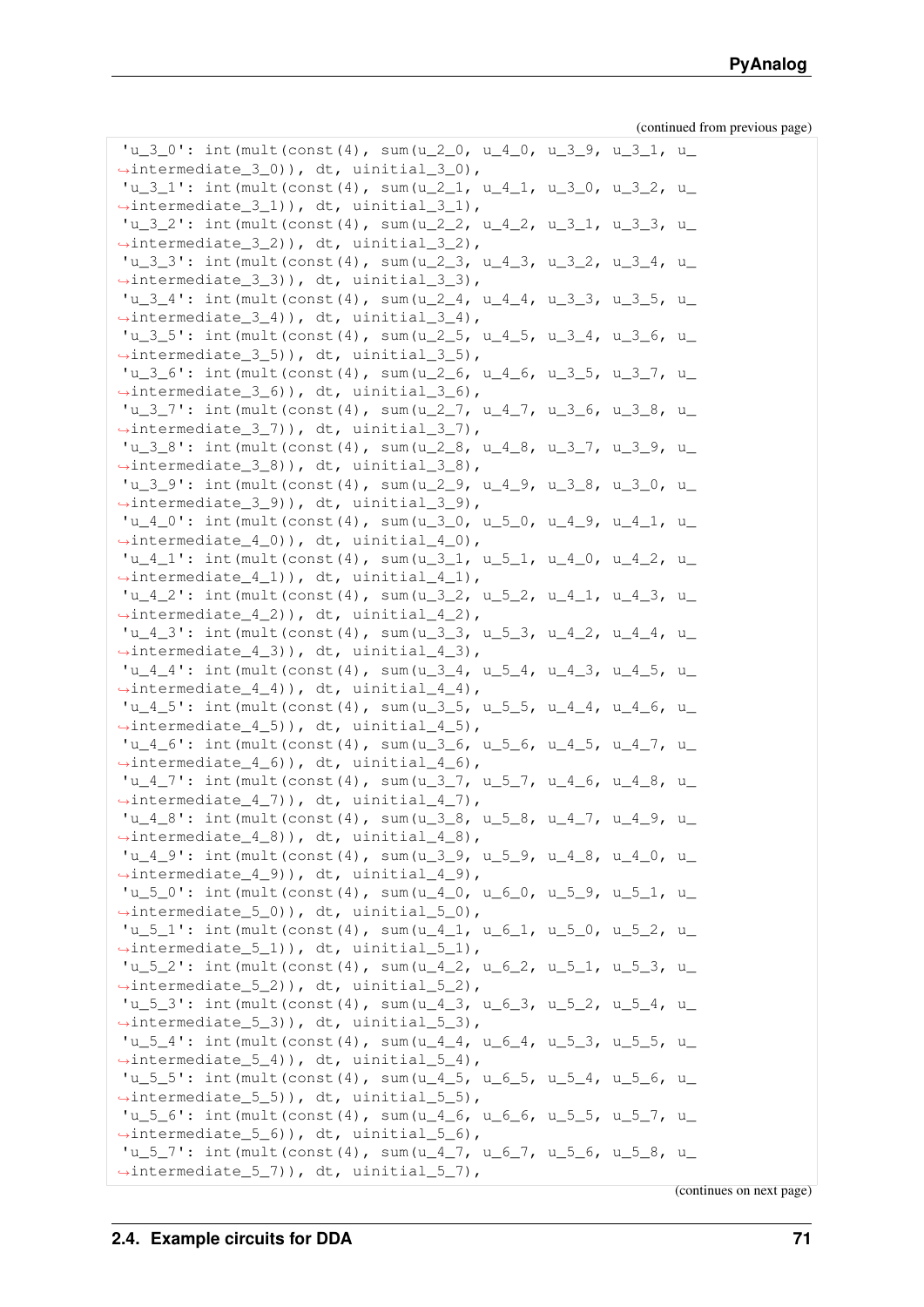```
'u_5_8': int (mult (const(4), sum(u_4_8, u_6_8, u_5_7, u_5_9, u_1˓→intermediate_5_8)), dt, uinitial_5_8),
'u_5_9': int (mult (const (4), sum (u_4_9, u_6_9, u_5_8, u_5_0, u_1˓→intermediate_5_9)), dt, uinitial_5_9),
'u_6_0': int (mult (const (4), sum (u_5_0, u_7_0, u_6_9, u_6_1, u_1˓→intermediate_6_0)), dt, uinitial_6_0),
'u_6_1': int(mult(const (4), sum(u_5_1, u_7_1, u_6_0, u_6_2, u_1))˓→intermediate_6_1)), dt, uinitial_6_1),
'u_6_2': int (mult (const (4), sum (u_5_2, u_7_2, u_6_1, u_6_3, u_1˓→intermediate_6_2)), dt, uinitial_6_2),
'u_6_3': int(mult(const(4), sum(u_5_3, u_7_3, u_6_2, u_6_4, u_
˓→intermediate_6_3)), dt, uinitial_6_3),
'u_6_4'': int (mult (const(4), sum(u_5_4, u_7_4, u_6_3, u_6_5, u_1˓→intermediate_6_4)), dt, uinitial_6_4),
'u_6_5'': int(mult(const(4), sum(u_5_5, u_7_5, u_6_4, u_6_6, u_7˓→intermediate_6_5)), dt, uinitial_6_5),
'u_6_6'': int (mult (const (4), sum (u_5_6, u_7_6, u_6_5, u_6_7, u_1˓→intermediate_6_6)), dt, uinitial_6_6),
'u_6_7': int (mult (const (4), sum (u_5_7, u_7_7, u_6_6, u_6_8, u_
˓→intermediate_6_7)), dt, uinitial_6_7),
'u_{-6-8}'': int (mult (const (4), sum (u_{-5-8}, u_{-7-8}, u_{-6-7}, u_{-6-9}, u_{-7}˓→intermediate_6_8)), dt, uinitial_6_8),
'u_6_9': int (mult (const (4), sum (u_5_9, u_7_9, u_6_8, u_6_0, u_1˓→intermediate_6_9)), dt, uinitial_6_9),
'u_7_0': int(mult(const(4), sum(u_6_0, u_8_0, u_7_9, u_7_1, u_
˓→intermediate_7_0)), dt, uinitial_7_0),
'u_7_1': int(mult(const (4), sum(u_6_1, u_8_1, u_7_0, u_7_2, u_2))˓→intermediate_7_1)), dt, uinitial_7_1),
'u_2': int(mult(const(4), sum(u_6_2, u_8_2, u_7_1, u_7_3, u_
˓→intermediate_7_2)), dt, uinitial_7_2),
'u_{1}, 3': int(mult(const(4), sum(u_{6}, 6, u_{8}, u_{1}, u_{1}, u_{1}, u_{1}, u_{2}, u_{1}, u_{2}˓→intermediate_7_3)), dt, uinitial_7_3),
'u_{-7\_4}': int(mult(const(4), sum(u_{-6\_4}, u_{-8\_4}, u_{-7\_3}, u_{-7\_5}, u_{-7\_4}˓→intermediate_7_4)), dt, uinitial_7_4),
'u_{17\_5}': int(mult(const(4), sum(u_{16\_5}, u_{18\_5}, u_{17\_4}, u_{17\_6}, u_{18\_6}˓→intermediate_7_5)), dt, uinitial_7_5),
'u_7_6': int(mult(const(4), sum(u_6_6, u_8_6, u_7_5, u_7_7, u_
˓→intermediate_7_6)), dt, uinitial_7_6),
'u_7_7': int (mult (const (4), sum (u_6'_7, u_8'_7, u_7'_6, u_7'_8, u_8'_7˓→intermediate_7_7)), dt, uinitial_7_7),
'u_{-7-8}': int(mult(const(4), sum(u_{-6-8}, u_{-8-8}, u_{-7-7}, u_{-7-9}, u_{-8}˓→intermediate_7_8)), dt, uinitial_7_8),
'u_7_9': int(mult(const(4), sum(u_6_9, u_8_9, u_7_8, u_7_0, u_
˓→intermediate_7_9)), dt, uinitial_7_9),
'u_8_0': int(mult(const(4), sum(u_7_0, u_9_0, u_8_9, u_8_1, u_
˓→intermediate_8_0)), dt, uinitial_8_0),
'u_8_1': int(mult(const(4), sum(u_7_1, u_9_1, u_8_0, u_8_2, u_
\rightarrowintermediate_8_1)), dt, uinitial_8_1),
'u_8_2': int(mult(const(4), sum(u_7_2, u_9_2, u_8_1, u_8_3, u_
˓→intermediate_8_2)), dt, uinitial_8_2),
'u_8_3': int(mult(const(4), sum(u_7_3, u_9_3, u_8_2, u_8_4, u_
\rightarrowintermediate 8 3)), dt, uinitial 8 3),
'u_8_4'': int (mult (const(4), sum(u_7_4, u_9_4, u_8_3, u_8_5, u_1˓→intermediate_8_4)), dt, uinitial_8_4),
'u_8_5'': int (mult (const (4), sum (u_7_5, u_9_5, u_8_4, u_8_6, u_
˓→intermediate_8_5)), dt, uinitial_8_5),
```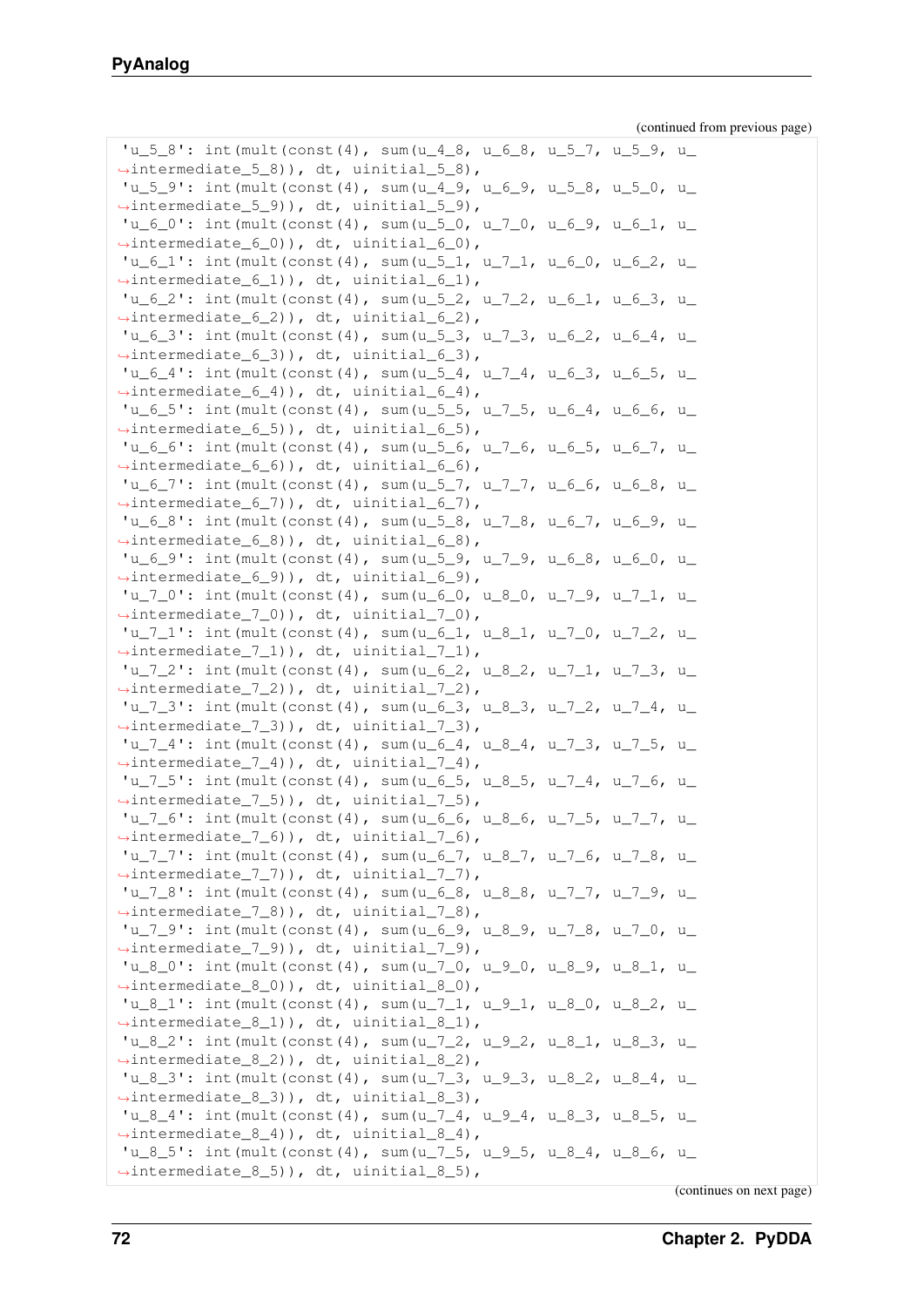```
'u_8_6': int(mult(const(4), sum(u_7_6, u_9_6, u_8_5, u_8_7, u_
˓→intermediate_8_6)), dt, uinitial_8_6),
'u_8_7': int (mult (const (4), sum (u_7_7, u_9_7, u_8_6, u_8_8, u_9˓→intermediate_8_7)), dt, uinitial_8_7),
'u_8_8': int (mult (const (4), sum (u_7_8, u_9_8, u_8_7, u_1_8_9, u_1˓→intermediate_8_8)), dt, uinitial_8_8),
'u_8_9': int (mult (const (4), sum (u_7_9, u_9_9, u_8_8, u_8_0, u_
˓→intermediate_8_9)), dt, uinitial_8_9),
'u_9_0': int (mult (const (4), sum (u_8_0, u_0_0, u_9_9, u_9_1, u_1→intermediate 9 0)), dt, uinitial 9 0),
'u_9_1': int(mult(const(4), sum(u_8_1, u_0_1, u_9_0, u_9_2, u_
˓→intermediate_9_1)), dt, uinitial_9_1),
'u_9_2': int(mult(const(4), sum(u_8_2, u_0_2, u_9_1, u_9_3, u_
˓→intermediate_9_2)), dt, uinitial_9_2),
'u_9_3'': int (mult (const (4), sum (u_8_3, u_0_3, u_9_2, u_9_4, u_1˓→intermediate_9_3)), dt, uinitial_9_3),
'u_9_4'': int (mult (const (4), sum (u_8_4, u_0_4, u_9_3, u_9_5, u_1˓→intermediate_9_4)), dt, uinitial_9_4),
'u_9_5'': int (mult (const (4), sum (u_8_5, u_0_5, u_9_4, u_9_6, u_1˓→intermediate_9_5)), dt, uinitial_9_5),
'u_9_6'': int (mult (const (4), sum (u_8_6, u_0_6, u_9_5, u_9_7, u_1˓→intermediate_9_6)), dt, uinitial_9_6),
'u_9_7': int(mult(const(4), sum(u_8_7, u_0_7, u_9_6, u_9_8, u_
˓→intermediate_9_7)), dt, uinitial_9_7),
'u_{-}9_{-}8': int(mult(const(4), sum(u_{-}8_{-}8, u_{-}0_{-}8, u_{-}9_{-}7, u_{-}9_{-}9, u_{-}˓→intermediate_9_8)), dt, uinitial_9_8),
'u_9_9': int(mult(const(4), sum(u_8_9, u_0_9, u_9_8, u_9_0, u_
˓→intermediate_9_9)), dt, uinitial_9_9),
'u_intermediate_0<sup>'</sup>: neg(mult(4, u_0<sup>0</sup>)),
'u_intermediate_0_1': neg(mult(4, u_0_1)),
'u_intermediate_0_2': neg(mult(4, u_0_2)),
'u_intermediate 0_3': neg(mult(4, u 0 3)),
'u_internediate_0_4': neg(mult(4, u_0_4)),'u_intermediate 0\ 5': neg(mult(4, u 0 5)),
'u_intermediate_0_6': neg(mult(4, u_0_6)),
'u_intermediate_0_7': neg(mult(4, u_0_7)),
'u_intermediate_0_8': neg(mult(4, u_0_8)),
'u_intermediate_0_9': neg(mult(4, u_0_9)),
'u_intermediate1_0': neg(mult(4, u_1_0)),
'u_intermediate_1_1': neg(mult(4, u_1_1)),
'u_intermediate_1_2': neg(mult(4, u_1_2)),
'u_intermediate1_3': neg(mult(4, u1_3)),
'u_intermediate1_4': neg(mult(4, u1_4)),
'u_intermediate1_5': neg(mult(4, u1_5)),
'u_intermediate1_6': neg(mult(4, u1_6)),
'u_intermediate1_7': neg(mult(4, u1_7)),
'u_intermediate1_8': neg(mult(4, u1_8)),
'u_intermediate1_9': neg(mult(4, u1_9)),
'u_intermediate_2_0': neg(mult(4, u_2_0)),
'u_intermediate2_1': neg(mult(4, u2_1)),
'u_intermediate_2_2': neg(mult(4, u_2_2)),
'u_intermediate_2_3': neg(mult(4, u_2_3)),
'u_intermediate_2_4': neg(mult(4, u_2_4)),
'u_intermediate2_5': neg(mult(4, u2_5)),
'u_intermediate2_6': neg(mult(4, u2_6)),
'u_internediate_27': neg(mult(4, u_27)),(continues on next page)
```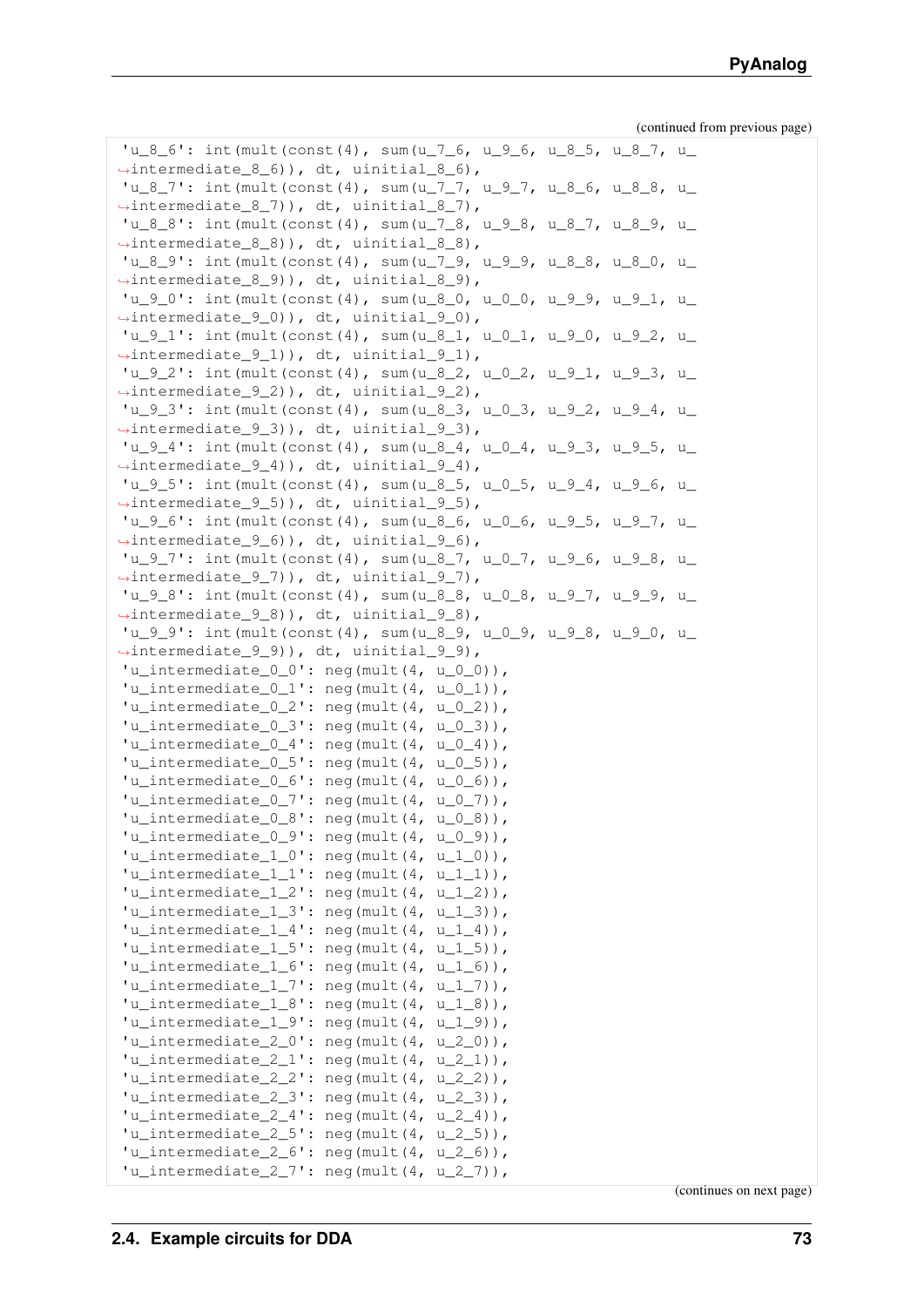| 'u_intermediate_2_8': | neg(mult(4,        | $u_2_8)$ ,        |
|-----------------------|--------------------|-------------------|
| 'u_intermediate_2_9': | neg(mult(4,        | $u_{29}$ ),       |
| 'u_intermediate_3_0': | neg(mult(4,        | $u_{30}$ $)$ ,    |
| 'u_intermediate_3_1': | neg(mult(4,        | $u_{31}$ ),       |
| 'u_intermediate_3_2': | neg(mult(4,        | $u_{32}$ )),      |
| 'u_intermediate_3_3': | neg(mult(4,        | $u_{3,3}$ )),     |
| 'u_intermediate_3_4': | neg (mult (4,      | $u_{-3-4}$ )),    |
| 'u_intermediate_3_5': |                    |                   |
|                       | neg (mult (4,      | $u_{-}3_{-}5)$ ), |
| 'u_intermediate_3_6': | neg(mult(4,        | $u_{3-6}$ )),     |
| 'u_intermediate_3_7': | neg(mult(4,        | $u_{37}$ ),       |
| 'u_intermediate_3_8': | neg(mult(4,        | $u_{3-8}$ )),     |
| 'u_intermediate_3_9': | neg(mult(4,        | $u_{39}$ ),       |
| 'u_intermediate_4_0': | neg(mult(4,        | $u_4_0)$ ),       |
| 'u_intermediate_4_1': | neg(mult(4,        | $u_4_1)$ ,        |
| 'u_intermediate_4_2': | neg(mult(4,        | $u_4_2)$ ),       |
| 'u_intermediate_4_3': | neg(mult(4,        | $u_4_3)$ ),       |
| 'u_intermediate_4_4': | neg(mult(4,        | $u_4_4)$ ),       |
| 'u_intermediate_4_5': | neg (mult (4,      | $u_4_5)$ ),       |
| 'u_intermediate_4_6': | neg(mult(4,        | $u_4_6)$ ),       |
| 'u_intermediate_4_7': | neg(mult(4,        | $u_47)$ ),        |
| 'u_intermediate_4_8': | neg(mult(4,        | $u_4_8)$ ),       |
| 'u_intermediate_4_9': | neg(mult(4,        | $u_49)$ ,         |
| 'u_intermediate_5_0': | neg(mult(4,        | $u_{50}$ $),$     |
| 'u_intermediate_5_1': | neg(mult(4,        | $u_{51}$ ),       |
| 'u_intermediate_5_2': | neg(mult(4,        | $u_{52}$ )),      |
| 'u_intermediate_5_3': | neg (mult $(4, 4)$ | $u_{5-3}$ ) ),    |
| 'u_intermediate_5_4': | neg(mult(4,        | $u_{-5-4}$ )),    |
| 'u_intermediate_5_5': | neg (mult $(4, 4)$ | $u_{5-5}$ )),     |
| 'u_intermediate_5_6': | neg (mult $(4, 4)$ | $u_{5-6}$ ) ),    |
| 'u_intermediate_5_7': | neg (mult $(4, 4)$ |                   |
| 'u_intermediate_5_8': |                    | $u_{5-7}$ ) ),    |
|                       | neg (mult $(4, 4)$ | $u_{5-8}$ ) ),    |
| 'u_intermediate_5_9': | neg (mult $(4, 4)$ | $u_{5-9}$ ) ),    |
| 'u_intermediate_6_0': | neg (mult $(4, 4)$ | $u_{60}$ $)$ ,    |
| 'u_intermediate_6_1': | neg(mult(4,        | $u_{61}$ )),      |
| 'u_intermediate_6_2': | neg (mult $(4, 4)$ | $u_{-6-2})$ ),    |
| 'u_intermediate_6_3': | neg (mult $(4, 4)$ | $u_{6,3}$ )),     |
| 'u_intermediate_6_4': | neg (mult $(4, 4)$ | $u_{-6-4}$ )),    |
| 'u_intermediate_6_5': | neg(mult(4,        | $u_{6-5}$ ) ),    |
| 'u_intermediate_6_6': | neg(mult(4,        | $u_{6-6}$ )),     |
| 'u_intermediate_6_7': | neg (mult (4,      | $u_{6-7}$ ) ),    |
| 'u_intermediate_6_8': | neg(mult(4,        | $u_{6.8}$ ) ),    |
| 'u_intermediate_6_9': | neg(mult(4,        | $u_{69}$ ) ),     |
| 'u_intermediate_7_0': | neg(mult(4,        | $u_{-7-0)$ ),     |
| 'u_intermediate_7_1': | neg(mult(4,        | $u_{171}$ )),     |
| 'u_intermediate_7_2': | neg (mult (4,      | $u_{72}$ )),      |
| 'u_intermediate_7_3': | neg (mult (4,      | $u_{73}$ )),      |
| 'u_intermediate_7_4': | neg(mult(4,        | $u_{-7-4}$ )),    |
| 'u_intermediate_7_5': | neg(mult(4,        | $u_{-7-5}$ )),    |
| 'u_intermediate_7_6': | neg(mult(4,        | $u_{-7-6}$ )),    |
| 'u_intermediate_7_7': | neg(mult(4,        | $u_{7-7}$ , $n,$  |
| 'u_intermediate_7_8': | neg(mult(4,        | $u_{78}$ )),      |
| 'u_intermediate_7_9': | neg(mult(4,        | $u_{79}$ )),      |
| 'u_intermediate_8_0': | neg(mult(4,        | $u_8_0)$ ),       |
| 'u_intermediate_8_1': | neg(mult(4,        | $u_{81})$ ,       |
| 'u_intermediate_8_2': | neg(mult(4,        | $u_{82})$ ,       |
| 'u_intermediate_8_3': | neg (mult $(4, 4)$ | $u_8_3)$ ,        |
|                       |                    |                   |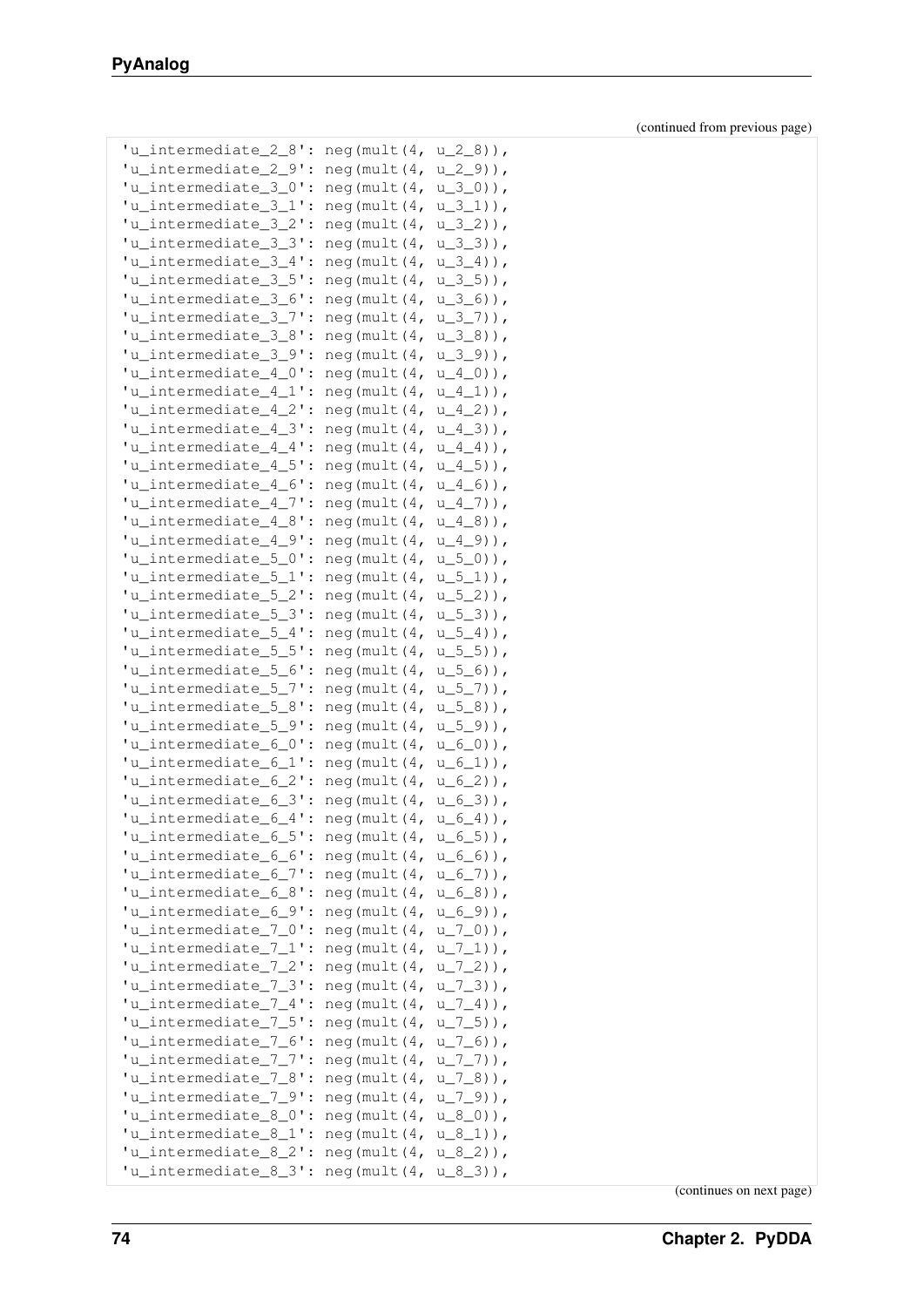| 'u_intermediate_8_4':         | neg(mult(4,<br>$u_{84})$ ,                            |
|-------------------------------|-------------------------------------------------------|
| 'u_intermediate_8_5':         | $u_{8-5}$ ) ),<br>neg(mult(4,                         |
| 'u_intermediate_8_6':         | $u_{8-6}$ ) ),<br>$neq$ (mult $(4, 4)$                |
| 'u_intermediate_8_7':         | $u_{8-7}$ ) ),<br>neg(mult(4,                         |
| 'u_intermediate_8_8':         | $u_{8-8)$ ,<br>$neq$ (mult $(4, 4)$                   |
| 'u intermediate 8 9':         | $u_{8-9)$ ),<br>$neq$ (mult $(4, 4)$                  |
| 'u_intermediate_9_0':         | $u_{90}$ ) ),                                         |
|                               | neg(mult(4,                                           |
| 'u_intermediate_9_1':         | $u_{91}$ ) ,<br>neg(mult(4,                           |
| 'u_intermediate_9_2':         | $u_{92}$ )),<br>$neq$ (mult $(4, 4)$                  |
| 'u_intermediate_9_3':         | $u_{9.3}$ )),<br>$neq$ (mult $(4, 4)$                 |
| 'u intermediate 9 4':         | $u_{94}$ ),<br>neg(mult(4,                            |
| 'u_intermediate_9_5':         | $u_{9-5}$ ) ),<br>neg(mult(4,                         |
|                               | 'u_intermediate_9_6': neg(mult(4,<br>$u_{9-6)$ ,      |
|                               | 'u_intermediate_9_7': neg(mult(4,<br>$u_{97}$ \, 0 \, |
|                               | 'u_intermediate_9_8': neg(mult(4, $u_9$ _8)),         |
|                               | $'u_$ intermediate_9_9': neg(mult(4, $u_9$ _9)),      |
| 'uinitial_0_0': const(0),     |                                                       |
| 'uinitial_0_1': const(0),     |                                                       |
| 'uinitial_0_2': $const(0)$ ,  |                                                       |
| 'uinitial_ $0_3$ ': const(0), |                                                       |
| 'uinitial_0_4': const(0),     |                                                       |
| 'uinitial_0_5': const(0),     |                                                       |
| 'uinitial_0_6': const(0),     |                                                       |
| 'uinitial_0_7': $const(0)$ ,  |                                                       |
| 'uinitial_0_8': const(0),     |                                                       |
| 'uinitial_0_9':               | $const(0)$ ,                                          |
| $'$ uinitial_ $1_0$ ':        | $const(0)$ ,                                          |
| 'uinitial_1_1':               | $const(0)$ ,                                          |
| 'uinitial_1_2':               | $const(0)$ ,                                          |
| 'uinitial_1_3':               | $const(0)$ ,                                          |
| 'uinitial_1_4':               | $const(0)$ ,                                          |
| $'$ uinitial $1_5$ ':         | $const(0)$ ,                                          |
| 'uinitial_1_6': const(0),     |                                                       |
| 'uinitial_1_7': $const(0)$ ,  |                                                       |
| 'uinitial_1_8': const(0),     |                                                       |
| 'uinitial_1_9': $const(0)$ ,  |                                                       |
| 'uinitial_2_0':               | $const(0)$ ,                                          |
| 'uinitial_2_1':               | $const(0)$ ,                                          |
| 'uinitial_2_2': const(0),     |                                                       |
| 'uinitial_2_3': const(0),     |                                                       |
| 'uinitial_2_4': const(0),     |                                                       |
| 'uinitial_2_5': const(0),     |                                                       |
| 'uinitial_2_6': const(0),     |                                                       |
| 'uinitial_2_7': const(0),     |                                                       |
| 'uinitial_2_8': const(0),     |                                                       |
| 'uinitial_2_9': $const(0)$ ,  |                                                       |
| 'uinitial_3_0': const(0),     |                                                       |
| 'uinitial_3_1': $const(0)$ ,  |                                                       |
| 'uinitial_3_2': $const(0)$ ,  |                                                       |
| 'uinitial_3_3': $const(0)$ ,  |                                                       |
| 'uinitial_3_4': $const(0)$ ,  |                                                       |
| 'uinitial_3_5': $const(0)$ ,  |                                                       |
| 'uinitial_3_6': const(0),     |                                                       |
| 'uinitial_3_7': $const(0)$ ,  |                                                       |
| 'uinitial_3_8': $const(0)$ ,  |                                                       |
| 'uinitial_3_9': $const(0)$ ,  |                                                       |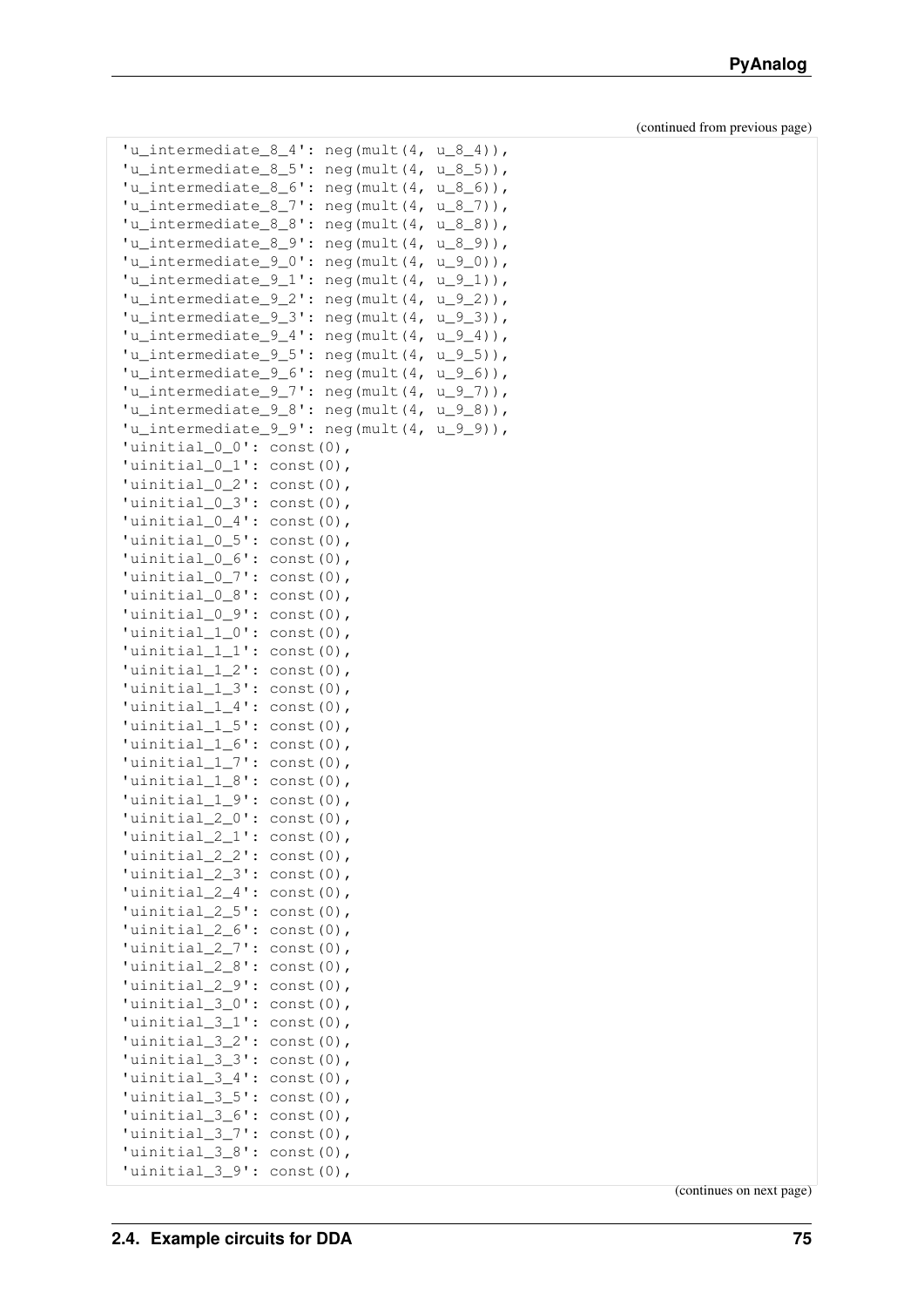| 'uinitial_4_1'<br>$const(0)$ ,<br>$\vdots$<br>'uinitial_4_2'<br>const (0)<br>$\ddot{\cdot}$<br>'uinitial_4_3'<br>const (0)<br>$\ddot{\cdot}$<br>'uinitial 4 4'<br>const (0)<br>$\ddot{\cdot}$<br>'uinitial_4_5'<br>const (0)<br>$\ddot{\cdot}$<br>'uinitial_4_6'<br>const (0)<br>$\ddot{\cdot}$<br>'uinitial_4_7'<br>const (0)<br>$\ddot{\cdot}$<br>'uinitial_4_8<br>const (0)<br>$\ddot{\cdot}$<br>'uinitial_4_9'<br>const (0)<br>$\ddot{\cdot}$<br>'uinitial_5_0'<br>const (0)<br>$\ddot{\cdot}$<br>'uinitial_5_1<br>$\ddot{\cdot}$<br>const (0)<br>'uinitial_5_2<br>const (0)<br>$\ddot{\cdot}$<br>'uinitial 5 3'<br>$\ddot{\cdot}$<br>const (0)<br>'uinitial 5 4'<br>$\ddot{\cdot}$<br>const (0)<br>'uinitial_5_5'<br>const (1)<br>$\ddot{\cdot}$<br>'uinitial_5_6'<br>const (0)<br>$\ddot{\cdot}$<br>'uinitial 5 7'<br>const (0)<br>$\ddot{\cdot}$<br>'uinitial_5_8<br>const (0)<br>$\ddot{\cdot}$<br>'uinitial_5_9'<br>const (0)<br>$\ddot{\cdot}$<br>'uinitial_6_0<br>const (0)<br>$\ddot{\cdot}$<br>'uinitial 6 1<br>const (0)<br>$\ddot{\cdot}$<br>'uinitial 6 2<br>const (0)<br>$\ddot{\cdot}$<br>'uinitial_6_3'<br>const (0)<br>$\ddot{\cdot}$<br>'uinitial_6_4<br>const (0)<br>$\ddot{\cdot}$<br>'uinitial_6_5<br>const (0)<br>$\ddot{\cdot}$<br>uinitial_6_6'<br>const (0)<br>$\ddot{\cdot}$<br>'uinitial_6_7<br>const (0)<br>$\ddot{\cdot}$<br>'uinitial_6_8<br>const (0)<br>$\ddot{\cdot}$<br>'uinitial_6_9'<br>const (0)<br>$\ddot{\cdot}$<br>'uinitial_7_0<br>const (0)<br>$\ddot{\cdot}$<br>'uinitial_7_1<br>const (0)<br>$\ddot{\cdot}$<br>'uinitial 7 2<br>const (0)<br>$\ddot{\cdot}$<br>'uinitial_7_3'<br>const (0)<br>$\ddot{\cdot}$<br>'uinitial 7 4'<br>const (0)<br>$\ddot{\cdot}$<br>'uinitial_7_5'<br>const (0)<br>$\ddot{\cdot}$<br>'uinitial_7_6'<br>$const(0)$ ,<br>$\ddot{\cdot}$<br>uinitial_7_7'<br>const (0)<br>$\ddot{\cdot}$<br>'uinitial_7_8':<br>const (0)<br>'uinitial_7_9':<br>const (0)<br>'uinitial_8_0'<br>$\ddot{\cdot}$<br>const (0)<br>'uinitial_8_1'<br>$\ddot{\cdot}$<br>const (0)<br>'uinitial_8_2'<br>const (0)<br>$\ddot{\cdot}$<br>'uinitial_8_3'<br>const (0)<br>$\ddot{\cdot}$<br>'uinitial_8_4'<br>const (0)<br>$\ddot{\cdot}$<br>'uinitial_8_5'<br>$\ddot{\cdot}$<br>const (0)<br>'uinitial_8_6'<br>const (0)<br>$\ddot{\cdot}$<br>'uinitial_8_7'<br>$\ddot{\cdot}$<br>const (0)<br>'uinitial_8_8'<br>const (0)<br>$\ddot{\cdot}$<br>'uinitial_8_9'<br>$\ddot{\cdot}$<br>const (0)<br>'uinitial_9_0'<br>const (0)<br>$\ddot{\cdot}$<br>'uinitial_9_1'<br>const (0)<br>$\vdots$<br>'uinitial_9_2'<br>const (0)<br>$\ddot{\cdot}$<br>$\overline{ }$<br>'uinitial_9_3'<br>$const(0)$ ,<br>$\ddot{\cdot}$<br>'uinitial_9_4':<br>const (0)<br>$\overline{r}$<br>'uinitial_9_5':<br>$const(0)$ , | 'uinitial_4_0' | $\ddot{\cdot}$ | $const(0)$ , |
|-----------------------------------------------------------------------------------------------------------------------------------------------------------------------------------------------------------------------------------------------------------------------------------------------------------------------------------------------------------------------------------------------------------------------------------------------------------------------------------------------------------------------------------------------------------------------------------------------------------------------------------------------------------------------------------------------------------------------------------------------------------------------------------------------------------------------------------------------------------------------------------------------------------------------------------------------------------------------------------------------------------------------------------------------------------------------------------------------------------------------------------------------------------------------------------------------------------------------------------------------------------------------------------------------------------------------------------------------------------------------------------------------------------------------------------------------------------------------------------------------------------------------------------------------------------------------------------------------------------------------------------------------------------------------------------------------------------------------------------------------------------------------------------------------------------------------------------------------------------------------------------------------------------------------------------------------------------------------------------------------------------------------------------------------------------------------------------------------------------------------------------------------------------------------------------------------------------------------------------------------------------------------------------------------------------------------------------------------------------------------------------------------------------------------------------------------------------------------------------------------------------------------------------------------------------------------------------------------------------------------------------------------------------------------------------------------------------------------------------------------------|----------------|----------------|--------------|
|                                                                                                                                                                                                                                                                                                                                                                                                                                                                                                                                                                                                                                                                                                                                                                                                                                                                                                                                                                                                                                                                                                                                                                                                                                                                                                                                                                                                                                                                                                                                                                                                                                                                                                                                                                                                                                                                                                                                                                                                                                                                                                                                                                                                                                                                                                                                                                                                                                                                                                                                                                                                                                                                                                                                                     |                |                |              |
|                                                                                                                                                                                                                                                                                                                                                                                                                                                                                                                                                                                                                                                                                                                                                                                                                                                                                                                                                                                                                                                                                                                                                                                                                                                                                                                                                                                                                                                                                                                                                                                                                                                                                                                                                                                                                                                                                                                                                                                                                                                                                                                                                                                                                                                                                                                                                                                                                                                                                                                                                                                                                                                                                                                                                     |                |                |              |
|                                                                                                                                                                                                                                                                                                                                                                                                                                                                                                                                                                                                                                                                                                                                                                                                                                                                                                                                                                                                                                                                                                                                                                                                                                                                                                                                                                                                                                                                                                                                                                                                                                                                                                                                                                                                                                                                                                                                                                                                                                                                                                                                                                                                                                                                                                                                                                                                                                                                                                                                                                                                                                                                                                                                                     |                |                |              |
|                                                                                                                                                                                                                                                                                                                                                                                                                                                                                                                                                                                                                                                                                                                                                                                                                                                                                                                                                                                                                                                                                                                                                                                                                                                                                                                                                                                                                                                                                                                                                                                                                                                                                                                                                                                                                                                                                                                                                                                                                                                                                                                                                                                                                                                                                                                                                                                                                                                                                                                                                                                                                                                                                                                                                     |                |                |              |
|                                                                                                                                                                                                                                                                                                                                                                                                                                                                                                                                                                                                                                                                                                                                                                                                                                                                                                                                                                                                                                                                                                                                                                                                                                                                                                                                                                                                                                                                                                                                                                                                                                                                                                                                                                                                                                                                                                                                                                                                                                                                                                                                                                                                                                                                                                                                                                                                                                                                                                                                                                                                                                                                                                                                                     |                |                |              |
|                                                                                                                                                                                                                                                                                                                                                                                                                                                                                                                                                                                                                                                                                                                                                                                                                                                                                                                                                                                                                                                                                                                                                                                                                                                                                                                                                                                                                                                                                                                                                                                                                                                                                                                                                                                                                                                                                                                                                                                                                                                                                                                                                                                                                                                                                                                                                                                                                                                                                                                                                                                                                                                                                                                                                     |                |                |              |
|                                                                                                                                                                                                                                                                                                                                                                                                                                                                                                                                                                                                                                                                                                                                                                                                                                                                                                                                                                                                                                                                                                                                                                                                                                                                                                                                                                                                                                                                                                                                                                                                                                                                                                                                                                                                                                                                                                                                                                                                                                                                                                                                                                                                                                                                                                                                                                                                                                                                                                                                                                                                                                                                                                                                                     |                |                |              |
|                                                                                                                                                                                                                                                                                                                                                                                                                                                                                                                                                                                                                                                                                                                                                                                                                                                                                                                                                                                                                                                                                                                                                                                                                                                                                                                                                                                                                                                                                                                                                                                                                                                                                                                                                                                                                                                                                                                                                                                                                                                                                                                                                                                                                                                                                                                                                                                                                                                                                                                                                                                                                                                                                                                                                     |                |                |              |
|                                                                                                                                                                                                                                                                                                                                                                                                                                                                                                                                                                                                                                                                                                                                                                                                                                                                                                                                                                                                                                                                                                                                                                                                                                                                                                                                                                                                                                                                                                                                                                                                                                                                                                                                                                                                                                                                                                                                                                                                                                                                                                                                                                                                                                                                                                                                                                                                                                                                                                                                                                                                                                                                                                                                                     |                |                |              |
|                                                                                                                                                                                                                                                                                                                                                                                                                                                                                                                                                                                                                                                                                                                                                                                                                                                                                                                                                                                                                                                                                                                                                                                                                                                                                                                                                                                                                                                                                                                                                                                                                                                                                                                                                                                                                                                                                                                                                                                                                                                                                                                                                                                                                                                                                                                                                                                                                                                                                                                                                                                                                                                                                                                                                     |                |                |              |
|                                                                                                                                                                                                                                                                                                                                                                                                                                                                                                                                                                                                                                                                                                                                                                                                                                                                                                                                                                                                                                                                                                                                                                                                                                                                                                                                                                                                                                                                                                                                                                                                                                                                                                                                                                                                                                                                                                                                                                                                                                                                                                                                                                                                                                                                                                                                                                                                                                                                                                                                                                                                                                                                                                                                                     |                |                |              |
|                                                                                                                                                                                                                                                                                                                                                                                                                                                                                                                                                                                                                                                                                                                                                                                                                                                                                                                                                                                                                                                                                                                                                                                                                                                                                                                                                                                                                                                                                                                                                                                                                                                                                                                                                                                                                                                                                                                                                                                                                                                                                                                                                                                                                                                                                                                                                                                                                                                                                                                                                                                                                                                                                                                                                     |                |                |              |
|                                                                                                                                                                                                                                                                                                                                                                                                                                                                                                                                                                                                                                                                                                                                                                                                                                                                                                                                                                                                                                                                                                                                                                                                                                                                                                                                                                                                                                                                                                                                                                                                                                                                                                                                                                                                                                                                                                                                                                                                                                                                                                                                                                                                                                                                                                                                                                                                                                                                                                                                                                                                                                                                                                                                                     |                |                |              |
|                                                                                                                                                                                                                                                                                                                                                                                                                                                                                                                                                                                                                                                                                                                                                                                                                                                                                                                                                                                                                                                                                                                                                                                                                                                                                                                                                                                                                                                                                                                                                                                                                                                                                                                                                                                                                                                                                                                                                                                                                                                                                                                                                                                                                                                                                                                                                                                                                                                                                                                                                                                                                                                                                                                                                     |                |                |              |
|                                                                                                                                                                                                                                                                                                                                                                                                                                                                                                                                                                                                                                                                                                                                                                                                                                                                                                                                                                                                                                                                                                                                                                                                                                                                                                                                                                                                                                                                                                                                                                                                                                                                                                                                                                                                                                                                                                                                                                                                                                                                                                                                                                                                                                                                                                                                                                                                                                                                                                                                                                                                                                                                                                                                                     |                |                |              |
|                                                                                                                                                                                                                                                                                                                                                                                                                                                                                                                                                                                                                                                                                                                                                                                                                                                                                                                                                                                                                                                                                                                                                                                                                                                                                                                                                                                                                                                                                                                                                                                                                                                                                                                                                                                                                                                                                                                                                                                                                                                                                                                                                                                                                                                                                                                                                                                                                                                                                                                                                                                                                                                                                                                                                     |                |                |              |
|                                                                                                                                                                                                                                                                                                                                                                                                                                                                                                                                                                                                                                                                                                                                                                                                                                                                                                                                                                                                                                                                                                                                                                                                                                                                                                                                                                                                                                                                                                                                                                                                                                                                                                                                                                                                                                                                                                                                                                                                                                                                                                                                                                                                                                                                                                                                                                                                                                                                                                                                                                                                                                                                                                                                                     |                |                |              |
|                                                                                                                                                                                                                                                                                                                                                                                                                                                                                                                                                                                                                                                                                                                                                                                                                                                                                                                                                                                                                                                                                                                                                                                                                                                                                                                                                                                                                                                                                                                                                                                                                                                                                                                                                                                                                                                                                                                                                                                                                                                                                                                                                                                                                                                                                                                                                                                                                                                                                                                                                                                                                                                                                                                                                     |                |                |              |
|                                                                                                                                                                                                                                                                                                                                                                                                                                                                                                                                                                                                                                                                                                                                                                                                                                                                                                                                                                                                                                                                                                                                                                                                                                                                                                                                                                                                                                                                                                                                                                                                                                                                                                                                                                                                                                                                                                                                                                                                                                                                                                                                                                                                                                                                                                                                                                                                                                                                                                                                                                                                                                                                                                                                                     |                |                |              |
|                                                                                                                                                                                                                                                                                                                                                                                                                                                                                                                                                                                                                                                                                                                                                                                                                                                                                                                                                                                                                                                                                                                                                                                                                                                                                                                                                                                                                                                                                                                                                                                                                                                                                                                                                                                                                                                                                                                                                                                                                                                                                                                                                                                                                                                                                                                                                                                                                                                                                                                                                                                                                                                                                                                                                     |                |                |              |
|                                                                                                                                                                                                                                                                                                                                                                                                                                                                                                                                                                                                                                                                                                                                                                                                                                                                                                                                                                                                                                                                                                                                                                                                                                                                                                                                                                                                                                                                                                                                                                                                                                                                                                                                                                                                                                                                                                                                                                                                                                                                                                                                                                                                                                                                                                                                                                                                                                                                                                                                                                                                                                                                                                                                                     |                |                |              |
|                                                                                                                                                                                                                                                                                                                                                                                                                                                                                                                                                                                                                                                                                                                                                                                                                                                                                                                                                                                                                                                                                                                                                                                                                                                                                                                                                                                                                                                                                                                                                                                                                                                                                                                                                                                                                                                                                                                                                                                                                                                                                                                                                                                                                                                                                                                                                                                                                                                                                                                                                                                                                                                                                                                                                     |                |                |              |
|                                                                                                                                                                                                                                                                                                                                                                                                                                                                                                                                                                                                                                                                                                                                                                                                                                                                                                                                                                                                                                                                                                                                                                                                                                                                                                                                                                                                                                                                                                                                                                                                                                                                                                                                                                                                                                                                                                                                                                                                                                                                                                                                                                                                                                                                                                                                                                                                                                                                                                                                                                                                                                                                                                                                                     |                |                |              |
|                                                                                                                                                                                                                                                                                                                                                                                                                                                                                                                                                                                                                                                                                                                                                                                                                                                                                                                                                                                                                                                                                                                                                                                                                                                                                                                                                                                                                                                                                                                                                                                                                                                                                                                                                                                                                                                                                                                                                                                                                                                                                                                                                                                                                                                                                                                                                                                                                                                                                                                                                                                                                                                                                                                                                     |                |                |              |
|                                                                                                                                                                                                                                                                                                                                                                                                                                                                                                                                                                                                                                                                                                                                                                                                                                                                                                                                                                                                                                                                                                                                                                                                                                                                                                                                                                                                                                                                                                                                                                                                                                                                                                                                                                                                                                                                                                                                                                                                                                                                                                                                                                                                                                                                                                                                                                                                                                                                                                                                                                                                                                                                                                                                                     |                |                |              |
|                                                                                                                                                                                                                                                                                                                                                                                                                                                                                                                                                                                                                                                                                                                                                                                                                                                                                                                                                                                                                                                                                                                                                                                                                                                                                                                                                                                                                                                                                                                                                                                                                                                                                                                                                                                                                                                                                                                                                                                                                                                                                                                                                                                                                                                                                                                                                                                                                                                                                                                                                                                                                                                                                                                                                     |                |                |              |
|                                                                                                                                                                                                                                                                                                                                                                                                                                                                                                                                                                                                                                                                                                                                                                                                                                                                                                                                                                                                                                                                                                                                                                                                                                                                                                                                                                                                                                                                                                                                                                                                                                                                                                                                                                                                                                                                                                                                                                                                                                                                                                                                                                                                                                                                                                                                                                                                                                                                                                                                                                                                                                                                                                                                                     |                |                |              |
|                                                                                                                                                                                                                                                                                                                                                                                                                                                                                                                                                                                                                                                                                                                                                                                                                                                                                                                                                                                                                                                                                                                                                                                                                                                                                                                                                                                                                                                                                                                                                                                                                                                                                                                                                                                                                                                                                                                                                                                                                                                                                                                                                                                                                                                                                                                                                                                                                                                                                                                                                                                                                                                                                                                                                     |                |                |              |
|                                                                                                                                                                                                                                                                                                                                                                                                                                                                                                                                                                                                                                                                                                                                                                                                                                                                                                                                                                                                                                                                                                                                                                                                                                                                                                                                                                                                                                                                                                                                                                                                                                                                                                                                                                                                                                                                                                                                                                                                                                                                                                                                                                                                                                                                                                                                                                                                                                                                                                                                                                                                                                                                                                                                                     |                |                |              |
|                                                                                                                                                                                                                                                                                                                                                                                                                                                                                                                                                                                                                                                                                                                                                                                                                                                                                                                                                                                                                                                                                                                                                                                                                                                                                                                                                                                                                                                                                                                                                                                                                                                                                                                                                                                                                                                                                                                                                                                                                                                                                                                                                                                                                                                                                                                                                                                                                                                                                                                                                                                                                                                                                                                                                     |                |                |              |
|                                                                                                                                                                                                                                                                                                                                                                                                                                                                                                                                                                                                                                                                                                                                                                                                                                                                                                                                                                                                                                                                                                                                                                                                                                                                                                                                                                                                                                                                                                                                                                                                                                                                                                                                                                                                                                                                                                                                                                                                                                                                                                                                                                                                                                                                                                                                                                                                                                                                                                                                                                                                                                                                                                                                                     |                |                |              |
|                                                                                                                                                                                                                                                                                                                                                                                                                                                                                                                                                                                                                                                                                                                                                                                                                                                                                                                                                                                                                                                                                                                                                                                                                                                                                                                                                                                                                                                                                                                                                                                                                                                                                                                                                                                                                                                                                                                                                                                                                                                                                                                                                                                                                                                                                                                                                                                                                                                                                                                                                                                                                                                                                                                                                     |                |                |              |
|                                                                                                                                                                                                                                                                                                                                                                                                                                                                                                                                                                                                                                                                                                                                                                                                                                                                                                                                                                                                                                                                                                                                                                                                                                                                                                                                                                                                                                                                                                                                                                                                                                                                                                                                                                                                                                                                                                                                                                                                                                                                                                                                                                                                                                                                                                                                                                                                                                                                                                                                                                                                                                                                                                                                                     |                |                |              |
|                                                                                                                                                                                                                                                                                                                                                                                                                                                                                                                                                                                                                                                                                                                                                                                                                                                                                                                                                                                                                                                                                                                                                                                                                                                                                                                                                                                                                                                                                                                                                                                                                                                                                                                                                                                                                                                                                                                                                                                                                                                                                                                                                                                                                                                                                                                                                                                                                                                                                                                                                                                                                                                                                                                                                     |                |                |              |
|                                                                                                                                                                                                                                                                                                                                                                                                                                                                                                                                                                                                                                                                                                                                                                                                                                                                                                                                                                                                                                                                                                                                                                                                                                                                                                                                                                                                                                                                                                                                                                                                                                                                                                                                                                                                                                                                                                                                                                                                                                                                                                                                                                                                                                                                                                                                                                                                                                                                                                                                                                                                                                                                                                                                                     |                |                |              |
|                                                                                                                                                                                                                                                                                                                                                                                                                                                                                                                                                                                                                                                                                                                                                                                                                                                                                                                                                                                                                                                                                                                                                                                                                                                                                                                                                                                                                                                                                                                                                                                                                                                                                                                                                                                                                                                                                                                                                                                                                                                                                                                                                                                                                                                                                                                                                                                                                                                                                                                                                                                                                                                                                                                                                     |                |                |              |
|                                                                                                                                                                                                                                                                                                                                                                                                                                                                                                                                                                                                                                                                                                                                                                                                                                                                                                                                                                                                                                                                                                                                                                                                                                                                                                                                                                                                                                                                                                                                                                                                                                                                                                                                                                                                                                                                                                                                                                                                                                                                                                                                                                                                                                                                                                                                                                                                                                                                                                                                                                                                                                                                                                                                                     |                |                |              |
|                                                                                                                                                                                                                                                                                                                                                                                                                                                                                                                                                                                                                                                                                                                                                                                                                                                                                                                                                                                                                                                                                                                                                                                                                                                                                                                                                                                                                                                                                                                                                                                                                                                                                                                                                                                                                                                                                                                                                                                                                                                                                                                                                                                                                                                                                                                                                                                                                                                                                                                                                                                                                                                                                                                                                     |                |                |              |
|                                                                                                                                                                                                                                                                                                                                                                                                                                                                                                                                                                                                                                                                                                                                                                                                                                                                                                                                                                                                                                                                                                                                                                                                                                                                                                                                                                                                                                                                                                                                                                                                                                                                                                                                                                                                                                                                                                                                                                                                                                                                                                                                                                                                                                                                                                                                                                                                                                                                                                                                                                                                                                                                                                                                                     |                |                |              |
|                                                                                                                                                                                                                                                                                                                                                                                                                                                                                                                                                                                                                                                                                                                                                                                                                                                                                                                                                                                                                                                                                                                                                                                                                                                                                                                                                                                                                                                                                                                                                                                                                                                                                                                                                                                                                                                                                                                                                                                                                                                                                                                                                                                                                                                                                                                                                                                                                                                                                                                                                                                                                                                                                                                                                     |                |                |              |
|                                                                                                                                                                                                                                                                                                                                                                                                                                                                                                                                                                                                                                                                                                                                                                                                                                                                                                                                                                                                                                                                                                                                                                                                                                                                                                                                                                                                                                                                                                                                                                                                                                                                                                                                                                                                                                                                                                                                                                                                                                                                                                                                                                                                                                                                                                                                                                                                                                                                                                                                                                                                                                                                                                                                                     |                |                |              |
|                                                                                                                                                                                                                                                                                                                                                                                                                                                                                                                                                                                                                                                                                                                                                                                                                                                                                                                                                                                                                                                                                                                                                                                                                                                                                                                                                                                                                                                                                                                                                                                                                                                                                                                                                                                                                                                                                                                                                                                                                                                                                                                                                                                                                                                                                                                                                                                                                                                                                                                                                                                                                                                                                                                                                     |                |                |              |
|                                                                                                                                                                                                                                                                                                                                                                                                                                                                                                                                                                                                                                                                                                                                                                                                                                                                                                                                                                                                                                                                                                                                                                                                                                                                                                                                                                                                                                                                                                                                                                                                                                                                                                                                                                                                                                                                                                                                                                                                                                                                                                                                                                                                                                                                                                                                                                                                                                                                                                                                                                                                                                                                                                                                                     |                |                |              |
|                                                                                                                                                                                                                                                                                                                                                                                                                                                                                                                                                                                                                                                                                                                                                                                                                                                                                                                                                                                                                                                                                                                                                                                                                                                                                                                                                                                                                                                                                                                                                                                                                                                                                                                                                                                                                                                                                                                                                                                                                                                                                                                                                                                                                                                                                                                                                                                                                                                                                                                                                                                                                                                                                                                                                     |                |                |              |
|                                                                                                                                                                                                                                                                                                                                                                                                                                                                                                                                                                                                                                                                                                                                                                                                                                                                                                                                                                                                                                                                                                                                                                                                                                                                                                                                                                                                                                                                                                                                                                                                                                                                                                                                                                                                                                                                                                                                                                                                                                                                                                                                                                                                                                                                                                                                                                                                                                                                                                                                                                                                                                                                                                                                                     |                |                |              |
|                                                                                                                                                                                                                                                                                                                                                                                                                                                                                                                                                                                                                                                                                                                                                                                                                                                                                                                                                                                                                                                                                                                                                                                                                                                                                                                                                                                                                                                                                                                                                                                                                                                                                                                                                                                                                                                                                                                                                                                                                                                                                                                                                                                                                                                                                                                                                                                                                                                                                                                                                                                                                                                                                                                                                     |                |                |              |
|                                                                                                                                                                                                                                                                                                                                                                                                                                                                                                                                                                                                                                                                                                                                                                                                                                                                                                                                                                                                                                                                                                                                                                                                                                                                                                                                                                                                                                                                                                                                                                                                                                                                                                                                                                                                                                                                                                                                                                                                                                                                                                                                                                                                                                                                                                                                                                                                                                                                                                                                                                                                                                                                                                                                                     |                |                |              |
|                                                                                                                                                                                                                                                                                                                                                                                                                                                                                                                                                                                                                                                                                                                                                                                                                                                                                                                                                                                                                                                                                                                                                                                                                                                                                                                                                                                                                                                                                                                                                                                                                                                                                                                                                                                                                                                                                                                                                                                                                                                                                                                                                                                                                                                                                                                                                                                                                                                                                                                                                                                                                                                                                                                                                     |                |                |              |
|                                                                                                                                                                                                                                                                                                                                                                                                                                                                                                                                                                                                                                                                                                                                                                                                                                                                                                                                                                                                                                                                                                                                                                                                                                                                                                                                                                                                                                                                                                                                                                                                                                                                                                                                                                                                                                                                                                                                                                                                                                                                                                                                                                                                                                                                                                                                                                                                                                                                                                                                                                                                                                                                                                                                                     |                |                |              |
|                                                                                                                                                                                                                                                                                                                                                                                                                                                                                                                                                                                                                                                                                                                                                                                                                                                                                                                                                                                                                                                                                                                                                                                                                                                                                                                                                                                                                                                                                                                                                                                                                                                                                                                                                                                                                                                                                                                                                                                                                                                                                                                                                                                                                                                                                                                                                                                                                                                                                                                                                                                                                                                                                                                                                     |                |                |              |
|                                                                                                                                                                                                                                                                                                                                                                                                                                                                                                                                                                                                                                                                                                                                                                                                                                                                                                                                                                                                                                                                                                                                                                                                                                                                                                                                                                                                                                                                                                                                                                                                                                                                                                                                                                                                                                                                                                                                                                                                                                                                                                                                                                                                                                                                                                                                                                                                                                                                                                                                                                                                                                                                                                                                                     |                |                |              |
|                                                                                                                                                                                                                                                                                                                                                                                                                                                                                                                                                                                                                                                                                                                                                                                                                                                                                                                                                                                                                                                                                                                                                                                                                                                                                                                                                                                                                                                                                                                                                                                                                                                                                                                                                                                                                                                                                                                                                                                                                                                                                                                                                                                                                                                                                                                                                                                                                                                                                                                                                                                                                                                                                                                                                     |                |                |              |
|                                                                                                                                                                                                                                                                                                                                                                                                                                                                                                                                                                                                                                                                                                                                                                                                                                                                                                                                                                                                                                                                                                                                                                                                                                                                                                                                                                                                                                                                                                                                                                                                                                                                                                                                                                                                                                                                                                                                                                                                                                                                                                                                                                                                                                                                                                                                                                                                                                                                                                                                                                                                                                                                                                                                                     |                |                |              |
|                                                                                                                                                                                                                                                                                                                                                                                                                                                                                                                                                                                                                                                                                                                                                                                                                                                                                                                                                                                                                                                                                                                                                                                                                                                                                                                                                                                                                                                                                                                                                                                                                                                                                                                                                                                                                                                                                                                                                                                                                                                                                                                                                                                                                                                                                                                                                                                                                                                                                                                                                                                                                                                                                                                                                     |                |                |              |
|                                                                                                                                                                                                                                                                                                                                                                                                                                                                                                                                                                                                                                                                                                                                                                                                                                                                                                                                                                                                                                                                                                                                                                                                                                                                                                                                                                                                                                                                                                                                                                                                                                                                                                                                                                                                                                                                                                                                                                                                                                                                                                                                                                                                                                                                                                                                                                                                                                                                                                                                                                                                                                                                                                                                                     |                |                |              |
|                                                                                                                                                                                                                                                                                                                                                                                                                                                                                                                                                                                                                                                                                                                                                                                                                                                                                                                                                                                                                                                                                                                                                                                                                                                                                                                                                                                                                                                                                                                                                                                                                                                                                                                                                                                                                                                                                                                                                                                                                                                                                                                                                                                                                                                                                                                                                                                                                                                                                                                                                                                                                                                                                                                                                     |                |                |              |
|                                                                                                                                                                                                                                                                                                                                                                                                                                                                                                                                                                                                                                                                                                                                                                                                                                                                                                                                                                                                                                                                                                                                                                                                                                                                                                                                                                                                                                                                                                                                                                                                                                                                                                                                                                                                                                                                                                                                                                                                                                                                                                                                                                                                                                                                                                                                                                                                                                                                                                                                                                                                                                                                                                                                                     |                |                |              |
|                                                                                                                                                                                                                                                                                                                                                                                                                                                                                                                                                                                                                                                                                                                                                                                                                                                                                                                                                                                                                                                                                                                                                                                                                                                                                                                                                                                                                                                                                                                                                                                                                                                                                                                                                                                                                                                                                                                                                                                                                                                                                                                                                                                                                                                                                                                                                                                                                                                                                                                                                                                                                                                                                                                                                     |                |                |              |
|                                                                                                                                                                                                                                                                                                                                                                                                                                                                                                                                                                                                                                                                                                                                                                                                                                                                                                                                                                                                                                                                                                                                                                                                                                                                                                                                                                                                                                                                                                                                                                                                                                                                                                                                                                                                                                                                                                                                                                                                                                                                                                                                                                                                                                                                                                                                                                                                                                                                                                                                                                                                                                                                                                                                                     |                |                |              |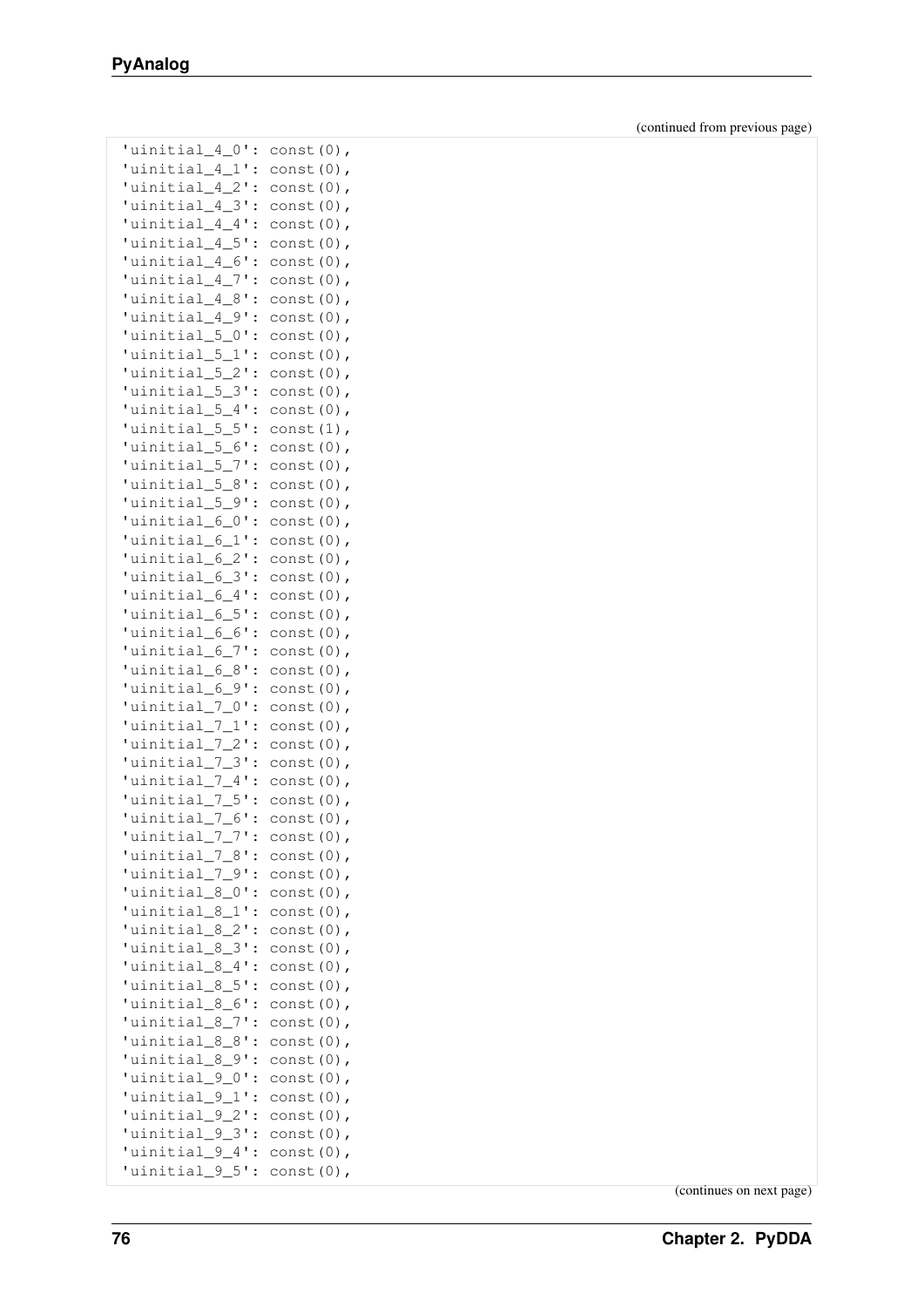```
'uinitial_9_6': const(0),
'uinitial_9_7': const(0),
'uinitial_9_8': const(0),
'uinitial_9_9': const(0)})
```
- $[36]$ : c\_code = state.export(to="C") compile(c\_code, "heateq2d.cpp")
- $[37]$ : data = run(arguments={'max\_iterations':400})

```
Running: ./a.out --max_iterations=400
```

```
[38]: for i,j in ndindex(NN):
          plot(data[f"u_{i}(i)_{i}(j)"])
```


 $[39]$ : heat = array( $[data[f''u_{i}]_{j}]''$ ] **for** i,j in ndindex(NN)]).reshape((N,N,  $\rightarrow$ len(data))) heat.shape

 $[39]$ : (10, 10, 400)

The physical recovery of the digital data is not so easy to inspect, since the two spatial dimensions would require to make a movie in order to display the time evolution. What we do instead here is to show the first snapshot and the last one.

In the following two figures, the *x* and *y* axis correspond to their physical coordinates. These are *still images* for  $t = 0$  and  $t = t_{final}$ .

```
[22]: rcParams["figure.figsize"] = (40, 20)\text{imshow}(\text{heat}[:, :, 0])
```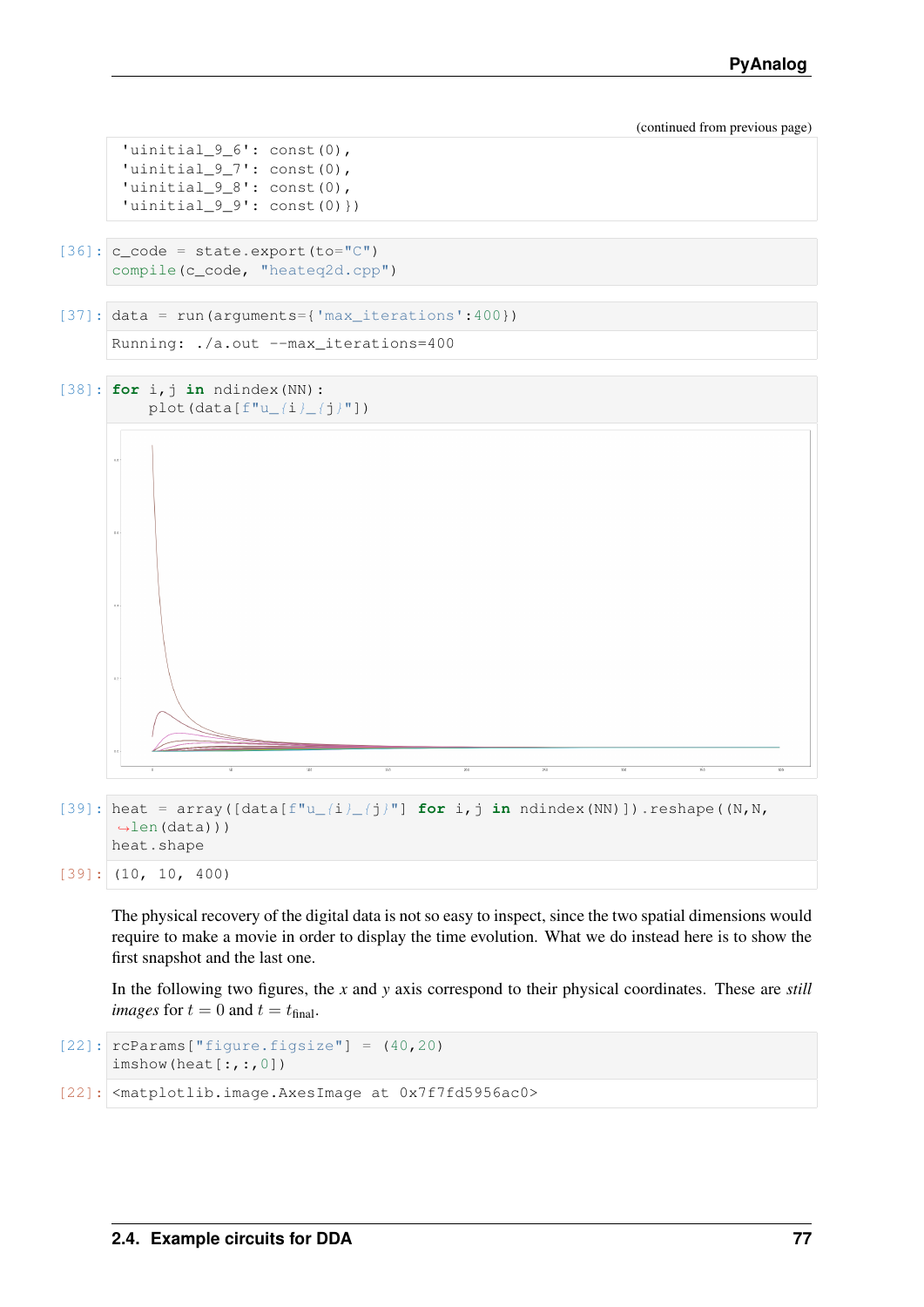



[23]: <matplotlib.image.AxesImage at 0x7f7fd59675e0>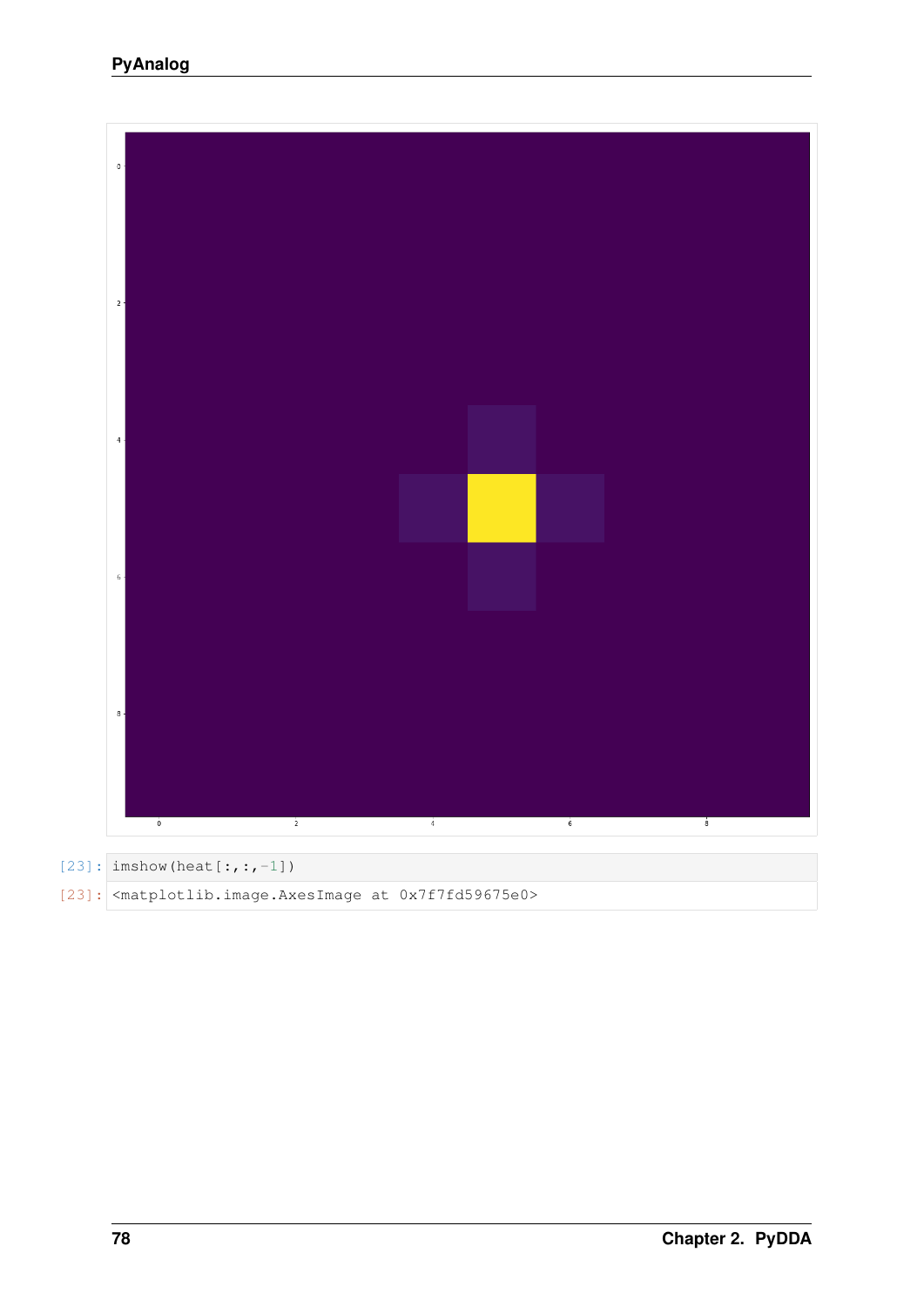

In order to provide a final discussion, what is visible here is the dissipation of heat from a single maximum to the whole simulation domain.

With this, we end the demonstration notebook about the heat equation in DDA.

### **About this notebook**

This notebook was written during a two hour phone call as an interactive demonstration how to do high-level programming with DDA.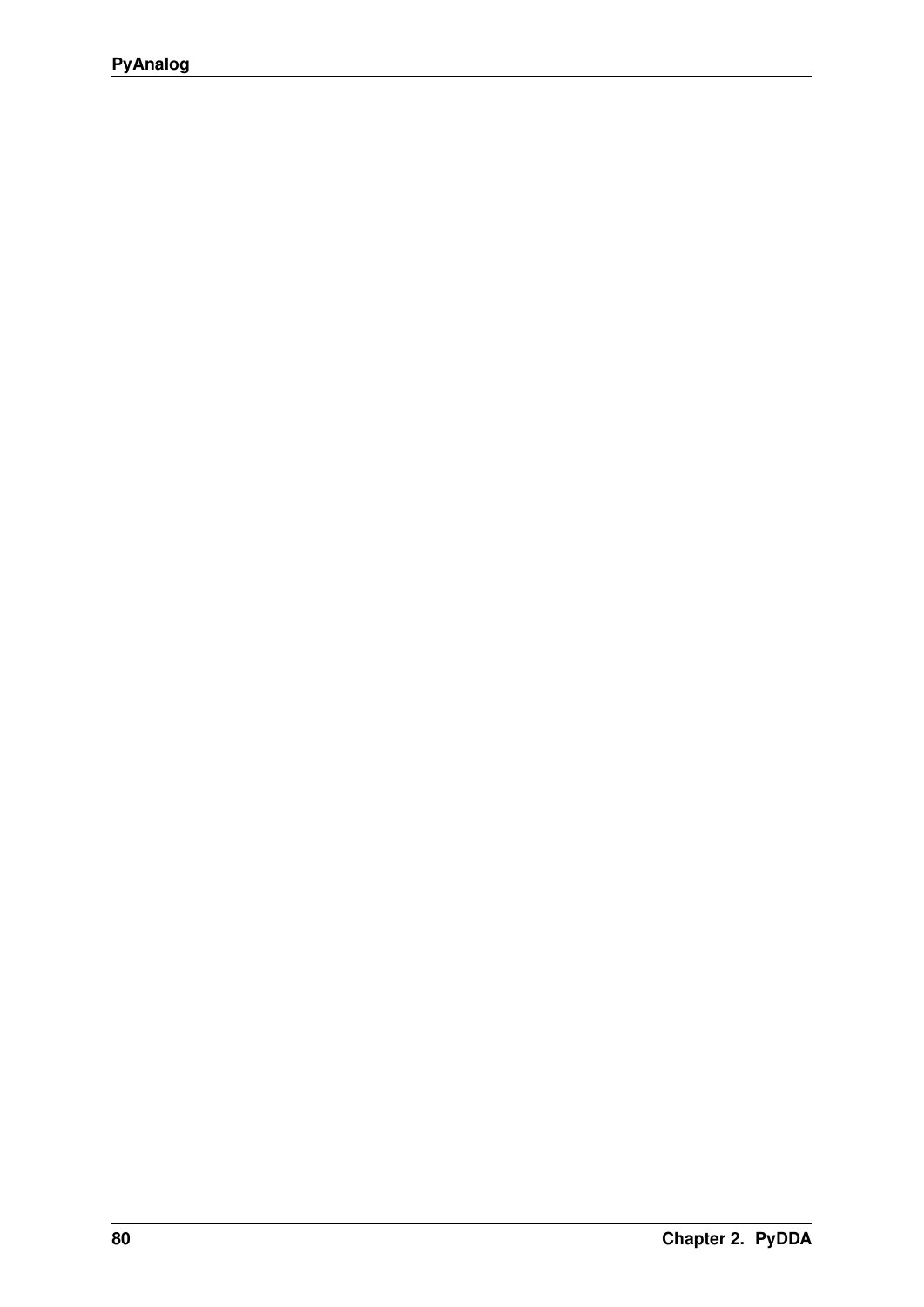# **3.1 About FPAA**

PyFPAA is a work bench to gain experience with hybrid computer programming. It can be used to create examples for the digital/hybrid extensions of the Analog Paradigm Model-1 analog computer (AP/M-1).

*pyFPAA* is a small Python3 code for compiling instructions for the AP/M-1 Hybrid Controller (HC), especially for the DPT (digital potentiometers), XBAR (crossbar switch) and the HC itself. The input is a quite extensive machine description together with a program (basically an analog circuit), both written in a minimalistic HDL in YAML representation. See the *README* file there as well as the *doc* directory for more details.

See also *examples/fpaa-circuits* for a number of example input for the pyFPAA compiler. There also exist basic test scripts within *tests*.

<span id="page-84-0"></span>PyFPAA is a compiler for programmable analog computers (FPAAs). It was written by SvenK in Dec 2019 for quickly approaching a testing infrastructure for the XBAR module for the *Analog Paradigm M-1* analog computer.

The script requires a (lengthy) machine description, which encodes the computational parts available and is quite similar to a machine library in VHDL. That file encodes especially the hard-wired vs. configurable parts of the machine. The actual program is then rather short and describes how the configurable computational parts are connected with each other. It also specifies constant coefficients which are set with digital potentiometers or other digital steering parameters.

The output of the code is the analog computer configuration, as required by hycon. This can be either

- a single line of text, which are mostly hexadecimal encoded instructions together with command characters, all following the serial console protocol which the HybridController of the machine expects [\(http://analogparadigm.com/downloads/hc\\_handbook.pdf\)](http://analogparadigm.com/downloads/hc_handbook.pdf).
- configuration tuples for hycon
- or a direct API to hycon

In order to run this program, all you need is  $PyYAML$  to read the YAML files. If you want to draw circuit plots, you need matplotlib.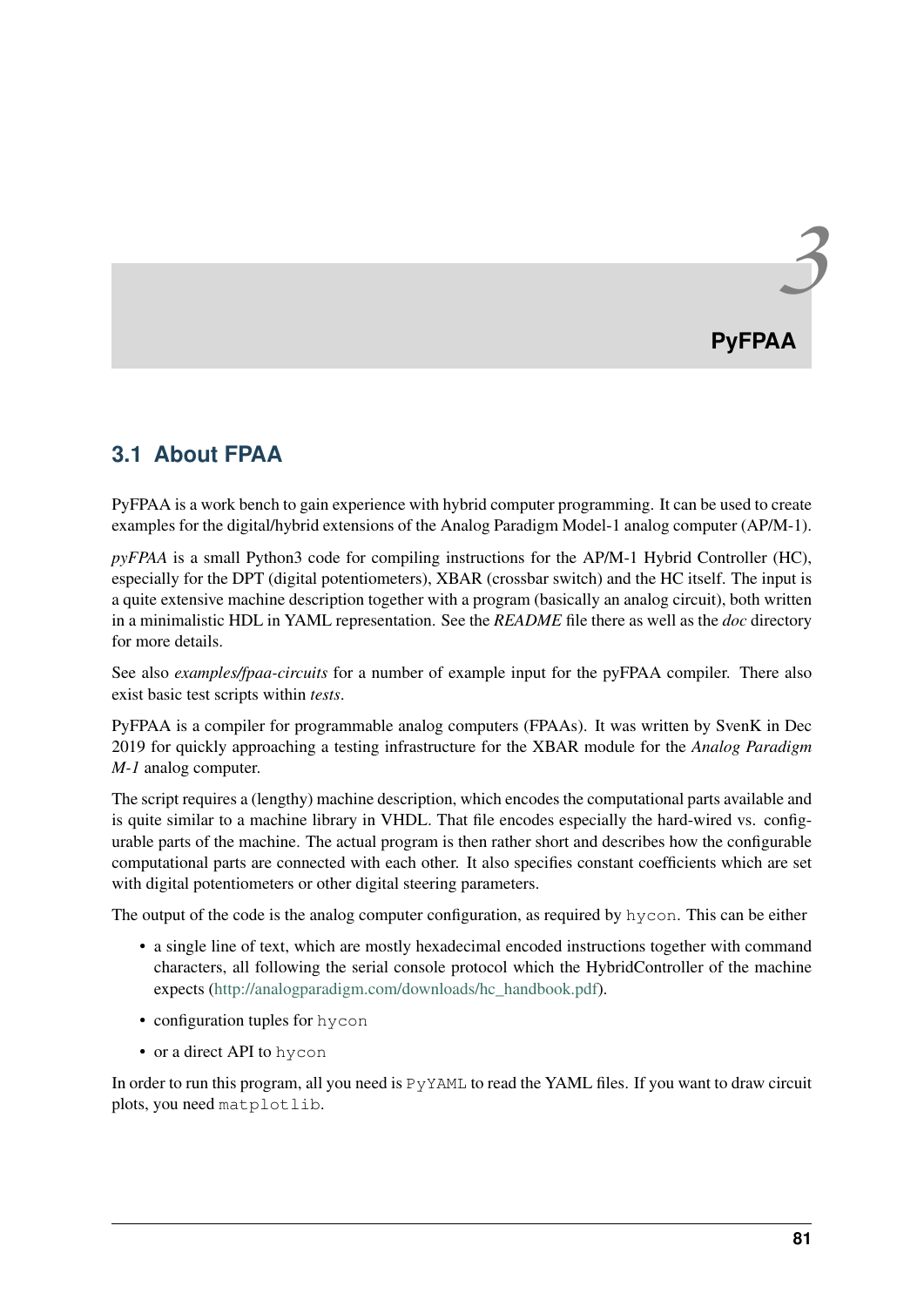## **3.1.1 Command line interface**

```
% python -m fpaa --help
usage: fpaa.py [-h] [-v] [-o OUTPUT.txt] [-p OUTPUT.pdf] (-A {XBAR-Only, AP-
˓→M1-Mini} | -a path/to/my/MACHINE.yml)
           CIRCUIT.yml
A circuit synthesizer for the HyConAVR.
positional arguments:
CIRCUIT.yml The YAML file holding the circuit description
optional arguments:
-h, --help show this help message and exit
-v, --verbose increases log verbosity for each occurence.
-o OUTPUT.txt, --output OUTPUT.txt
                       Put output string into file (default is '-' and
˓→means stdout)
-p OUTPUT.pdf, --plot OUTPUT.pdf
                       Plot crossbar switch
-A {XBAR-Only,AP-M1-Mini}, --registered-arch {XBAR-Only,AP-M1-Mini}
                       Target machine architecture description: Any YAML
˓→file in directory
                       /home/sven/Analog/Forschungsauftrag/dda/fpaa is
˓→available as machine
-a path/to/my/MACHINE.yml, --arch path/to/my/MACHINE.yml
                       Target machine architecture description (any valid,
˓→filename)
```
See *[fpaa.cli\(\)](#page-86-0)* (page 83) for further details.

```
class fpaa.fpaa.Target(part, pin)
```
**part**

Alias for field number 0

**pin**

Alias for field number 1

fpaa.fpaa.**load\_from\_yaml**(*circuit*, *arch*) Expects arch and circuit to be strings.

```
fpaa.fpaa.synthesize(circuit, arch)
```
Translate a circuit to a netlist for a given target architecture.

This routine is the heart of the FPAA compiler. It mainly

- Allocates available hardware to the requested ones by the user circuits and allows for book keeping between the user named and architecture named computing components.
- Ensures consistency of the resulting circuit (there are no dangling wires, no over-allocation, etc.)

There is a lot of *info* and *debug* output available if turned on via Python logging.

Expects arch and circuit to be nested data structures (dicts and lists holding strings and numbers), similar to their YAML representation. The documentation does not yet cover an indepth description of these data structures, but there are tons of example YAML files which are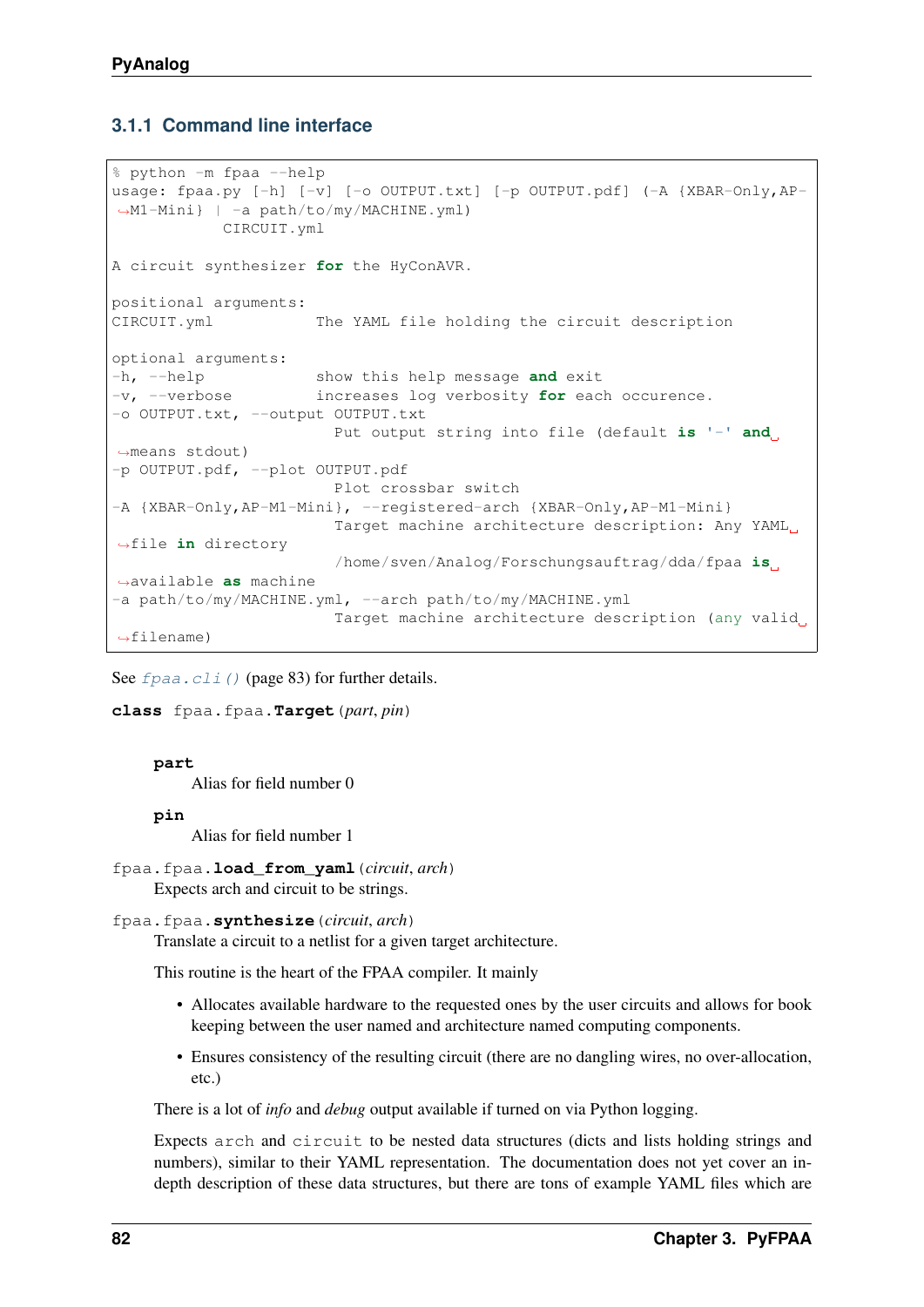straightforward to understand.

Returns wired\_circuit, a list of computing components (which itself are again "PODs", i.e. dicts with nested data structures).

- fpaa.fpaa.**normalize\_potentiometer**(*value*, *resolution\_bits=10*) Map a real value [0..1] to Potentiometer value [0..1023]
- fpaa.fpaa.**compile\_instructions**(*wired\_circuit*, *arch*)

Compile a netlist (wired\_circuit) to configuration *instructions* for setting up the analog computer hybrid controller.

This routine basically loops over the *hardwired parts* of the given architecture, i.e. built-in

- potentiometers (DPT-24 and HC)
- cross bar arrays (XBAR)

and configures them according to the given wired circuit. This means that relevant allocated potentiometers will be set and the XBAR configuration bitmask will be computed from the hardware description provided by the circuit and the architecture.

Currently returns a list of instructions (tuples) which could be directly be written out to serial or passed to PyHyCon.

Note: This method will change in near time and talk directly to a PyHyCon instance.

```
fpaa.fpaa.plot_xbar(target_file, circuit_title, xbar_config=None, interac-
                        tive_plotting=False)
```
Draw an the allocation of a crossbar switch array (xbar) matrix.

xbar config is a tuple with (cols,rows,boolean matrix), and by default the last one from a global registry (last\_seen\_xbars) is taken, which is what you want.

```
fpaa.fpaa.cli()
```
This module is callable via python  $-m$  fpaa or . /fpaa.py. It exposes the main functions on the command line which is especially helpful for debugging or interactively programming an analog computer from the command line.

Call  $-\text{help}$  for all possible command line options.

# **3.2 Example codes for FPAA**

We have a number of circuits implemented from the [Analog Paradigm application notes](http://analogparadigm.com/documentation.html)<sup>[76](#page-86-1)</sup> website (*Alpaca* in short).

These are for instance:

- [Rössler attractor](http://analogparadigm.com/downloads/alpaca_1.pdf)<sup>[77](#page-86-2)</sup> (Alpaca 1)
- [Lorentz attractor](http://analogparadigm.com/downloads/alpaca_2.pdf)<sup>[78](#page-86-3)</sup> (Alpaca 2)
- [Lotka-Volterra equations](http://analogparadigm.com/downloads/alpaca_6.pdf)<sup>[79](#page-86-4)</sup> (Alpaca 6)

<span id="page-86-1"></span><sup>76</sup> http://analogparadigm.com/documentation.html

<span id="page-86-2"></span><sup>77</sup> http://analogparadigm.com/downloads/alpaca\_1.pdf

<span id="page-86-3"></span><sup>78</sup> http://analogparadigm.com/downloads/alpaca\_2.pdf

<span id="page-86-4"></span><sup>79</sup> http://analogparadigm.com/downloads/alpaca\_6.pdf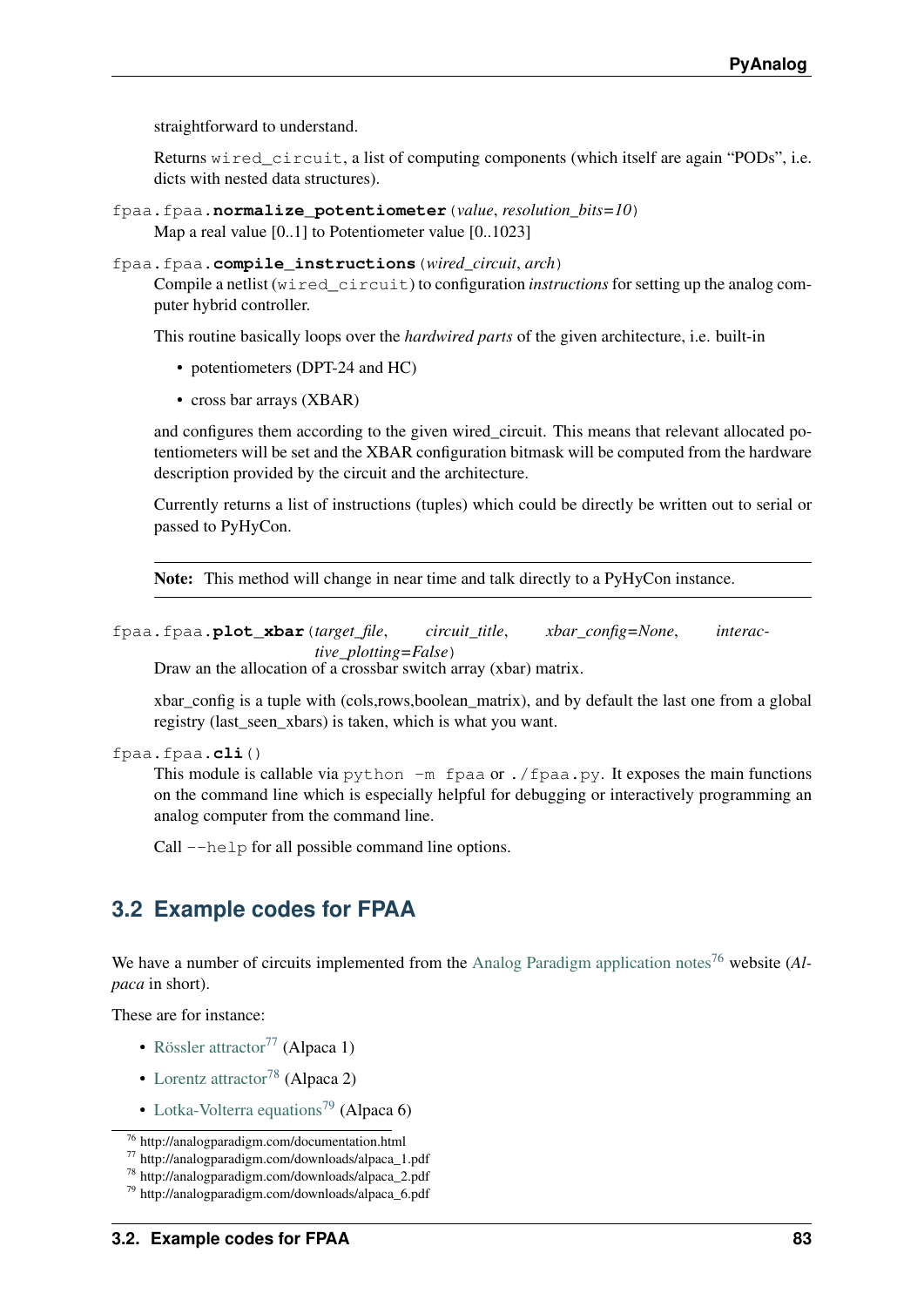- [Nose-Hoover oscillator, Jerk oscillator](http://analogparadigm.com/downloads/alpaca_15.pdf)<sup>[80](#page-87-0)</sup> (Alpaca 15)
- Biochemistry enzyme kinetics (based on n1.pdf)
- Different toy codes for solving  $exp(t)$ ,  $sin(t)$ , etc.

# **3.3 Example: A reprogrammable small Model-1**

This is work in progress and here comes some more pictures and description.

| Listing 1: Well there |  |  |  |
|-----------------------|--|--|--|
|-----------------------|--|--|--|

```
1 \mid \# This is a YAML description file for a machine.
2 # A poor man's Analog HDL (should use Verilog HDLs instead)
\overline{3} \overline{4}4 # Copyright (c) 2020 anabrid GmbH
5 # Contact: https://www.anabrid.com/licensing/
6 #
7 \# This file is part of the FPAA module of the PyAnaloq toolkit.
8 #
9 # ANABRID BEGIN LICENSE:GPL
10 # Commercial License Usage
11 # Licensees holding valid commercial anabrid licenses may use this file in
12 \mid \# accordance with the commercial license agreement provided with the
13 # Software or, alternatively, in accordance with the terms contained in
14 # a written agreement between you and Anabrid GmbH. For licensing terms
15 # and conditions see https://www.anabrid.com/licensing. For further
16 \# information use the contact form at https://www.anabrid.com/contact.
17 #
18 # GNU General Public License Usage
19 \mid \# Alternatively, this file may be used under the terms of the GNU
20 # General Public License version 3 as published by the Free Software
21 \# Foundation and appearing in the file LICENSE. GPL3 included in the
22 # packaging of this file. Please review the following information to
23 # ensure the GNU General Public License version 3 requirements
24 # will be met: https://www.qnu.org/licenses/qpl-3.0.html.
25 # For Germany, additional rules exist. Please consult /LICENSE.DE
26 # for further agreements.
27 # ANABRID END LICENSE
28 #
29
30 title: AP/M-1 Mini
31
32 description: |
33 This file describes the hardware layout of a particular Analog Paradigm
34 Model-1 machine with software-definable XBAR in the smallest setup,
35 containing SUM8, INT4, MUL4, DPT32 (and of course XBAR, HC).
36
37 The number of Summers limits the number of negating-macro elements
38 which can be built. The configurable parts show what can be done
39
40 SUM8.1 => 1 x SUM2m
41 SUM8.2 => 0.5 SUM2pm
42 SUM8.3 \Rightarrow 0.5 SUM2pm
```
(continues on next page)

<span id="page-87-0"></span><sup>80</sup> http://analogparadigm.com/downloads/alpaca\_15.pdf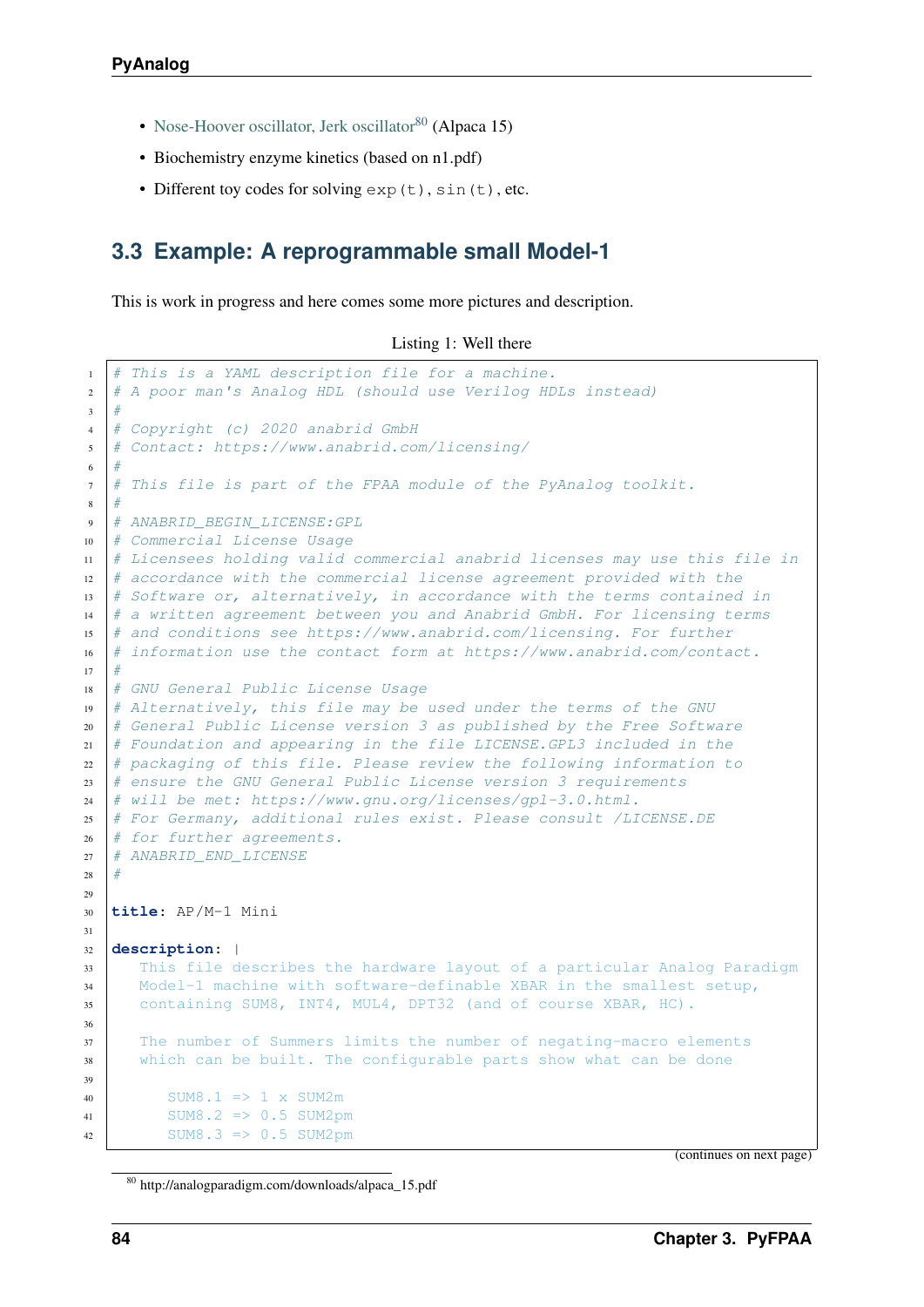```
43 SUM8.4 => 0.5 SUM2pm
44 SUM8.5 => 0.5 SUM2pm
45 SUM8.6 \Rightarrow 1 x INT2pm
46 SUM8.7 => 1 x INT2pm, leaving 1 x INT2m
47 SUM8.8 => 1 x MUL2pm, leaving 1 x MUL2m
48
49 In total 8 computing elements. See configurable_parts for the formal
50 definition.
51
52 configurable_parts:
53 # naming follows the HyCon YML file, part "elements"
54 INT0-0:
55 type: INTpinv
56 address:
57 out: 0x0160 # integrator INT8.1
58 inv: 0x0123 # summer SUM8.4 as inverter
59 INT0-1:
60 type: INTpinv
61 address:
62 out: 0x0161 # integrator INT8.2
63 inv: 0x0126 # summer SUM8.7 as inverter
64 INT0-2:
65 type: INTp
66 address:
67 out: 0x0162 # integrator INT8.3
68 MLT0-0: # HyCon calls it MLT8-0
69 type: MULpinv
70 address:
71 out: 0x0100 # multiplier MUL4.1
72 inv: 0x0127 # summer SUM8.8 as inverter
73 MLT0-1: # HyCon calls it MLT8-1
74 type: MULpinv
75 address:
76 out: 0x0100 # multiplier MUL4.2
77 SUM0-0:
78 type: SUMpinv
79 address:
80 out: 0x0120 # summer SUM8.1
81 inv: 0x0124 # summer SUM8.5 as inverter (is below 1)
82 SUM0-1:
83 type: SUMpinv
84 address:
85 out: 0x0121 # summer SUM8.2
86 inv: 0x0125 # summer SUM8.6 as inverter (is below 2)
87 SUM0-2:
88 type: SUMp
89 address:
90 out: 0x0122 # summer SUM8.3
91 PlusOne:
92 description: |
93 Positive supply voltage/machine unit, also refered to as Vcc or Vdd,
94 i.e. +10V in this machine.
95 cannot be allocated: True
96 type: ConstantVoltage
97 input: [ +1 ]
98 MinusOne:
```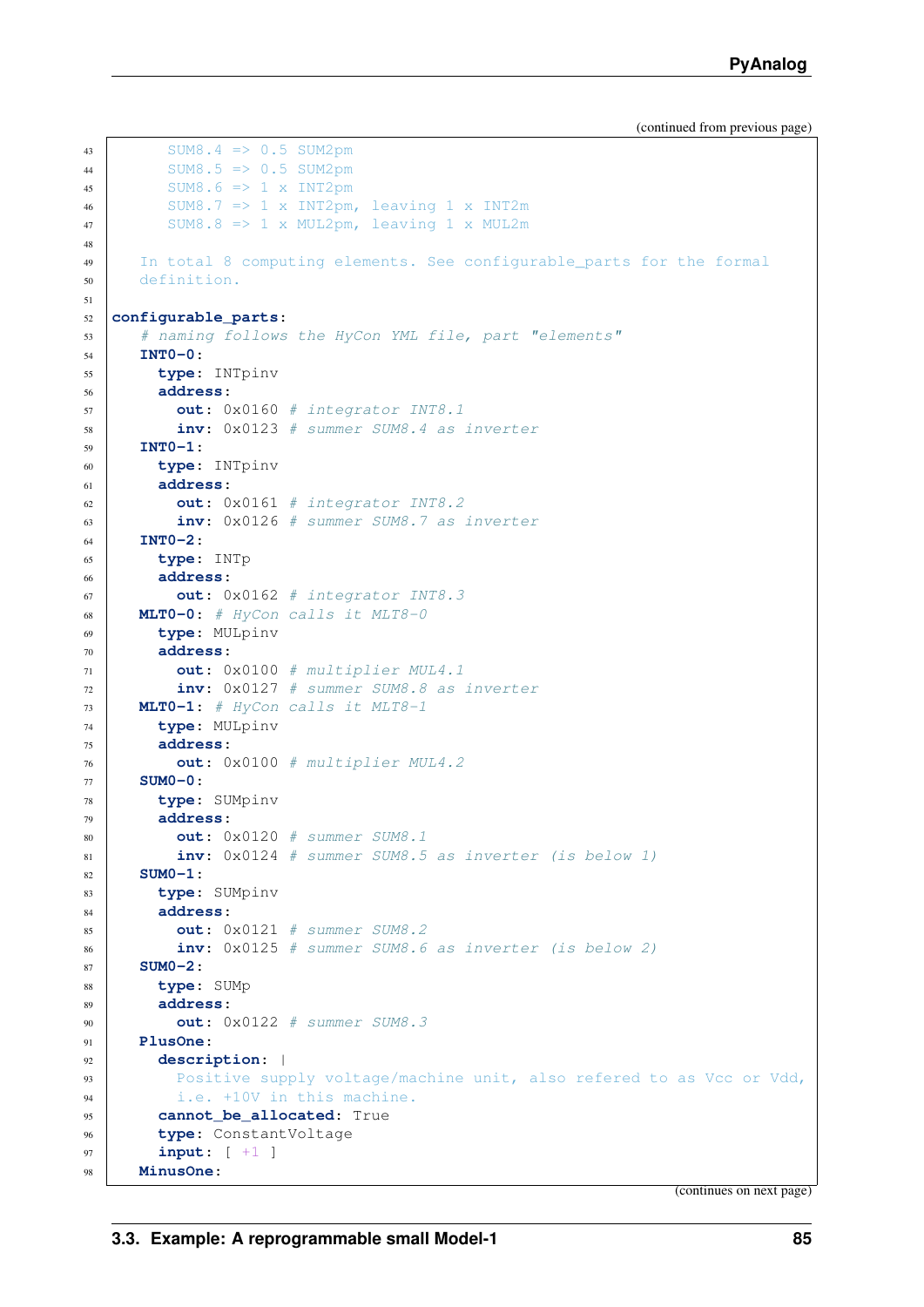```
99 description: |
100 Negative supply voltage/machine unit, also refered to as Vss,
101 i.e. -10V in this machine.
102 cannot_be_allocated: True
103 type: ConstantVoltage
104 input: [ -1 ]
105 None:
106 description: See description of NoneType
107 cannot_be_allocated: True
108 type: NoneType
109
110
111 # We currently not make (yet) use of these levels anywhere, but they
112 # are later required for evaluating MUL's, for instance.
113 logic:
114 boolean: [ True, False ]
115 machine_units: [ +1, -1 ]
116 voltage_range: [ +10, -10 ]
117 voltage_unit: V
118 DGND_voltage: 0 # won't this be different
119 AGND_voltage: 0 # on the chip?
120
121 entities:
122
123 # # # # # # # # # # # # # # # # # # # # # # # # # # # # # # # # # # # # #
   ˓→# # #
124 #
125 # Elementary building blocks of Model-1 Computer
126
127 ## # # # # # # # # # # # # # # # # # # # # # # # # # # # # # # # # # # # #
   \rightarrow # # #
128
129 DPT:
130 type: elementary
131 description: |
132 A single digital potentiometer (part of a DPT24 or HC module).
133 computes:
134 vs: v s = v 0 * v135 input:
136 | - { name: v0, type: numeric, range: [0, 1] }
137 | - { name: v, type: analog }
138 output:
139 | - { name: vs, type: analog }
140
141 SUM:
142 type: elementary
143 description: |
144 A single summer (part of a SUM8 module).
145 The summer is a negating summer featuring
146 * three inputs of weight a=10 (input prefix "d" for "decade") and
147 * three inputs of weight a= 1 (input prefix "u" for "unit")
148 | We are lazy so we only describe two input lines each.
149 We dont model the summing junction (SJ) yet.
150 computes:
151 out: out = -(10*d1 + 10*d2 + u1 + u2)152 input:
```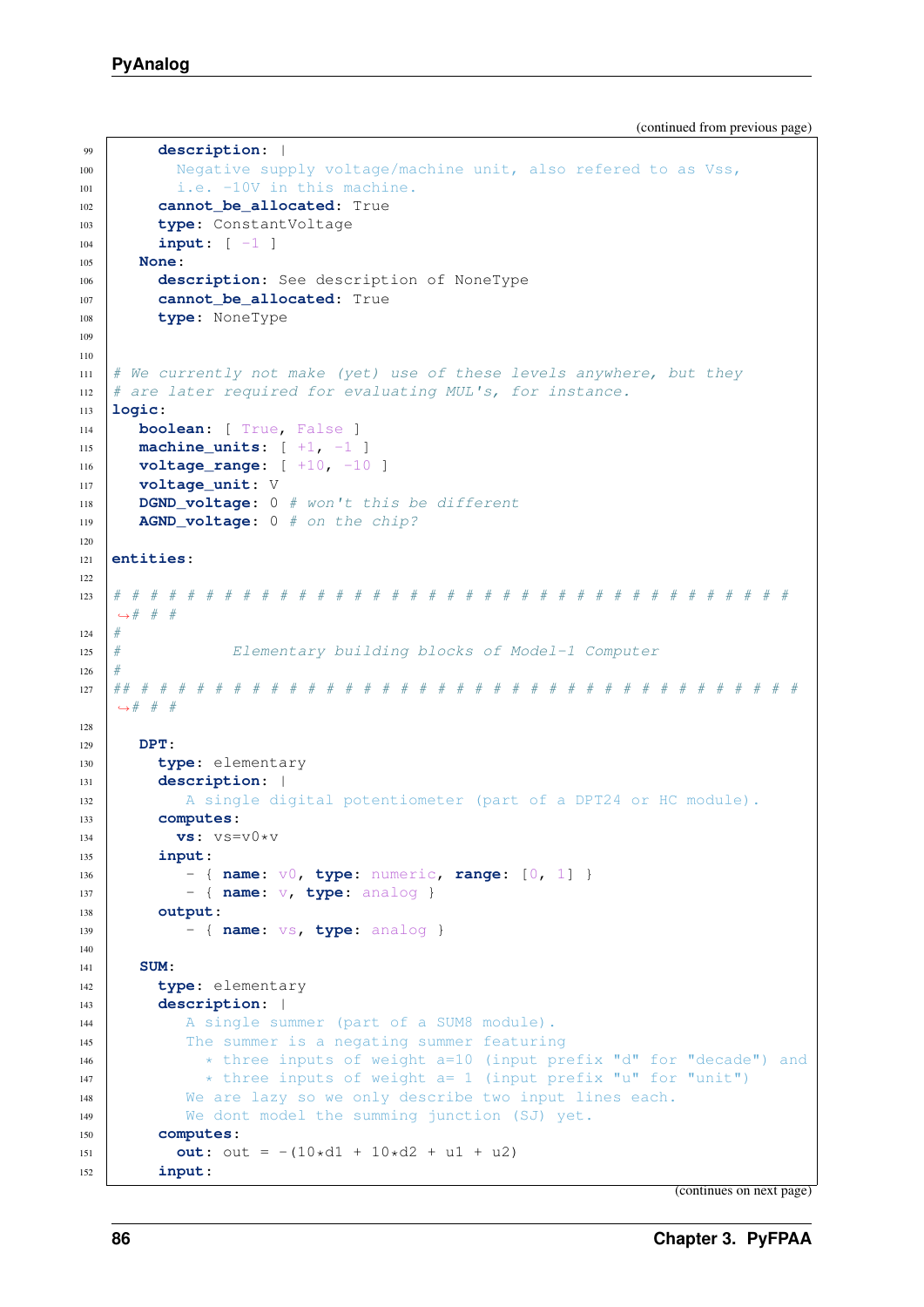```
153 | - { name: d1, type: analog }
154 - { name: d2, type: analog }
155 | - { name: u1, type: analog }
156 - { name: u2, type: analog }
157 output:
158 - name: out
159 type: analog
160 description: Output of negating summer
161 default_inputs: { d1: None, d2: None, u1: None, u2: None }
162
163 INT:
164 type: elementary
165 description: |
166 A single integrator (one of the INT4 module).
167
168 The integrator is an (implicite negating summing) intergrator
169 featuring
170 * three inputs of weight a=10 (input prefix "d" for "decade") and
171 \star three inputs of weight a= 1 (input prefix "u" for "unit")
172 We are lazy so we only describe two input lines each.
173 For the moment, we dont model/make use of ModeIC and ModeOP.
174 computes:
175 out: out = integral(-10*d1(t) - 10*d2(t) - u1(t) - u2(t), t)
176 input:
177 | - { name: d1, type: analog }
178 | - { name: d2, type: analog }
179 - { name: u1, type: analog }
180 - { name: u2, type: analog }
181 - name: ic
182 type: analog
183 description: Initial condition
184 output:
185 - name: out186 type: analog
187 description: Output of integral
188 default_inputs: { d1: None, d2: None, u1: None, u2: None, ic: None }
189
190
191 MUL:
192 type: elementary
193 description: |
194 A single multiplier (one of the MLT8 module).
195
196 Remember that multiplication is implemented normalized. For
   ˓→instance,
197 if machine voltage is level=+10V (actually +-10V), the
   ˓→multiplication
198 computes res = (a/level * b/level) * level in order to make sure199 | res | <10V.
200
201 -> In order to decouple analog programming from the machine where
202 it runs, the normalization should be implemented in the
203 compilation step!
204 input:
205 - { name: a, type: analog }
206 - { name: b, type: analog }
```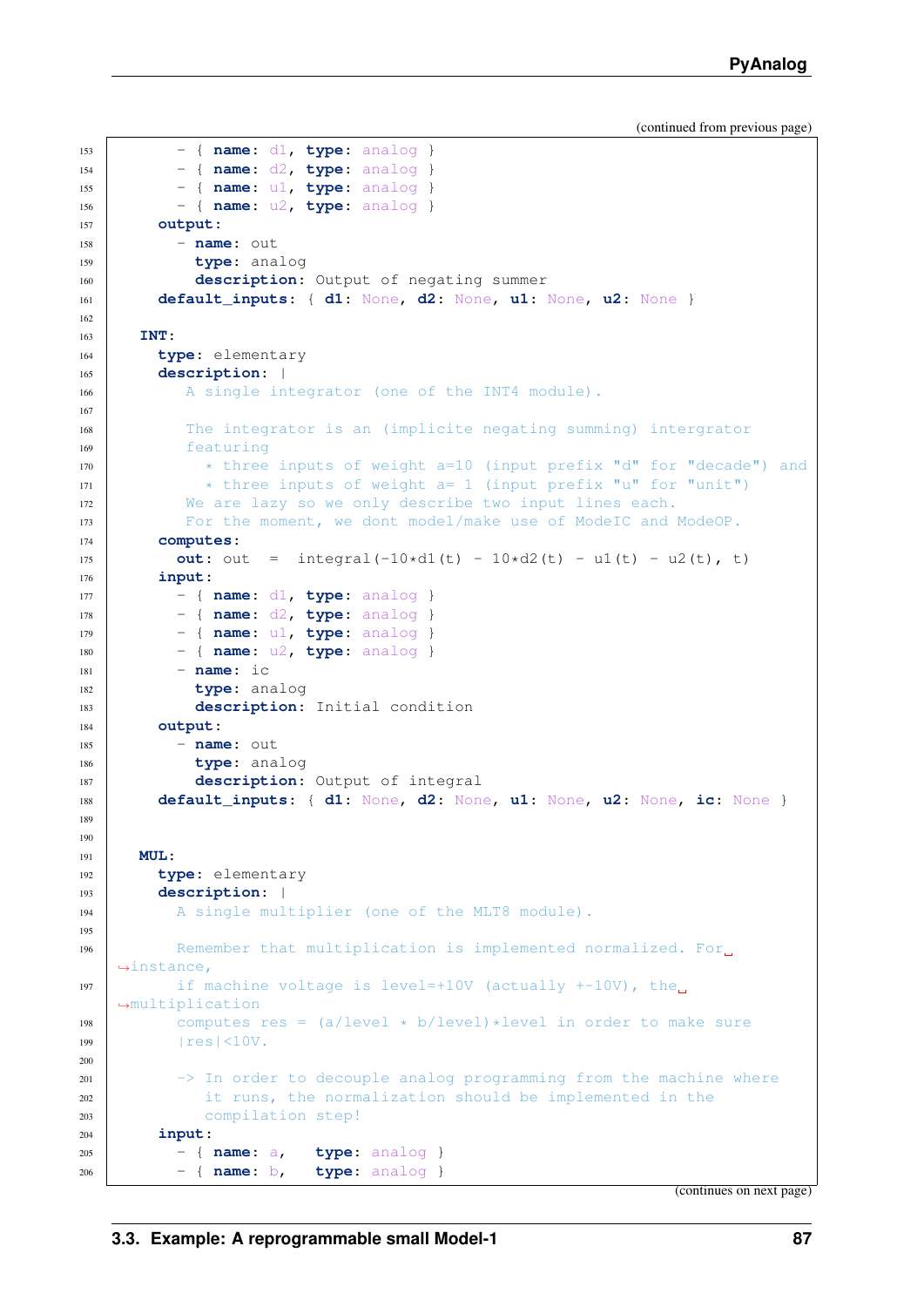```
207 output:
208 | - { name: out, type: analog }
209 computes:
210 out: out = a*b/voltage_level
211 default_inputs: [ a: PlusOne, b: PlusOne ] # useful?
212
213 CMPad:
214 description: |
215 | The left part of a CMP4 comparator (analog2digital),
216 i.e. a treshold based binarization.
217 computes:
218 res: res = a+b>0219 input:
220 - { name: a, type: analog }
221 | - { name: b, type: analog }
222 output:
223 | - { name: res, type: digital }
224
225 CMPda:
226 description: |
227 The right part of a CMP4 comparator (digital2analog),
228 i.e. a single electronic switch switching between two analog
229 signals.
230 computes:
231 u: u = if(i, a, b)232 input:
233 | - { name: i, type: digital } # boolean
234 | - { name: a, type: analog }
235 | - { name: b, type: analog }
236 output:
237 | - { name: u, type: analog }
238
239
240 # # # # # # # # # # # # # # # # # # # # # # # # # # # # # # # # # # # # #
   ˓→# # # #
241 #
242 # Macro computing elements plugged together by elementary ones
243 #
244 # # # # # # # # # # # # # # # # # # # # # # # # # # # # # # # # # # # # #
   ˓→# # # #
245
246 SUMp:
247 type: macro
248 description: |
249 A single summer (SUM8 part) and two digital potentiometers.
250 We only use weights a=10 from the summer.
251 The flow chart is given by:
252
253 (a0)----+
254 |
255 v
256 (a) \rightarrow [DPTa] \rightarrow (as) \rightarrow [10]257 [ | SUMo ]---> out
258 (b) ->[DPTb]--(bs)-->[10]
259 \sim260 |
```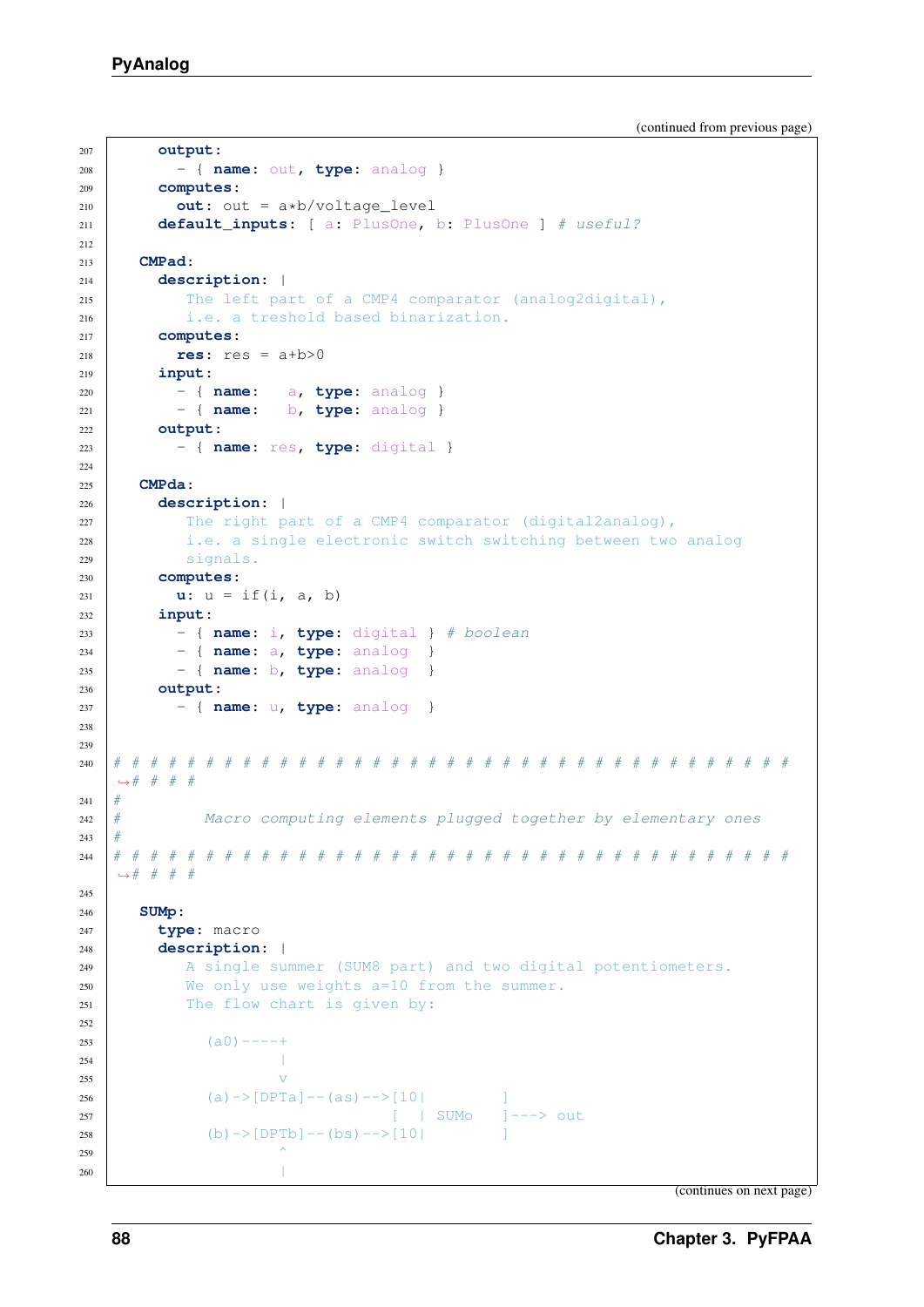```
262
263 computes:
264 out: out = -(a0*a + b0*b)265 input:
266 - name: a0
267 type: numeric
268 description: Potentiometer prefactor
269 range: [0, 1]
270 - name: a
271 type: analog
272 - name: b0
273 type: numeric
274 description: Potentiometer prefactor
275 range: [0, 1]
276 - name: b
277 type: analog
278 output:
279 - name: out
280 type: analog
281 description: Output of negating summer
282 default_inputs:
283 a: None
284 b: None
285 a0: 0
286 b0: 0
287 internal_wires:
288 - name: as
289 type: analog
290 description: Scaled a (output of DPTa)
291 - name: bs
292 type: analog
293 description: Scaled b (output of DPTb)
294 partlist:
295 DPTa:
296 type: DPT
297 input: [ a0, a ]
298 output: as
299 DPTb:
300 type: DPT
301 input: [ b0, b ]
302 output: bs
303 SUMo:
304 type: SUM
305 input: { d1: as, d2: bs }
306 output: out
307 # These "is a"-relations should allow using elements instead of others
308 is_a:
309 SUM:
310 description: Can mimic a simple summer when having both DPTs = 1.
311 default_inputs: [a0: 1, b0: 1]
312 DPT:
313 description: Can mimic a simple potentiometer when not summing at
   \leftrightarrowall.
314 default_inputs: [a: None, b: None, b0: 0]
315
```
(continues on next page)

(b0)----+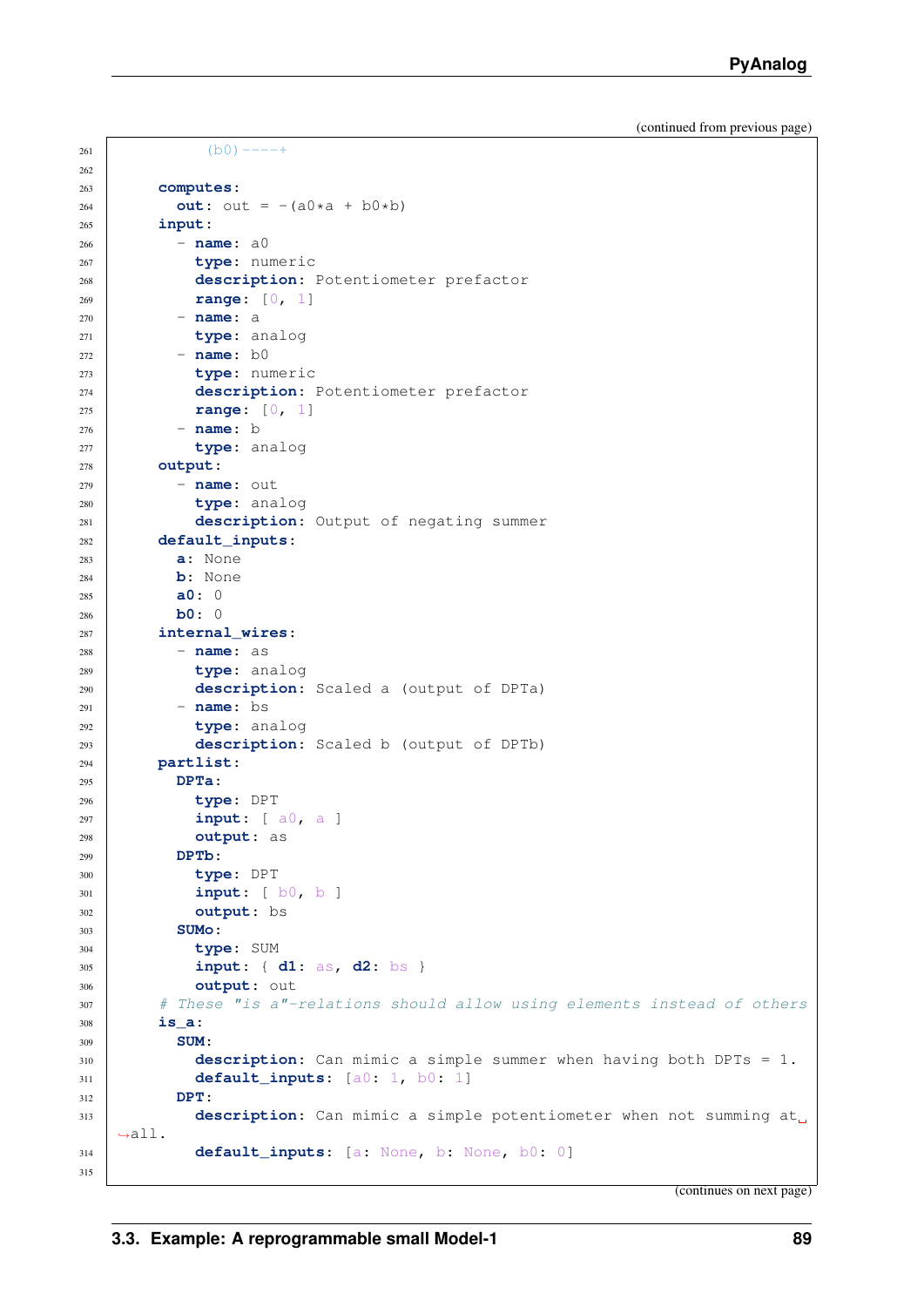```
322
324
334
```

```
316
317 MULp:
318 type: macro
319 description: |
320 A simple macro element made of a single multiplier (MLT8) and two
321 digital potentiometers (on DPT24).
323 The flow chart is similar to SUMp:
325 (a0)----+
326327 v
328 (a) ->[DPTa] -- (as) -->[
329 [ MULo ]---> out
330 (b) -> [DPTb] -- (bs) --> [
331 \sim332333 (b0)----+
335 input:
336 - { name: a0, type: digital }
337 | - { name: a, type: analog }
338 - { name: b0, type: digital }
339 - { name: b, type: analog }
340 output:
341 | - { name: out, type: analog }
342 computes:
343 out: out = a0*a*b0*b/voltage_level
344 default_inputs:
345 a: PlusOne
346 b: PlusOne
347 a0: 0
348 b0: 0
349 internal_wires:
350 - name: as
351 type: analog
352 description: Scaled a (output of DPTa)
353 - name: bs
354 type: analog
355 description: Scaled b (output of DPTb)
356 partlist:
357 DPTa:
358 type: DPT
359 input: [ a0, a ]
360 output: as
361 DPTb:
362 type: DPT
363 input: [ b0, b]
364 output: bs
365 MULo:
366 type: MUL
367 input: [as, bs]
368 output: out
369 is_a:
370 MUL:
371 description: Can mimic a simple multiplier when having both DPTs
   \rightarrow = 1. (continues on next page)
```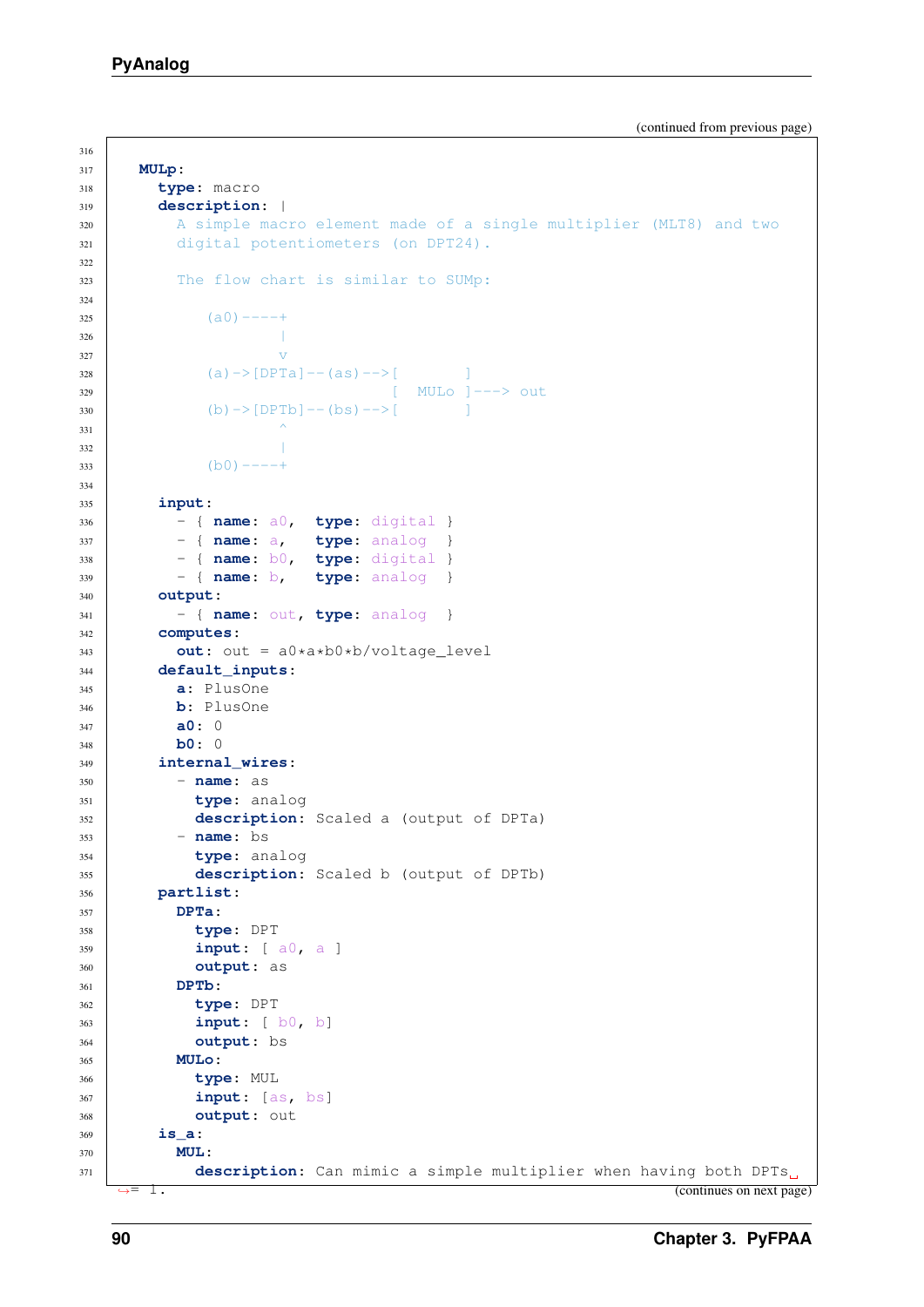```
372 default_inputs: [a0: 1, b0: 1]
373 # DPT: would be ironic since MLT also multiplies. Would rather
   ˓→compute MLT(DPT(x,PlusOne),PlusOne)
374
375
376 INTp:
377 type: macro
378 description: |
379 A macro component made of an integrator (one in the INT4 module)
380 and three potentiometers (two shall be implemented on the DPT24,
381 one on the HC, but that doesn't matter at this stage).
382
383 The integrator is an (implicite negating summing) intergrator
384 with two inputs. For the moment, we dont make use of ModeIC and
385 ModeOP. All inputs use weight a=10.
386
387 In the moment, the ICs are realized by one potentiometer and
388 a comparator. The compiler creates the binary sign which steers
389 the comparator and is outputted by the Hybrid Controller (HC).
390
391 The summer is a (negating) summer with a single input.
392 The summer uses weight a=1.
393 Neither in integrator nor summer, we make use of the SJ.
394
395 The flow chart looks like
396
397 ic ----------
398 |
399 HC digital output,
400 icSign -----+ |
401 | Switches | controls
\sqrt{V}403 +1 -(p1)->[ SignGen ]-(pm)->[DPTic] (HC DPT)
-1 - (m1) \rightarrow [ (CMPda) ]
405 (aic)
406 and - - - - - +407 | controls | sets IC
\frac{1}{\sqrt{2}}409 a \rightarrow [DPTa]^{---}(as)^{---}[10] ]
410 [ Integrator ]----> out
411 \vert b \rightarrow [DPTb]---(bs)--->[10]
\overline{412} \overline{\phantom{1}}413 | controls
414 b0 ---
415 computes:
416 out: out = -integral(a0 \star a(t) + b0 \star b(t), t)
417 input:
418 - name: a0
419 type: numeric
420 description: Potentiometer prefactor
421 range: [0, 1]
422 - name: a
423 type: analog
424 - name: b0
425 type: numeric
426 description: Potentiometer prefactor
```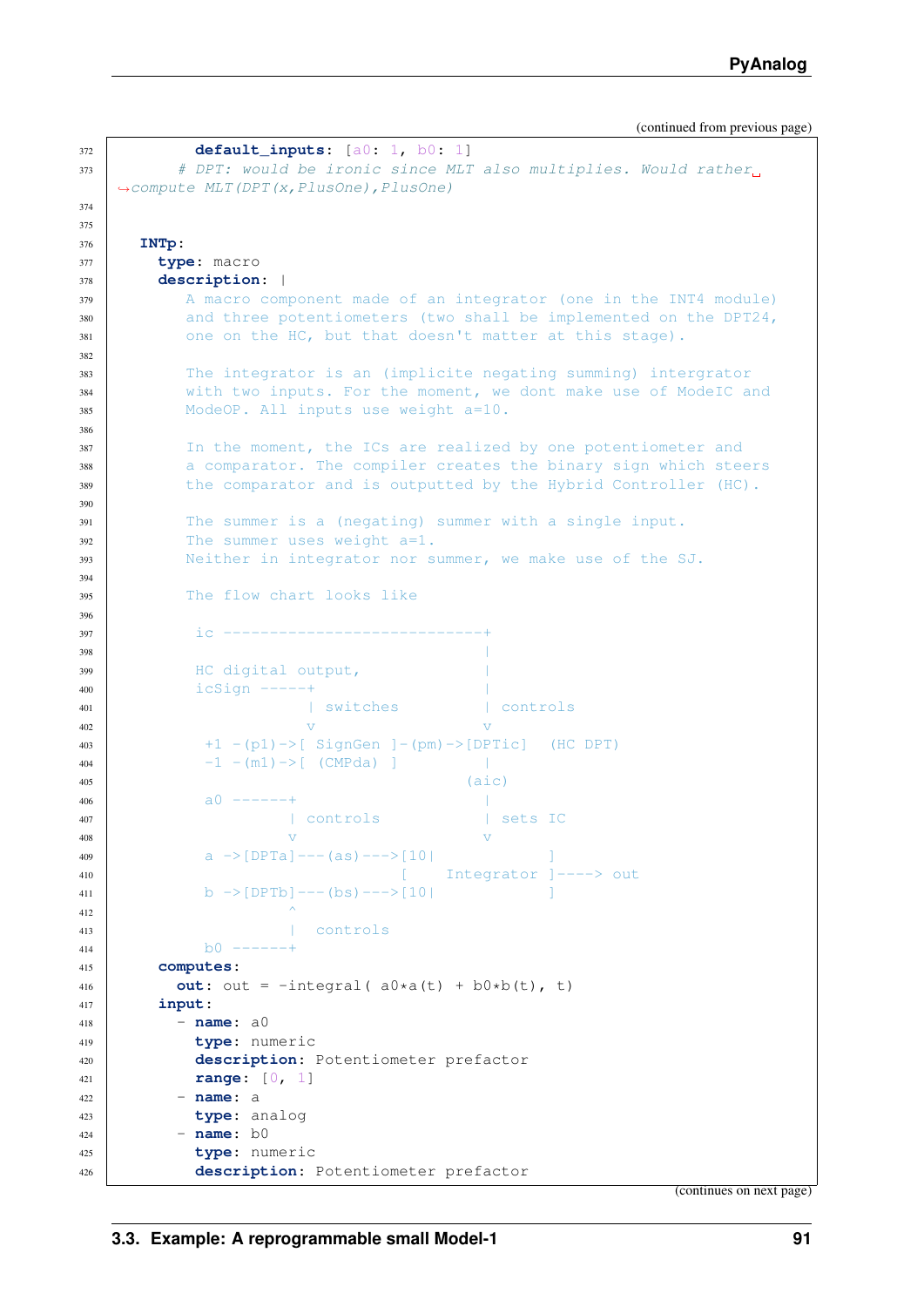```
(continued from previous page)
```

```
427 range: [0, 1]
428 - name: b
429 type: analog
430 - name: icSign
431 type: boolean
432 description: Sign of initial condition value
433 - name: ic
434 type: numeric
435 description: Value for initial condition
436 range: [0, 1]
437 output:
438 - name: out
439 type: analog
440 description: Output of integral
441 default_inputs:
442 a: None
443 b: None
444 a0: 0
445 b0: 0
446 icSign: True
447 ic: 0
448 internal_wires:
449 - name: as
450 type: analog
451 description: Scaled a (output of DPTa)
452 - name: bs
453 type: analog
454 description: Scaled b (output of DPTb)
455 - name: aic
456 type: analog
457 description: Analog Initial conditions (output of Comparator and
   ˓→multiplied by HC DPT)
458 - name: pm
459 type: analog
460 description: Plus or Minus, depending on the sign bit
461 partlist:
462 DPTa:
463 type: DPT
464 input: [ a0, a ]
465 output: as
466 DPTb:
467 type: DPT
468 input: [ b0, b]
469 output: bs
470 SignGen:
471 type: CMPda0
472 input:
473 i: icSign
474 a: PlusOne
475 b: MinusOne
476 output: pm
477 DPTic:
478 type: DPT # but shall be implemented on HC for clarity
479 input: [ ic, pm ]
480 output: aic
481 INTo:
```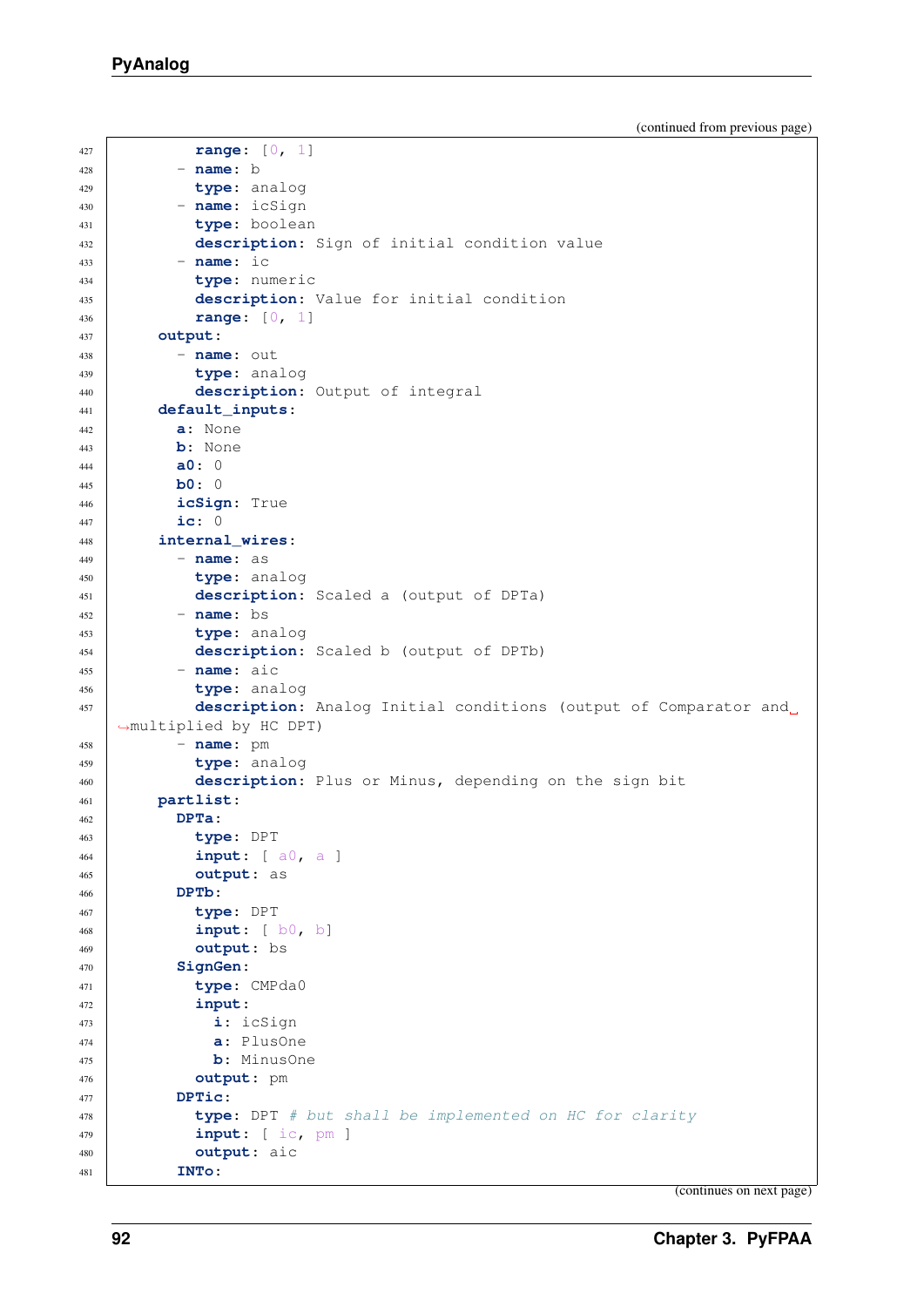```
482 type: INT
483 input: { d1: as, d2: bs, ic: aic }
484 output: out
485
486 # # # # # # # # # # # # # # # # # # # # # # # # # # # # # # # # # # # # #
   ˓→# # # #
487 #
488 # Macro elements with attached inverter (negation)
489 #
490 # # # # # # # # # # # # # # # # # # # # # # # # # # # # # # # # # # # # #
   ˓→# # # #
491
492 SUMpinv:
493 type: macro
494 is_a:
495 SUMp:
496 description: |
497 Can mimic a single potentiometered summer. Just ignore the inv.
   ˓→output.
498 description: |
499 A macro component made of two summers (SUM8 module) and two digital
500 potentiometers (on DPT24). It is an easy extension of the SUMp
501 module, the flow chart is just:
502
503 +------+
504 | a0 -->| | +--[ 1| SUMinv ]-> inv
505 a -->| SUMp | |
506 b0 -->| |--------+----------------> out
507 b -\geq| |
508 +------+
509
510 Remember, the summer SUMo in SUMp uses weights a=10, while the
511 inverting summer SUMinv uses weight a=1.
512
513 computes:
514 out: out = a0*a + b0*b515 inv: inv: inv = -(a0*a + b0*b)516 input:
517 - name: a0
518 type: numeric
519 description: Potentiometer prefactor
520 range: [0, 1]
521 - name: a
522 type: analog
523 - name: b0
524 type: numeric
525 description: Potentiometer prefactor
526 range: [0, 1]
527 - name: b
528 type: analog
529 output:
530 - name: out531 type: analog
532 description: Output of minus operation (actual summer output)
533 - name: inv
534 type: analog
```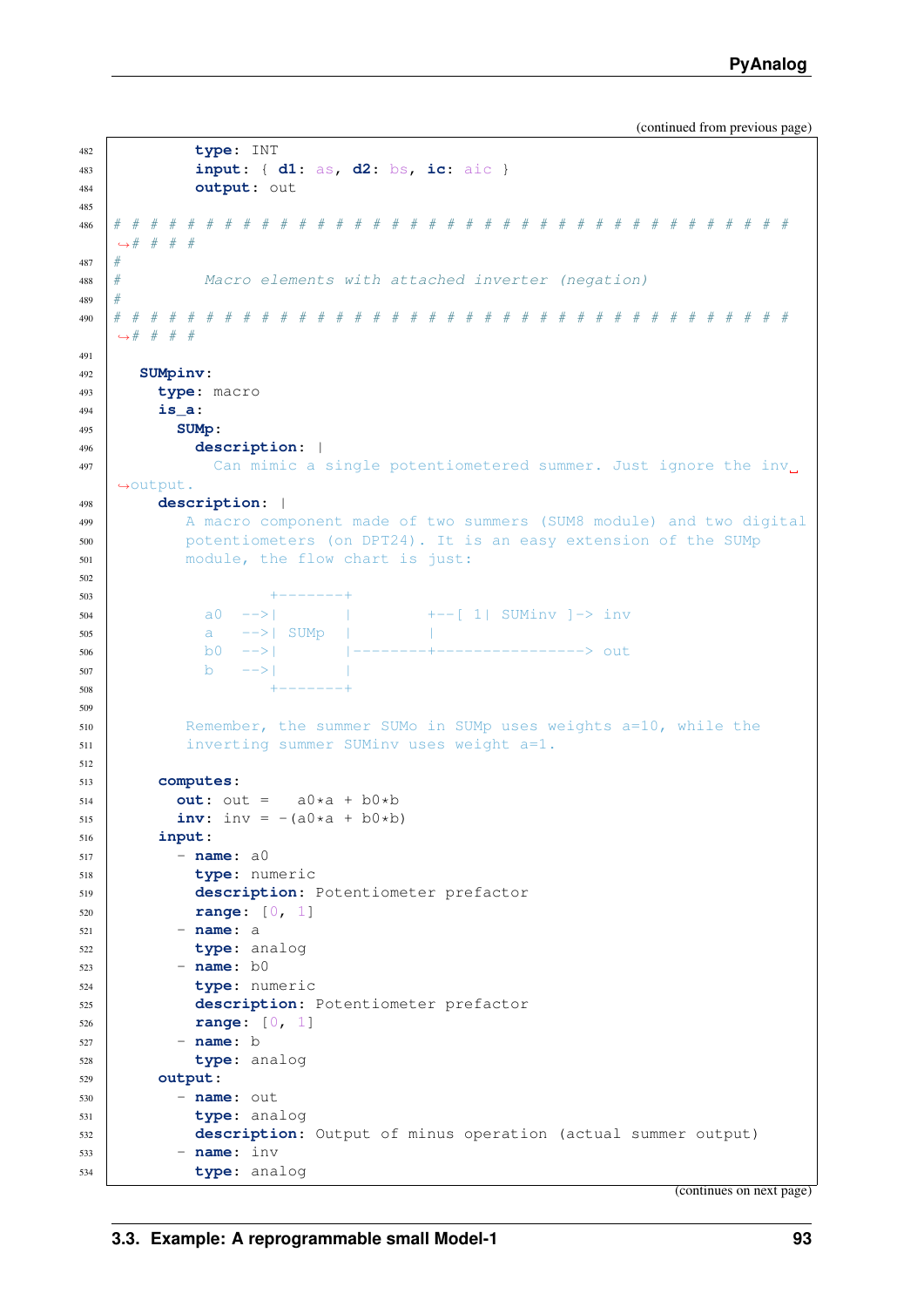```
535 description: Output of plus operation (negation of summer output)
536 default_inputs:
537 a: None
538 b: None
539 a0: 0
540 b0: 0
541 partlist:
542 MainSummer:
543 type: SUMp
544 input: [ a0, a, b0, b ]
545 output: out
546 SUMinv:
547 type: SUM
548 input: { u1: out }
549 output: inv
550
551 MULpinv:
552 type: macro
553 description: |
554 Extension of MUL2m with two outputs, where one is negated, thus
555 requiring an internal summer.
556 Flow chart is just:
557
558
559 +------+
560 a0 -->| | +--[ 1| SUMinv ]-> inv
561 a -->| MULp | |
562 b0 -->| |--------+----------------> out
563 b ->|
564 +------+
565 input:
566 - name: a0
567 type: digital
568 - name: a
569 type: analog
570 - name: b0
571 type: digital
572 - name: b
573 type: analog
574 output:
575 - name: out576 type: analog
577 - name: inv
578 type: analog
579 computes:
580 out: out = a0*a*b0*b/voltage_level
581 inv: inv = -a0*a*b0*b/voltage_level
582 default_inputs:
583 a: PlusOne
584 b: PlusOne
585 a0: 0
586 b0: 0
587 partlist:
588 Multiplier:
589 type: MULp
590 input: [ a0, a, b0, b ]
```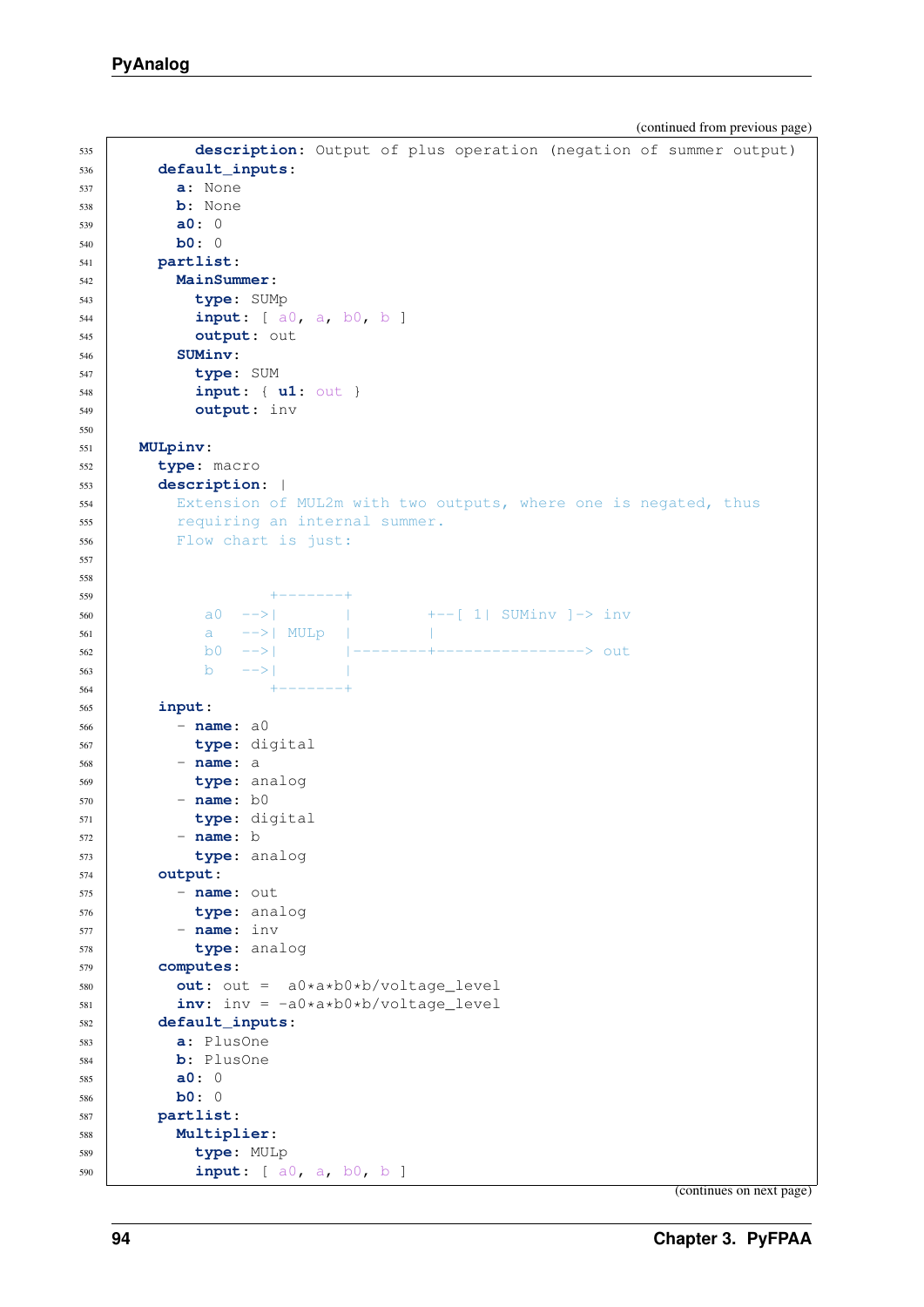```
591 output: out
592 SUMinv:
593 type: SUM
594 input: { u1: out }
595 output: inv
596
597 INTpinv:
598 type: macro
599 is_a:
600 INTp:
601 description: |
602 Can mimic a single potentiometered integrator. Just ignore the
   ˓→inv output.
603 description: |
604 A macro component which can invert the output of INTp.
605 The flow chart is just:
606
+ - - - - - - +608 a_0 -->| | +--[ 1| SUMinv ]-> inv
609 a -->| INTp | |
610 b0 -->| |--------+----------------> out
611 b ->>|
612 icSign>| |
613 \vert ic \vert ->|
614 + - - - - - - +615
616 computes:
617 out: out = integral(a0*a(t) + b0*b(t), t)
618 inv: inv = -integral(a0 \star a(t) + b0 \star b(t), t)
619 input:
620 - name: a0621 type: numeric
622 description: Potentiometer prefactor
623 range: [0, 1]
624 - name: a
625 type: analog
626 - name: b0
627 type: numeric
628 description: Potentiometer prefactor
629 range: [0, 1]
630 - name: b
631 type: analog
632 - name: icSign
633 type: boolean
634 description: Sign of initial condition value
635 - name: ic
636 type: numeric
637 description: Value for initial condition
638 range: [0, 1]
639 output:
640 - name: inv
641 type: analog
642 description: Actual output of integrator
643 - name: out
644 type: analog
645 description: Output of summer (negation of integrator)
```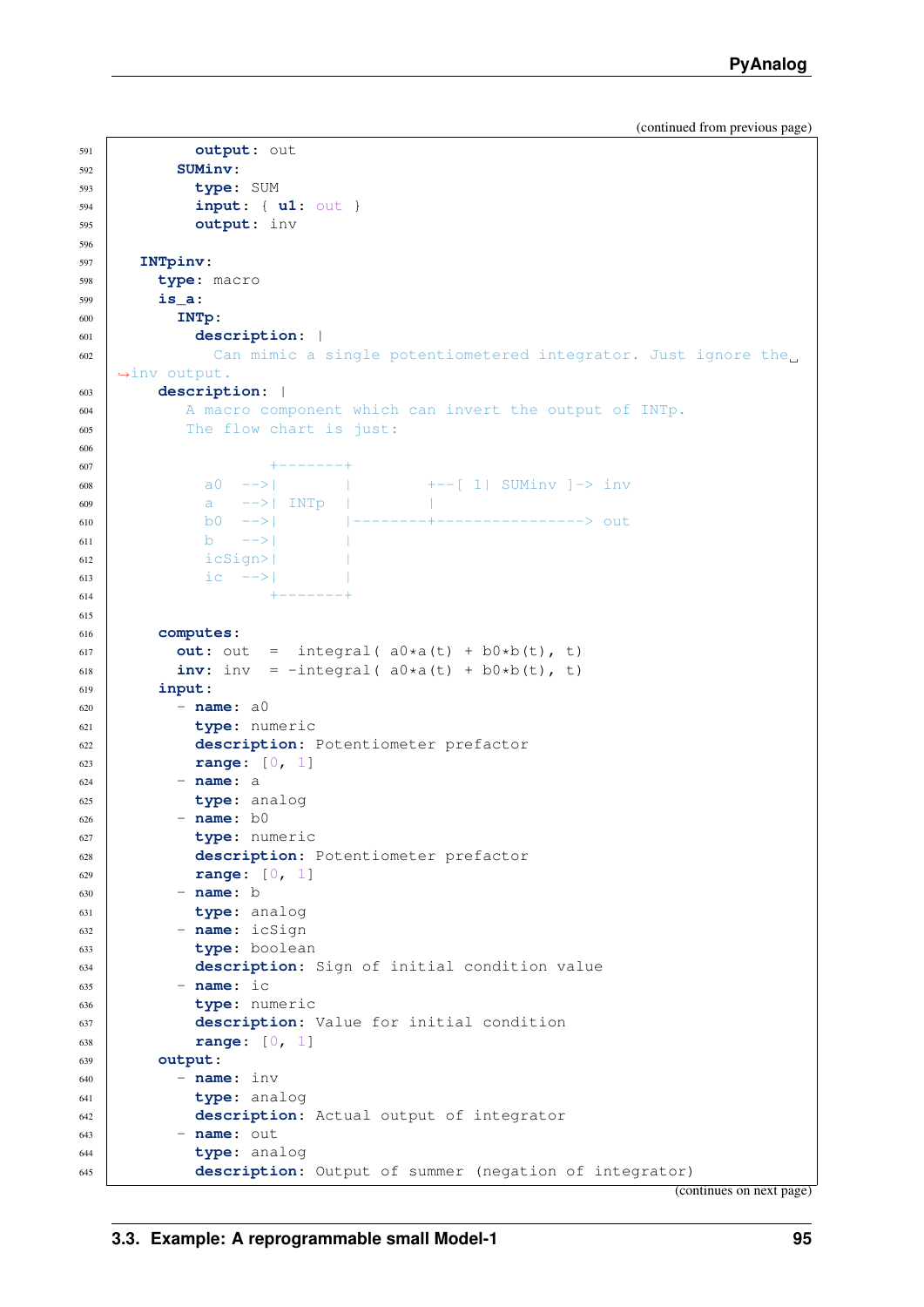```
646 default_inputs:
647 a: None
648 b: None
649 a0: 0
650 b0: 0
651 icSign: True
652 ic: 0
653 partlist:
654 MainINT:
655 type: INTp
656 input: [ a0, a, b0, b, icSign, ic ]
657 output: out
658 SUMinv:
659 type: SUM
660 input: { u1: out }
661 output: inv
662
663 # # # # # # # # # # # # # # # # # # # # # # # # # # # # # # # # # # # # #
   ˓→# # # #
664
665 # Pseudo elements (Helpers)
666
667 # # # # # # # # # # # # # # # # # # # # # # # # # # # # # # # # # # # # #
   ˓→# # # #
668
669 ConstantVoltage:
670 description: |
671 This is a pseudo-element only used for allocate a logic +1 and
672 logic -1 on the XBAR.
673 Usage examples are given in the partlist with the instances
674 PlusOne and MinusOne. These parts are subject to be used
\epsilon<sub>675</sub> also in the actual programs (for the time being), in order to
676 realize constant inputs for computatational parts. We need
677 +1 and -1 because the potentiometers only implement range [0,1].
678 The operation x-0.5 is then realized by the pseudo-code
679 SUMMER(a=x,a0=1,b=MinusOne,b0=0.5), while x+0.7 is realized by
680 SUMMER(a=x, a0=1, b=PlusOne, b0=0.7).
681 computes:
682 value: value = x
683 input: [{ name: x, type: analog }]
684 output: [{ name: value, type: analog }]
685
686 NoneType:
687 description: |
688 This pseudo-element is only used to implement computational
689 elements with unconnected inputs. For instance, the pseudo-code
690 SUMMER(x) = - x is actually implemented as
691 SUMMER(a=x, a0=1, b=None, b0=0) (the value of b0 is not relevant!).
692 The compiler will throw out None elements in favour of disabling
693 the corresponding output line of the XBAR.
694
695 The None is also used for slurping input from the DPTs, therefore
696 they have an input.
697 computes: nothing
698 input: [{ name: none, type: analog }]
699 output: [{ name: none, type: analog }]
```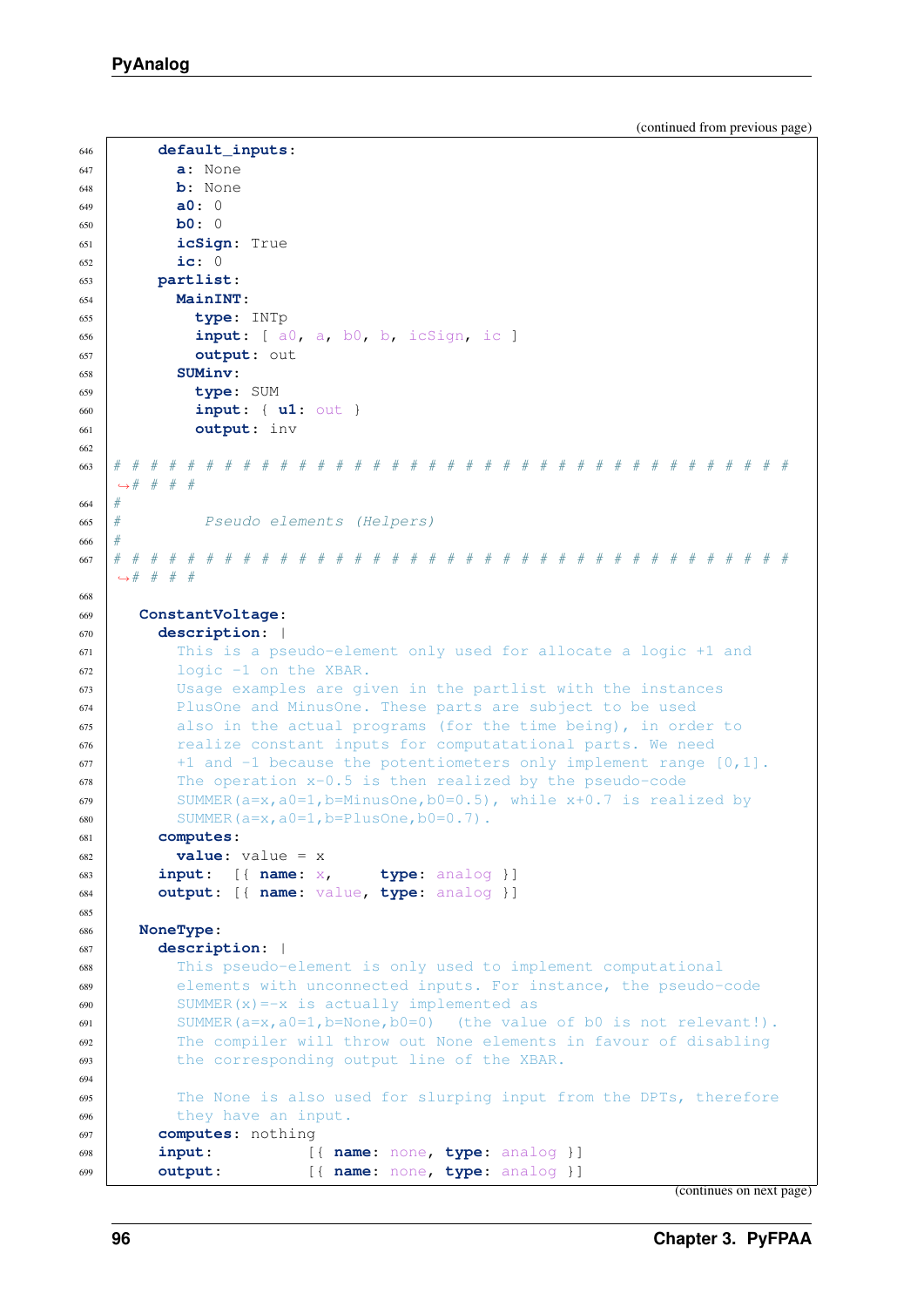```
700 default_inputs: { none: 0 }
701
702
703 # Each of the wired hardware needs configuration by the HC
704 \# (which also needs to be configured itself)
705 wired_parts:
706 X1:
707 type: XBAR
708 address: 0x0040
709 number_of_config_bytes: 10
710 # Datasheet of chip AD8113:
711 # https://www.analog.com/media/en/technical-documentation/data-sheets/
   ˓→AD8113.pdf
712 topology: Single AD8113
713 size: [ 16, 16 ]
714 input_columns:
715 - PlusOne # 1
716 - MinusOne # 2
717 - SUM0-2 # 3
718 - SUM0-1: out # 4
719 - SUM0-1: inv # 5
720 - SUMO-0: out # 6
721 - SUMO-0: inv # 7
722 - MLTO-1 # 8
723 - MLT0-0: out # 9
724 - MLTO-O: inv # 10
725 - INTO-2 # 11
726 | INTO-1: out # 12
727 - INTO-1: inv # 13
728 - INTO-0: out # 14
729 - INTO-0: inv # 15
730 - None \# 16, empty!
731 output_rows:
732 - INTO-0: a # 1
733 - INTO-0: b # 2
734 - INTO-1: a # 3
735 - INTO-1: b # 4
736 - INTO-2: a # 5
737 - INTO-2: b # 6
738 - MLTO-0: a # 7
739 - MLTO-0: b # 8
740 - MLTO-1: a # 9
741 - MLT0-1: b # 10
742 - SUMO-0: a # 11
743 - SUMO-0: b # 12
744 - SUM0-1: a # 13
745 - SUMO-1: b # 14
746 - SUMO-2: a # 15
747 - SUMO-2: b # 16
748
749 D1:
750 type: DPT24
751 address: 0x0060
752 size: 24
753 enumeration:
754 - INTO-0: a0 \# 1
                                              (continues on next page)
```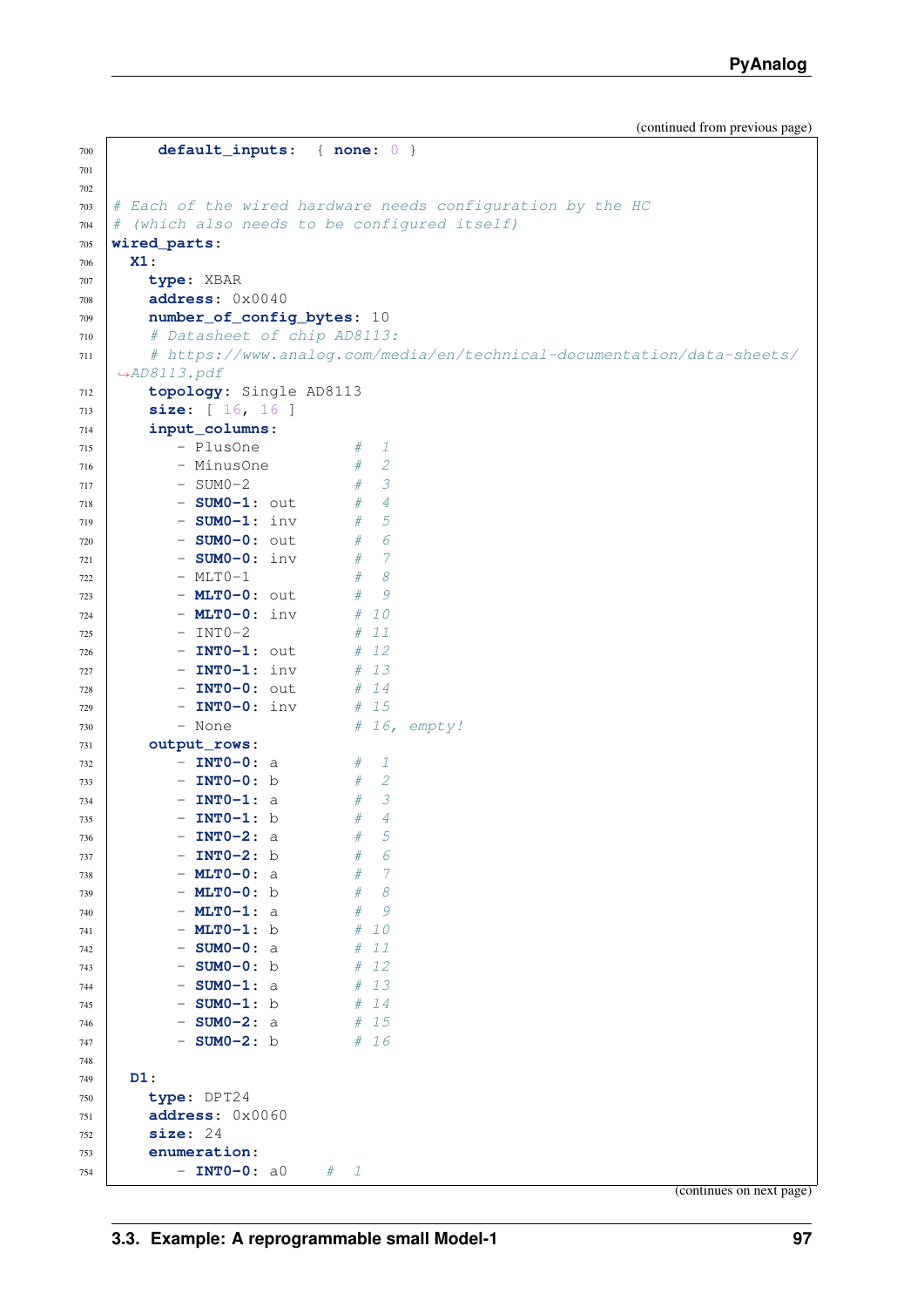| 755        | <b>INTO-0:</b> b0                  | # | 2                                                          |
|------------|------------------------------------|---|------------------------------------------------------------|
| 756        | $-$ INTO-1: a0                     | # | 3                                                          |
| 757        | $-$ INTO-1: $b0$                   | # | 4                                                          |
| 758        | $-$ INTO-2: a0                     | # | 5                                                          |
| 759        | $-$ INTO-2: $b0$                   | # | 6                                                          |
| 760        | $-$ MLTO-0: a0                     | # | 7                                                          |
| 761        | $-$ MLTO-0: $b0$                   | # | 8                                                          |
| 762        | $-$ MLTO-1: a0                     | # | 9                                                          |
| 763        | $-$ MLTO-1: $b0$                   | # | 10                                                         |
| 764        | $-$ SUM0-0: $a0$                   | # | 11                                                         |
| 765        | $-$ SUM0-0: $b0$                   |   | # 12                                                       |
| 766        | $-$ SUM0-1: a0                     |   | # 13                                                       |
| 767        | $-$ SUM0-1: $b0$                   |   | # 14                                                       |
| 768        | $-$ SUM0-2: a0                     |   | # 15                                                       |
| 769        | $-$ SUM0-2: $b0$                   |   | #16                                                        |
| 770        |                                    |   |                                                            |
| 771        | Main:                              |   |                                                            |
| 772        |                                    |   | # A Hybrid Controller has 8 DPTs, 8 digital inputs and     |
| 773        |                                    |   | # 8 digital outputs. There can actually be only one HC per |
| 774        | # machine.                         |   |                                                            |
| 775        | type: HC                           |   |                                                            |
| 776        | address: 0x0080                    |   |                                                            |
| 777        |                                    |   | number_of_digital_output_ports: 8                          |
| 778        | number_of_digital_input_ports: 8   |   |                                                            |
| 779        | dpt_resolution: 10                 |   |                                                            |
| 780        | dpt_enumeration:<br>$-$ INTO-0: ic |   |                                                            |
| 781        | $-$ INTO-1: ic                     |   |                                                            |
| 782        | $-$ INTO-2: ic                     |   |                                                            |
| 783        | digital_input: []                  |   |                                                            |
| 784<br>785 | digital_output:                    |   |                                                            |
| 786        | INTO-0: icSign<br>$\frac{1}{2}$    |   |                                                            |
| 787        | $-$ INTO-1: icSign                 |   |                                                            |
| 788        | - $INT0-2:$ icSign                 |   |                                                            |
|            |                                    |   |                                                            |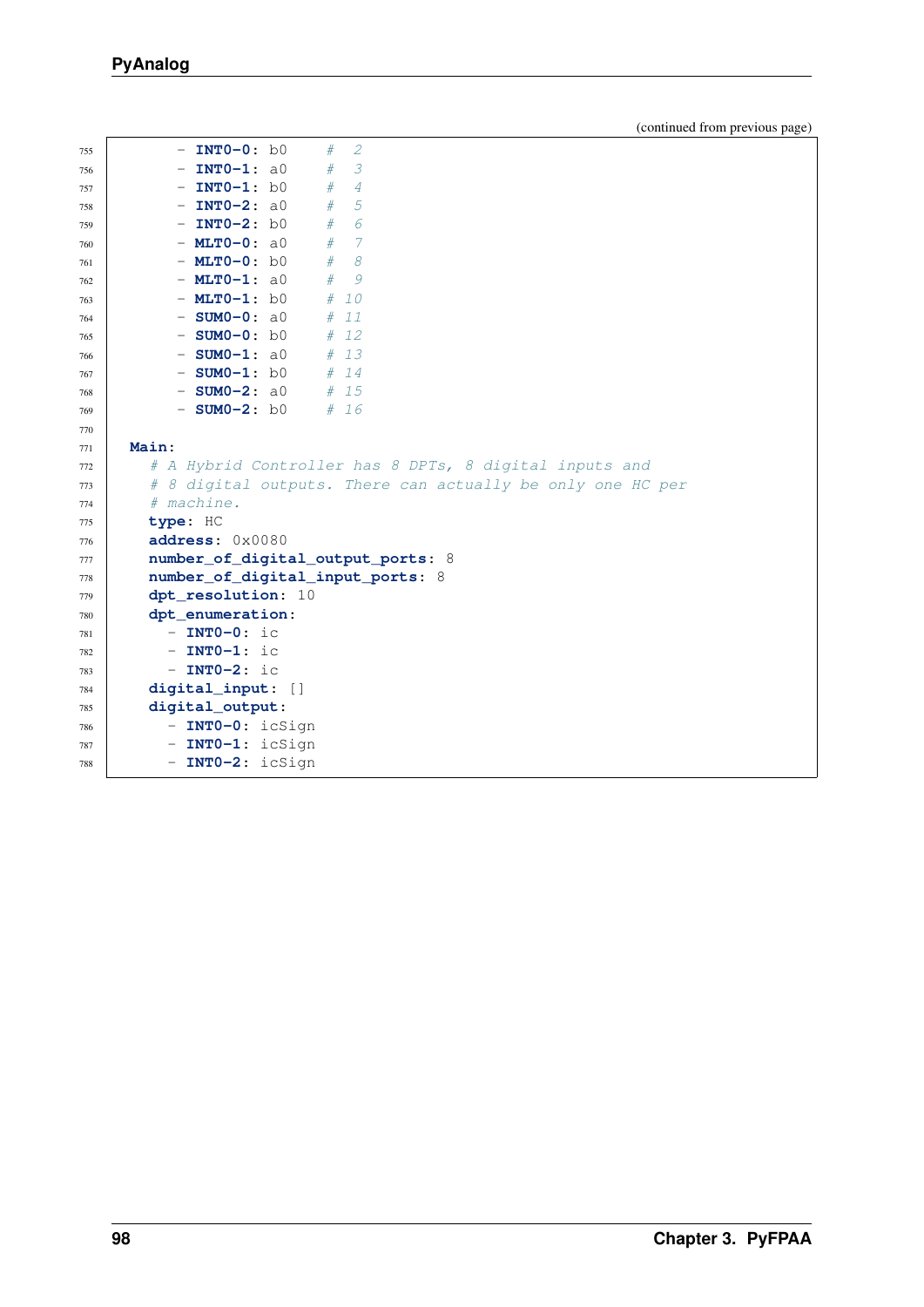# *4* **PyHyCon**

# **4.1 The Python Hybrid Controller interface**

PyHyCon – a Python Hybrid Controller interface.

Note that the  $IO::H<sub>V</sub>Con$  Perl 5 module is the reference implementation that is maintained by the Hy-ConAVR firmware author (Bernd). You can find the IO::HyCon Perl module as well as the mentioned Arduino firmware at [https://github.com/anabrid/Model-1/tree/main/software/HC.](https://github.com/anabrid/Model-1/tree/main/software/HC) The Perl code is also part of the CPAN at [https://metacpan.org/pod/IO::HyCon.](https://metacpan.org/pod/IO::HyCon)

While this implementation tries to be API-compatible with the reference implementation, it tries to be minimal/low-level and won't implement any client-side luxury (such as address mapping). It is the task of the user to implement something high-level ontop of this.

Especially, the following tasks are implemented by different modules which can but do not needed to be used:

- Connection managament: HyCon just assumes a file handle, but different connection types are proposed in the connections module.
- Autosetup: PyHyCon is plain python and has no dependency, for instance on YAML. There is autosetup which implements the "autosetup" functionality of Perl-HyCon.
- High level functionality is implemented on top of HyCon and not within. See for instance  $f_{\text{Paa}}$ (page 81) for an abstraction which can generate HyCon instructions and is aware of the circuit design at the same time.

The hycon module also includes an interpreter for the HyCon serial stream "protocol". See replay for further details.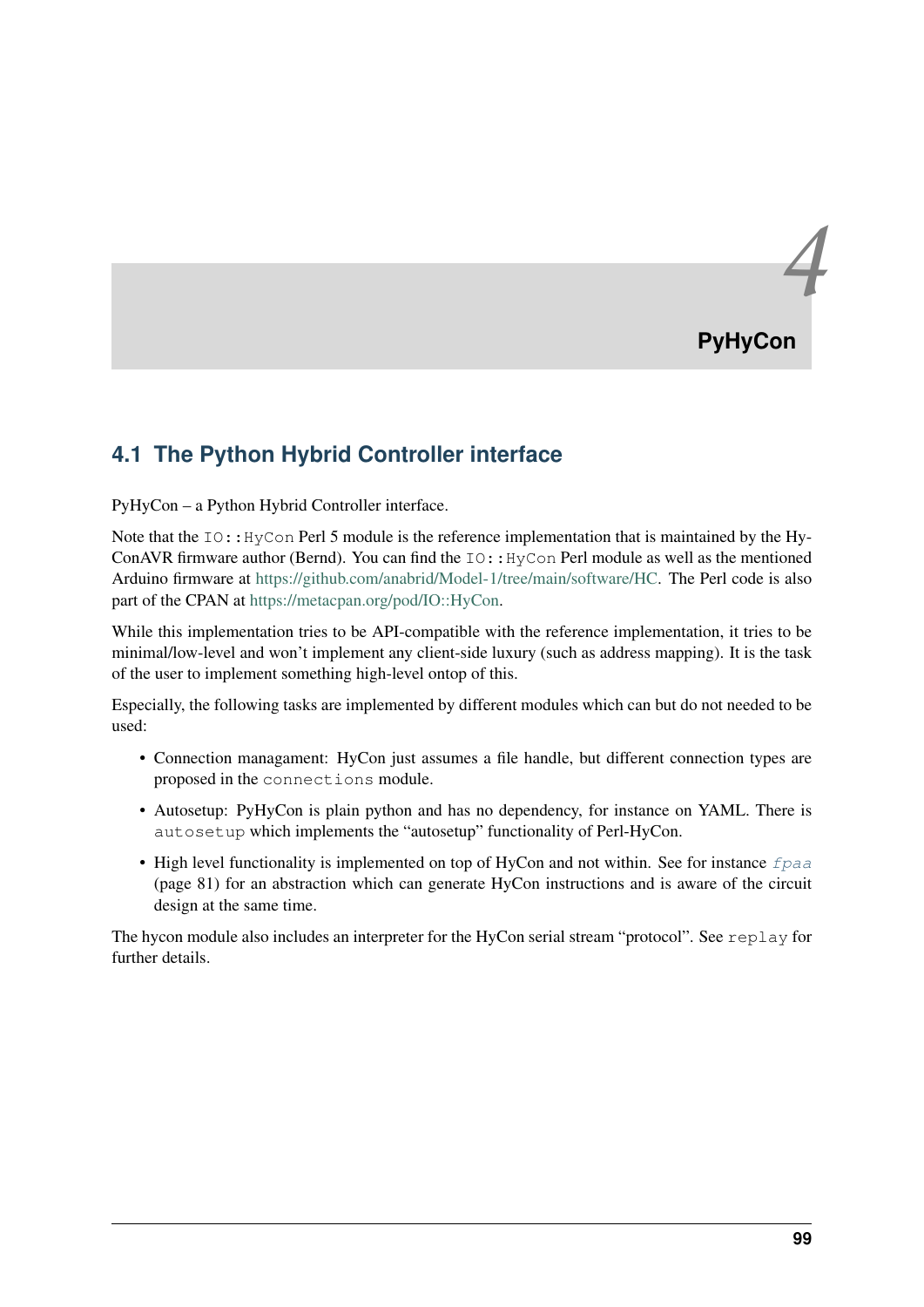## **4.1.1 Logging and Debugging**

There are several ways to inspect what HyCon is doing. One of the simplest is to activate logging on INFO level:

```
>>> import logging
>>> logging.basicConfig(level=logging.INFO)
>>> # proceed here as usual, i.e.: hc = HyCon(...)
```
#### hycon.HyCon.**ensure**(*var*, *\*\*q*)

This is our assert function which is used widely over the code for dynamic parameter checking. q stands for *query*. The function will return silently if the query is fullfilled and raise a ValueError otherwise. Examples for success:

```
>>> ensure(42, eq=42)
>>> ensure("foo bar", re="fo+.*")
>>> ensure(17, inrange=(0,20))
>>> ensure("x", within="xyz")
>>> ensure("bla", length=3)
>>> ensure("blub", isa=str, length=4, re="b.*")
```
And in case of failure:  $\gg$  ensure(3, within=[1,2,9]) Traceback (most recent call last): ... ValueError: Got var=3, but it is none of  $[1, 2, 9]$ .

#### **class** hycon.HyCon.**expect**(*\*\*q*)

ensure delayed and on stereoids: Can be initialized with a query (but with further options) and then called with a HyConRequest. Will check the *response* and also allows *return value mapping*, for instance with regexpes or by splitting. Example:

```
>>> R = HyConRequest("dummy")
\Rightarrow R. response = "1, 2, 3"\Rightarrow E = expect (split=",", type=int)
>>> print(list(E(R)))
[1, 2, 3]
```
#### hycon.HyCon.**wont\_implement**(*reason*)

Will not implement: Returns a function which raises NotImplementedError(reason) when called.

#### **class** hycon.HyCon.**HyConRequest**(*command*, *expected\_response=None*)

A HyConRequest models a single *request* and *response* cycle. It stores the ASCII command emitted by the HyCon and can save a *expected response* future/promise (see expect class). A HyConRequest can only be made once. If you want to do it several times, you have to (deep) copy the instance.

```
write(hycon)
```
Run this request. Can only be executed once. Can be chained.

```
read(hycon, expected_response=None, read_again=False)
     Read response from HyCon. If read_again is given, will read several times. Can be chained.
```
#### **class** hycon.HyCon.**HyCon**(*fh*, *unidirectional=False*)

Low-Level Hybrid Controller OOP interface, similar to the Perl Hybrid controller.

This is a minimalistic implementation which tries to implement all neccessary checking of input/output request/reply structure correctness, but won't do any *high level* support for applica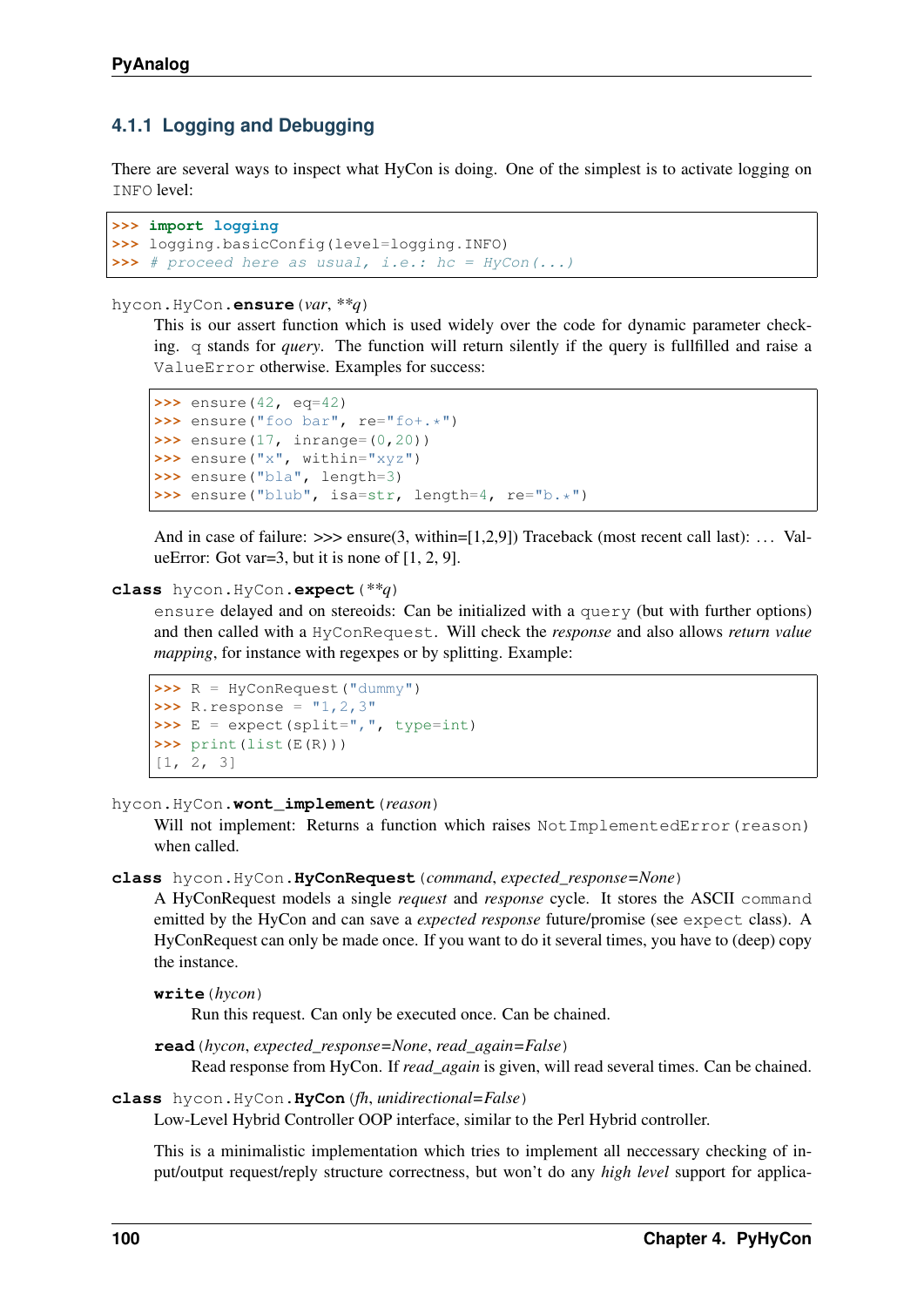tions. Users are assumed to write such code on themselves. The PyFPAA library is an example for a high level "frontend" against HyCon, which includes a circuit understanding, etc.

```
query(*args, **kwargs)
```
Create a request, run it and check the reply

#### **command**(*\**, *help=None*, *\*\*kwargs*)

Return a method which, when called, creates a request, runs it and checks the reply

**ic**()

Switch AC to IC-mode

**op**()

Switch AC to OP-mode

**halt**()

Switch AC to HALT-mode

**disable\_ovl\_halt**() Disable HALT-on-overflow

**enable\_ovl\_halt**() Enable HALT-on-overflow

- **disable\_ext\_halt**() Disable external HALT
- **enable\_ext\_halt**() Enable external HALT

**repetitive\_run**() Switch to RepOp

**single\_run**() One IC-OP-HALT-cycle

**pot\_set**() Activate POTSET-mode

#### **single\_run\_sync**()

Synchronous run (finishes after a single run finished). Return value is true if terminated by ext. halt condition

#### **set\_ic\_time**(*ictime*)

Sets IC (initial condition) time in MILLISECONDS.

#### **set\_op\_time**(*optime*)

Sets OP (operation mode) time in MILLISECONDS

#### **get\_data**()

Supposed to be called when a read out group is defined and the machine is in (synchronous) OP mode.

#### **read\_element\_by\_address**(*address*)

Read any machine element voltage. Expecting 16-bit element address as integer.

#### **set\_ro\_group**(*addresses*)

Defines a read out group, expects addresses to be an integer list of 16-bit element addresses.

#### **read\_ro\_group**()

Query for currently set read out group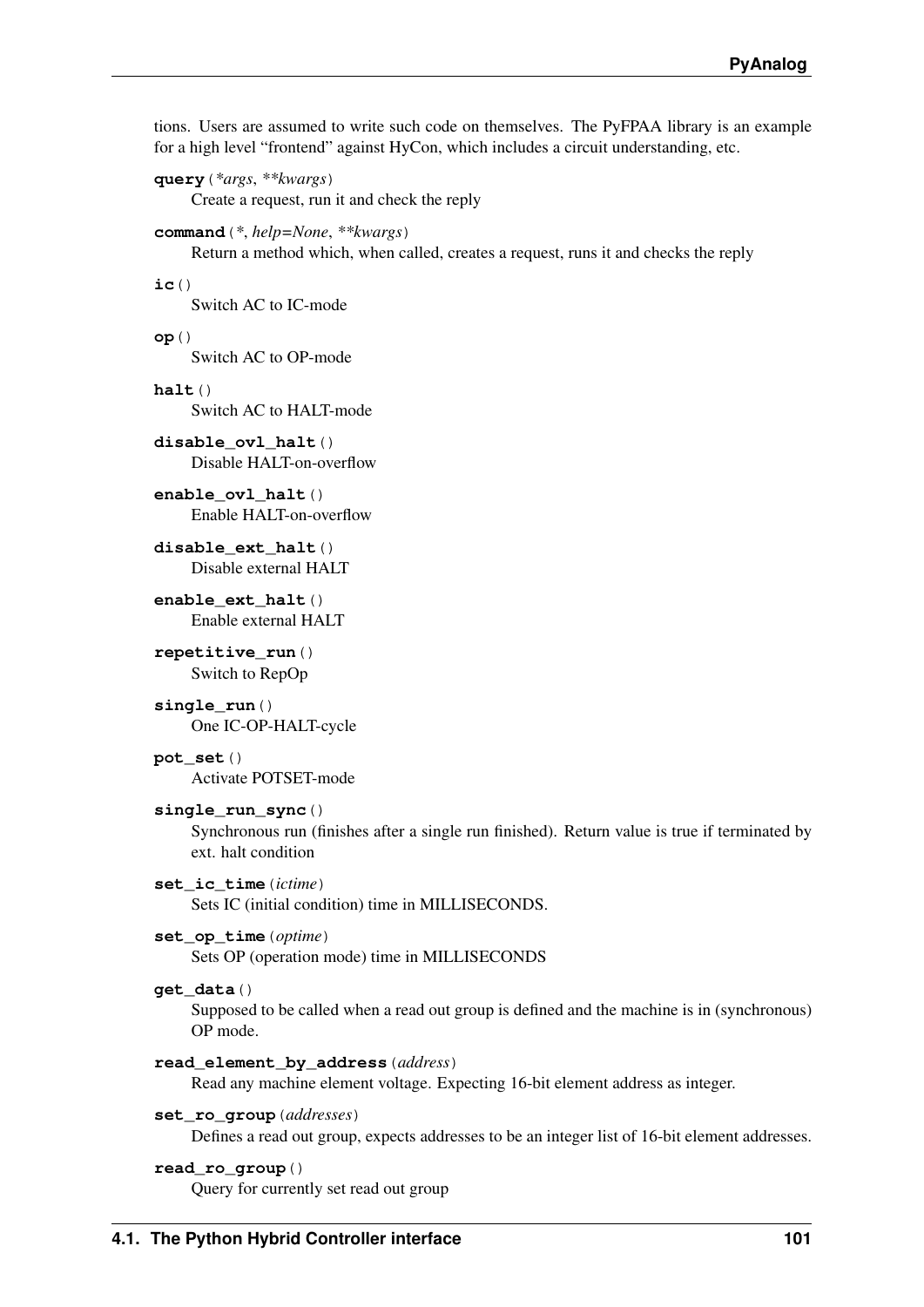```
read_digital()
     Read digital inputs
digital_output(port, state)
     Set digital output pins of the Hybrid Controller
set_xbar(address, config)
     Exactly {self.XBAR_CONFIG_BYTES*2} HEX-nibbles are required to config data.
read_mpts(**kw)
     Not implemented because because it is just a high-level function which calls pot_set and
     iterates a list of potentiometer address/names.
set_pt(address, number, value)
     Set a digital potentiometer by address/number.
read_dpts()
     Asks the Hybridcontroller for reading out all DPTs in the machine (also DPT24 modules).
     Returns mapping of PT module to list of values in that module.
get_status()
     Queries the HybridController about it's current status. Will return a dictionary.
get_op_time()
     Asks about current OP time
reset()
     Resets the HybridController (has no effect on python instance itself)
```
## **4.1.2 Connection managers**

Connection or "backends" for the PyHyCon.

The HyCon.HyCon class requires a file handle to be passed. Usually, file APIs are cursed in many languages (also python), but you can get your way out with the following examples and also classes in this module.

Tested or "proven" connection interfaces are:

- $t_{CPSocket}$  (page 104): A small adapter for the socket () python builtin.
- [human](#page-107-1) (page 104): A small dummy adapter which prints to the interactive user terminal session and expects commands from there (the naming is ironically pointing to the human acting as actual Hybrid controller hardware endpoint).

Somewhat experimental but known to work is especially for unidirectional access:

- StringIO.StringIO: Circumventing file access by reading from/to strings.
- sys.stdout for just dumping HyCon-generated instructions

Note: All functions in this module do some progress reporting if you enable python logging facilities. Do so with

```
>>> import logging
>>> logging.basicConfig(level=logging.INFO)
```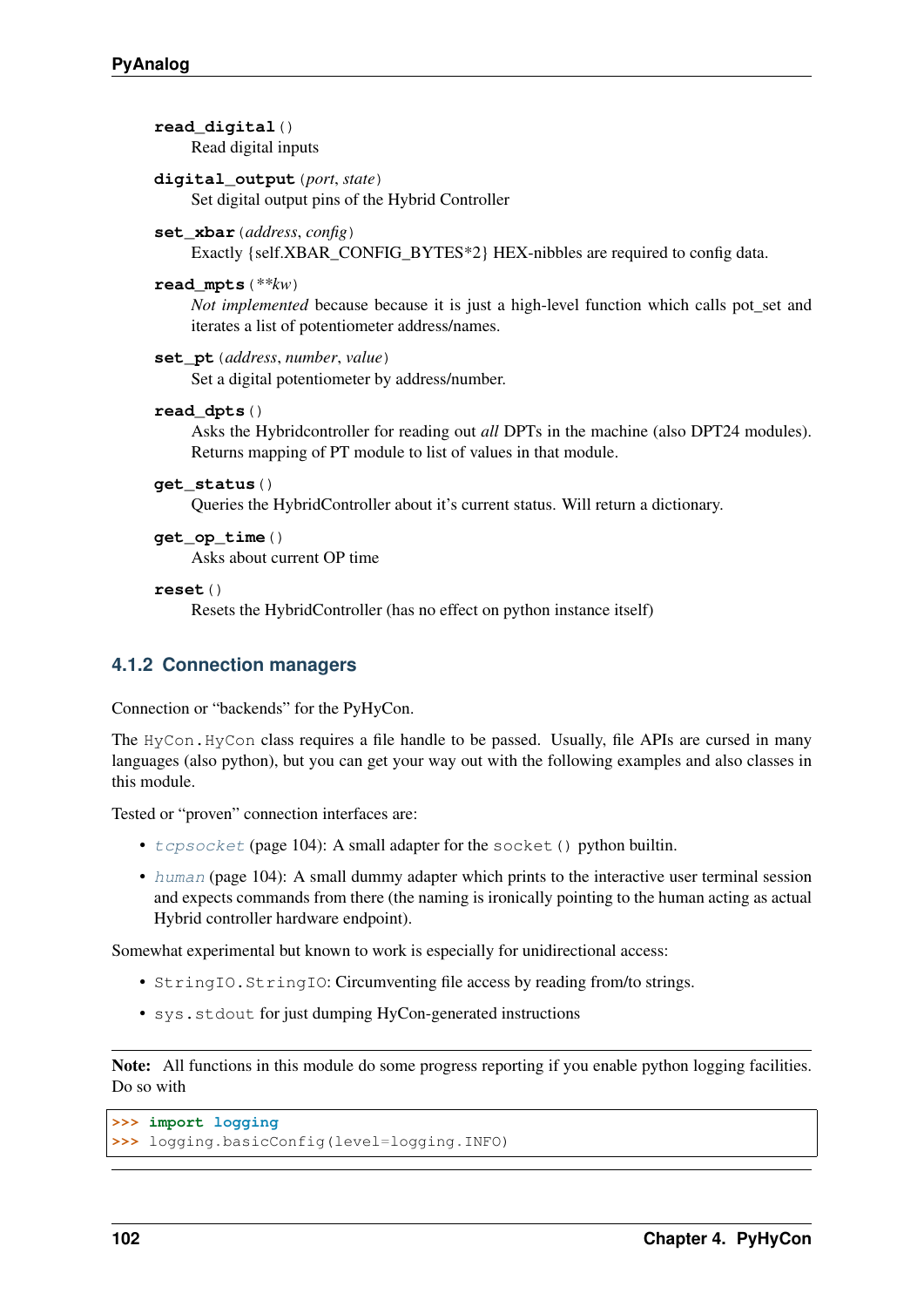#### **Usage Examples**

The following examples are suitable to be run in an interactive python REPL to explore the APIs.

**Using PyHyCon with a microcontroller "simulator"**

```
>>> from hycon import HyCon
\Rightarrow \Rightarrow ac = HyCon(human())>>> ac.set_ic_time(1234)
<< Sending [C001234] to uC
[type reply of uC]>> T_IC=1234
HyConRequest(C001234, expect(eq: T_IC=1234), self.executed=True,
˓→response=T_IC=1234, reply=T_IC=1234)
```
#### **Using PyHyCon only for writing firmware commands**

```
>>> import hycon, sys
>>> ac = hycon.HyCon(sys.stdout, unidirectional=True)
>>> ac.set_ic_time(234)
C000234HyConRequest(C000234, expect(eq: T_IC=234), self.executed=True,
˓→response=n.a., reply=n.a.)
```
Such a unidirectional approach can be interesting when generating bitstreams, for larger integration tests, etc.

#### **Using PyHyCon over TCP/IP**

```
>>> sock = tcpsocket("localhost", 12345)
\Rightarrow \Rightarrow ac = HyCon(sock)>>> ac.reset()
>>> ac.digital_output(3, True)
>>> ac.set_op_time(123)
>>> ac.set_xbar(0x0040, "0000000210840000781B")
```
This setup is particularly interesting when connecting network-transparently to actual hardware. The target TCP server is expected to route the contents to a serial port/USB UART without introducing buffering. Examples for this kind of stub servers are given at networking-hc\_.

#### **Using PyHyCon over Serial**

```
>>> fh = serial("/dev/ttyUSB0", 115200)
\Rightarrow \Rightarrow ac = HyCon(fh)>>> ac.digital_output(3, True)
>>> # etc.
```
You are encouraged to use the  $\sqrt{3}$  [serial](#page-107-2) (page 104) class, which uses [PySerial](https://pythonhosted.org/pyserial/)<sup>[81](#page-106-0)</sup> under the hood and does the clearing/resetting of the stream for you (something which is more cumbersome over serial then over TCP).

<span id="page-106-0"></span><sup>81</sup> https://pythonhosted.org/pyserial/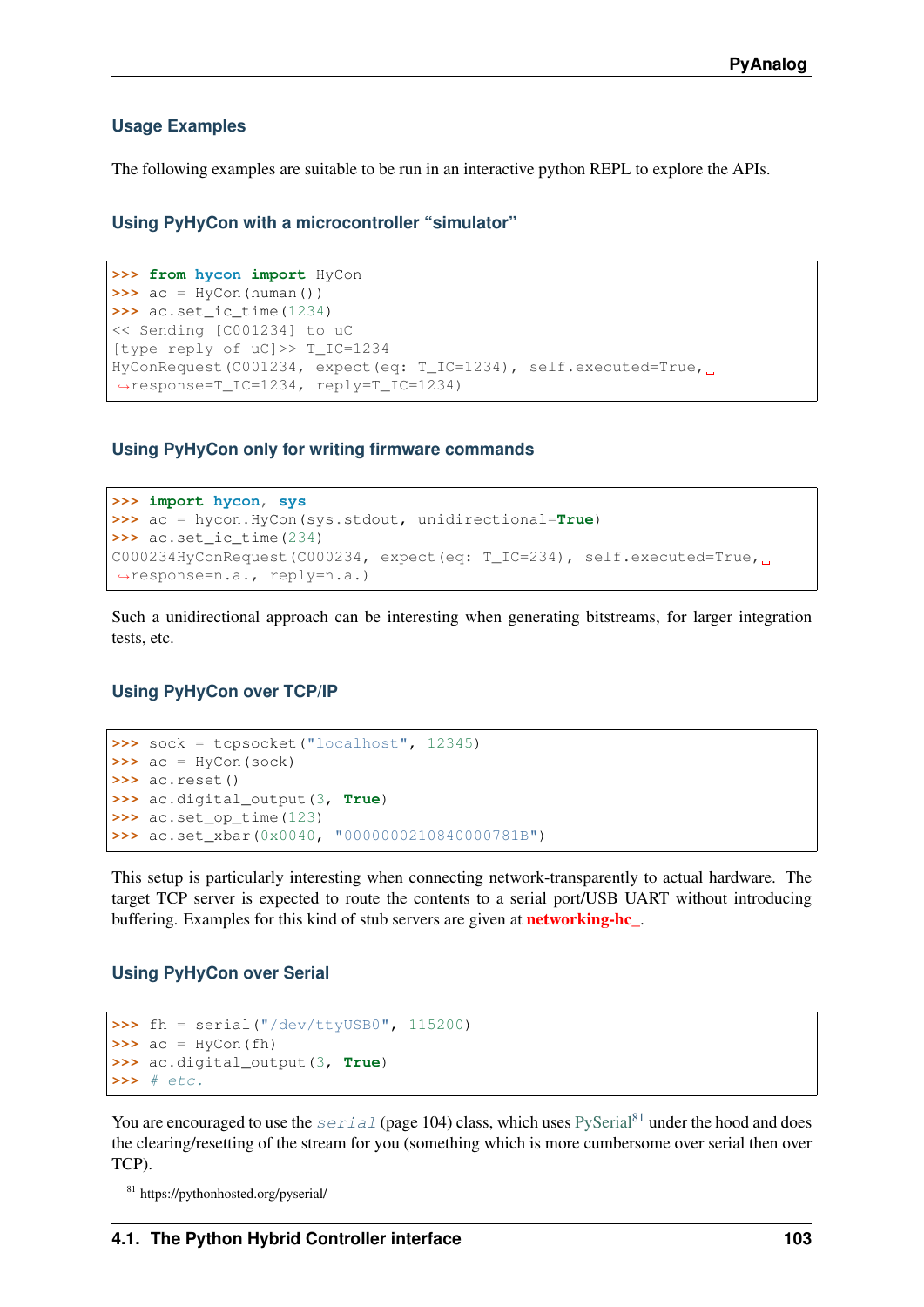If you really want, you can also use PySerial directly:

```
>>> import Serial from serial
>>> fh = Serial("/dev/ttyUSB0", 115200)
\Rightarrow \Rightarrow ac = HyCon(fh)
```
Note that this approach suffers from binary/string conversions, but you could probably wrap open(fh) in some text mode.

If you (also) do not like PySerial, you can connect to a char device on a unixoid operating system with vanilla python (this example is kind-of-untested):

```
>>> import os
>>> fd = os.open("/dev/ttyUSB0", os.O_RDWR | os.O_NOCTTY)
>>> fh = os.fdopen(self.fd, "wb+", buffering=0)
\Rightarrow \Rightarrow ac = HyCon(fh)
```
In this case, you certainly want to set the connection parameters (baud rate, etc.) by  $i$  oct  $l$ , for instance in before on your linux terminal using a command like  $\text{stty}$  -F /dev/ttyUSB0 115200, or with stty ospeed 115200 and stty ispeed 115200 on Mac. Furthermore, when using this approach, consider writing a small wrapper which runs fh.flush() after writing.

#### hycon.connections.**repeated\_reset**(*fh*)

This routine tries to *clear* output buffers of the hycon UART by sending repeated reset instructions and waiting until the reply "RESET" appears on the line. Doing this, it implements the HyCon protocol, but the HyCon code does not deal with connection issues, which is why this function is aprt of connections.

Calling this function on beginning the setup is recommended for direct serial connections.

You can also call to this method with the :fun:`HyCon.HyCon.repeated\_reset()` shorthand.

This function returns True when the connection suceeded, else False.

```
class hycon.connections.human
```
Dummy IOWrapper for testing HyCon.py without the actual hardware

```
class hycon.connections.tcpsocket(host, port)
```
Wrapper for communicating with HyCon over TCP/IP. See also HyCon-over-TCP.README for further instructions

```
write(sth)
     Expects sth to be a string
```

```
class hycon.connections.serial(port, baudrate, **passed_options)
     Small wrapper for making the use of PySerial more handy (no need for extra import)
```
## **4.1.3 Autosetup features**

The autosetup module of the hycon package is the python implementation of the similar named feature of the Perl HyCon library.

It is used to setup a hybrid controller based from a YAML file which includes a mapping from names to computing element and potentiometer addresses and a problem description containing information about timing, potentiometer values (coefficients) and a readout group of interest. It can also describe the configuration of an XBAR module.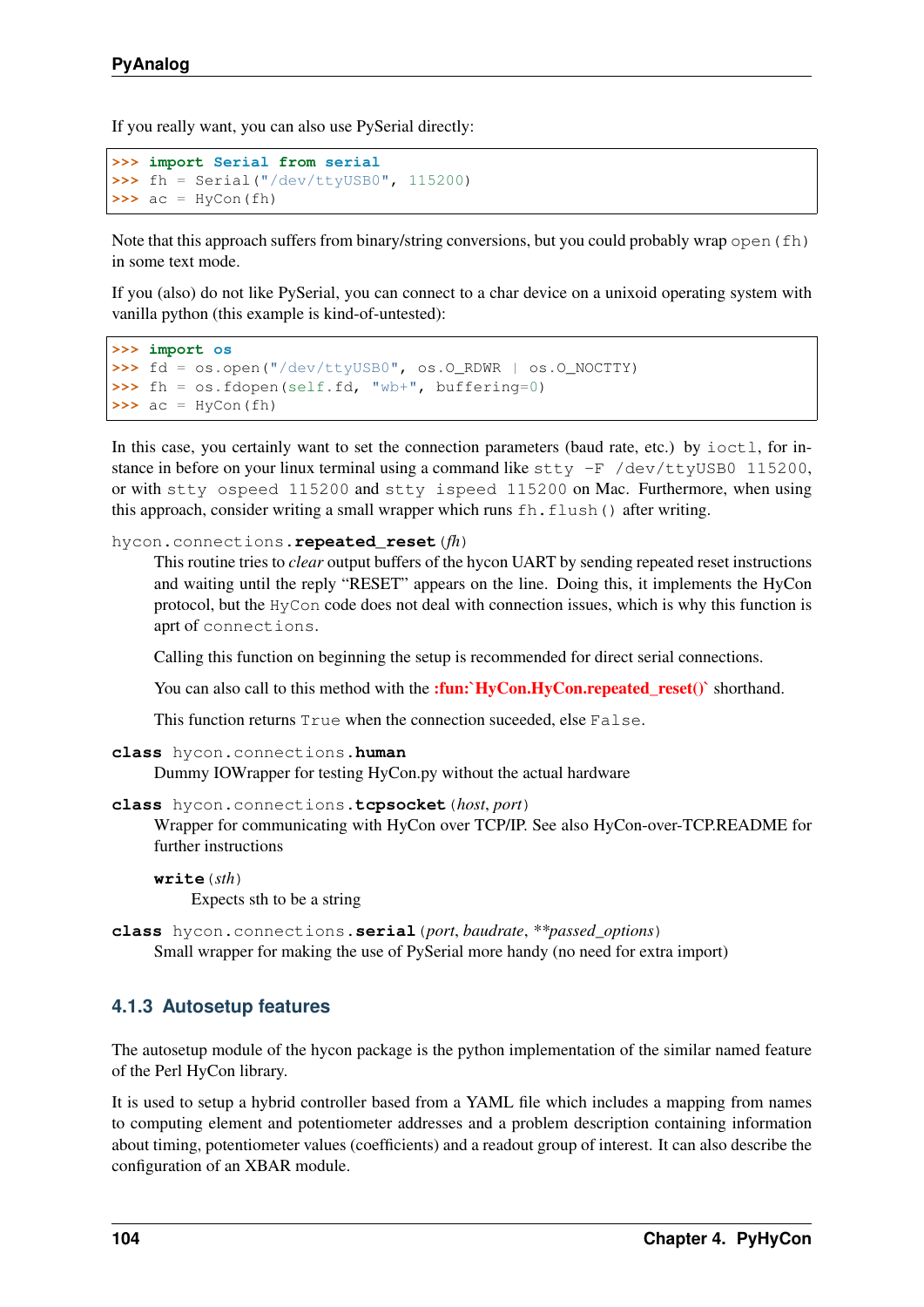<span id="page-108-0"></span>The idea of this YAML file is to describe the analog circuit as complete as possible, to keep the steering hycon code in perl (or python, respectively) short. Furthermore, it brings some kind of highlevel description of the circuit, since many parts of the circuit are given names.

This idea is some intermediate idea to the pyFPAA code which I wrote. It can be seen as an alternative high-level frontend to pyHyCon. Remember, the idiom of pyHyCon is to provide only a lowest level API for interaction with the hardware hybrid controller.

About the history of this code: Bernd started to write his auto-setup code at 25-DEC-2019. I started to write my pyFPAA code at the same time. Roughly one year later, where most of the time was spent at other stuff, I now port parts of Bernds auto-setup code to python in order to be able to use the same YAML files.

**class** hycon.autosetup.**DotDict**

Small syntactic sugar: Dot notation to access to dictionary attributes, which is especially handy for deeply nested dicts. There are plenty of similar library for python around, but this implementation is only five lines (yes, five). The following usage example is longer then the implementation:

```
>>> a = { "b": 42, "non-identifier": 3, "foo": { "bar": { 3: 123 } }}
>>> a = DotDict(a)
>>> a.b
42
>>> a.foo.bar
{3: 123}
>>> a["non-identifier"] # traditional __getitem__ access is still,
˓→possible
3
>>> a.foo.bar<sup>[3]</sup> # especially hand for non-pure-ascii
˓→identifiers
123
>>> DotDict(DotDict(a)).b # DotDict can be applied repeatedly without
˓→loss of functionality
42
>>> c = DotDict()
\Rightarrow c.foo = "b">>> c \longrightarrow # also works for setting, not only reading
{'foo': 'b'}
\rightarrow\rightarrow c.bar = DotDict()
>>> c.bar.baz = "bla" # Limitation for nested setting: create,
˓→nested DotDicts first.
```
**class** hycon.autosetup.**PotentiometerAddress**(*address*, *number*)

Stores a potentiometer address, which is a tuple of a (typically hex-given) bus address of the hardware element and an element-internal number. Example:

```
>>> a = PotentiometerAddress(0x200, 0x20)
>>> b = PotentiometerAddress.fromText("0x200/20") # FIXME: Is number.
˓→really base 16?
>>> a == b
True
>>> a.address # Don't forget that python standard numeric output is,
˓→in decimal
512
>>> a.toText()
'0x200/20'
```
**classmethod fromText**(*text*)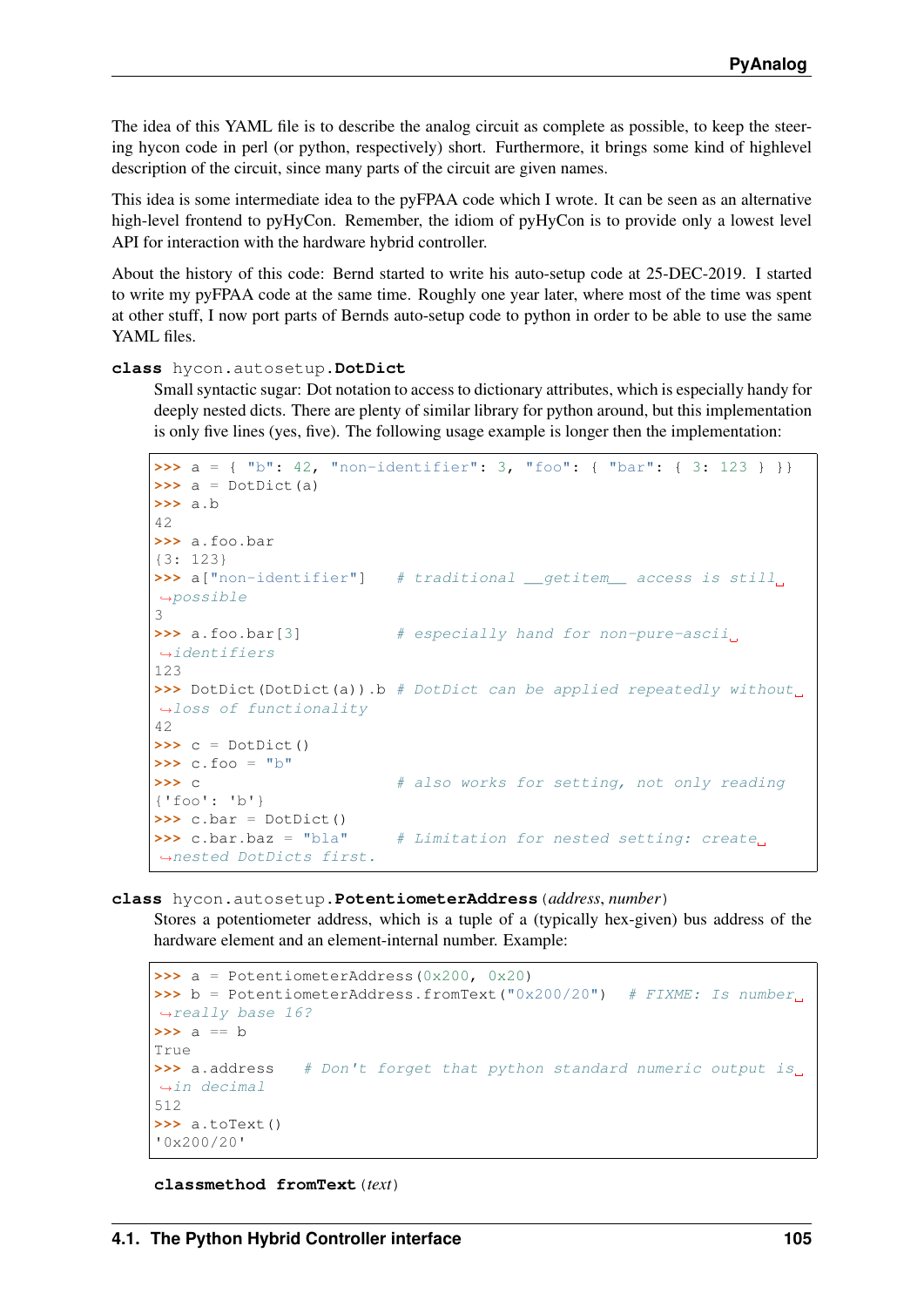Parses something like 0x200/2 to (0x200, 2). Will also accept 0200/2 as hex.

<span id="page-109-0"></span>hycon.autosetup.**autosetup**(*hycon*, *conf*, *reset=True*)

hycon is expected to be an instance of HyCon. conf is expected to be a dictionary.

If you want to load from a YAML file, use the yaml\_load function.

TODO: XBAR support not yet implemented.

hycon.autosetup.**autoconnect**(*conf*)

Opens a file handle to the target position found in the YAML file. Follows the same rules as the perl routine, i.e. looks for *serial* or *tcp* key and connects according to the parameters.

Example serial port configuration:

```
serial:
 port: /dev/cu.usbserial-DN050L21
 bits: 8
 baud: 250000
 parity: none
 stopbits: 1
 poll_interval: 10
 poll_attempts: 20000
```
Note that we only take into account port and baud rate, since everything else looks standard and the pySerial port cannot deal with an integer stopbit 1 but expects something like serial. STOPBITS\_ONE. As a note to the future, <https://tools.ietf.org/html/rfc2217.html> is supported by pySerial and should be adopted by the YAML definition.,

Example TCP port configuration:

```
tcp:
   addr: 192.168.31.190
    port: 12345
   connection_timeout: 2
    timeout: 0.1
   poll_interval: 10
   poll_attempts: 2000
    quick_start: False
```
Again, we only take into account the IP address and the TCP port, everything else is ignored for the time being.

#### **class** hycon.autosetup.**AutoConfHyCon**(*conf*)

Syntactic sugar to provide a "setup" method similar to the perl HyCon API.

TODO: Should also provide other methods for high level value read and set access.

conf can either be a string holding the YAML filename or a dictionary (holding the configuration content, i.e. parsed YAML file).

```
get_data_by_name()
```
Get readout group data handily labeled by name

set pt by name (*name*, *value*) Set a digital potentiometer by name

```
read_element_by_name(name)
    Reads element by name
```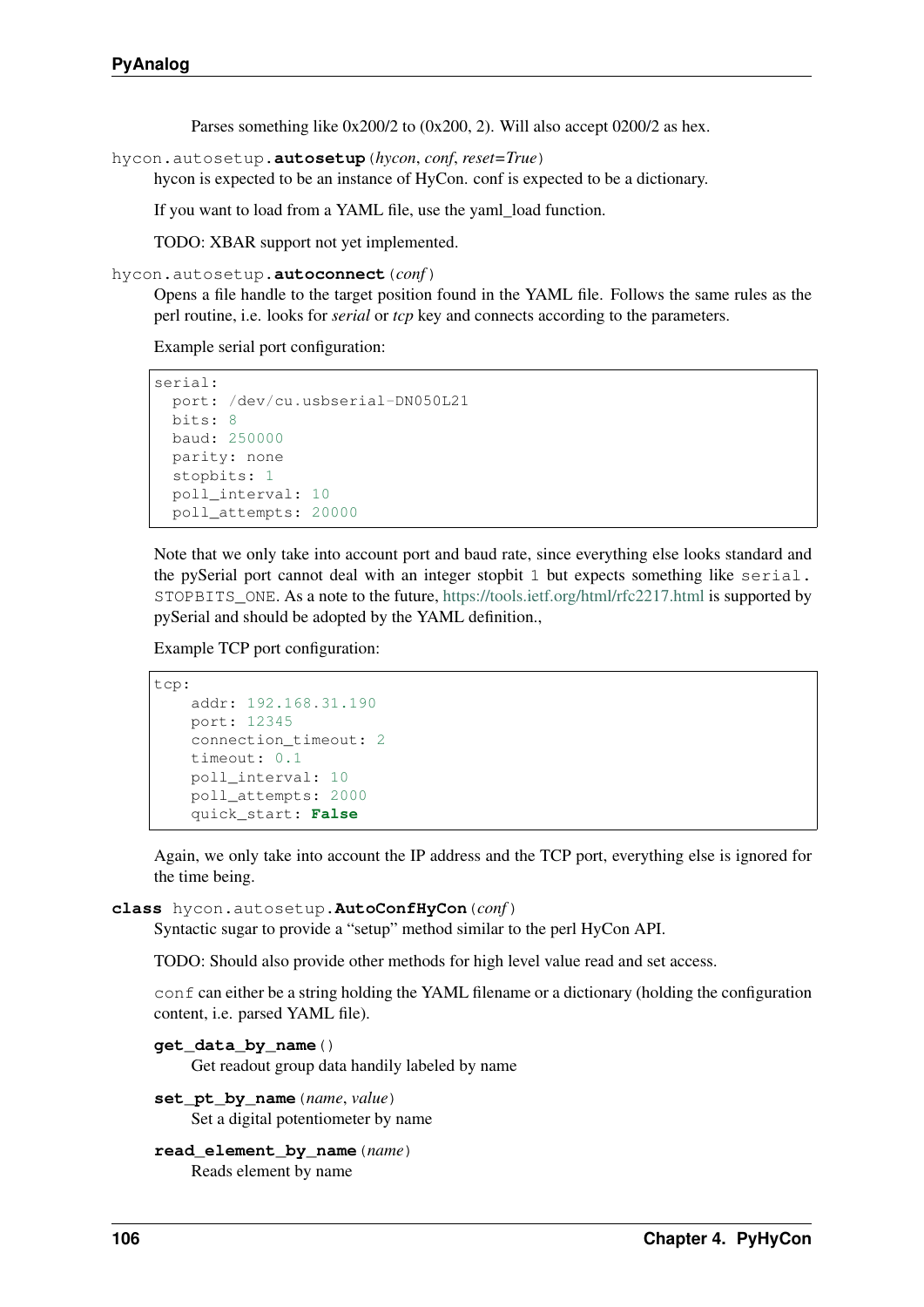#### <span id="page-110-1"></span>**read\_dpts\_by\_name**()

Asks the Hybridcontroller for reading out *all* DPTs in the machine (also DPT24 modules). Returns single map of DPT name to value (as float).

```
read_ro_group_by_name()
```
Returns an OrderedDict of read-out group elements, with names

#### <span id="page-110-0"></span>**4.1.4 Protocol Replay features**

A HyCon command stream interpreter.

Will spill out LISP-like commands which can be fed into the hypon again. This allows for replaying, which is helpful for a number of special scenarios such as:

- Offline-validating a HyCon instruction stream
- Man-in-the-middle inspecting an HyCon instruction stream
- Validating the correctness of high-level HyCon instructions (such as emitted by the PyFPAA or autosetup codes)

The code basically implements a character-by-character tokenizer/parser. It is built based on a simple mapping datastructure which assigns each one-letter command the respective PyHyCon method name. Furthermore, method arguments can be read and converted.

It would be nice to join HyCon.py and replay.py to a single file which translates between the serial protocol and the OOP API calls. The transformation is quite trivial, but now we have a lot of code doing nothing of bigger interest.

The ordering follows the AVR Ino code.

hycon.replay.**delayed**(*static\_method*)

This is a decorator for a static method in a class. It will make the function body "delayed", i.e. when calling the function, a future/promise/delay/deferred element is returned. Some parameter bounding (closure) happens: The decorated arguments are evaluated early while the later execution expects only a single reader argument. Example to follow the logic:

```
\Rightarrow f = lambda a, b, c, d: print(a, b, c, d)
\Rightarrow \Rightarrow q = delayed(f)
\Rightarrow h = g(1, 2, 3)
\Rightarrow h(4)
4 1 2 3
```
#### **class** hycon.replay.**consume**

Consume is an ugly namespace and not a class, actually. The basic idea of these (static!) functions is to be called delayedly with a function as it's argument which acts like the io.IOBase.read() function, i.e. advances an internal cursor (side effect) and returns *n* characters from the stream. Crude Example:

```
>>> tokenizer = [consume.exact("test"), consume.decimals(3), consume.
˓→exact("foo"), consume.hex(2)]
>>> test = io.StringIO("test123fooAA")
>>> reader = test.read
>>> [ token(reader) for token in tokenizer ]
['test', 123, 'foo', 170]
```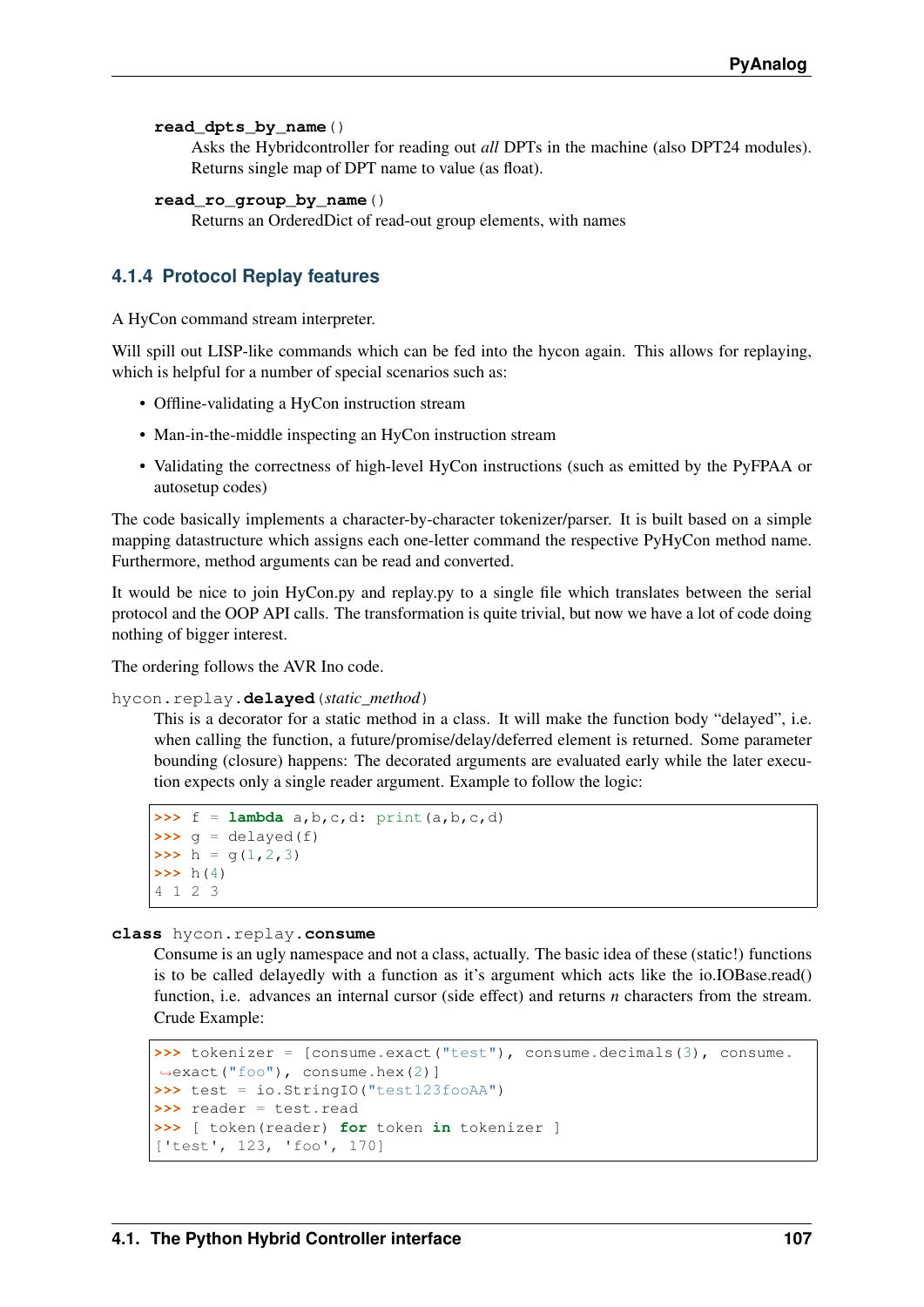#### <span id="page-111-0"></span>**number**(*digits*, *base*, *multiply=1*)

Reads a number with #digit digits in some base. Can perform a multiplication afterwards.

```
>>> consume.number(8,16)(io.StringIO("deadbeef").read)
3735928559
>>> consume.number(2,10,multiply=2)(io.StringIO("42").read)
84
```
**list**(*split*, *end*, *digits*, *base*)

Reads a list of numbers. Limitations: \* Always expects end token to come \* All numbers must have same number of digits (and same base) \* Cannot handle empty list or and won't accept end-of-file before end token.

Examples:

```
>>> consume.list(split=",",digits=1,base=10,end=".")(io.StringIO(
˓→"1,5,2,3,9.").read)
[1, 5, 2, 3, 9]>>> consume.list(split=":",digits=2,base=16,end=";")(io.StringIO(
˓→"5a:88:ff:ff;").read)
[90, 136, 255, 255]
```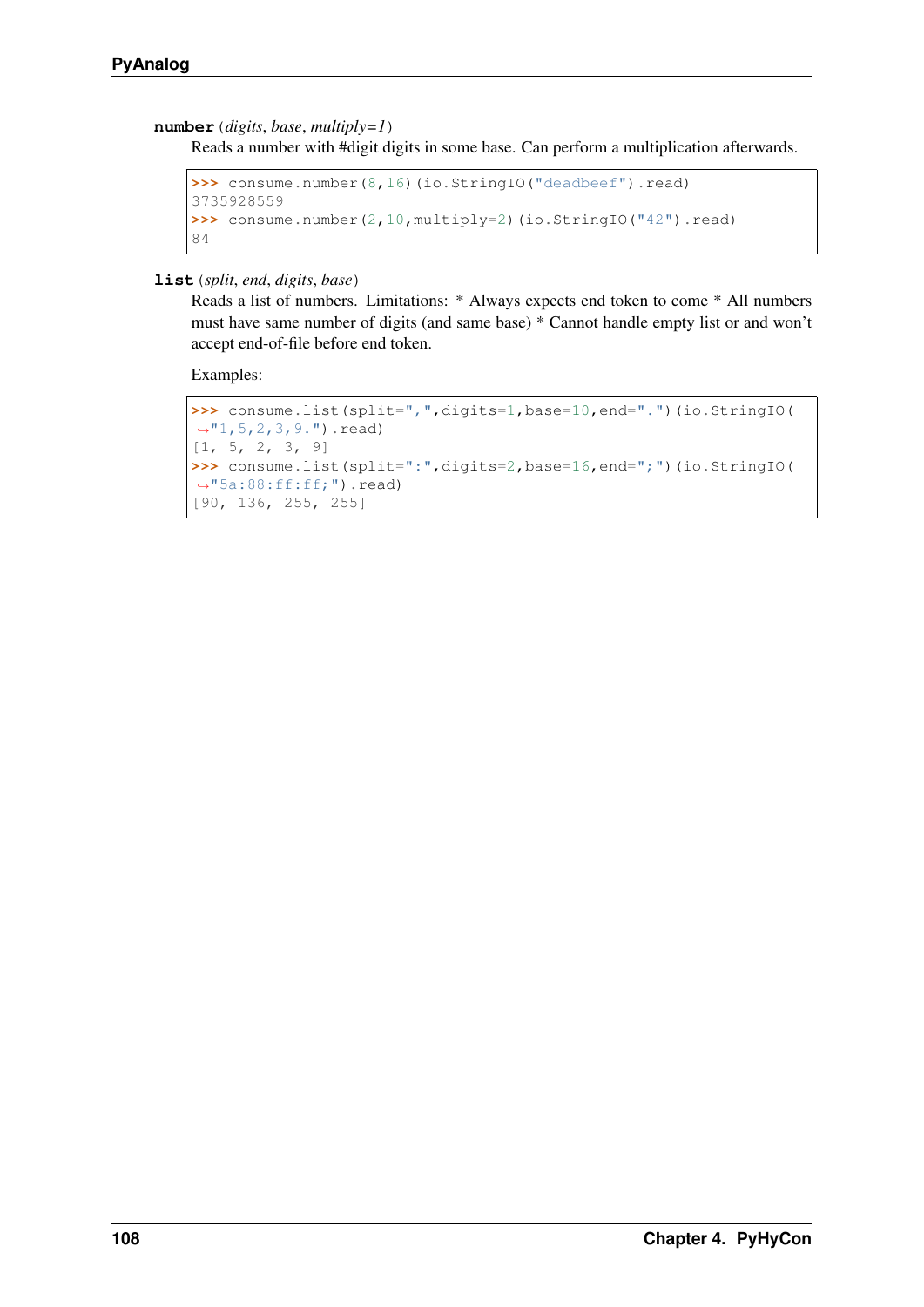```
class hycon.replay.HyConRequestReader(stream_or_string, mapping={'?':
                                              ('NOT_IMPLEMENTED', 'Prints
                                              help'), 'A': 'enable_ovl_halt',
                                              'B': 'enable_ext_halt', 'C':
                                              ('set_ic_time', <function de-
                                              layed.<locals>.decorated.<locals>.deferred>),
                                              'D': ('digital_output', <function de-
                                              layed.<locals>.decorated.<locals>.deferred>,
                                              True), 'E': 'single_run',
                                              'F': 'single_run_sync', 'G':
                                              ('set_ro_group', <function de-
                                              layed.<locals>.decorated.<locals>.deferred>),
                                              'L': ('NOT_IMPLEMENTED',
                                              'Locate a computing element'),
                                              'P': ('set_pt', <function de-
                                              layed.<locals>.decorated.<locals>.deferred>,
                                              <function de-
                                              layed.<locals>.decorated.<locals>.deferred>,
                                              <function de-
                                              layed.<locals>.decorated.<locals>.deferred>),
                                              'R': 'read_digital', 'S': 'pot_set',
                                              'X': ('set_xbar', <function de-
                                              layed.<locals>.decorated.<locals>.deferred>,
                                              <function de-
                                              layed.<locals>.decorated.<locals>.deferred>),
                                              'a': 'disable_ovl_halt',
                                              'b': 'disable_ext_halt', 'c':
                                              ('set_op_time', <function de-
                                              layed.<locals>.decorated.<locals>.deferred>),
                                              'd': ('digital_output', <function de-
                                              layed.<locals>.decorated.<locals>.deferred>,
                                              False), 'e': 'repetitive_run',
                                              'f': 'read_ro_group', 'g':
                                              ('read_element_by_address',
                                              <function de-
                                              layed.<locals>.decorated.<locals>.deferred>),
                                              'h': 'halt', 'i': 'ic', 'l': 'get_data', 'o':
                                              'op', 'q': 'read_dpts', 's': 'get_status', 't':
                                              'get_op_time', 'x': 'reset'})
     Converts HyCon "configuration strings" to high level API calls. This can be seen as the inverse
     operation to calling the HyCon.
```
Instances of this class act as iterator. It will consume the incoming stream character by character (or the whole string, if given as a string).

Example:

```
>>> instructions = 'C000100c015000P0200000204P0300030000G0362;0363;
˓→0220;0221;0222;0223.'
>>> commands = list(HyConRequestReader(instructions))
>>> for c in commands: print(c)
('set_ic_time', 100)
('set_op_time', 15000)
```
(continues on next page)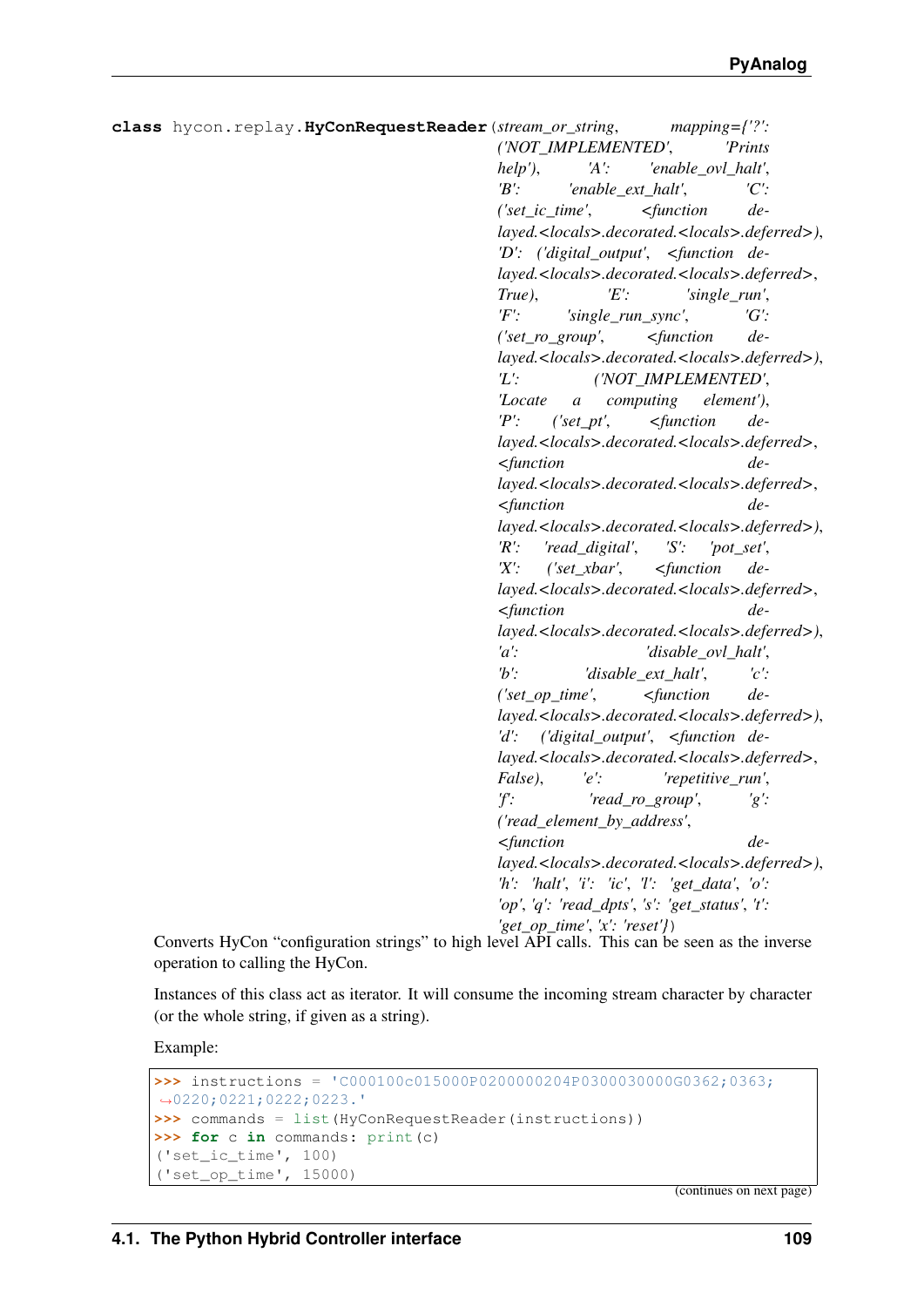(continued from previous page)

```
('set_pt', 512, 0, 0.19941348973607037)
('set_pt', 768, 3, 0.0)
('set_ro_group', [866, 867, 544, 545, 546, 547])
>>> replayed = io.StringIO()
>>> hc = HyCon(replayed, unidirectional=True)
>>> replay(hc, commands)
>>> replayed.getvalue() == instructions
True
```
hycon.replay.**replay**(*hycon*, *commands*)

Given commands a list of tuples, this will mostly act like operator.methodcaller on them. If no arguments are given, the tuple can be omitted.

Basic example:

```
>>> class WannaBeHyCon:
... def toot(self,x): print("too(%s)ooot" % x)
... def bar(self): print("this is bar")
... def buz(self,a,b,c): print(f''a*b = {a*b} but what is {c}'')
>>> replay(WannaBeHyCon(), [ "bar", ("toot", "fuz"), ("buz", 1,2,3) ])
this is bar
too(fuz)ooot
a * b = 2 but what is 3
```
The command format is produced by the HyConRequestReader and thus can be fed into this replay function:

```
>>> replay(HyCon(sys.stdout, unidirectional=True), HyConRequestReader(
\rightarrow"xiohaARt"))
xiohaARt
```
This works for almost any useful instruction stream.

## **4.2 HyCon Serial (USB/RS-232) over TCP/IP**

On the machine where the HyCon board is attached to, run something like socat or for instance the tcp\_serial\_redirect.py which is shipped with PySerial and can be obtained from [https:](https://raw.githubusercontent.com/pyserial/pyserial/master/examples/tcp_serial_redirect.py) [//raw.githubusercontent.com/pyserial/pyserial/master/examples/tcp\\_serial\\_redirect.py](https://raw.githubusercontent.com/pyserial/pyserial/master/examples/tcp_serial_redirect.py)

Other Unix binaries which can be used are for instance socat [https://bloggerbust.ca/post/](https://bloggerbust.ca/post/let-socket-cat-be-thy-glue-over-serial/) [let-socket-cat-be-thy-glue-over-serial/](https://bloggerbust.ca/post/let-socket-cat-be-thy-glue-over-serial/) or netcat.

Next, put a script like the following at that machine (now refered to as the server):

```
#!/bin/bash -x
source ~/.bash_profile
cd "$(dirname $0)"
/usr/local/bin/python3 tcp_serial_redirect.py -P 12345 /dev/cu.usbserial-
˓→DN050L1O 115200
```
Then, from the client machine, run something like

ssh -L 12345:localhost:12345 ac /path/to/the/ac-bridge/run-bridge.sh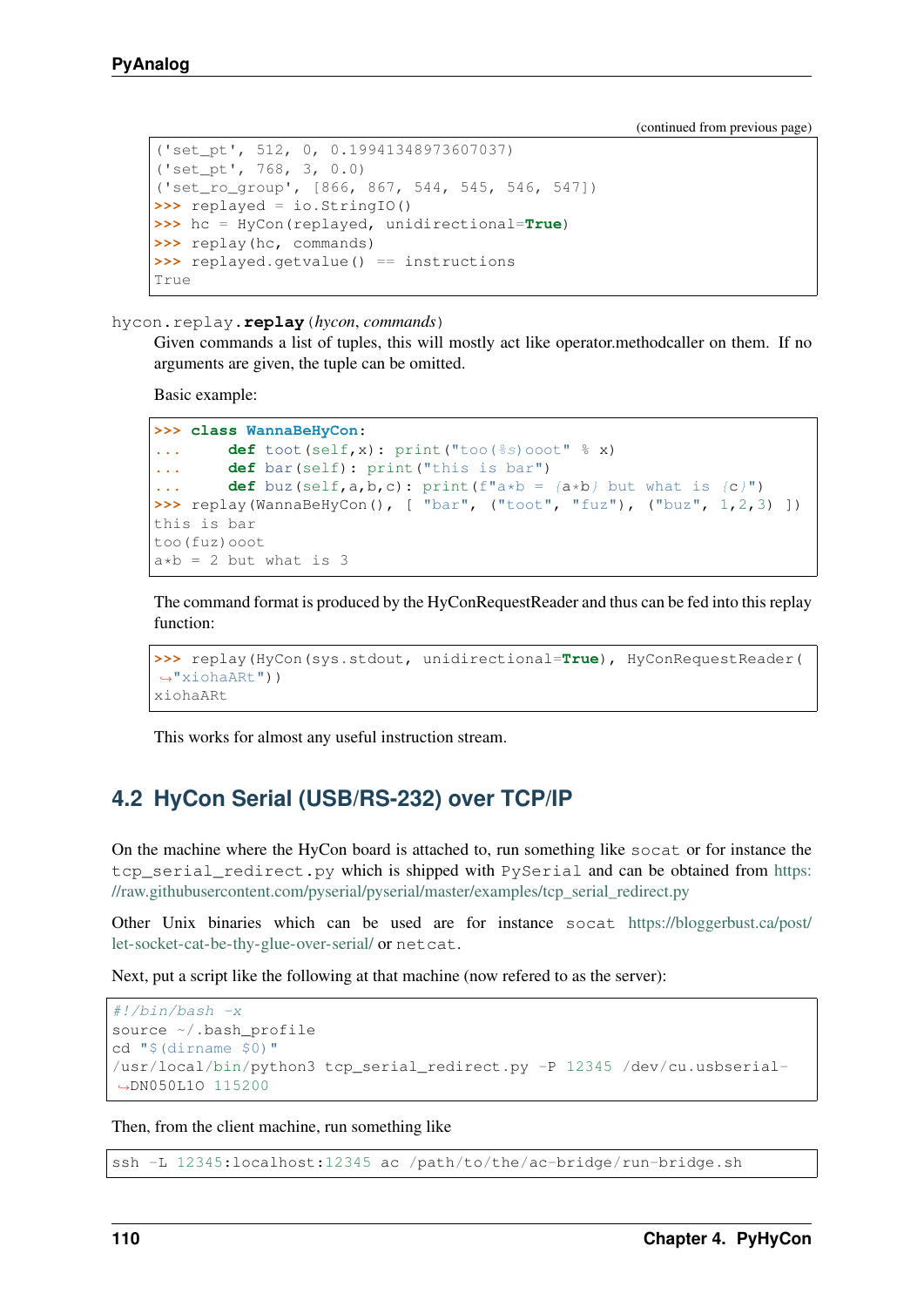<span id="page-114-4"></span>Where run-bridge.sh contains that script above. Now you can connect to TCP port 12345 at the client machine in order to speak directly with the HyCon. This works remarkably well, also TCP buffering or network latency is not a problem at all for me even with Bernds slow internet connection :-)

Note: Known bugs: When quitting the ssh session, the bridge is sometimes not killed properly. In this case, log into the server and kill the script directly, for instance with the following command:

ps aux | grep tcp\_serial\_redirect | awk '{print \$2}' | xargs kill

## <span id="page-114-0"></span>**4.3 Analog data aquisition**

The [hycon.aquisition](#page-114-0) (page 111) package collects various codes related to *data aquisition*. Currently, we have a number of pythonic analog2digital data auqisition routines:

- The Hybrid Controller uC itself offers methods such as hycon. HyCon. HyCon. read ro group () (page 101) and similar. The aquisition is high precision (16bit) but quite limited in time, given the small memory of the uC which is used for store the full aquisition before a transfer is possible (no streaming implemented).
- DSOs (digital storage oscilloscopes) can be used for high quality and industry standard data aquisition. A particular python example is provided in the  $signals$  scpi.siglent (page 113) code. These devices are typically also limited in aquisition time, which is naturally mapped to the display. Furthermore, these devices are always very limited in the number of analog channels, and devices with many channels are expensive.
- Custom Data loggers provide maximum flexibilty, given the large amount of channels imple-mentable with cheap microcontrollers such as the [Teensy](https://www.pjrc.com/teensy/)<sup>[82](#page-114-1)</sup>. However, these cheap uCs typically only have an average resolution of 10bit. A particular example is given at [https://github.com/](https://github.com/anabrid/TeensyLogger) [anabrid/TeensyLogger](https://github.com/anabrid/TeensyLogger) (see also [https://the-analog-thing.org/wiki/Teensy\)](https://the-analog-thing.org/wiki/Teensy).

When it comes to classical analog computing, one would like to optimize the aquisition for high resolution (16bit), many channels (as many as possible). What is not so important is the sampling rate, since the cutoff frequency of the discrete circuits is rather low (at the order of MHz).

#### <span id="page-114-3"></span>**4.3.1 Siglent SCPI**

Pythonic API for Siglent Digital Oscilloscope in order to perform data aquisition. This is a python standalone code implementing the SCPI protocol (without further Python libraries) over sockets. The connection is assumed to be established over Ethernet (not USB, despite this should also work, in principle, as the siglent registers as UART device over USB). The code can work in blocking and non-blocking fashion (but is not fully async).

See the programming guide [https://siglentna.com/wp-content/uploads/dlm\\_uploads/2021/01/](https://siglentna.com/wp-content/uploads/dlm_uploads/2021/01/SDS1000-SeriesSDS2000XSDS2000X-E_ProgrammingGuide_PG01-E02D.pdf) [SDS1000-SeriesSDS2000XSDS2000X-E\\_ProgrammingGuide\\_PG01-E02D.pdf](https://siglentna.com/wp-content/uploads/dlm_uploads/2021/01/SDS1000-SeriesSDS2000XSDS2000X-E_ProgrammingGuide_PG01-E02D.pdf) for the reference. This code was tested against an Siglent SDS1104X-E with four 10bit channels.

Here is a picture of such an oscilloscope. On the back, it has an RJ45 ethernet connector and a USB client socket. Whether over USB-UART or TCP, it allows to be programmed with the [Standards Commands for](https://en.wikipedia.org/wiki/Standard_Commands_for_Programmable_Instruments) [Programmable Instruments \(SCPI\)](https://en.wikipedia.org/wiki/Standard_Commands_for_Programmable_Instruments)<sup>[83](#page-114-2)</sup> standard, which is basically a simple command-reply text protocol

<span id="page-114-1"></span><sup>82</sup> https://www.pjrc.com/teensy/

<span id="page-114-2"></span><sup>83</sup> https://en.wikipedia.org/wiki/Standard\_Commands\_for\_Programmable\_Instruments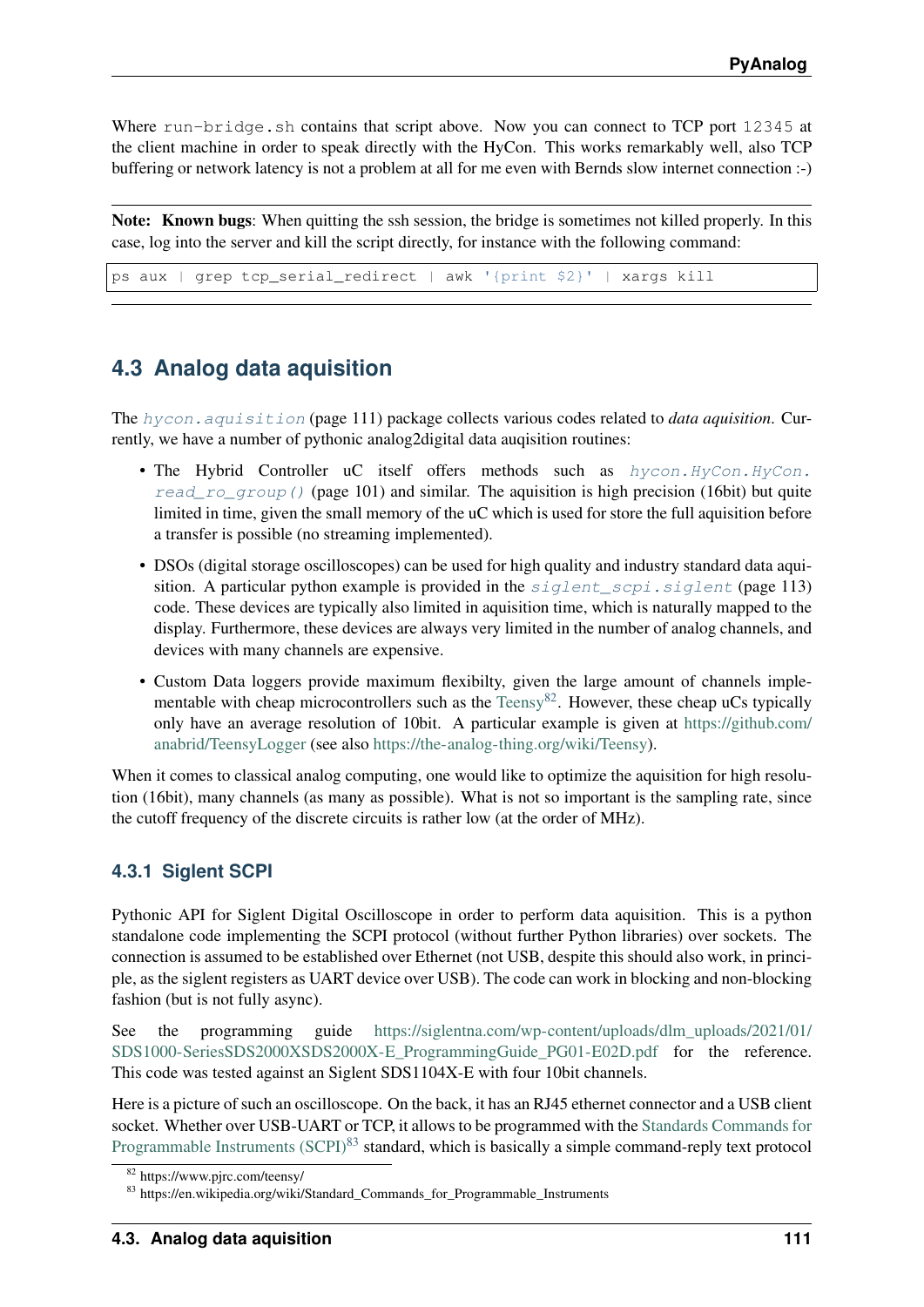similar to the one we implement with the  $h$ ycon. HyCon (page 99).



Over ethernet, one can also access the oscilloscope screen via  $VNC^{84}$  $VNC^{84}$  $VNC^{84}$  $VNC^{84}$ . The oscilloscope provides a web interface which includes an in-browser VNC client and models the interface controls. Both is shown side on side in the UI. The interface knobs are translated to SCPI commands via Javascript. The status indicators are polled. The overall UI is quite heavy, rather slow and generates, in particular, high load on the oscilloscope.



<span id="page-115-0"></span><sup>84</sup> https://en.wikipedia.org/wiki/Virtual\_Network\_Computing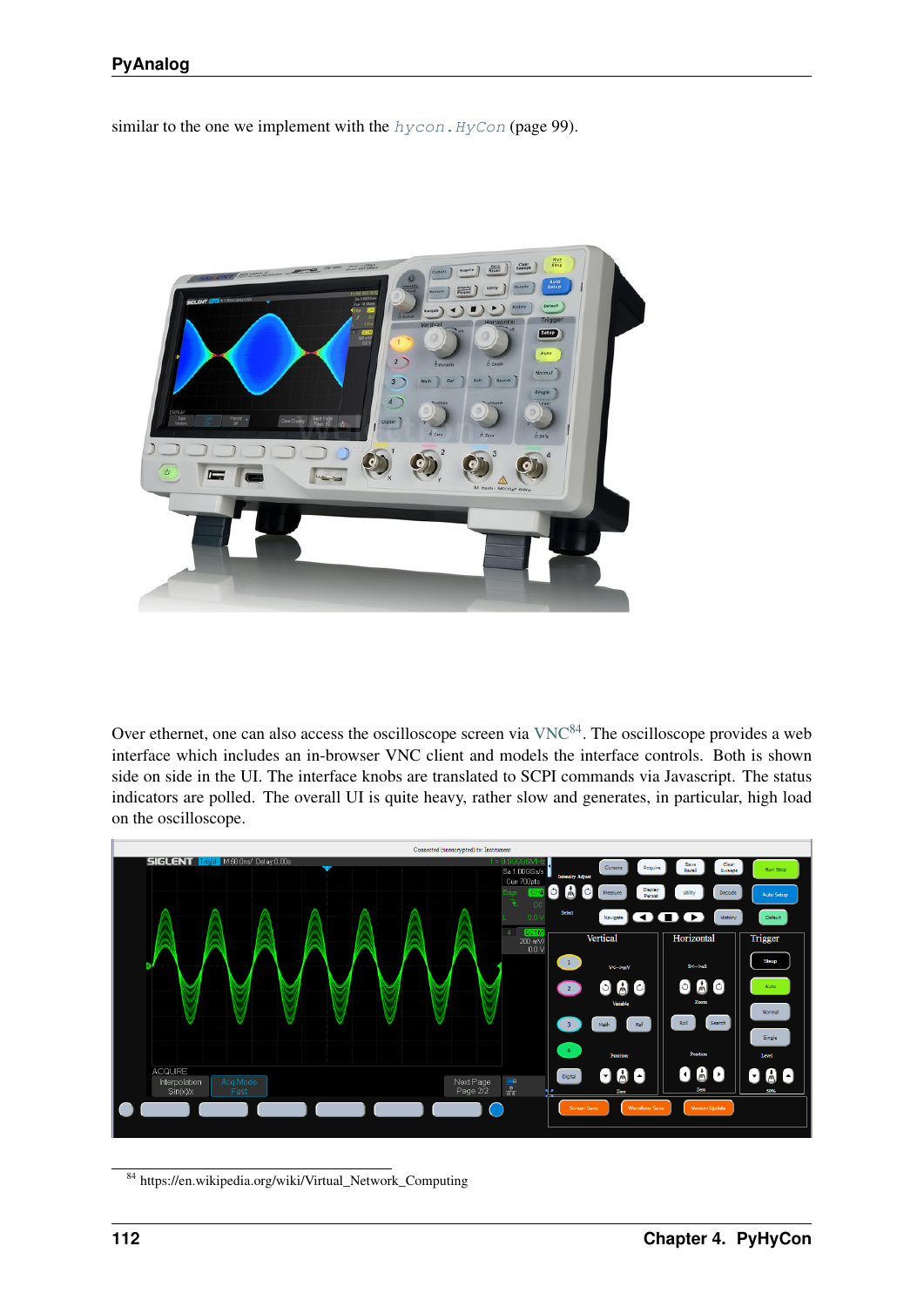<span id="page-116-2"></span>Warning: Make sure you never ever run the browser interface at the same time as a telnet session or this script. This will break the oscilloscope randomly and requires you to cold start it. This is a reproducable bug in the Siglent firmware.

It is, however, fine to run a VNC connection to the oscilloscope while running this script.

This script is also executable as standalone and offers an API to contact the siglent and do a single readout, assuming the triggering took place independently.

```
hycon.aquisition.siglent_scpi.downsample(data, factor)
```
Downsample all numpy 1d arrays, since query ("MEMORY\_SIZE 70K") has no effect... TODO: MEMSIZE only works in STOP mode.

```
hycon.aquisition.siglent_scpi.write_npz(data, fname=None)
     Write out NPZ files. See https://numpy.org/doc/stable/reference/generated/numpy.savez.html for
     this numpy specific binary file format. Expects data to be a python dictionary (ideally some np.
     array).
```

```
class hycon.aquisition.siglent_scpi.siglent(host, port=5025)
```
This is a classy API to the oscilloscope. A usage example intermixed with HyCon controlling may look like this:

```
import hycon.aquisition.siglent_scpi as sig
hc = AutoConfHyCon("something.yml")
print(hc.get_status())
signal = sig.sizelent("192.168.32.68")print("Siglent Status: ", siglent.status())
hc.ic()
print("ICs freely running, preparing Siglent trigger...")
#input("Press enter to continue")
prepped = siglent.trigger_single()
siglent.log("Siglent Status: ", siglent.status())
if not prepped:
   raise ValueError("Could not properly prepare the Siglent.")
time.sleep(1)
hc.single_run_sync()
time.sleep(2) # 2 seconds "OP time".print("Finished with single run sync. Waiting another second for
˓→siglent.")
time.sleep(1)
hc.ic()
#input("HC stopped. Press enter to readout siglent.")
data = sidlent.read all()sig.write npz(data, f"output.npz")
```
Warning: While this code basically works, the refactoring at PyAnalog-introduction time was not tested. That is, this code is not yet fully tested.

<span id="page-116-1"></span>**send**(*md*, *log\_end='\n'*, *blocking=False*, *sleep\_sec=0.5*) Send SCPI command to siglent.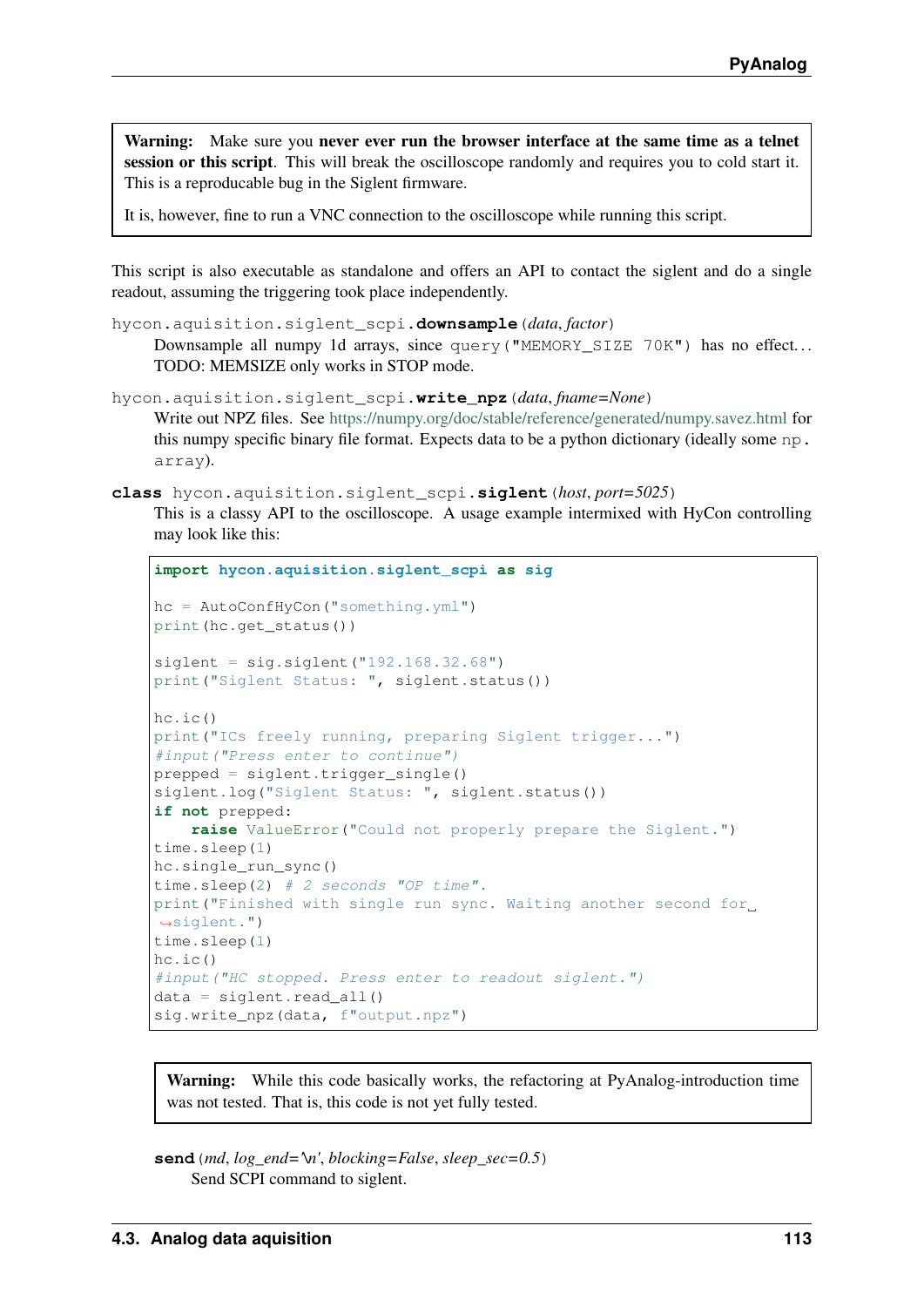#### <span id="page-117-0"></span>**query**(*sleep\_sec=0.5*)

Query the siglent for something. This is basically a  $send()$  (page 113)/ $recv()$  cycle, according to the SCPI standard.

#### **query\_num**(*pat*)

A shorthand which returns the number in some readout which looks like  $a = 123$ .

#### **status**()

Reads out the status bit (INR?) and translates it according to the manual, thus returning a string.

Warning: Attention, Querying INR? is *NOT* a read-only operation but changes the oscilloscope status.

#### **trigger\_single**()

Brings the Oscilloscope in single trig mode and checks the success of this operation (returns True in case of passed check).

#### **read\_wf**(*channel*, *try\_multiples=2*)

Read the actual waveform. This can be called after an aquisition took place and the oscilloscope trigger fired. In many times, this will fail and return no data. This results in a thrown ValueError. Otherwise, data recieving is looped (with lot's of logging since it takes some seconds). When some consistency is reached (all announced data is recieved), will return the *raw recieved channel data* as 1d list of numbers. That is, these are 10bit numbers.

This function will by default try several times to ask for data, in case the siglent did not properly answer.

#### **read\_all**(*channels=None*)

Read the actual waveforms by querying the passed channel list. A channel is an integer between 0 and 4, see siglent.channels for the valid channel list. If not provided, all channels are read.

Will do the conversion to voltages, that is, returns proper floats representing a voltage in unit V. Returns a dictionary mapping the channel name to the 1d data.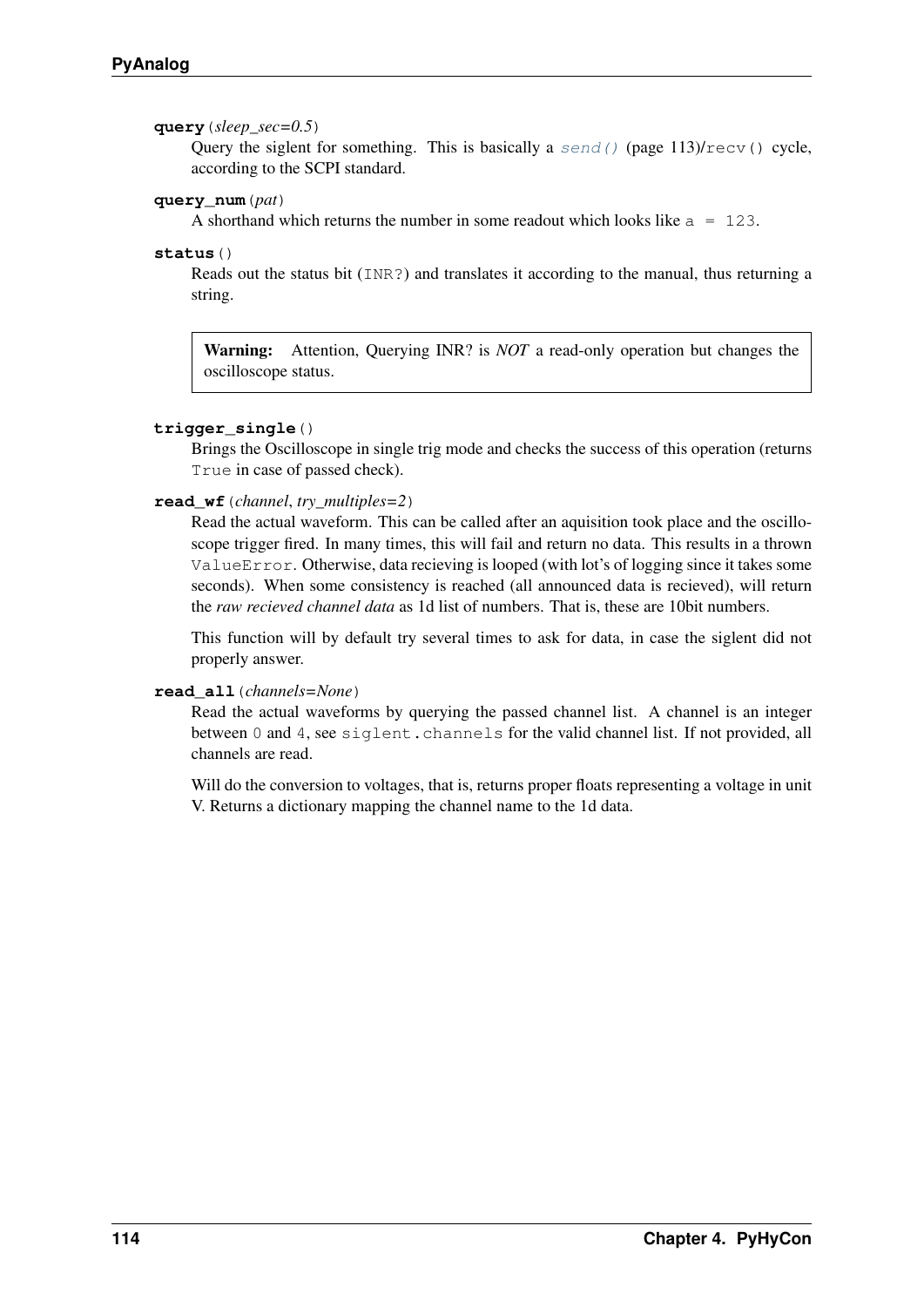# *A* **Appendix**

# **A.1 About this documentation**

This documentation is written in [ReStructured text](https://en.wikipedia.org/wiki/ReStructuredText)<sup>[85](#page-118-0)</sup> (RST) and rendered using the [Sphinx](https://www.sphinx-doc.org/)<sup>[86](#page-118-1)</sup>. documentation system. Possible output formats are not only web pages (HTML), but also PDF, amongst others. If you have sphinx installed ( $pip$  install sphinx), you can just go to the  $doc$  directory and type make html or make pdf to generate the docs locally. If you have a mixed Python2/Python3 system, call make html SPHINXBUILD="python3 -msphinx" to ensure using Python3.

If you want to start editing/improving this documentation, you might want to read the [ReStructuredText](https://docutils.sourceforge.io/docs/user/rst/quickstart.html) [Primer](https://docutils.sourceforge.io/docs/user/rst/quickstart.html)<sup>[87](#page-118-2)</sup>. A handy tool for hot reloading (regenerating) the documentation during editing is [Sphinx-](https://github.com/prkumar/sphinx-reload)[Reload](https://github.com/prkumar/sphinx-reload)<sup>[88](#page-118-3)</sup>. After installation, just run sphinx-reload doc/ from the root directory and point your browser to an address such as [http://localhost:5500/.](http://localhost:5500/)

This documentation is automatically updated/built at Git commit/push time by our Gitlab Continous Integration infrastructured and uploaded as static files to our [Anabrid Dev Server](https://www.anabrid.dev/)<sup>[89](#page-118-4)</sup> (formally [Read The](https://readthedocs.org/)  $Docs<sup>90</sup>$  $Docs<sup>90</sup>$  $Docs<sup>90</sup>$  $Docs<sup>90</sup>$ ), you can find the docs at:

- <https://anabrid.dev/pyanalog/dirhtml/> primary link
- <https://anabrid.dev/pyanalog/latex/pyanalog.pdf> for a +100 page printable/downloadable/searchable PDF version

<sup>•</sup> Various different versions for download at <https://anabrid.dev/pyanalog/>

<span id="page-118-0"></span><sup>85</sup> https://en.wikipedia.org/wiki/ReStructuredText

<span id="page-118-1"></span><sup>86</sup> https://www.sphinx-doc.org/

<span id="page-118-2"></span><sup>87</sup> https://docutils.sourceforge.io/docs/user/rst/quickstart.html

<span id="page-118-3"></span><sup>88</sup> https://github.com/prkumar/sphinx-reload

<span id="page-118-4"></span><sup>89</sup> https://www.anabrid.dev/

<span id="page-118-5"></span><sup>90</sup> https://readthedocs.org/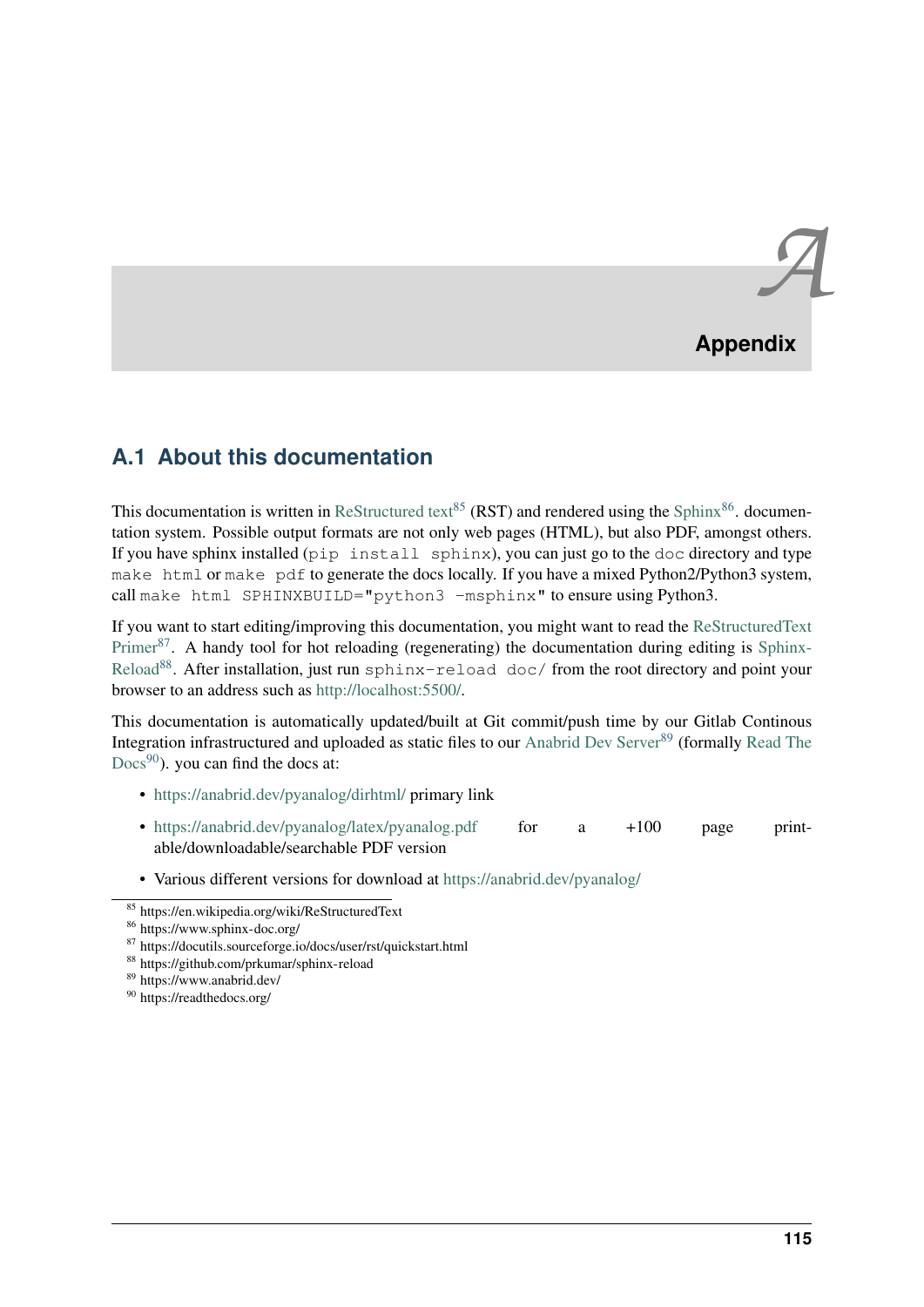# **A.2 Indices and tables**

- Python Function/Class index
- Python module index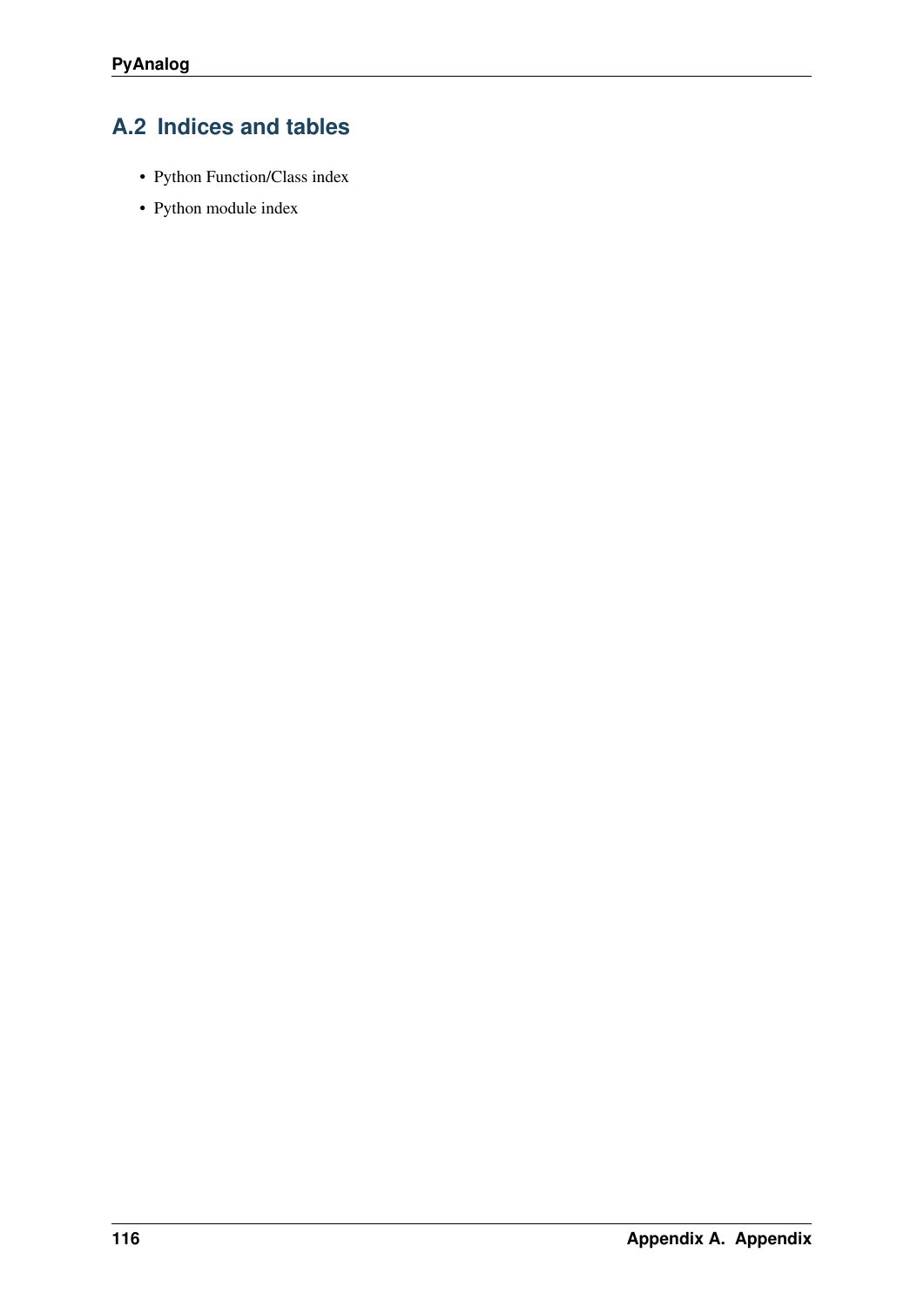## **Python Module Index**

# d

```
dda, 46
dda.ast, 22
dda.computing_elements, 37
dda.cpp_exporter, 38
dda.dsl, 36
dda.scipy, 41
dda.sympy, 45
```
# f

fpaa, [81](#page-84-0) fpaa.fpaa, [82](#page-85-0)

## h

hycon.aquisition, [111](#page-114-0) hycon.aquisition.siglent\_scpi, [111](#page-114-3) hycon.autosetup, [104](#page-107-0) hycon.connections, [102](#page-105-0) hycon.HyCon, [99](#page-102-0) hycon.replay, [107](#page-110-0)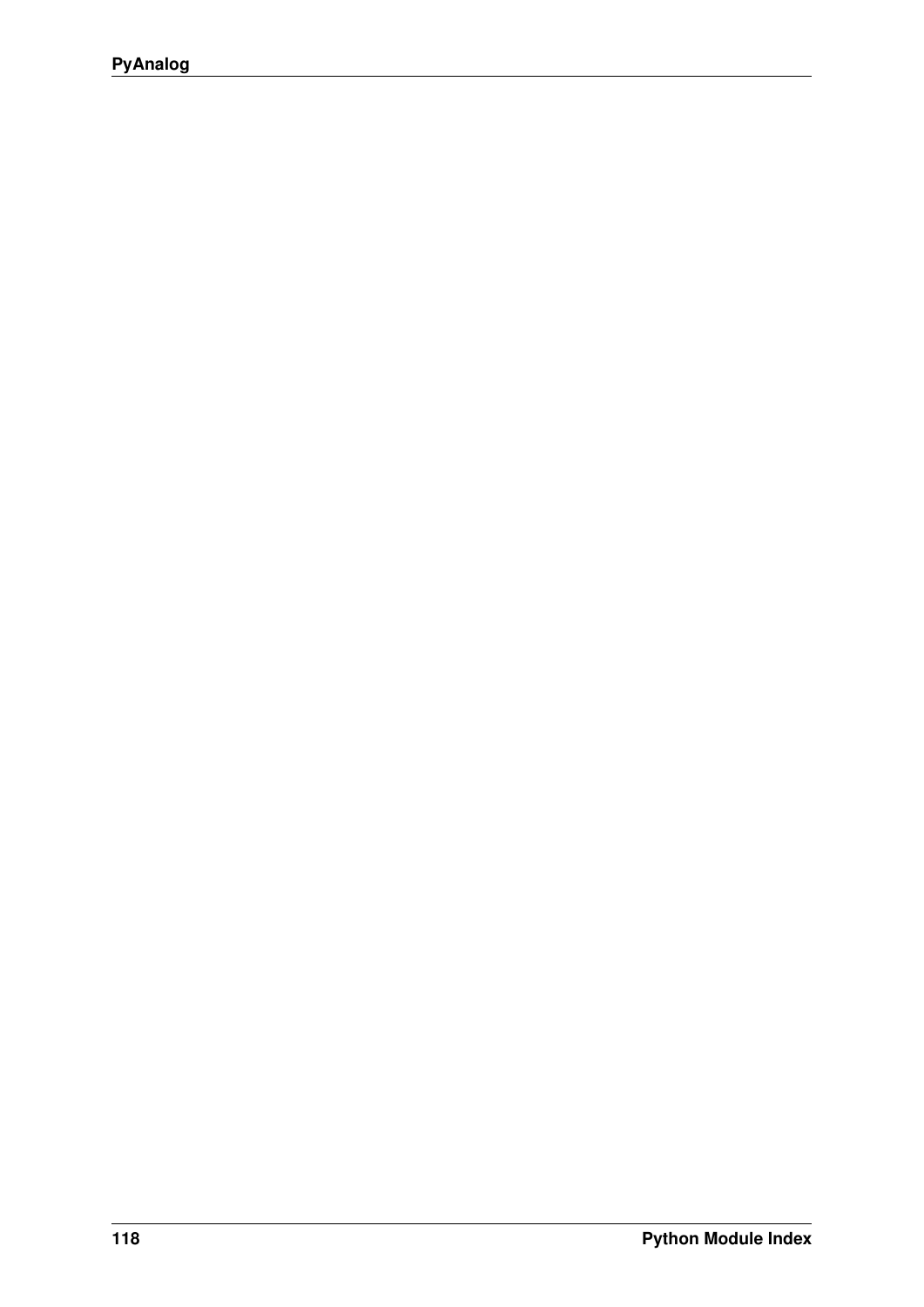### **Index**

# A

all\_terms() (*dda.ast.Symbol method*), [24](#page-27-0) all\_variables() (*dda.ast.Symbol method*), [24](#page-27-0) as\_ndarray() (*dda.cpp\_exporter.Solver method*), [41](#page-44-1) as\_recarray() (*dda.cpp\_exporter.Solver method*), [41](#page-44-1) AutoConfHyCon (*class in hycon.autosetup*), [106](#page-109-0) autoconnect() (*in module hycon.autosetup*), [106](#page-109-0) autosetup() (*in module hycon.autosetup*), [106](#page-109-0)

# B

BreveState (*class in dda.ast*), [35](#page-38-0)

# $\mathcal{C}$

```
clean() (in module dda), 46
cli() (in module fpaa.fpaa), 83
cli_exporter() (in module dda.dsl), 37
cli_scipy() (in module dda.scipy), 44
command() (hycon.HyCon.HyCon method), 101
compile() (in module dda.cpp_exporter), 39
compile_instructions() (in module
       fpaa.fpaa), 83
constant_validity() (dda.ast.State
       method), 30
consume (class in hycon.replay), 107
```
# D

```
dda
   module, 46
dda.ast
   module, 22
dda.computing_elements
   module, 37
```
dda.cpp\_exporter module, [38](#page-41-1) dda.dsl module, [36](#page-39-1) dda.scipy module, [41](#page-44-1) dda.sympy module, [45](#page-48-1) delayed() (*in module hycon.replay*), [107](#page-110-1) dependency\_graph() (*dda.ast.State method*), [30](#page-33-0) digital\_output() (*hycon.HyCon.HyCon method*), [102](#page-105-1) disable\_ext\_halt() (*hycon.HyCon.HyCon method*), [101](#page-104-1) disable\_ovl\_halt() (*hycon.HyCon.HyCon method*), [101](#page-104-1) DotDict (*class in hycon.autosetup*), [105](#page-108-0) downsample() (*in module hycon.aquisition.siglent\_scpi*), [113](#page-116-2) draw\_dependency\_graph() (*dda.ast.State method*), [31](#page-34-0) draw\_graph() (*dda.ast.Symbol method*), [27](#page-30-0)

## E

```
enable_ext_halt() (hycon.HyCon.HyCon
       method), 101
enable_ovl_halt() (hycon.HyCon.HyCon
       method), 101
ensure() (in module hycon.HyCon), 100
equation_adder() (dda.ast.State method),
       30
evaluate_const() (dda.scipy.to_scipy
       method), 43
evaluate_state() (dda.scipy.to_scipy
       method), 43
```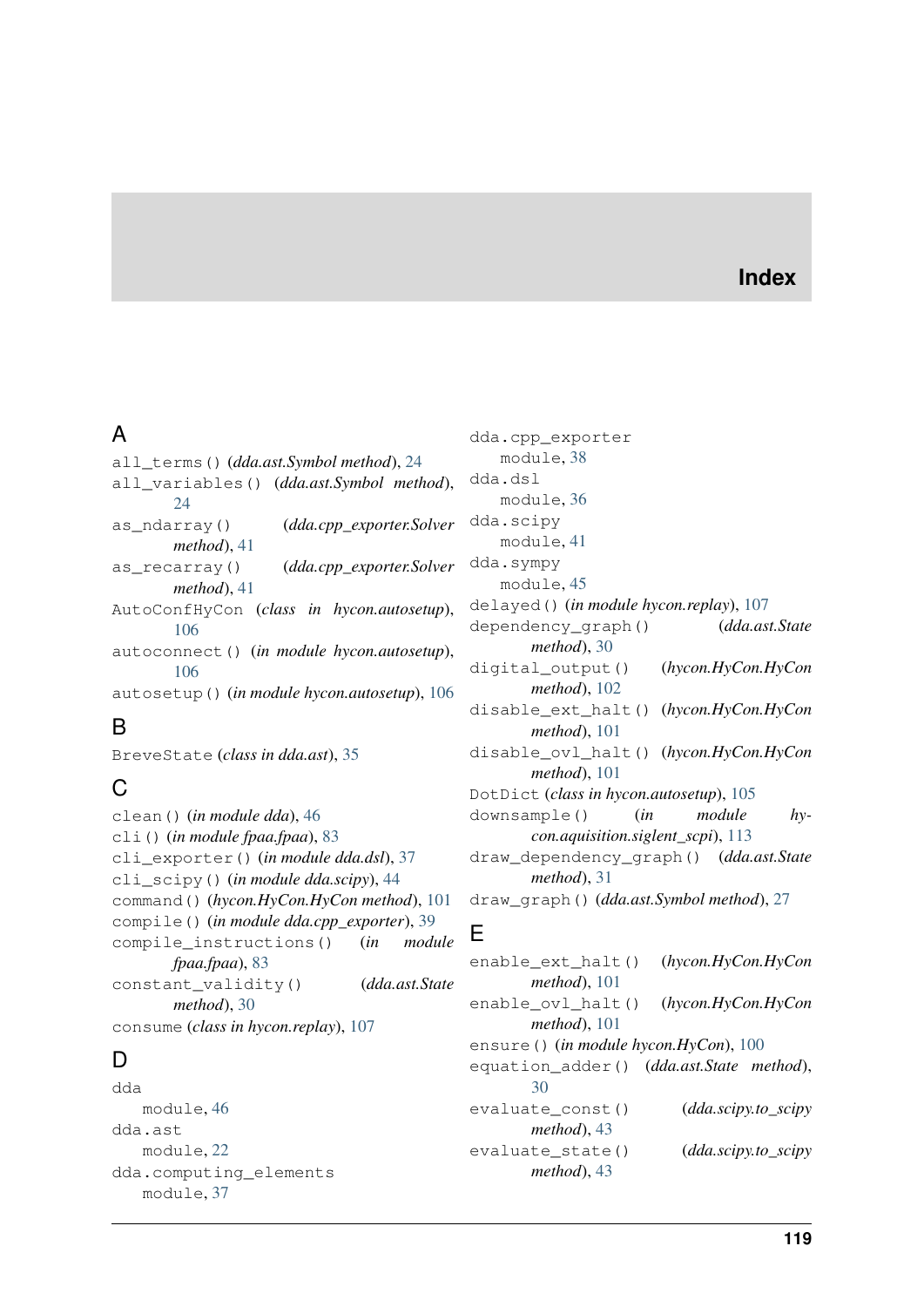evaluate\_values() (*in module dda.scipy*), is\_term() (*dda.ast.Symbol method*), [24](#page-27-0) [41](#page-44-1) expect (*class in hycon.HyCon*), [100](#page-103-0) export() (*dda.ast.State method*), [35](#page-38-0) export() (*in module dda*), [46](#page-49-1)

# F

fpaa module, [81](#page-84-1) fpaa.fpaa module, [82](#page-85-1) from\_string() (*dda.ast.State class method*), [29](#page-32-0) from\_sympy() (*in module dda.sympy*), [45](#page-48-1) fromText() (*hycon.autosetup.PotentiometerAddress class method*), [105](#page-108-0)

# G

get\_data() (*hycon.HyCon.HyCon method*), [101](#page-104-1) get\_data\_by\_name() (*hycon.autosetup.AutoConfHyCon method*), [106](#page-109-0) get\_op\_time() (*hycon.HyCon.HyCon method*), [102](#page-105-1) get\_status() (*hycon.HyCon.HyCon method*), [102](#page-105-1)

# H

halt() (*hycon.HyCon.HyCon method*), [101](#page-104-1) human (*class in hycon.connections*), [104](#page-107-1) HyCon (*class in hycon.HyCon*), [100](#page-103-0) hycon.aquisition module, [111](#page-114-4) hycon.aquisition.siglent\_scpi module, [111](#page-114-4) hycon.autosetup module, [104](#page-107-1) hycon.connections module, [102](#page-105-1) hycon.HyCon module, [99](#page-102-1) hycon.replay module, [107](#page-110-1) HyConRequest (*class in hycon.HyCon*), [100](#page-103-0) HyConRequestReader (*class in hycon.replay*), [108](#page-111-0)

## I

ic() (*hycon.HyCon.HyCon method*), [101](#page-104-1) is\_symbol() (*in module dda.ast*), [28](#page-31-0)

is\_variable() (*dda.ast.Symbol method*), [24](#page-27-0)

## L

list() (*hycon.replay.consume method*), [108](#page-111-0) list\_all\_variables() (*in module dda.cpp\_exporter*), [39](#page-42-0) load\_from\_yaml() (*in module fpaa.fpaa*), [82](#page-85-1)

# M

```
map_heads() (dda.ast.State method), 30
map_heads() (dda.ast.Symbol method), 24
map_tails() (dda.ast.State method), 30
map_tails() (dda.ast.Symbol method), 25
map_terms() (dda.ast.Symbol method), 26
map_variables() (dda.ast.Symbol method),
       25
module
    dda, 46
    dda.ast, 22
    dda.computing_elements, 37
    dda.cpp_exporter, 38
    dda.dsl, 36
    dda.scipy, 41
    dda.sympy, 45
    fpaa, 81
    fpaa.fpaa, 82
    hycon.aquisition, 111
    hycon.aquisition.siglent_scpi,
        111
    hycon.autosetup, 104
    hycon.connections, 102
    hycon.HyCon, 99
    hycon.replay, 107
```
## N

name\_computing\_elements() (*dda.ast.State method*), [31](#page-34-0) normalize\_potentiometer() (*in module fpaa.fpaa*), [83](#page-86-0) number() (*hycon.replay.consume method*), [107](#page-110-1) numpy\_read() (*in module dda.cpp\_exporter*), [40](#page-43-0)

# $\Omega$

op() (*hycon.HyCon.HyCon method*), [101](#page-104-1)

#### P

part (*fpaa.fpaa.Target attribute*), [82](#page-85-1) pin (*fpaa.fpaa.Target attribute*), [82](#page-85-1) plot\_xbar() (*in module fpaa.fpaa*), [83](#page-86-0) pot\_set() (*hycon.HyCon.HyCon method*), [101](#page-104-1)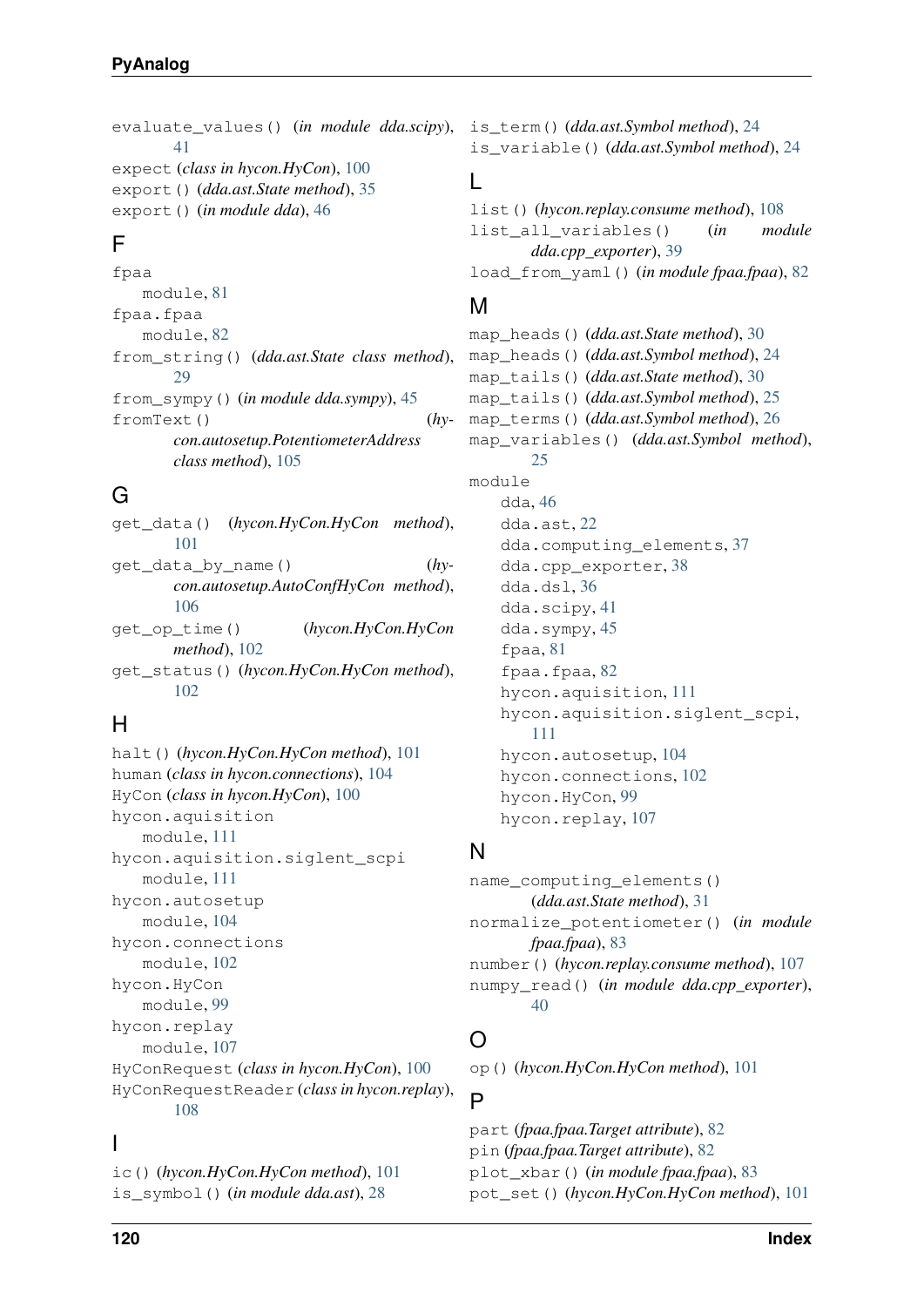| PotentiometerAddress (class in hy- |  |  |
|------------------------------------|--|--|
| $con. autosetup$ ), $105$          |  |  |

### Q

query() (*hycon.aquisition.siglent\_scpi.siglent method*), [113](#page-116-2) query() (*hycon.HyCon.HyCon method*), [101](#page-104-1) query\_num() (*hycon.aquisition.siglent\_scpi.siglent method*), [114](#page-117-0)

## R

| read() (hycon.HyCon.HyConRequest method),  |
|--------------------------------------------|
| 100                                        |
| $read_a11()$<br>$(hy-$                     |
| con.aquisition.siglent_scpi.siglent        |
| $method$ , 114                             |
| (hycon.HyCon.HyCon<br>read_digital()       |
| $method$ , 101                             |
| read_dpts() (hycon.HyCon.HyCon method),    |
| 102                                        |
| read_dpts_by_name()<br>$(hy-$              |
| con.autosetup.AutoConfHyCon method),       |
| 106                                        |
| $(hy-$<br>read_element_by_address()        |
| con.HyCon.HyCon method), 101               |
| read_element_by_name()<br>$(hy-$           |
| con.autosetup.AutoConfHyCon method),       |
| 106                                        |
| read_mpts() (hycon.HyCon.HyCon method),    |
| 102                                        |
| (hycon.HyCon.HyCon<br>read_ro_group()      |
| $method$ , 101                             |
| $(hy-$<br>read_ro_group_by_name()          |
| con.autosetup.AutoConfHyCon method),       |
| 107                                        |
| read_traditional_dda() (in<br>module       |
| $dda. dsl$ , 37                            |
| read_traditional_dda_file() (in mod-       |
| ule dda.dsl), 37                           |
| $(hy-$<br>$read_wf()$                      |
| con.aquisition.siglent_scpi.siglent        |
| method), 114                               |
| reconstruct_state()<br>(dda.scipy.to_scipy |
| $method$ , 43                              |
| (dda.ast.State<br>remove_duplicates()      |
| method), 35                                |
| module<br>repeated_reset()<br>$hy-$<br>(in |
| con.connections), 104                      |
| (hycon. HyCon. HyCon<br>repetitive_run()   |
| method), 101                               |
| replay () (in module hycon.replay), 110    |

reset() (*hycon.HyCon.HyCon method*), [102](#page-105-1) rhs() (*dda.scipy.to\_scipy method*), [44](#page-47-0) rhst() (*dda.scipy.to\_scipy method*), [44](#page-47-0) run() (*dda.cpp\_exporter.Solver method*), [41](#page-44-1) run() (*in module dda.cpp\_exporter*), [39](#page-42-0) runproc() (*in module dda.cpp\_exporter*), [39](#page-42-0)

#### S

| send()                                                                       |                                                                        | (hycon.aquisition.siglent_scpi.siglent            |  |  |
|------------------------------------------------------------------------------|------------------------------------------------------------------------|---------------------------------------------------|--|--|
|                                                                              | $method$ , 113                                                         |                                                   |  |  |
|                                                                              | serial (class in hycon.connections), 104                               |                                                   |  |  |
|                                                                              | set_ic_time()                                                          | (hycon.HyCon.HyCon                                |  |  |
|                                                                              | $method$ , 101                                                         |                                                   |  |  |
|                                                                              | set_op_time()                                                          | (hycon.HyCon.HyCon                                |  |  |
|                                                                              | $method$ , 101                                                         |                                                   |  |  |
|                                                                              |                                                                        | set_pt()(hycon.HyCon.HyCon method), 102           |  |  |
|                                                                              | set_pt_by_name()                                                       | $(hy-$                                            |  |  |
|                                                                              |                                                                        | con.autosetup.AutoConfHyCon method),              |  |  |
|                                                                              | 106                                                                    |                                                   |  |  |
|                                                                              | set_ro_group()                                                         | (hycon.HyCon.HyCon                                |  |  |
|                                                                              | $method$ , 101                                                         |                                                   |  |  |
|                                                                              |                                                                        | set_xbar() (hycon.HyCon.HyCon method),            |  |  |
|                                                                              | 102                                                                    |                                                   |  |  |
|                                                                              |                                                                        | siglent (class in hycon.aquisition.siglent_scpi), |  |  |
|                                                                              | 113                                                                    |                                                   |  |  |
|                                                                              |                                                                        | single_run()(hycon.HyCon.HyCon method),           |  |  |
|                                                                              | 101                                                                    |                                                   |  |  |
|                                                                              |                                                                        | single_run_sync() (hycon.HyCon.HyCon              |  |  |
|                                                                              | method), 101                                                           |                                                   |  |  |
| solve () (dda.scipy.to_scipy method), 44                                     |                                                                        |                                                   |  |  |
| Solver (class in dda.cpp_exporter), 41                                       |                                                                        |                                                   |  |  |
|                                                                              | State (class in dda.ast), 28                                           |                                                   |  |  |
|                                                                              |                                                                        | status() (hycon.aquisition.siglent_scpi.siglent   |  |  |
|                                                                              | method), 114                                                           |                                                   |  |  |
|                                                                              | Symbol (class in dda.ast), 22<br>symbols () (dda.ast.State method), 30 |                                                   |  |  |
|                                                                              |                                                                        |                                                   |  |  |
| symbols () (in module dda.ast), 28<br>synthesize() (in module fpaa.fpaa), 82 |                                                                        |                                                   |  |  |
|                                                                              |                                                                        |                                                   |  |  |
| Τ                                                                            |                                                                        |                                                   |  |  |
|                                                                              | Target (class in fpaa.fpaa), 82                                        |                                                   |  |  |

tcpsocket (*class in hycon.connections*), [104](#page-107-1) term\_statistics() (*dda.ast.State method*), [35](#page-38-0) to\_cpp() (*in module dda.cpp\_exporter*), [39](#page-42-0) to\_latex() (*in module dda.sympy*), [46](#page-49-1) to\_scipy (*class in dda.scipy*), [41](#page-44-1) to\_string() (*dda.ast.State method*), [30](#page-33-0) to\_sympy() (*in module dda.sympy*), [45](#page-48-1) to\_traditional\_dda() (*in module dda.dsl*), [36](#page-39-1) topological\_sort() (*in module dda.ast*), [28](#page-31-0)